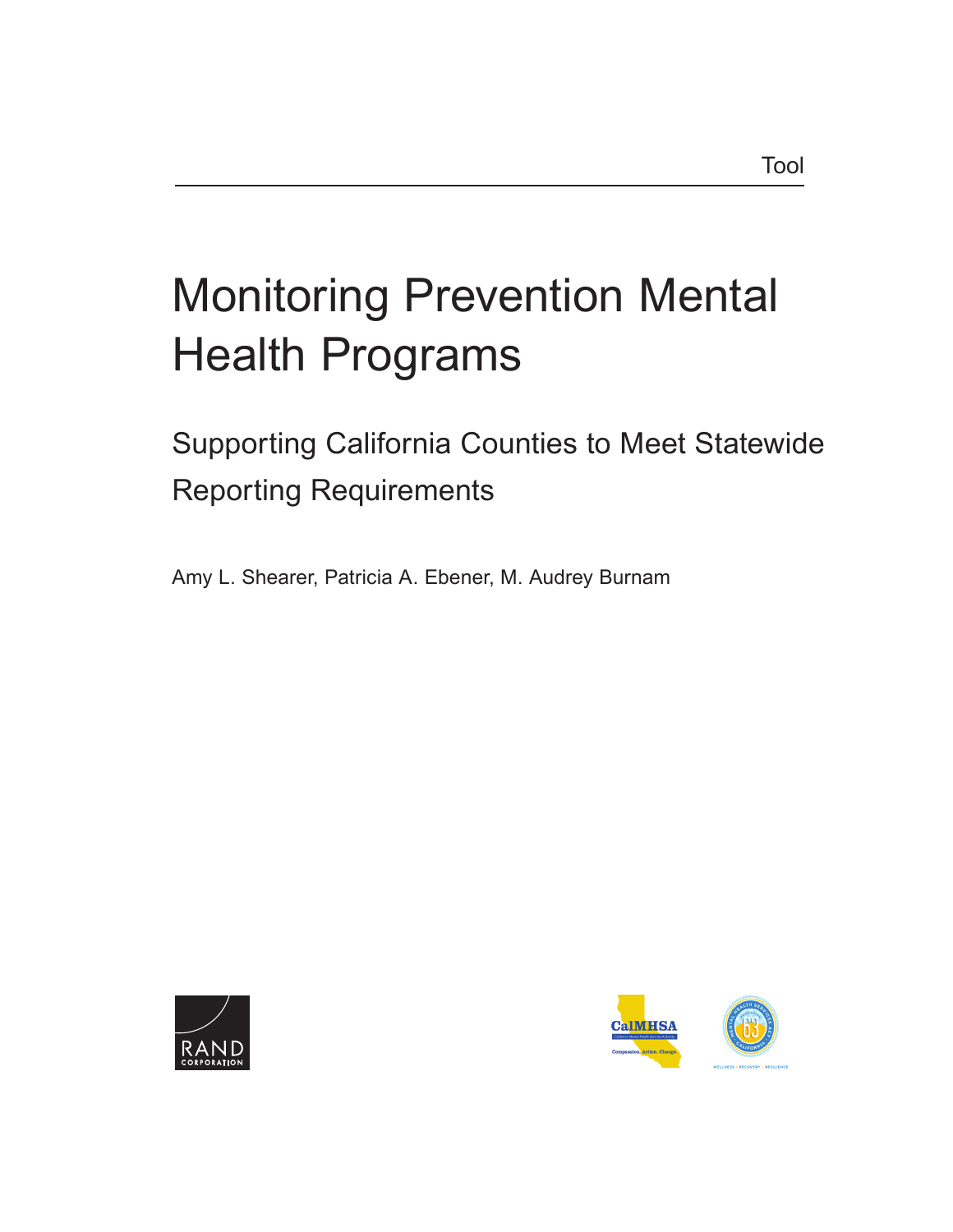For more information on this publication, visit [www.rand.org/t/TL307](http://www.rand.org/t/TL307)

Published by the RAND Corporation, Santa Monica, Calif. © Copyright 2018 RAND Corporation RAND<sup>®</sup> is a registered trademark.

#### Limited Print and Electronic Distribution Rights

This document and trademark(s) contained herein are protected by law. This representation of RAND intellectual property is provided for noncommercial use only. Unauthorized posting of this publication online is prohibited. Permission is given to duplicate this document for personal use only, as long as it is unaltered and complete. Permission is required from RAND to reproduce, or reuse in another form, any of its research documents for commercial use. For information on reprint and linking permissions, please visit [www.rand.org/pubs/permissions.](http://www.rand.org/pubs/permissions)

The RAND Corporation is a research organization that develops solutions to public policy challenges to help make communities throughout the world safer and more secure, healthier and more prosperous. RAND is nonprofit, nonpartisan, and committed to the public interest.

RAND's publications do not necessarily reflect the opinions of its research clients and sponsors.

Support RAND Make a tax-deductible charitable contribution at [www.rand.org/giving/contribute](http://www.rand.org/giving/contribute)

[www.rand.org](http://www.rand.org)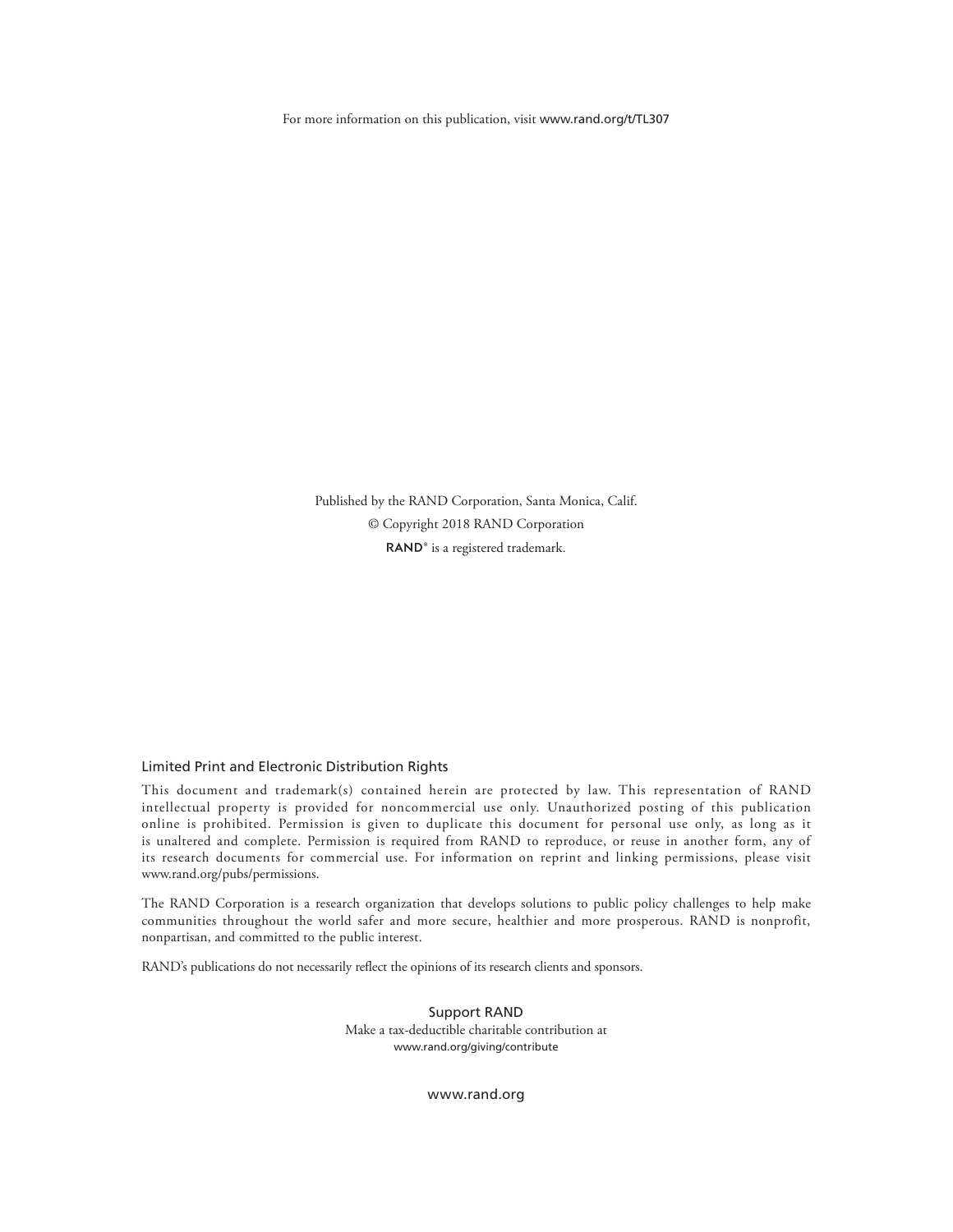# Preface

The Los Angeles County Department of Mental Health is fulfilling prevention mental health program reporting regulations established by the state of California's Mental Health Services Oversight and Accountability Commission (MHSOAC). MHSOAC oversees programs funded by the Mental Health Services Act (Prop. 63), including prevention and early intervention mental health programs. The contents of this document provide an overview of the process of developing outcome measurement tools for the Los Angeles County Department of Mental Health's prevention programs to fulfill MHSOAC reporting regulations.

This work was sponsored by the California Mental Health Services Authority (CalMHSA). CalMHSA is an organization of county governments working to improve mental health outcomes for individuals, families, and communities. Prevention and early intervention programs implemented by CalMHSA are funded by counties through the voter-approved Mental Health Services Act (Prop. 63). Prop. 63 provides the funding and framework needed to expand mental health services to previously underserved populations and all of California's diverse communities.

This project was conducted in RAND Health, a division of the RAND Corporation. A profile of RAND Health, abstracts of its publications, and ordering information can be found at [www.rand.org/health.](http://www.rand.org/health)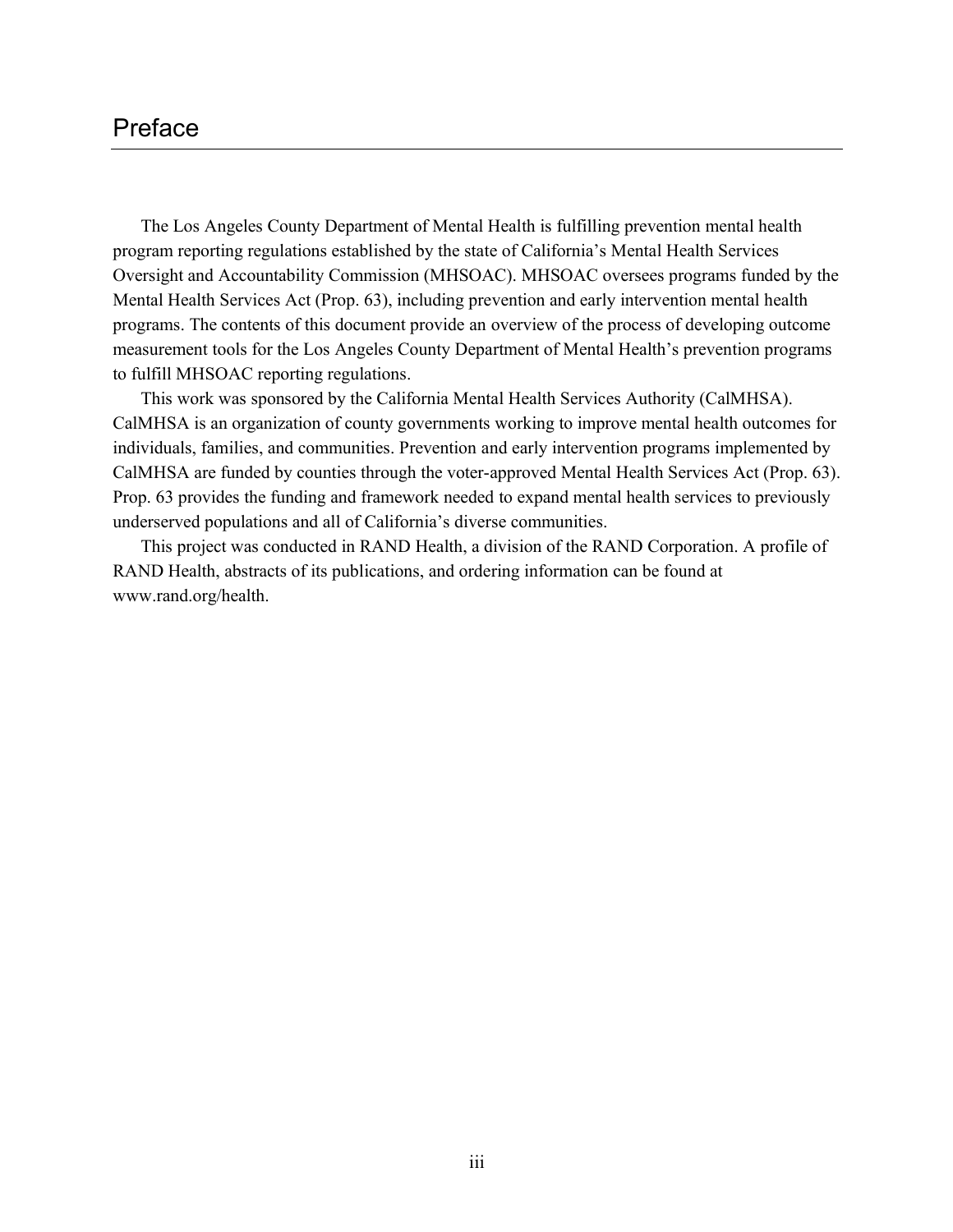# Contents

| Appendix B. LACDMH Prevention and Early Intervention Program Matrix 45 |  |
|------------------------------------------------------------------------|--|
|                                                                        |  |
|                                                                        |  |
|                                                                        |  |
|                                                                        |  |
|                                                                        |  |
|                                                                        |  |
|                                                                        |  |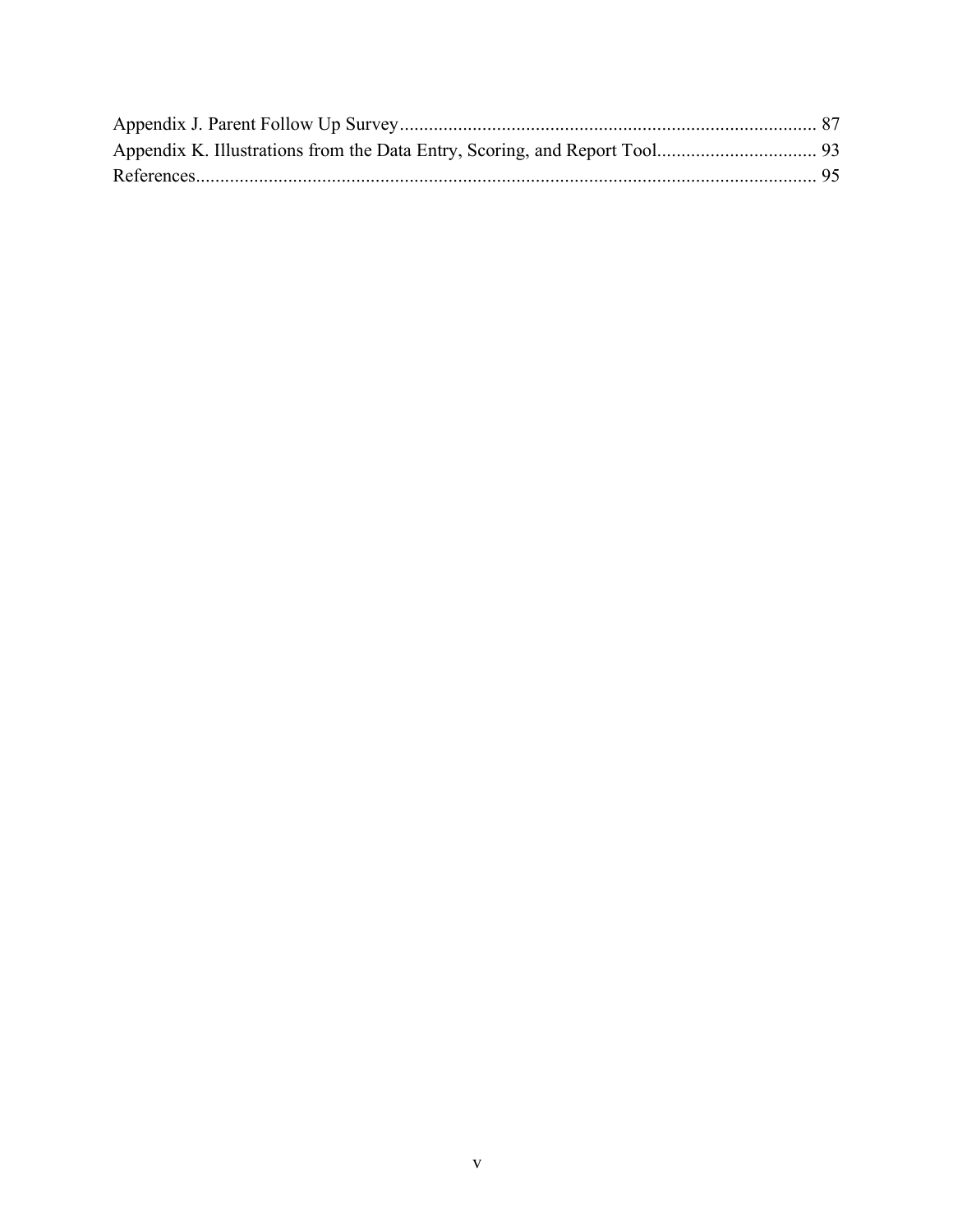# Figures

| Figure 1. Process of Determining Applicable, Measurable Program Outcomes for       |  |
|------------------------------------------------------------------------------------|--|
|                                                                                    |  |
| Figure K.1. Screenshot of DESRT Data Sheet: Administrative Information Section and |  |
|                                                                                    |  |
| Figure K.2. Example from DESRT Report Sheet: Program Participant Depressive        |  |
|                                                                                    |  |

# Tables

| Table D.1. Final Outcome Indicators, Measures, and Risk and Protective Factors, by |  |
|------------------------------------------------------------------------------------|--|
|                                                                                    |  |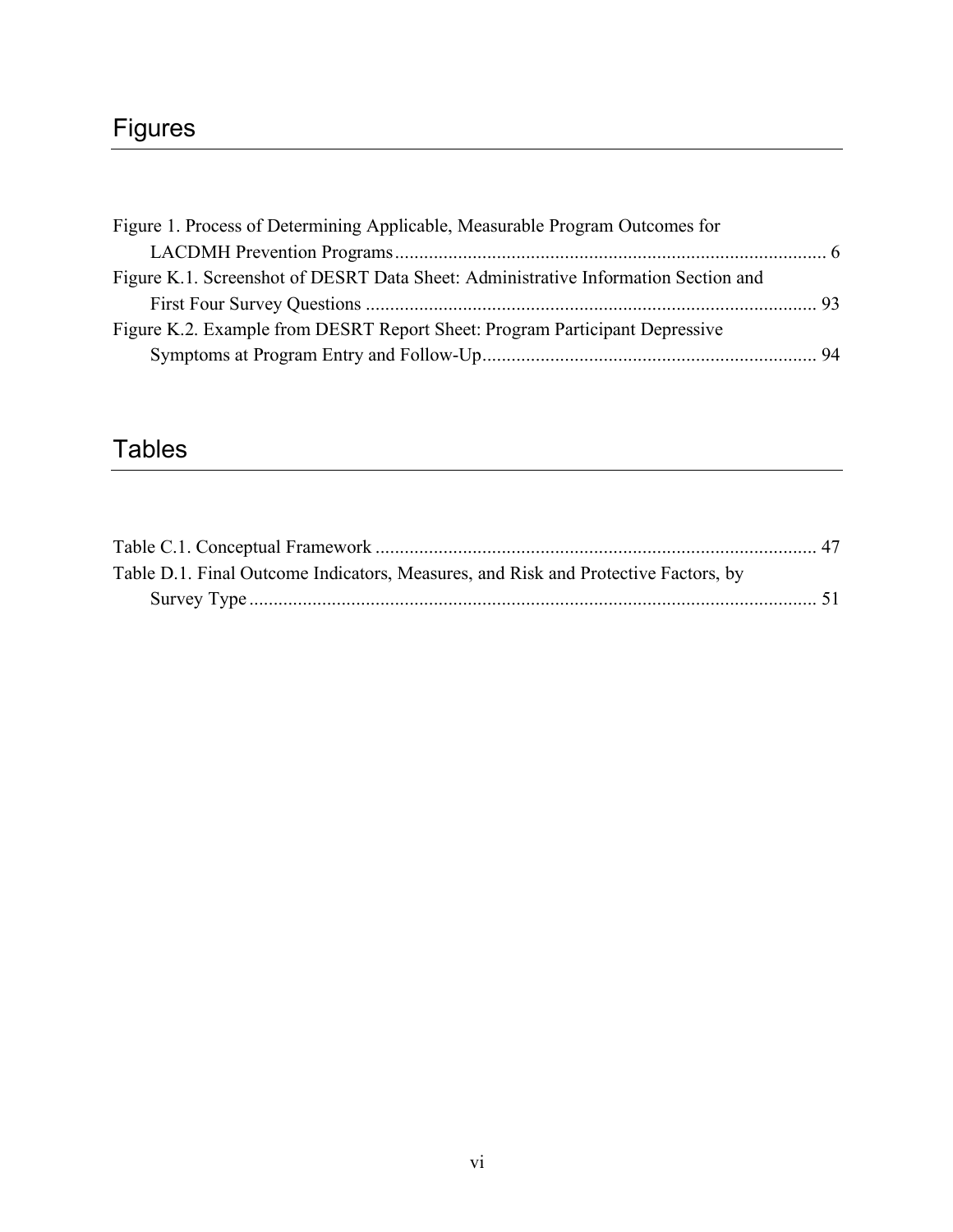# Acknowledgments

In the development and implementation of the tools presented in this document, we appreciated the collaborative efforts of staff at the California Mental Health Services Authority and staff from the Prevention and Early Intervention Administration, the Program Development and Outcomes Bureau, and the Prevention Bureau at the Los Angeles County Department of Mental Health.

The RAND Health quality assurance process employs peer reviewers. We are grateful to Anthony Lawrence for his technical expertise in the development and review of the scoring and reporting tools described in this document. The quality of this document also benefited from the rigorous technical reviews of Joshua Breslau and Paul Koegel.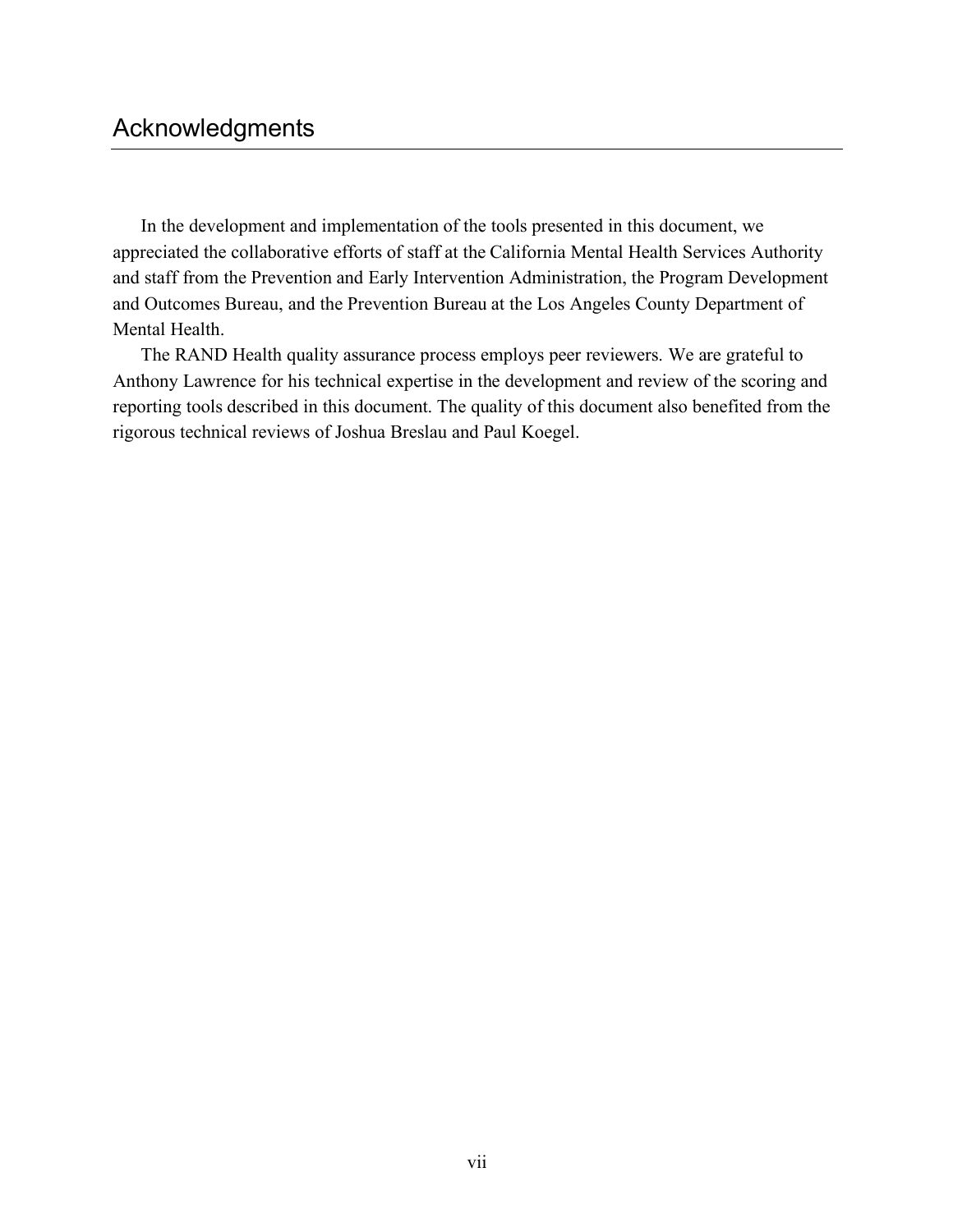# Abbreviations

| <b>DESRT</b>  | Data Entry, Scoring, and Report Tool                           |
|---------------|----------------------------------------------------------------|
| $K-6$         | Kessler Psychological Distress Scale                           |
| <b>LACDMH</b> | Los Angeles County Department of Mental Health                 |
| <b>MHSA</b>   | Mental Health Services Act                                     |
| <b>MHSOAC</b> | Mental Health Services Oversight and Accountability Commission |
| <b>PEI</b>    | prevention and early intervention                              |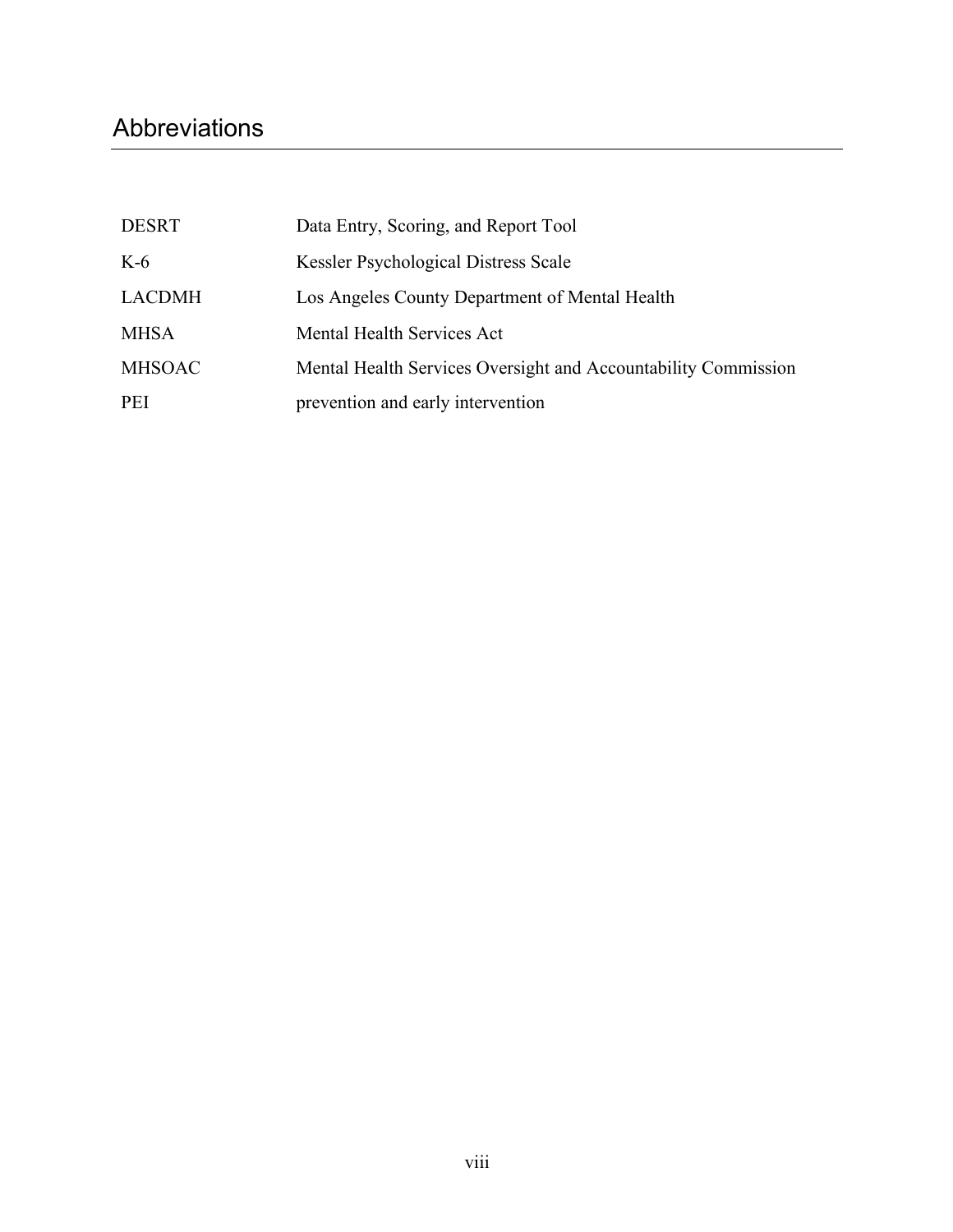With the passage in November 2004 of California's Proposition 63, the Mental Health Services Act (MHSA), the Mental Health Services Oversight and Accountability Commission (MHSOAC) was created to oversee the implementation of the MHSA. As part of its oversight of the prevention and early intervention component of the MHSA, MHSOAC issued annual reporting regulations that became effective October 2015 for all California counties (see Appendix A for a copy of these regulations). These regulations require county behavioral health departments that receive MHSA funds for mental health prevention programs to report on changes in program participants' risk and protective factors that occur as a result of program engagement.

One challenge for counties has been to identify mental health–related risk and protective factors that can be expected to be influenced by mental health prevention programs; to create streamlined, low-burden tools to measure these outcomes; and to standardize the measurement, scoring, and reporting tools for use across a variety of prevention programs in order to report aggregated results to MHSOAC. The Los Angeles County Department of Mental Health (LACDMH) asked the RAND Corporation for assistance in developing these tools for its prevention-only programs, which pose unique challenges for reporting on individual program participants and changes in risk and protective factors.

# LACDMH Prevention and Early Intervention Programs

As part of its three-year strategic plan, LACDMH expanded the number of prevention-only programs that are available, particularly in the domain of community outreach services. The department's current matrix of prevention and early intervention programs includes seven areas of service focus: Suicide Prevention, Stigma and Discrimination Reduction, Strengthening Family Functioning, Trauma Recovery Services, Individuals and Families Under Stress, At-Risk Youth, and Vulnerable Communities. See Appendix B for the programs that constitute each focus area. These programs are typically provided in community or school settings and often include components of education and skill-building designed to improve individual and family functioning (such as parenting or family conflict resolutions skills). Many of these programs are being implemented by Los Angeles County providers for the first time; others have been operating for several years as early intervention programs.

Our initial task was to develop data collection tools for three programs in the service focus areas of Strengthening Family Functioning (the Making Parenting a Pleasure program and the Positive Parenting Program, or Triple P) and At-Risk Youth (American Indian Life Skills program). When RAND was first asked to assist with this project, LACDMH had not yet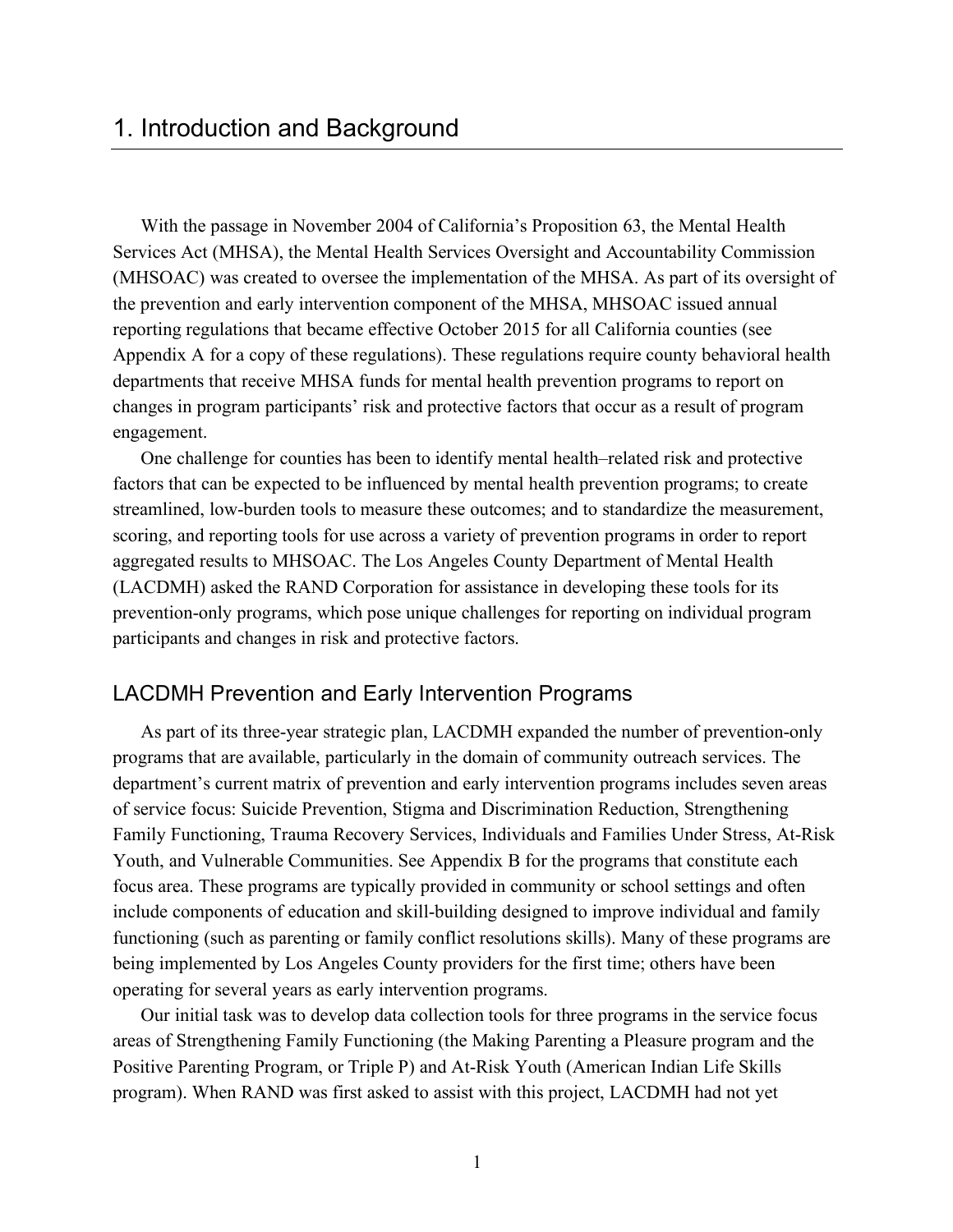finalized the suite of prevention programs that providers would be able to offer. Our conceptual framework was designed to encompass these three initially targeted programs, as well as other prevention programs that could potentially be implemented in these service focus areas and in the areas of Individuals and Families Under Stress and Vulnerable Communities. Our scope of work excluded programs in the remaining service areas (Suicide Prevention, Stigma and Discrimination Reduction, and Trauma Recovery Services).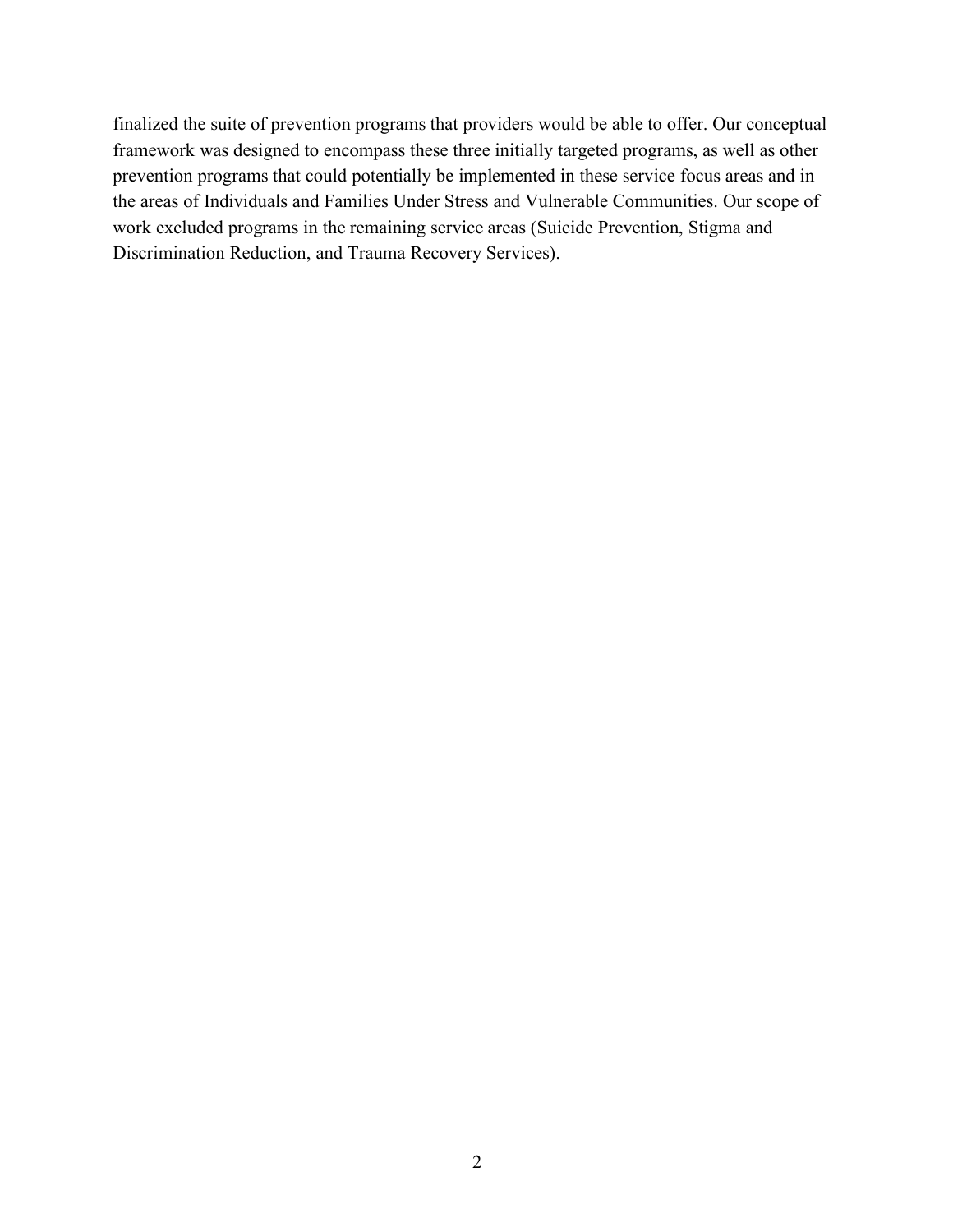This project included four interrelated tasks: development of a conceptual framework, selection of measures, design of survey instruments, and development of a data entry and reporting tool*.* In this chapter, we summarize our approach to each of these tasks.

# Conceptual Framework

A foundational choice that influenced our approach was that, to the extent that it was conceptually appropriate, we wanted to develop a measurement approach that would be identical across similar types of programs. By *similar*, we mean programs that generally address similar risk and protective factors for similar populations. By using a similar outcome measurement approach across programs, rather than developing a specifically tailored set of measures for each program, LACDMH will be able to aggregate information across programs to gain a broad picture of how its prevention programs are performing, and it can compare across programs as desired. We therefore began our work by developing a conceptual framework that would help us consider a broad range of potential risk and protective factors targeted by prevention programs and organizing these into related concepts that we call *outcome indicators*. We refined this framework based on a set of specific prevention programs selected for current or future implementation by LACDMH staff.

# Measure Selection

An important consideration in our selection of survey items to represent the risk and protective factors was to keep the burden of data collection sufficiently low that it would be feasible for programs to meet requirements to gather and report data. A second priority was to rely on established measures with known psychometric properties. Once we identified the bestavailable measures of constructs for relevant population groups, we worked with LACDMH staff to consider trade-offs between data collection burden and comprehensiveness in selecting final items to include in data collection instruments.

# Survey Design

We produced self-report survey instruments for three population groups targeted by the set of prevention programs that were the subject of this project. Those population groups were youths ages 12 to 17, adults, and parents. A key decision in the design of these instruments was to refrain from collecting personal identifiers. Because the types of prevention programs that were the focus of this effort do not create individual client records, LACDMH staff determined that it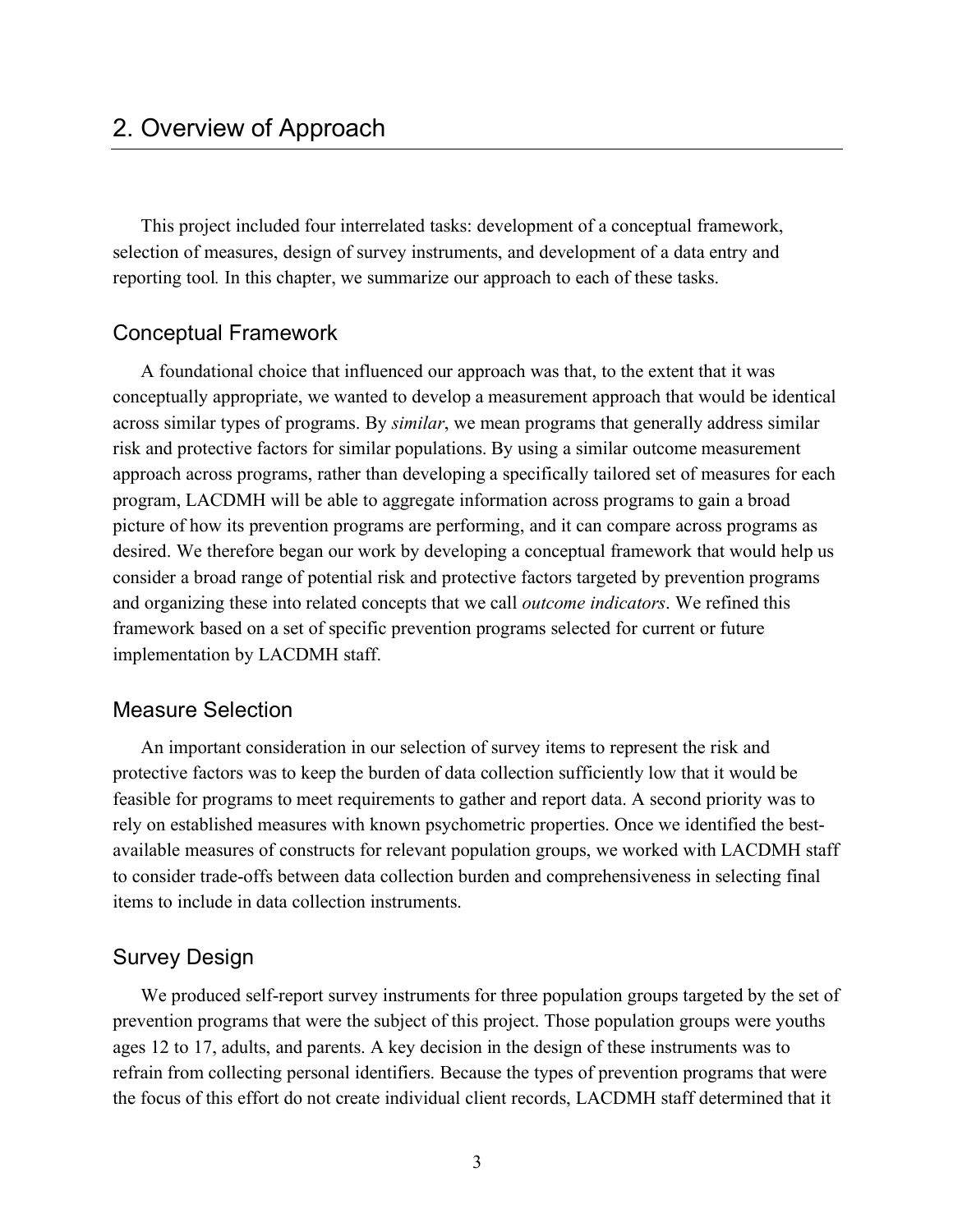was not feasible at this time to collect and link identifying information across different times of survey administration. We therefore included a question about program participation that will allow comparisons of cross-sectional data from an entry (pre-participation) period to crosssectional data after various levels of participation.

# Data Entry, Scoring, and Report Tool

We developed a Microsoft Excel spreadsheet tool for data entry that can also be used to easily score and report results of entered data. The purpose of this was to support use of the data by program staff, as well as by LACDMH staff.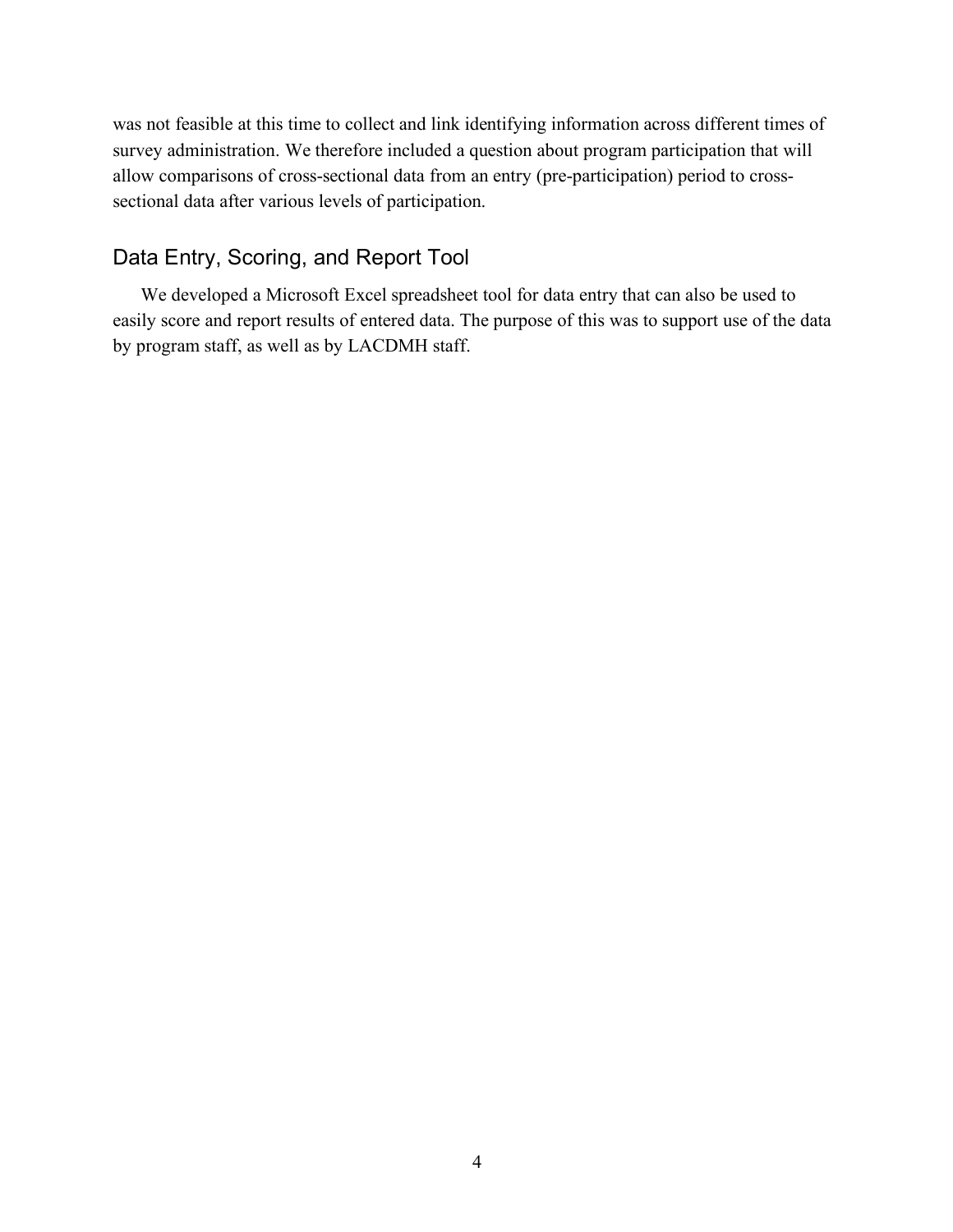In this chapter, we review our conceptual framework, focusing on prevention goals and outcomes, target populations, risk and protective factors, and outcome indicators.

# Prevention Goals and Outcomes

We developed a conceptual framework (see Appendix C) to determine the applicable risk and protective factors that are likely to be direct targets of prevention programs in the categories of Strengthening Family Functioning and At-Risk Youth. The process of determining applicable outcomes to measure for LACDMH prevention programs is described in this section and shown in Figure 1.

To ensure that the outcomes we selected would fulfill the mandated reporting requirements, we started by reviewing the MHSOAC regulations for MHSA-funded prevention programs. MHSOAC mandates some broad goals for these programs, such as reducing prolonged suffering, preventing the removal of children from the home, and decreasing school failure (California Code, Welfare and Institutions Code, Section 5840(d); see Appendix A). We relied on previous work by RAND colleagues (Watkins et al., 2013), who developed evaluation frameworks for the MHSA-funded prevention and early intervention programs. These frameworks identified categories of measurable desired prevention program outcomes—that is, the types of risk and protective factors that prevention programs can target in the short run—that are conceptually and empirically related to each of MHSOAC's broad prevention goals. For example, a program designed to reduce prolonged suffering might focus on increasing help-seeking and social connectedness, which are protective factors associated with reduced suffering.

To determine which outcomes that programs would need to report on, we created a matrix that grouped the preliminary list of LACDMH programs according to their stated MHSA goal(s) (e.g., prevent the removal of children from the home) and their LACDMH focus area of prevention programming (e.g., Individuals and Families Under Stress) (see Appendix C for the conceptual framework).

We then identified the outcomes from the Watkins et al. (2013) frameworks that were relevant to the LACDMH programs in the Strengthening Family Functioning and At-Risk Youth focus areas. We grouped these outcomes into categories that were common across the program types (e.g., psychological well-being, functioning, maladaptive or risk behaviors). We labeled these categories *preliminary outcome indicators* (Appendix C) and used them as a starting point for reviewing potential outcome measures in those common categories.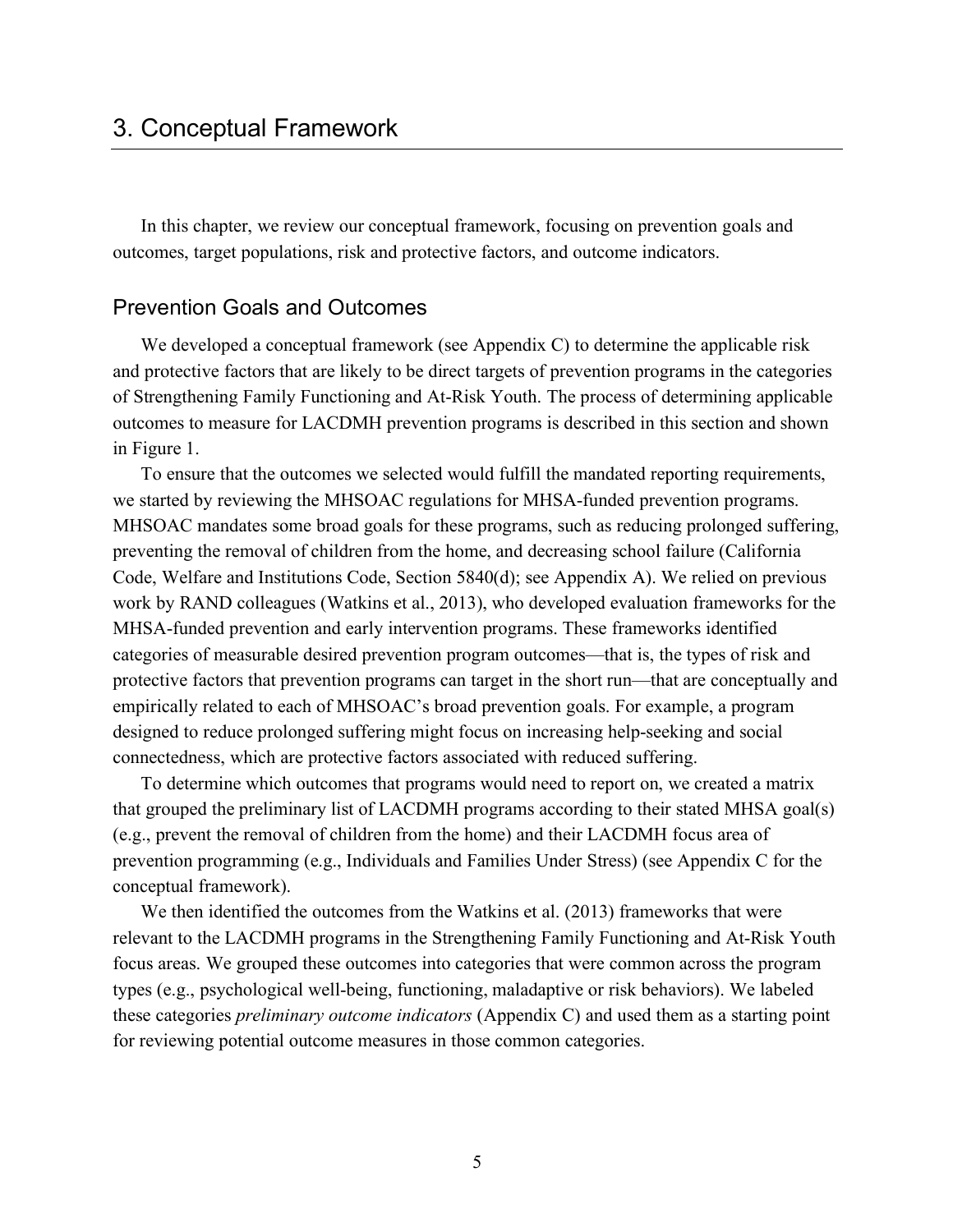#### **Figure 1. Process of Determining Applicable, Measurable Program Outcomes for LACDMH Prevention Programs**

#### **MHSA** goals

• MHSA named seven broad prevention goals (e.g., prevent homelessness, reduce prolonged suffering) (California Code, Welfare and Institutions Code, Section 5840(d); see Appendixes A and B).

#### LACDMH category of prevention programming

• LACDMH named seven categories of prevention programs (e.g., Strengthening Family Functioning, At-Risk Youth) (see Appendixes B and  $C$ ).

#### Risk and protective factors

- •These factors are individual expected changes in outcomes that may occur as a result of engagement in a prevention program (e.g., increased resilience). We refined these factors based on their relevance to the target population of the program.
- •Initially, these factors were the measurable desired program outcomes described by Watkins et al. (2013)(Appendix C). However, we further refined them after LACDMH provided its own list of program-relevant factors.

#### **Outcome** indicators

• We grouped the risk and protective factors into broad measurement categories by which to search for outcome indicators (Appendix C). • Based on the available measures that corresponded to these preliminary outcome indicators and that fit our selection criteria, we refined the outcome indicators (Appendix D).

#### Selected measures (Appendix C)

• The selected measures are survey questions that measure the outcomes determined in the previous step and described in the measure selection process in Chapter 4.

# Target Populations

From reviewing program materials for the three programs in the Strengthening Family Functioning and At-Risk Youth categories and from discussions with LACDMH staff, we determined that the primary populations that these programs served were youths ages 12 to 17, adults, and parents. The programs for each of these populations differed in their activities, and it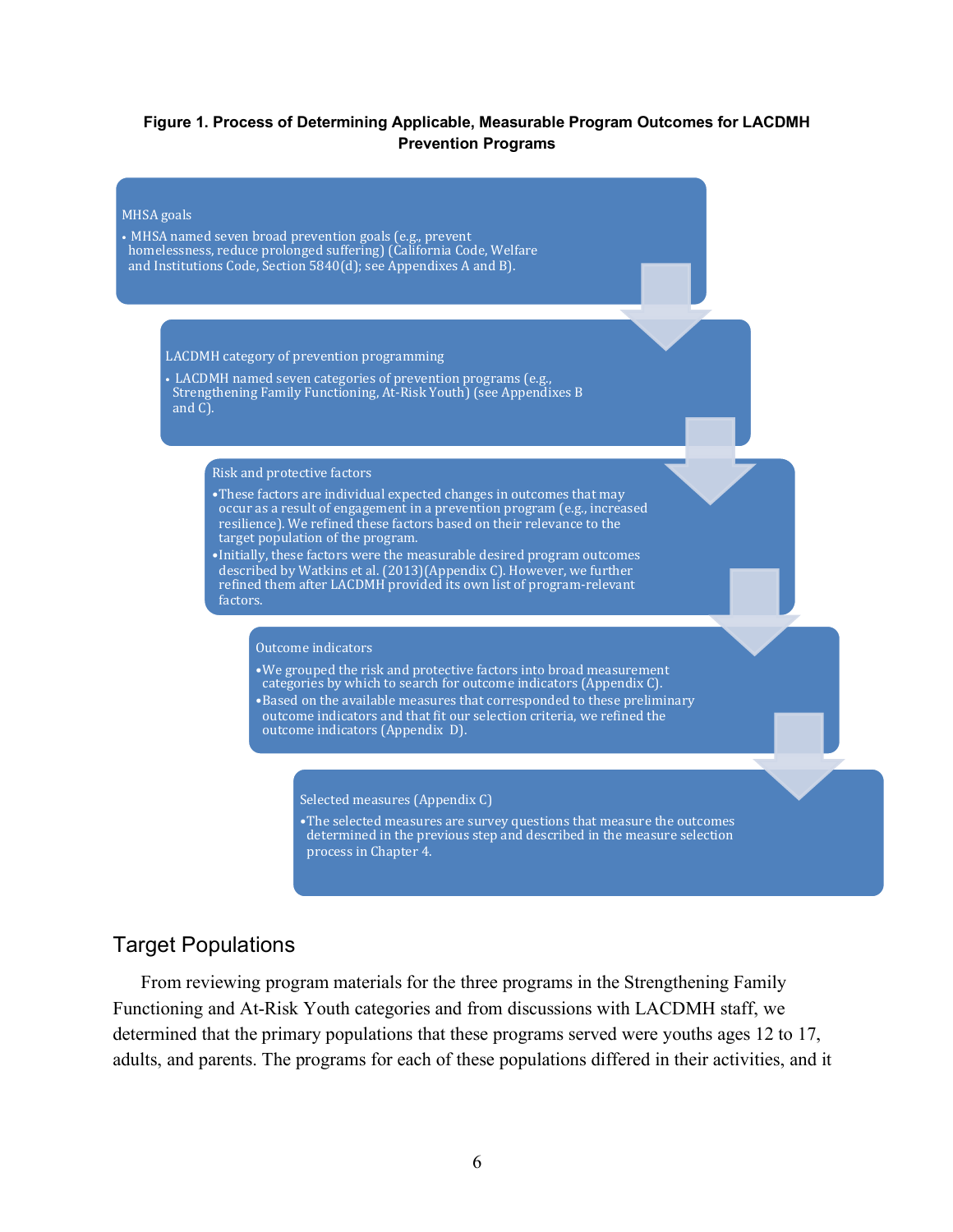was necessary to create different survey instruments to capture the unique outcomes for these program types.

# Risk and Protective Factors

Subsequent to the development of this conceptual framework, staff at LACDMH developed a more extensive list of applicable prevention programs (Appendix B) and identified specific risk and protective factors for each program, grouped by target population. We utilized this information to refine the preliminary outcome indicators in the conceptual framework to ensure that these factors were represented. Risk factors for the identified program audiences included such items as untreated depression and poor social support. Protective factors for youths and adults included self-efficacy, and factors for parents included enhanced parental sense of competence. Appendix D includes the final categories of outcome indicators we identified, which are similar to the outcome indicators shown in the conceptual framework in Appendix C.

# Outcome Indicators

As we reviewed available measures that met our selection criteria (described in Chapter 4), we further refined our preliminary outcome indicators (from Appendix C) into a list of final outcome indicators for each target population (Appendix D). These refined outcome indicators were renamed to more closely adhere to the constructs that the selected measures were capturing and to more accurately describe the associated risk and protective factors. The measure selection process is described in more detail in Chapter 4.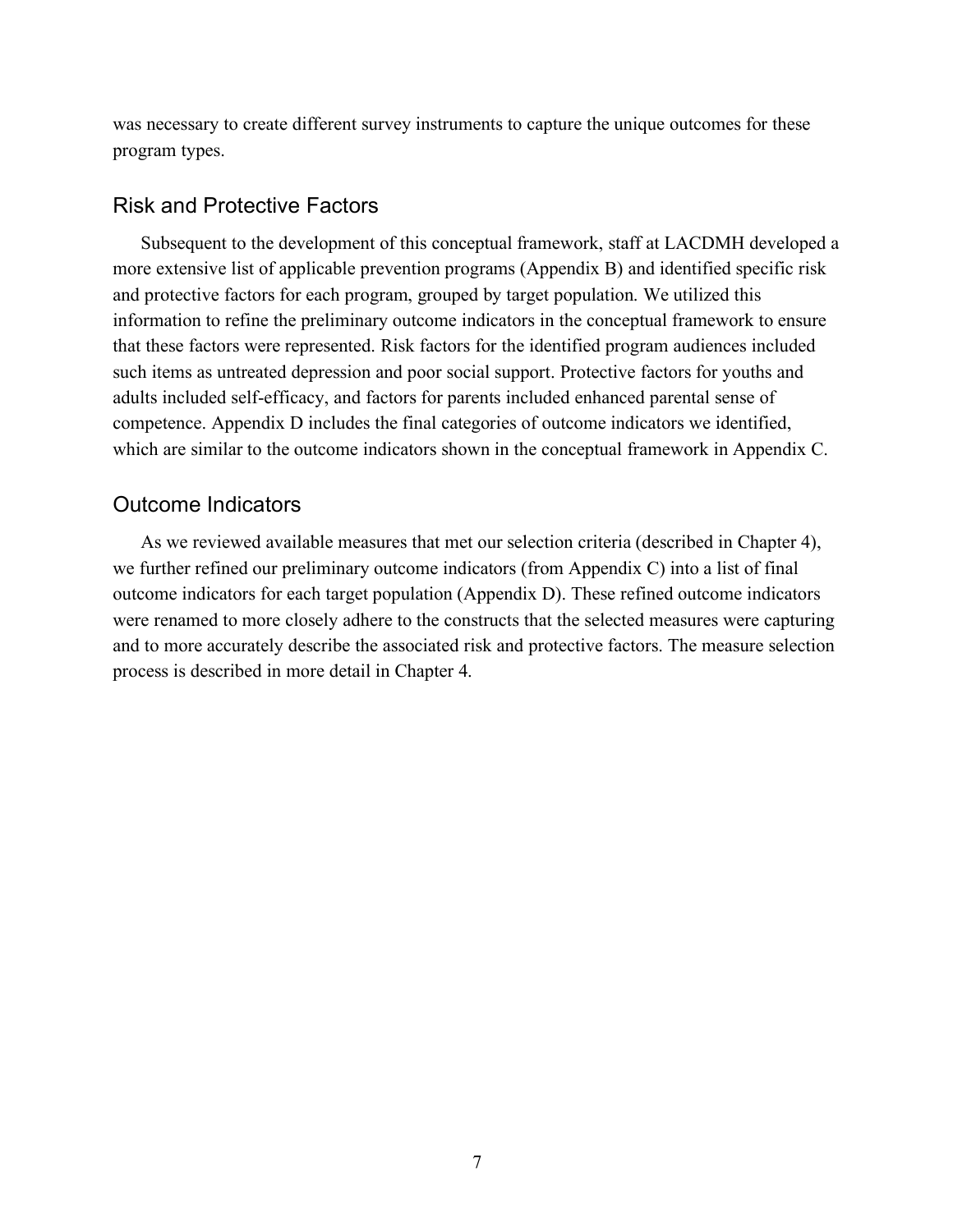# 4. Assessing and Selecting Measures

# Criteria for Measure Selection

We selected measures for each of the outcome indicators identified through the conceptual framework process. Measures were considered based on their adherence to the following criteria:

- 1. *Comparability across populations and programs.* Measures were selected based on their applicability to the identified target population: youths ages 12 to 17, adults (ages 18 and older), and parents. Where possible, we selected measures that could be used across all of the target populations or that had age-appropriate versions for each of the target populations.
- 2. *Self-reported data*. To reduce administrative burden for programs using the survey, we assessed and included self-report measures only.
- 3. *Established psychometric properties*. Measures were considered based on evidence of good reliability and validity with the intended populations, as established in peerreviewed literature.
- 4. *Sensitivity to change*. Primarily, we looked for evidence that the measure had captured intervention effects in previous studies. Where this information was not available, we assessed measures based on whether the underlying construct was likely to be sensitive to change (i.e., whether the risk or protective factor was likely to be a modifiable state versus a fixed trait). To make this determination, we reviewed published literature on the construct under consideration.
- 5. *Availability of benchmark data*. We sought measures for which comparison data from statewide or national samples were available.
- 6. *Brevity*. Where possible, brief and streamlined measures were selected to reduce respondent burden. Short forms with established reliability and validity (e.g., the Kessler-6 short form; see later discussion) were preferred. In some cases, we reviewed individual items from scales and selected those with the strongest evidence of validity to use as shortened forms of the original scale (for example, see the section on self-efficacy later in this chapter).
- 7. *Readability*. Measure items were chosen for readability and, in some cases, were reworded to simplify complex language and improve readability. We refrained from rewording items with established benchmark data.
- 8. *Low cost*. We sought measures that were low-cost or free and publicly available.
- 9. *Availability of translations*. Although our surveys were created only in English, we considered whether measures had translations available in other Los Angeles County threshold languages (e.g., Spanish, Vietnamese, Korean).

The selected measures are shown in Appendix D.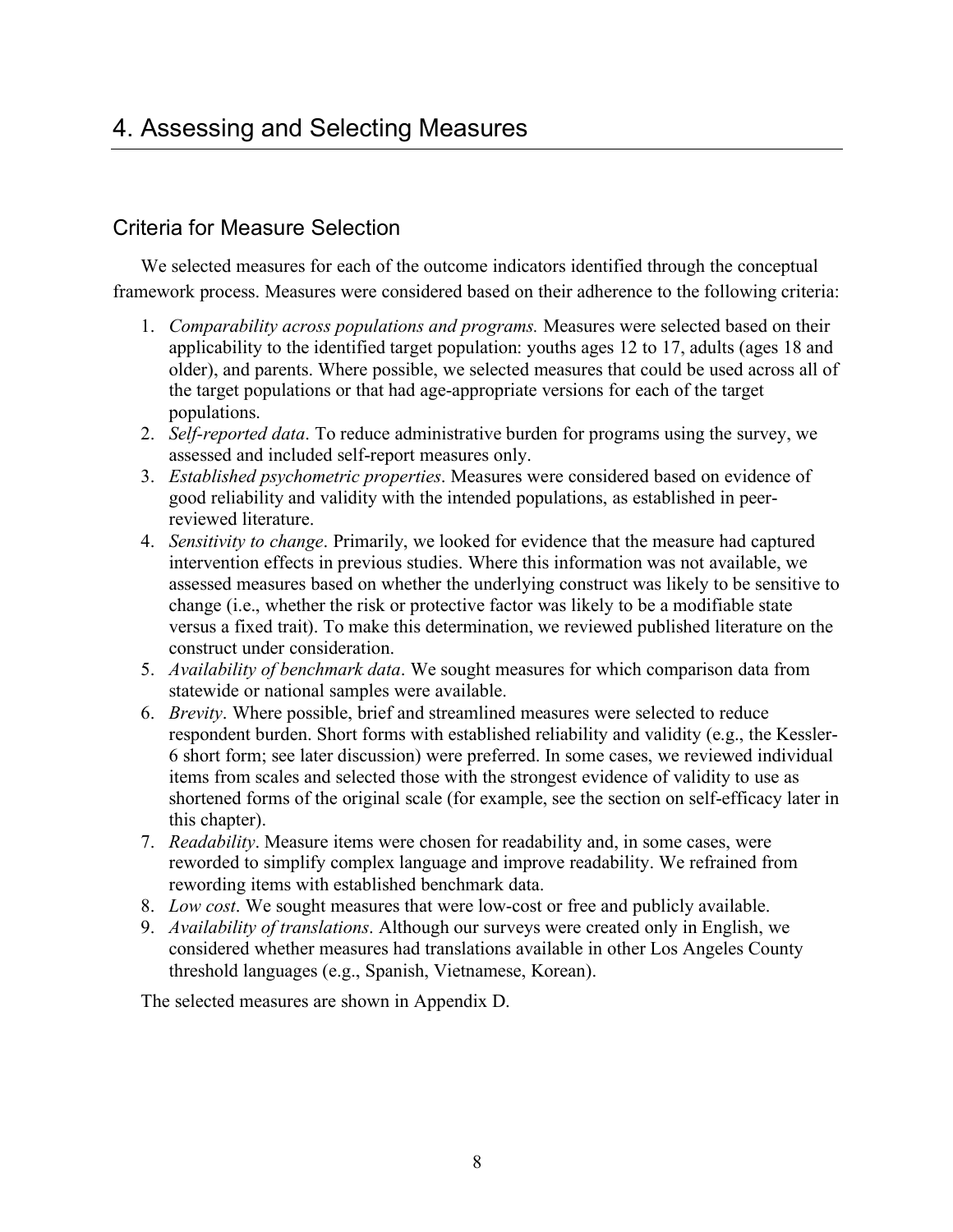# Process Measures

We included five process measure questions to assess the dosage of the program that the participants received and their perceptions of the overall helpfulness and utility of the program. These items were included only on the follow-up surveys because entry surveys are completed before the participant has had any exposure to the program and, therefore, before they would be able to answer these questions.

**Program attendance** *(youth, adult, and parent surveys).* We created three questions to assess how many times a respondent had attended the program in the past six months, past three months, and past 30 days. These questions capture not only counts of number of times attended but also frequency within a given period.

**Program helpfulness and utility** *(youth, adult, and parent surveys).* Two items assess respondents' perceptions of the program's helpfulness and usefulness. Respondents rate how much the program helped them, on a scale from (1) *a lot* to (4) *not at all* (from the National Comorbidity Survey Replication; see Kessler, Berglund, et al., 2004). Respondents also rate how much they agree or disagree with the statement *I plan to use what I learned in this program.* 

# Outcome Indicators

We selected outcome indicators that assessed the risk and protective factors that were identified for each of the three target populations. We included measures of psychological distress, psychological functioning, self-efficacy, and social support in each survey version. The adult and parent surveys also assessed life satisfaction, family functioning, and help-seeking. In addition, the parent survey included a measure of parental sense of competence. The youth survey included measures of behavioral problems, school attendance, school behavioral engagement, and attitudes toward drug and alcohol use.

**Psychological distress** *(youth, adult, and parent surveys).* The psychological distress outcome indicator is measured using the six-item Kessler Psychological Distress Scale (K-6) (Kessler, Green, et al., 2010; Kessler, Barker, et al., 2003). The K-6 is a short, six-item measure that asks respondents to rate how often they have felt nervous, hopeless, worthless, and other symptoms of depression and anxiety in the past 30 days. This widely used measure is appropriate for adolescents and adults, and benchmark data are available from a variety of sources. The K-6 has also been translated into numerous languages.

**Psychological functioning** *(youth, adult, and parent surveys).* For youths, psychological functioning is measured using an item from RAND's Teen Depression Awareness Project that asks how many days in the past 30 days the respondent has been totally unable to carry out usual activities at school or work because of emotional problems (Jaycox, Burnam, et al., 2010; Jaycox, Stein, et al., 2009). For adults and parents, psychological functioning is measured using a similar measure from the National Comorbidity Survey Replication that asks respondents how many days in the past 30 days they have been totally unable to work or carry out usual activities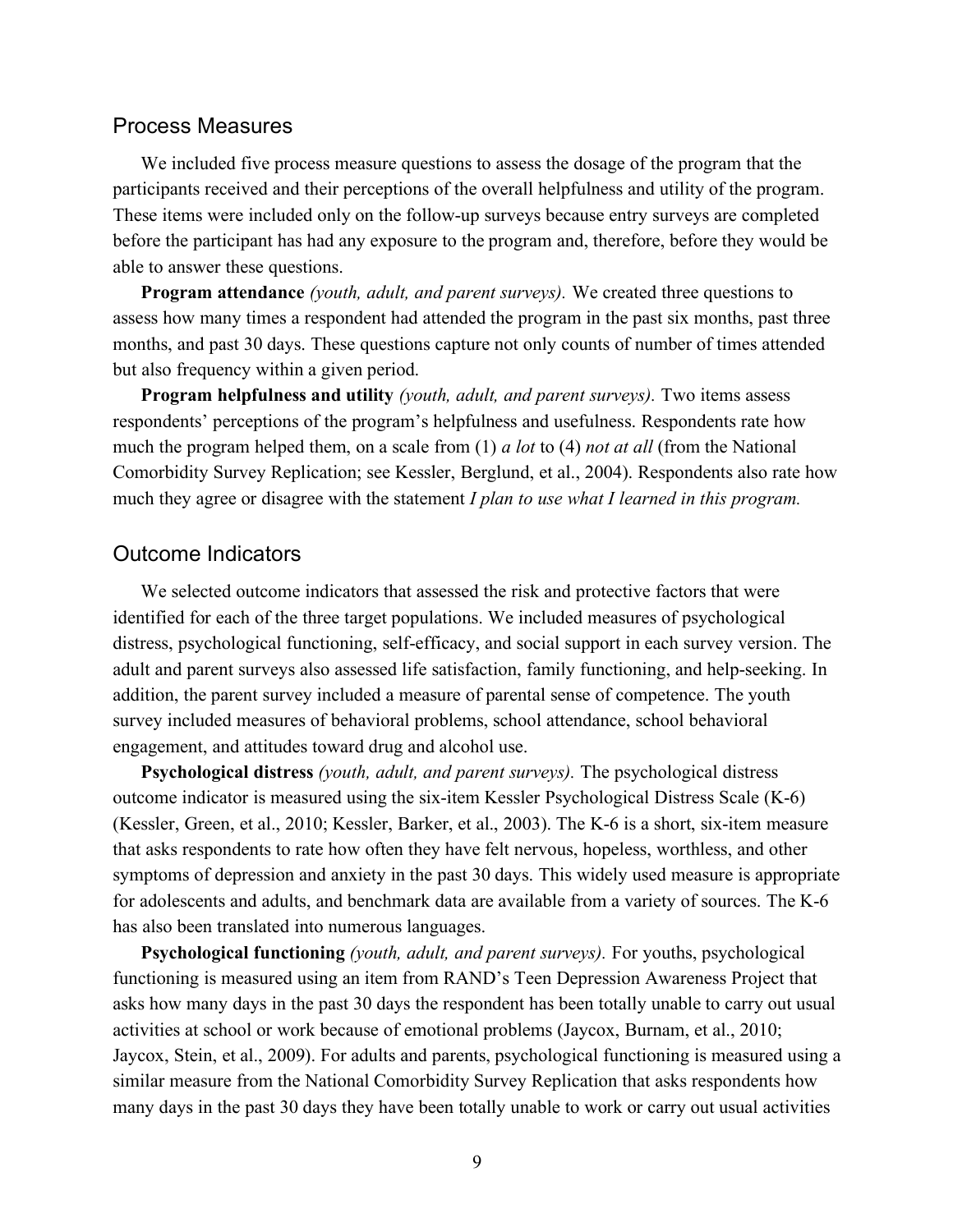because of emotional problems (Kessler, Berglund, et al., 2004). These measures were selected, in part, because of the availability of national and local benchmark data and comparability across the youth, adult, and parent surveys.

**Self-efficacy** *(youth, adult, and parent surveys).* Self-efficacy is measured using the selfefficacy assessment tool available in Version 2 of the NIH Toolbox (HealthMeasures, undated; adapted from the Generalized Self-Efficacy Scale, Schwarzer and Jerusalem, 1995). We considered all versions of the measure (youths ages 8–12, youths ages 13–17, adults ages 18 or older) and selected items 3, 4, 6, 7, and 8, which, with some minor word changes, were identical across the age groups. For example, these items measure respondents' perceptions of their ability to stick to their goals, confidence in dealing with unexpected events, and ability to stay calm when facing difficulties.

**Life satisfaction** *(adult and parent surveys).* Life satisfaction is measured using the one-item Cantril Self-Anchoring Striving Scale (Cantril, 1965; Gallup, 2009). Respondents rate how satisfied they are with their life overall, from (0) *not at all satisfied* to (10) *completely satisfied*.

**Family functioning** *(adult and parent surveys*). Family functioning is measured using the six-item short form of the General Functioning subscale of the McMaster Family Assessment Device (Miller et al., 1985; Boterhoven de Haan et al., 2015). Respondents rate how well each of six positively worded statements describes their family.

**Help-seeking** *(adult and parent surveys).* Help-seeking is measured with one item that asks whether respondents are currently receiving treatment or counseling for help with emotional problems (Center for Behavioral Health Statistics and Quality, 2015).

**Social support** *(youth, adult, and parent surveys)*. For adults, social support is measured using one item from the Behavioral Risk Factors Surveillance System (Strine et al., 2008). Respondents rate from (1) *never* to (5) *always* how often they get the social and emotional support they need. Parent social support is measured using the three-item Social Support subscale of the Protective Factors Survey (Counts et al., 2010). Social support for youths was assessed with two three-item measures of peer support and family support. These items were adapted from RAND's Teen Depression Awareness Project (Jaycox, Burnam, et al., 2010; Jaycox, Stein, et al., 2009).

**Behavioral problems** *(youth survey).* We selected the Conduct Problems subscale of the Strengths and Difficulties Questionnaire as a measure of behavioral problems for children and youths (Goodman, 1997). Respondents rated how true each of the five statements have been for them in the past 30 days. Examples include *I get very angry and often lose my temper* and *I am often accused of lying or cheating*.

**School attendance** *(youth survey).* Youth enrollment in any kind of school in the past year is measured using an item established in the National Survey on Drug Use and Health. *School* is defined as elementary school, junior high or middle school, high school, college or university, or home-school (Center for Behavioral Health Statistics and Quality, 2015).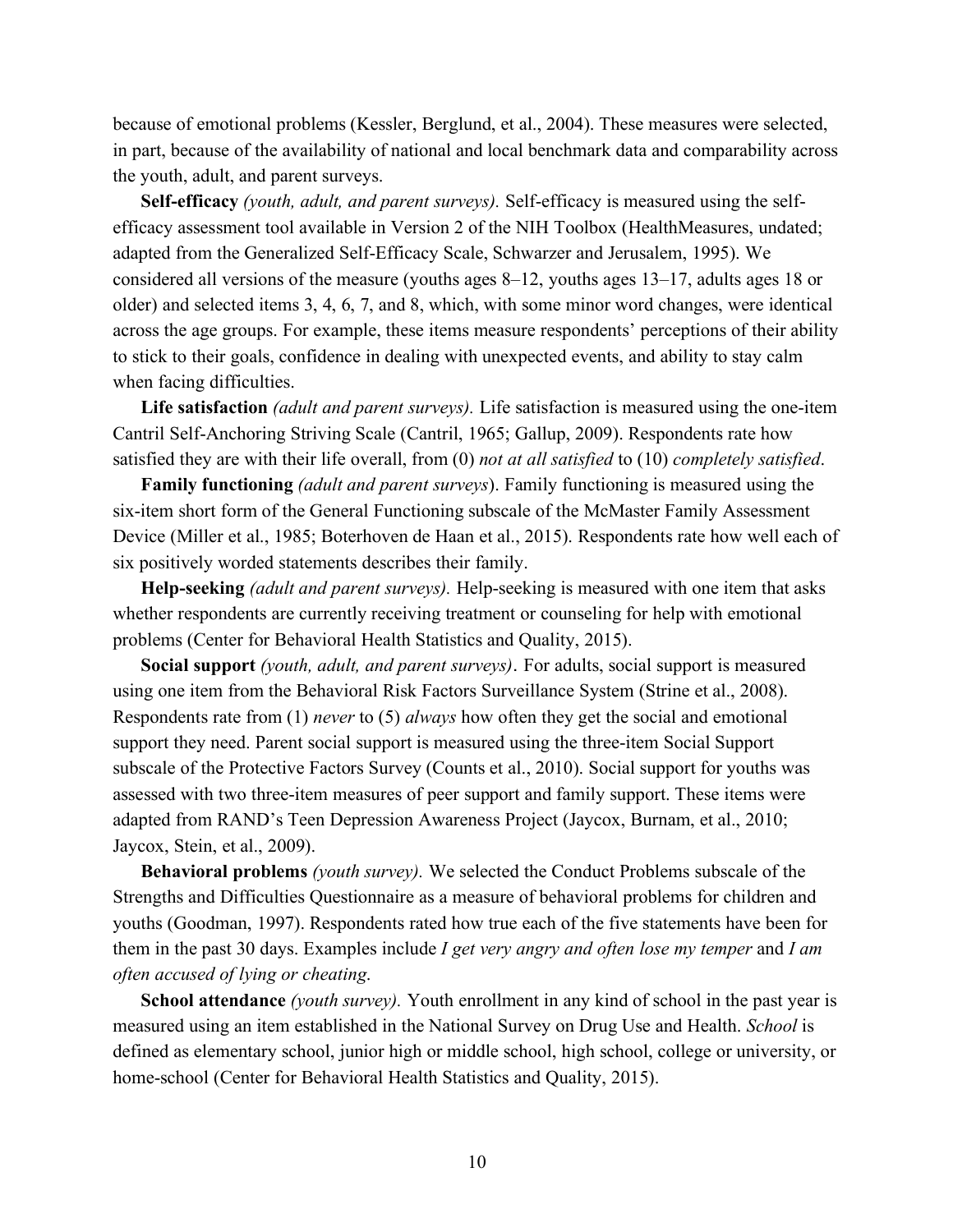**School behavioral engagement** *(youth survey).* Behavioral engagement in school is measured using a scale consisting of six items, such as how often the student has come prepared to class, been late to class, or copied homework (Jaycox, Burnam, et al., 2010; Jaycox, Stein, et al., 2009). If the respondent indicates on the school attendance item that they are not enrolled in any kind of school, they are directed to skip these questions.

**Attitudes toward drug and alcohol use** *(youth survey).* Attitudes toward drug and alcohol use are measured with three questions that ask how the respondent feels about someone their age trying marijuana once, using marijuana once a month or more, and having one or two drinks of alcohol nearly every day. Response options are *do not disapprove, somewhat disapprove,* or *strongly disapprove.* These questions come from the Youth Experiences supplement of the National Survey on Drug Use and Health (Center for Behavioral Health Statistics and Quality, 2015).

**Parental sense of competence** *(parent survey).* To measure changes in parenting attitudes and perceived efficacy, we selected five items from the Parental Efficacy subscale of the Parenting Sense of Competence measure (Gibaud-Wallston and Wandersman, 1978; Johnston and Mash, 1989). We eliminated two of the original seven subscale items because they were compound questions, which potentially measure different constructs depending on how they are interpreted by the respondent.

# **Demographics**

MHSOAC regulations (Appendix A) require that counties report on specific demographic characteristics of prevention program participants. These characteristics include age, ethnicity, race, primary language, veteran status, disability status, sexual orientation, sex assigned at birth, and current gender identity. According to amended MHSOAC regulations issued in May 2018 and effective July 1, 2018, this information must be collected from program participants 12 years or older. MHSOAC stipulates that, for youths under age 18, this information must be collected to the extent allowed by the California Education Code, the Family Educational Rights and Privacy Act, the Health Insurance Portability and Accountability Act of 1996, the California Information Practices Act, and any other applicable state and federal laws (see Appendix A). Per the MHSOAC regulations, participants are given a response option on the survey to decline to answer for each of the demographic questions described in this section. Questions about military and disability status were adapted from the U.S. Census Bureau's American Community Survey (Brault, 2009). All other demographic questions were developed to conform with the MHSOAC reporting regulations.

**Age.** Adult and parent surveys ask participants to select which of the MHSOAC-defined age groups they belong to: 16 to 25, 26 to 59, or 60+. Because the adult surveys are completed only by those ages 18 or older, in practice, the 16 to 25 age bracket is actually 18 to 25 for the adult surveys. On the parent surveys, respondents may be younger than 18, so the 16 to 25 age bracket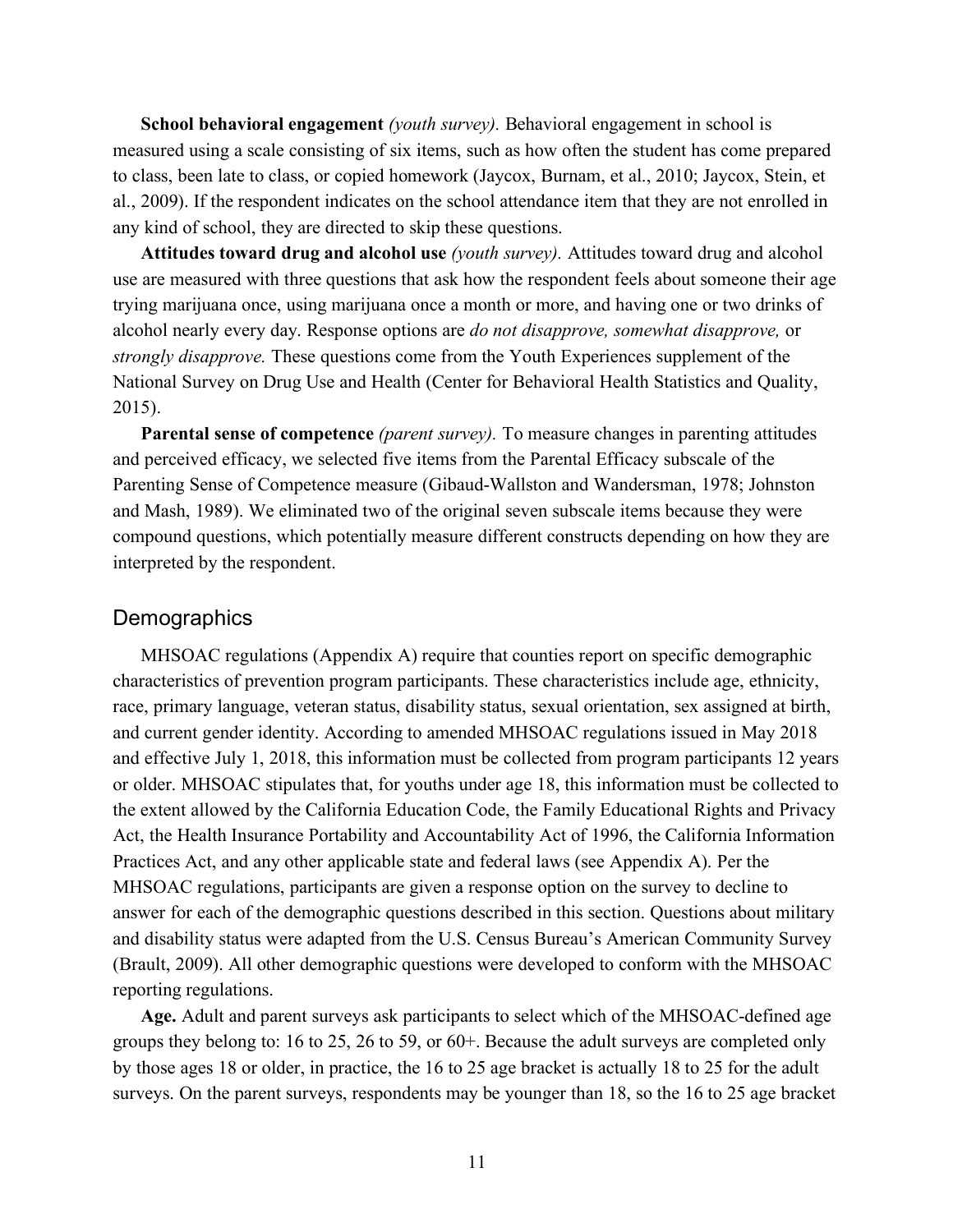is appropriate. We opted to use the same age brackets defined by MHSOAC on both the adult and parent surveys for consistency with reporting requirements that providers are already familiar with, and for consistency across adult and parent survey types. Youth surveys ask participants to write in how old they were on their most recent birthday.

**Ethnicity.** Participants are given a list of 18 places of origin or ancestry and asked to select all that apply. Based on the MHSOAC reporting regulations, survey response options for Hispanic or Latino ethnicities include Caribbean, Central American, Mexican-American/Chicano, Puerto Rican, South American, and other. Non-Hispanic or non-Latino ethnicities include African, Asian Indian/South Asian, Cambodian, Chinese, Filipino, Japanese, Korean, Vietnamese, Eastern European, European, Middle Eastern, and other.

**Race.** As delineated in the MHSOAC regulations, participants are asked to select all of the races that apply to them from the following options: American Indian or Alaska Native, Asian, black or African-American, Native Hawaiian or other Pacific Islander, and white (Caucasian).

**Language.** MHSOAC regulations require counties to report on the primary languages spoken by participants. Participants are asked to select the main language they use at home from a list of Los Angeles County threshold languages provided by LACDMH. Those languages include English, Spanish, Chinese (including Cantonese and Mandarin), Arabic, Armenian, Cambodian, Farsi, Korean, Russian, Tagalog, Vietnamese, and other.

**Military status.** Adult and parent surveys ask whether participants have ever served on active duty in the U.S. armed forces, reserves, or National Guard (response options are yes or no).

**Disability status.** MHSOAC regulations require counties to report the number of participants with a disability, as defined as a physical or mental impairment or medical condition lasting at least six months that substantially limits a major life activity and is not the result of a severe mental illness (Appendix A, Section 3560.010 (b)(5)(F)). Survey participants are asked to select all of the following conditions that apply to them:

- I have a chronic medical condition, like diabetes, heart disease, or chronic pain.
- I am blind or have serious difficulty seeing, even when wearing glasses.
- I am deaf or have serious difficulty hearing, or having my speech understood.
- I have serious difficulty walking or climbing stairs.
- Because of a physical, mental, or emotional condition, I have serious difficulty concentrating, remembering, or making decisions.

Respondents are also given the option to select none of the above.

**Sex.** Participants are asked to select which sex they were assigned at birth (male or female).

**Gender.** Participants are asked to select all of the gender identities they use to describe themselves from the following options:

- male
- female
- transgender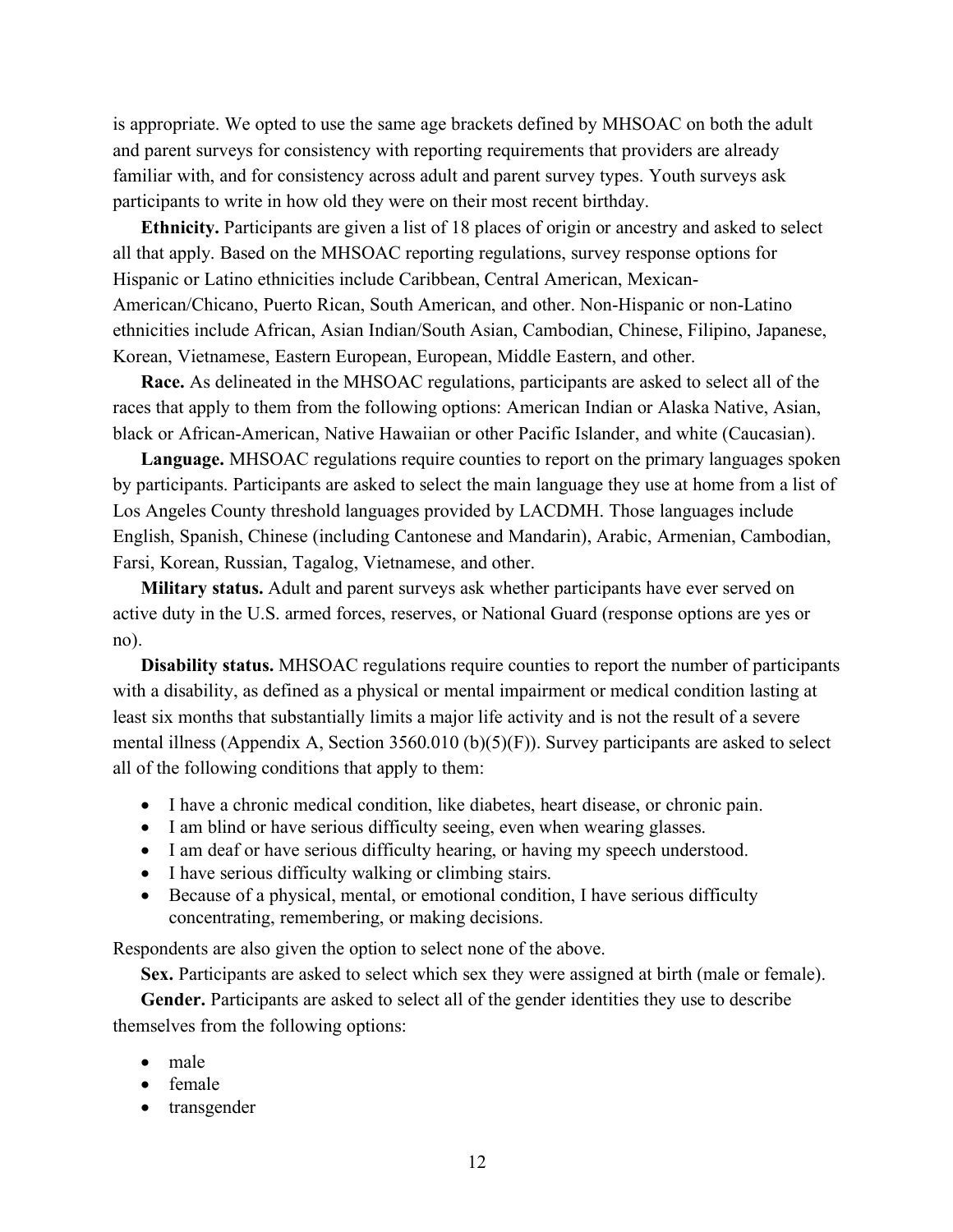- genderqueer/do not identify as male, female, or transgender
- another identity
- questioning or unsure of gender identity.

**Sexual orientation.** Participants are asked to select one sexual orientation from a list that includes heterosexual or straight, gay or lesbian, bisexual, questioning or unsure, or none of the above or other.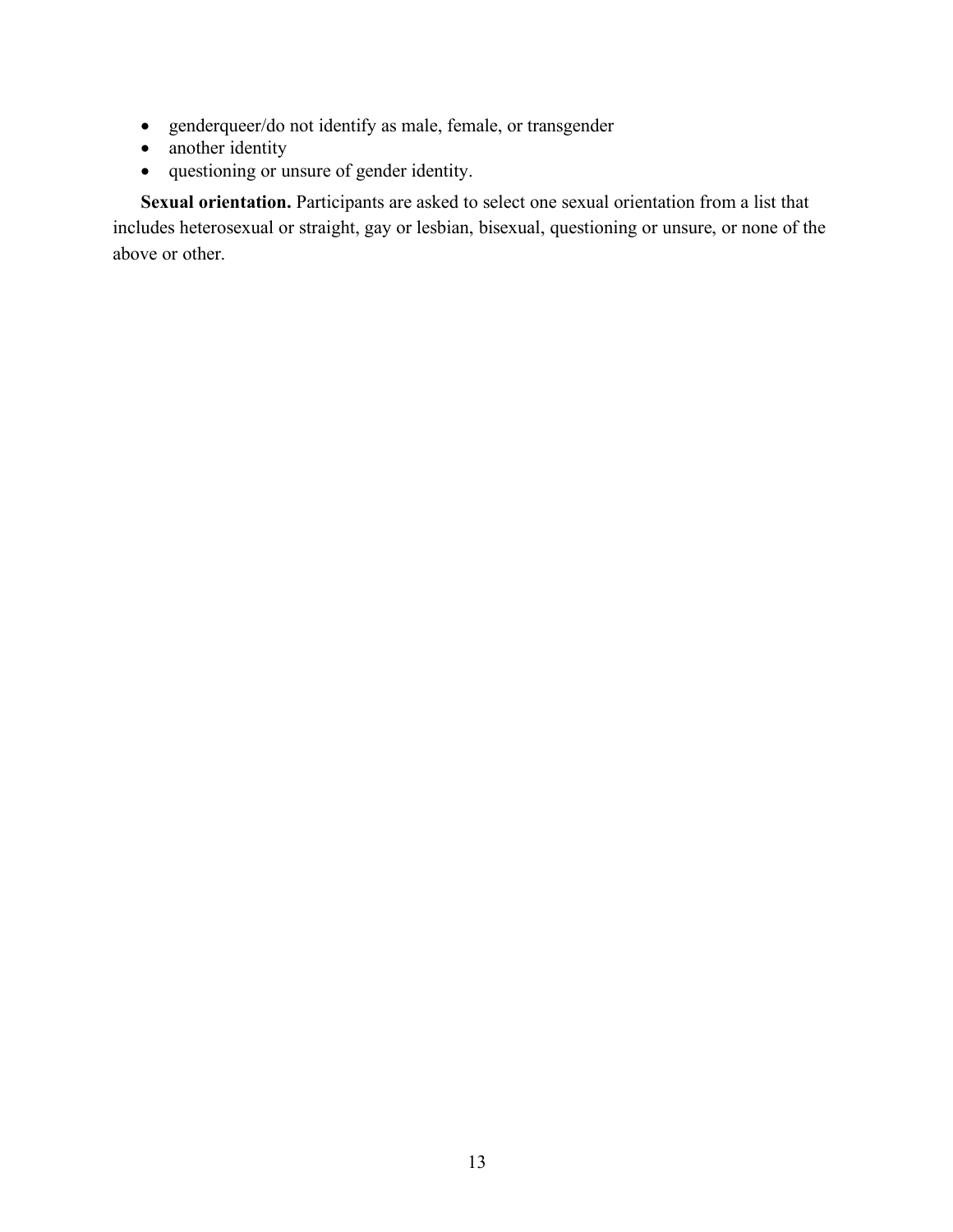# 5. Survey Design

For each of the youth, adult, and parent surveys, we formatted a program entry and a followup version containing the same outcome indicator questions. The program entry version of the youth survey includes eight demographic items, and the program entry version of the parent and adult surveys includes nine demographic items. In order to reduce the time needed to respond, the follow-up version does not include demographic items. Follow-up surveys include five questions that ask how many times the participant has attended the program in the past six months, past three months, and past 30 days; how much the program helped; and whether the respondent plans to use what he or she learned from the program.

The surveys are formatted for paper and pencil self-administration but could easily be converted to an online survey. They are also compatible with TeleForm scanning software. All responses are pre-coded, and each question contains simple instructions for responding. To the extent possible, the original wording from the selected measure was retained. Appendixes E–J contain the final survey questionnaires (program entry and follow-up for each target population).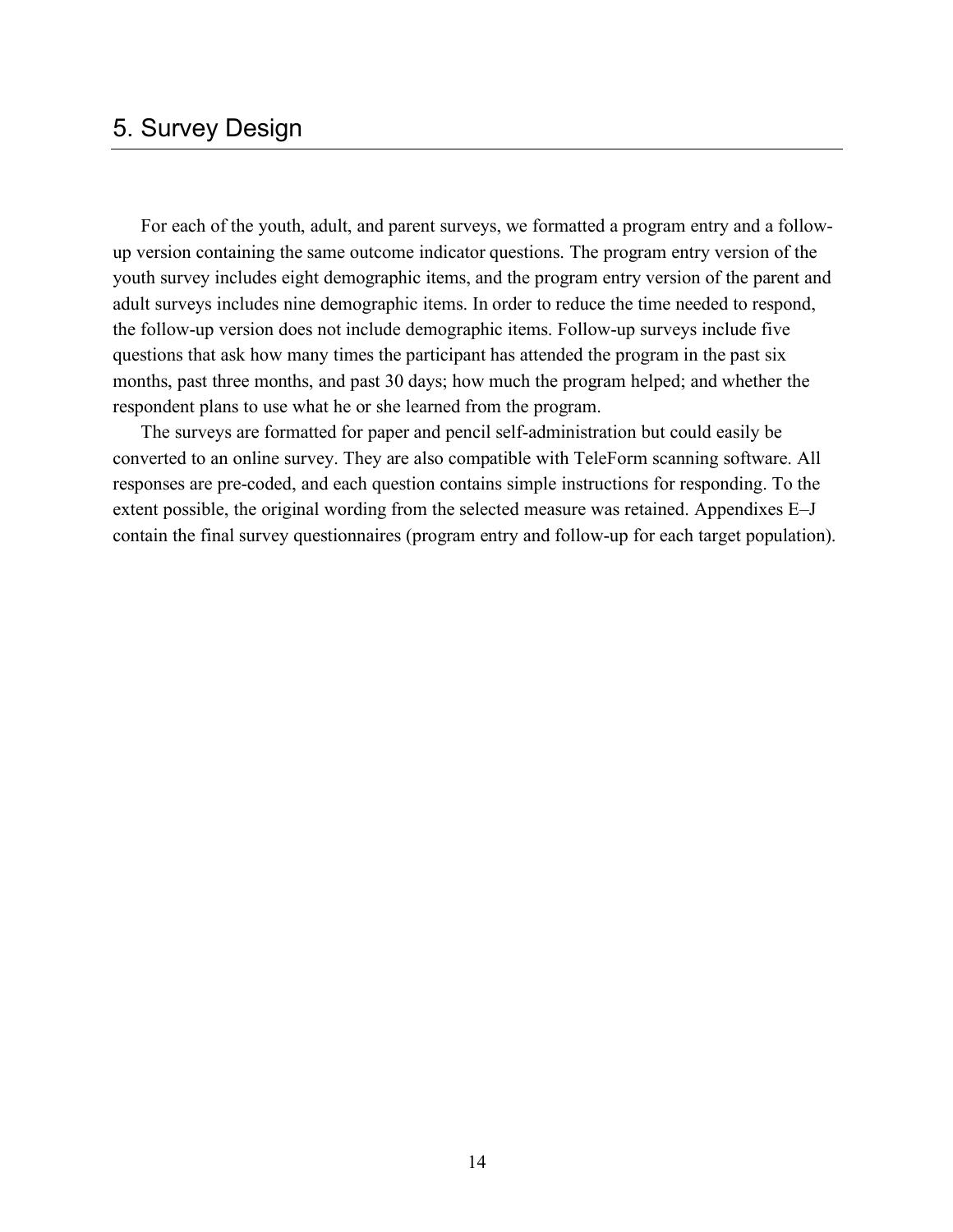We created an Excel workbook for program staff to record results from each of the youth, adult, and parent survey types. Each workbook is referred to as a Data Entry, Scoring, and Report Tool (DESRT) (see Appendix K). The DESRTs are designed so that program staff can enter survey responses into the workbook and automatically generate brief reports for each of the indicators described in the previous chapter. The DESRTs are programmed to score each measure according to guidelines established by the measure developers and generate graphs depicting program entry and follow-up data for each indicator.

Program staff use one DESRT for each survey type (adult, parent, or youth) and use separate DESRTs for each program they administer. For example, an agency may administer one program that serves both adults and youths; in this case, agency staff would need to use one adult DESRT and one youth DESRT to enter survey data. An agency that administers two different youth programs would use two youth DESRTs, one for each program.

Each of the three DESRTs (youth, adult, and parent) has three components: a Data sheet, a Reports sheet, and hidden sheets containing calculations used to generate the graphs on the Reports sheet. With the exception of the data entry cells on the Data sheet, all cells are passwordprotected from editing to preserve the calculations that generate the reports.

**Data sheet.** The Data sheet is where participant data are entered, either by manually inputting the information or by uploading a data set from TeleForm. Columns are labeled with the item number, a brief description of the item, and the possible response options. Each row is set up to contain data from one survey participant at one time. (See Figure K.1 in Appendix K for a sample screenshot of the Data sheet.)

The first section of each DESRT Data sheet contains seven columns (columns A through G) of administrative information to be entered by the data entry staff person. In columns A through C, data entry staff will record the type of survey (youth, adult, or parent; this category is labeled as *age group* in the tool), the survey language, and the survey version (i.e., program entry or follow-up). This information is found on the top right corner on the cover of each survey. Each of these columns in the DESRT has a drop-down list from which the data entry staff can select the response. Although there is a separate DESRT for each type of survey (youth, adult, or parent), the *survey type* column on the DESRT is still asked as a check for data entry staff to ensure that they are using the correct DESRT for the survey they are entering. It is important to note that, for the reports to be correctly generated, the survey version column (column C, indicating whether the survey was at program entry or follow-up) must be filled in for each survey entered. The calculations used to generate the reports rely on the distinction made in this column in order to sort a participant's responses into the entry or follow-up groups depicted in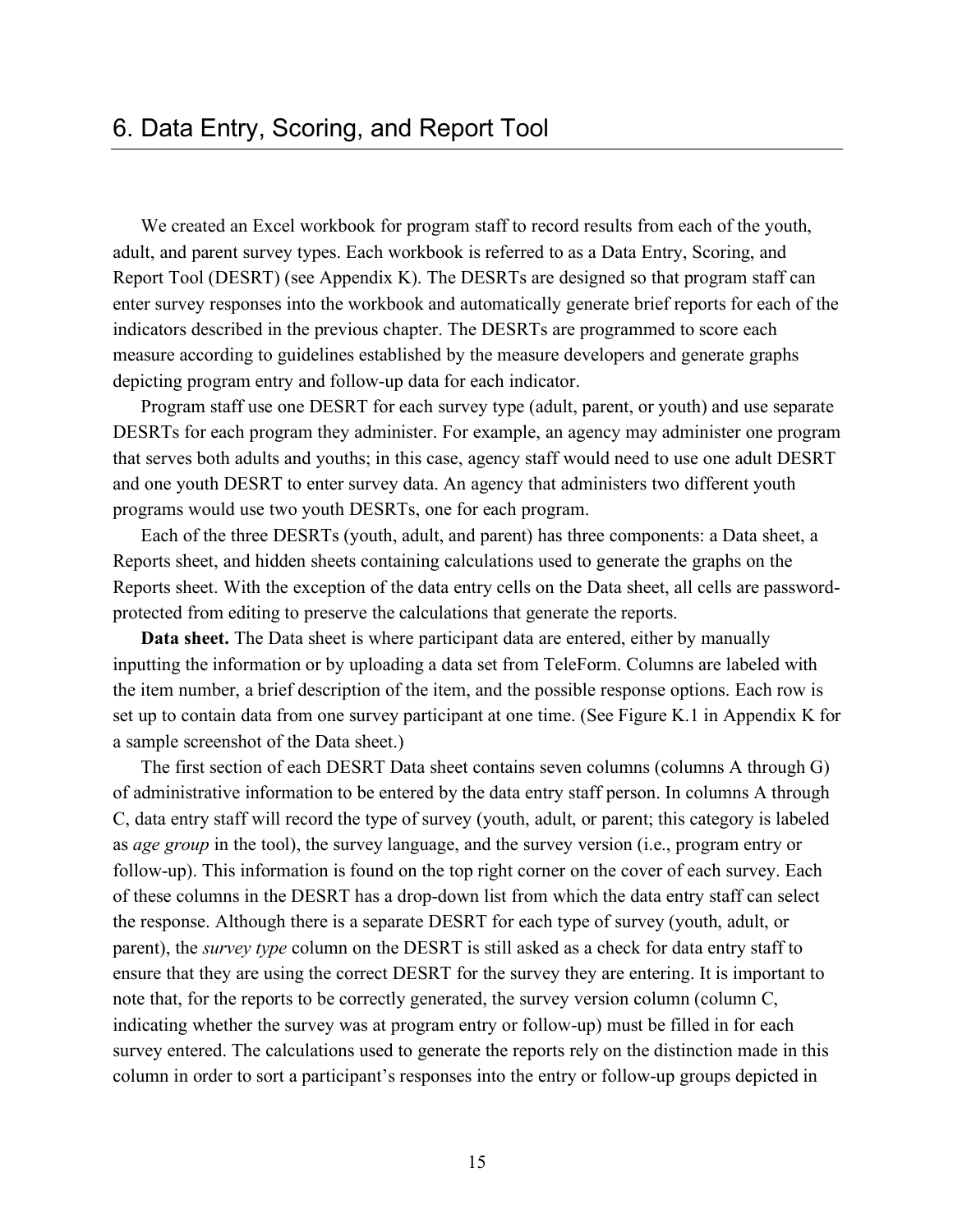the reports. If this information is missing, all of the participant's survey responses are treated as missing (i.e., they are not included in the reports).

The next two columns of administrative information (columns D and E) ask for the agency's Provider Identification (ID) and Program ID. These are codes assigned to the agency and the program being administered, respectively, and allow LACDMH to track program-specific outcomes. Data entry staff also record the date the survey was completed (column F) and then assign a unique five-digit ID number to each survey entered (column G).

After entering administrative information, the data entry staff person enters the survey responses regarding participant attendance, program helpfulness, and whether the respondent plans to use what they learned (columns H through L). These questions are asked only in the follow-up surveys, so data entry staff are instructed to enter an "E" in these columns if they are inputting a program entry survey.

The next columns of the DESRT contain the risk and protective factor survey questions (i.e., the measured indicators described in Chapter 4). Response options for each survey question are assigned a pre-printed numeric value, shown in small font below or near the response option on the survey. For example, a *strongly agree* response may be assigned a value of 1, and a *strongly disagree* response may be assigned a value of 4. The data entry staff record the numeric value assigned to the response that the participant selected. These numeric values are assigned and calculated (i.e., summed or averaged) for each outcome indicator according to the guidelines established by the measure developers.

**Reports sheet.** The total number of surveys completed is listed at the top of the Reports sheet. This number depends on the data in the Version column. The totals completed at program entry and at follow-up are listed directly below the total completed. A table of contents is provided for each Reports sheet, organized by indicator.

Each report consists of several descriptions on the left and a graphical figure on the right. (See Figure K.2 in Appendix K for a screenshot of a Sample Report sheet.) The descriptors include the indicator, associated measure, question number(s) on the survey, a description of the measure, and a description of the figure. Entry and follow-up data are labeled on the figures. Figures depict responses as either percentages of the total responses or average scores. Error bars depict 95-percent confidence intervals for each item.

The reports show simple graphs depicting percentages of respondents and scores on the process and outcome measures at program entry and at follow-up. The reports do not take into account the level of exposure that participants may have had to the program (i.e., the number of times the participant has attended in the past six months, three months, and 30 days) or any differences in outcomes by participant demographics. Program staff interested in these questions can conduct these analyses using the data available in the Data sheet.

Participants are counted as *excluded* if the data column(s) on the Data sheet for that measure are blank (i.e., the respondent did not answer the question or the data were not entered). For measures that consisted of a scale of two or more items to create a total score, participants were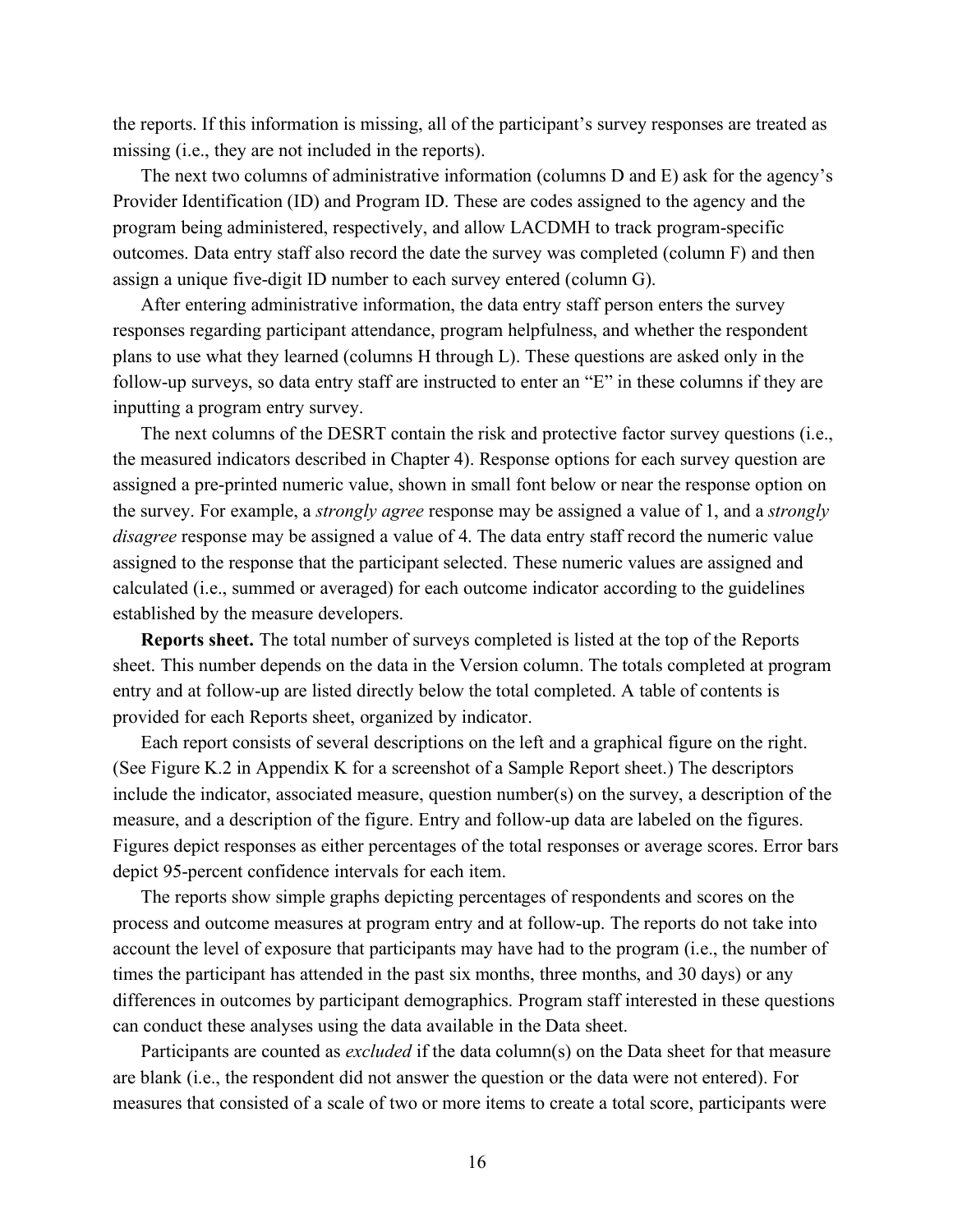excluded if data were missing for any of the scale items. All of the scales we used were relatively brief (six or fewer items), and missing one or more items would introduce additional uncertainty or error into the calculations.

Below each figure on the Reports sheet is a table with the total number of participants completing the surveys at program entry and follow-up, the number of participants excluded from the measure, and the number of participants completing the measure (i.e., the total minus the excluded).

**Calculations sheets.** The Scoresheet Calculations and Report Calculations sheets contain the scoring and reporting calculations for each measure. The sheets are hidden and are locked against editing to preserve the calculations needed to generate the reports. We anticipate that most program staff will not need to review these sheets, but they can be made visible by program staff if needed. We caution that these sheets must remain intact in the workbook for the DESRTs to function properly.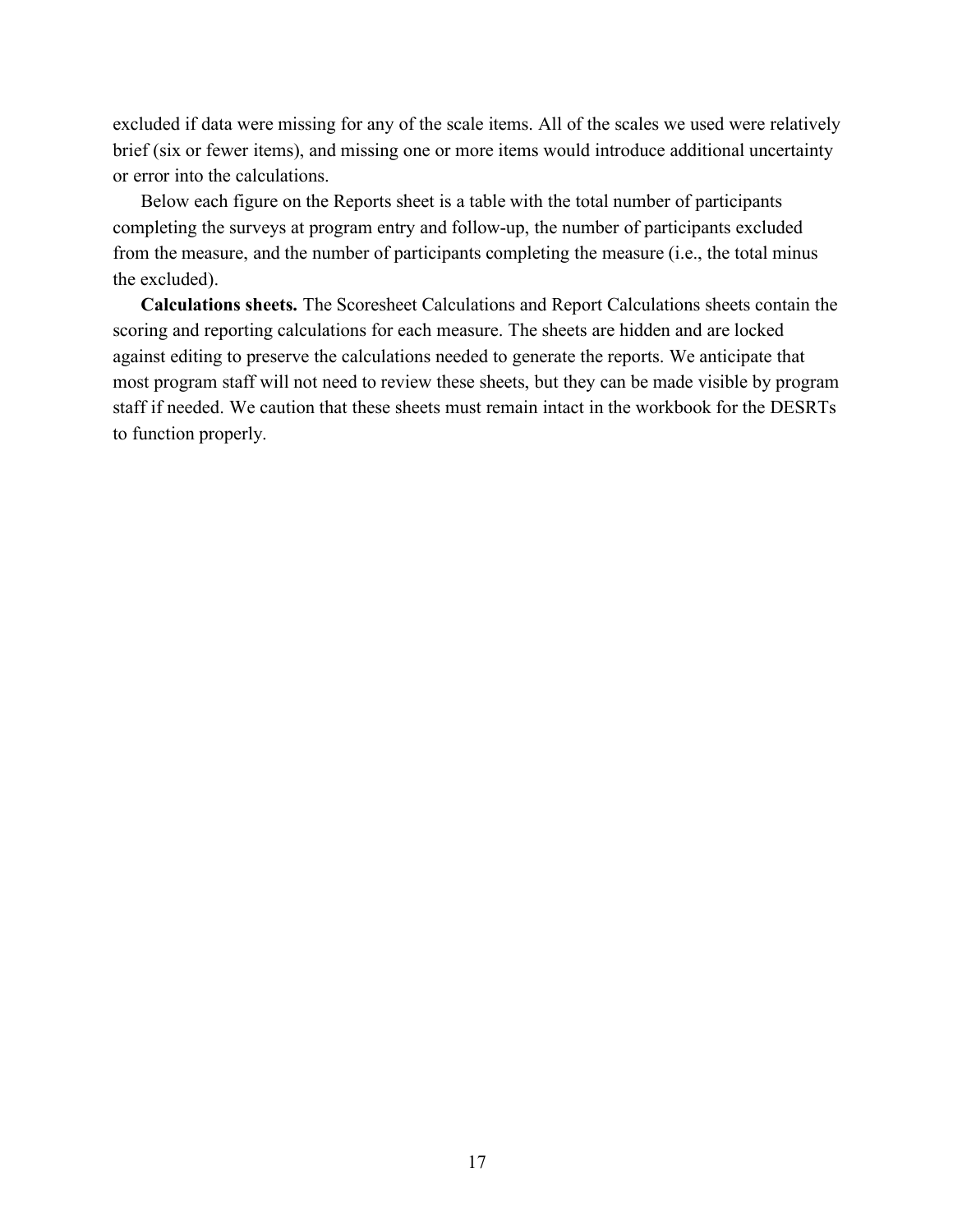# 7. Discussion

In this document, we describe our process of creating risk and protective factor outcome indicators and reporting tools to assist LACDMH in complying with MHSOAC reporting regulations. The process included the development of a conceptual framework (Appendix C) to guide the selection of appropriate measures of program outcomes and their associated risk and protective factors; the assessment and selection of existing measures that met certain criteria; the design and formatting of questionnaires for data collection for three target populations; and development of DESRTs for use by LACDMH and its program providers.

An important contribution of the products we developed is that they allow program providers to have complete access to their own program data. Because the DESRTs are Excel workbooks, providers can easily manipulate and export data to analyze program outcomes. For programs with fewer technical capacities or resources, staff can use the Reports sheet to instantly compare program outcomes at entry and follow-up. This ease of use and ability to instantly view results may help increase buy-in from providers and interest in collecting outcome data. This was a preliminary effort, so, in this chapter, we comment on the strengths and limitations of our approach and suggest next steps.

# Strengths and Limitations

The outcome indicators we created balance design strengths with some limitations. We selected indicators and measures that allow programs to profile and compare risk and protective factors and demographics across a variety of prevention programs and target populations. We also considered the availability of benchmark data, so, in many cases, staff can compare each program's outcomes with those in the general population. Although this slightly narrowed the scope of measures to choose from and limited our ability to customize survey items, use of these measures will allow program staff to establish their own benchmark data and track performance over time. We believe that these surveys will be particularly useful for quality improvement and strategic planning, as well as standardized reporting to comply with MHSOAC regulations.

While one of the strengths of the survey design is that the measures are suitable for a wide variety of programs, this also means that the measures lack specificity to individual programs. We prioritized brief measures, which limits the ability to detect all of the nuances associated with each of the risk and protective factor outcomes. Brief measures reduce burden on program participants and on providers who administer surveys and enter survey data, and that reduced administrative burden frees up more time for program activities—a further benefit to program participants. Programs also have the option to add program-specific measures to their evaluations in order to capture unique impacts that our survey tools do not address.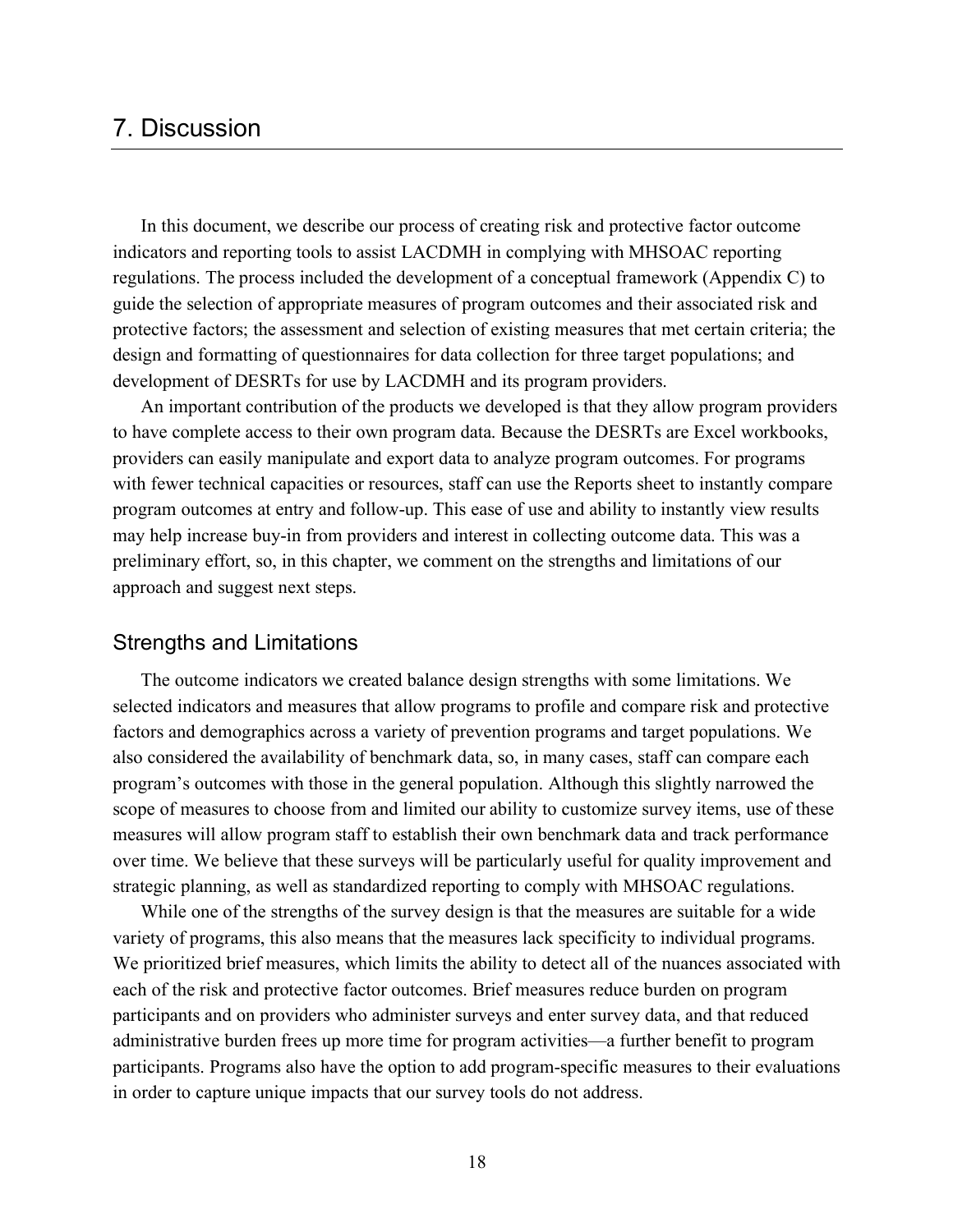As noted, the DESRT outcome reports generated from follow-up survey data do not account for levels of exposure to the program. Follow-up survey results are reported in aggregate by outcome, regardless of the number of times a participant may have attended the program in the past six months, three months, or 30 days. This limitation was necessary to keep the DESRT simplified and streamlined. Because the expected level of exposure for each program can vary widely, there was no way to account for exposure in a meaningful and standardized way by outcome across all programs. Accounting for exposure to the program would also multiply the number of charts for each level of exposure analyzed, resulting in a cumbersome number of charts and file size.

Because of the inability to link program entry and follow-up data for individual participants, the absence of independent data collection and analysis, and the lack of specificity to programs, we do not recommend that these surveys stand alone as evidence of program effects. Rather, we suggest that these surveys and reports may be a useful information-gathering first step in a more rigorous evaluation process that employs experimental or quasi-experimental methods.

Meeting MHSOAC reporting regulations can be a daunting task for counties and providers alike. County behavioral health departments like LACDMH must find a way to standardize outcome indicators so that outcomes from diverse programs can be measured in comparable ways and reported in aggregate. Providers, which vary widely in programming and capacity to collect data, must collect and report program outcomes to the county at regular intervals. The regulations that require the reporting of specific demographic data are particularly onerous. In the measures we developed, these mandated questions account for approximately half of the length of the program entry surveys (e.g., for adults, nine of the 19 questions are about demographics, accounting for half of the five total pages of survey questions). The time spent completing these survey questions detracts from programming time and is potentially off-putting to program participants; for this reason, demographic questions were not included on the followup questionnaires. We recommended retaining some demographic questions on the follow-up surveys related to program retention, but LACDMH staff decided that doing so was not a high enough priority at this time to justify the added data collection burden. Other counties may wish to consider retaining some of the questions, and LACDMH may wish to reconsider at a later time. On the other hand, the reporting regulations move counties toward a standardized method of measuring and tracking program outcomes. The burden on counties may also be lessened if they take advantage of pre-designed, standardized instruments that can be used across a variety of prevention programs, such as the surveys and tools discussed here. Future work assessing the quality of the data collected with these tools will reveal the level of burden and may highlight areas for improving and streamlining them.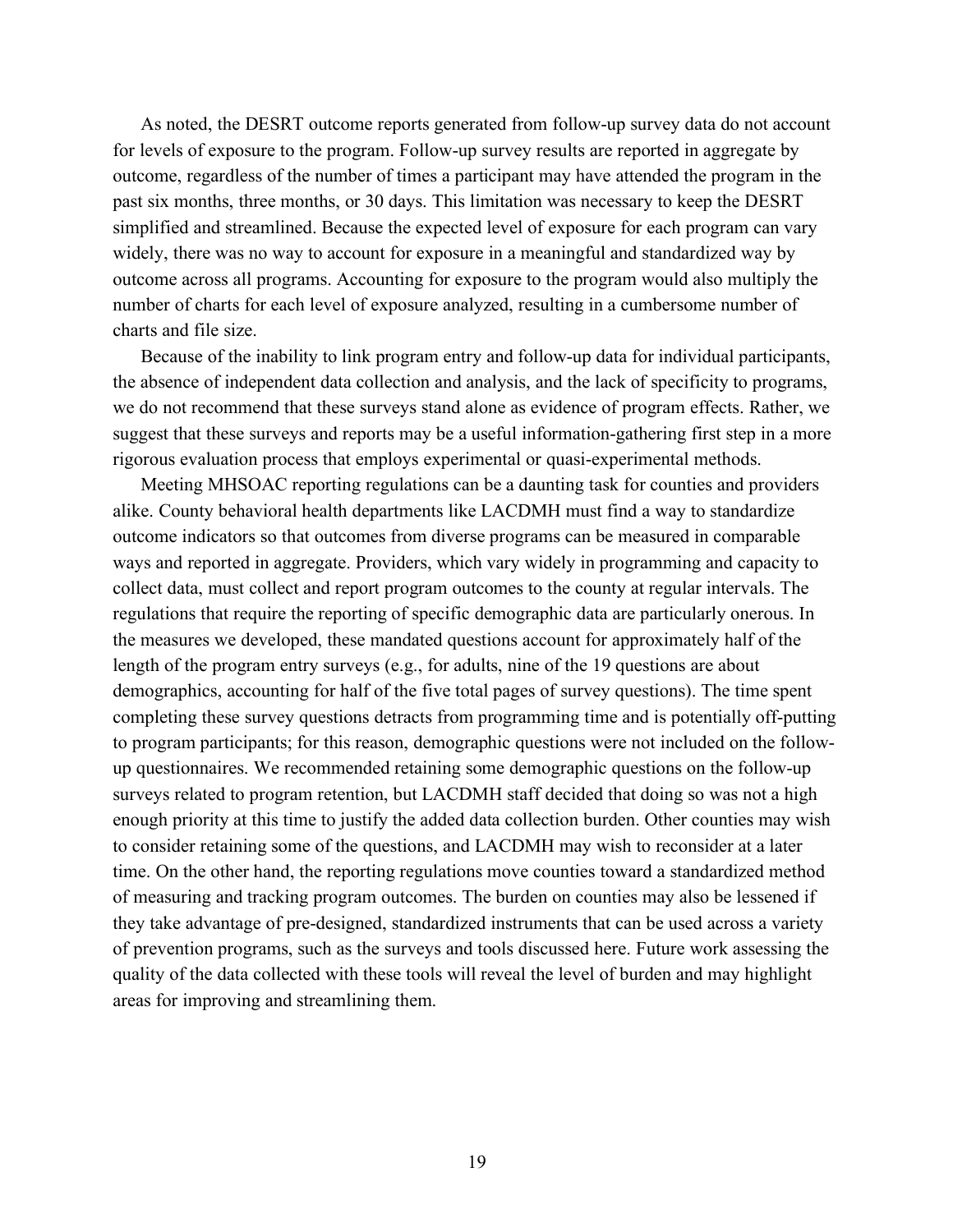# Next Steps

The next steps in measuring LACDMH risk and protective factor outcomes include creating surveys for additional age groups and languages; assessing preliminary data quality; refining existing measures and DESRTs; and improving companion material to train providers in survey implementation, data collection, and data interpretation.

At the time of this publication, additional surveys are being developed to assess risk and protective factor outcomes for children younger than 12. In addition, surveys have been translated into Los Angeles County threshold languages, including Spanish, Armenian, and Korean.

LACDMH's required reporting timeline did not allow time for pilot-testing, and providers were instructed to begin using the surveys on July 1, 2018. During the initial two months of data collection, RAND staff were available to providers to support administering surveys and using the DESRTs. Providers were instructed to send their preliminary data to LACDMH on September 1, 2018, at which time RAND survey staff planned to review the DESRTs for any issues in data quality, including any trends in missing data. Our RAND team planned to assess this initial data quality in order to inform survey implementation recommendations and refine the DESRTs; however, insufficient data were available from providers to be able to conduct analyses or make recommendations prior to the conclusion of RAND's contract with LACDMH. Going forward, providers will upload their completed DESRTs to LACDMH every three months.

We believe that the surveys could benefit from additional feedback from program providers that have used the surveys. In particular, we need feedback on participants' understanding of the questions about program attendance, which were designed to capture information about variation in the duration of program participation. Feedback is also needed to refine the functionality of the DESRT for providers.

The scope of work for this project concluded with the delivery of the youth, adult, and parent surveys and DESRTs. Providers are likely to need (1) initial training on using the surveys and DESRTs and (2) training materials that can be accessed as needed. Future work includes providing (1) implementation materials, including a companion guide for survey administration, data entry, and data interpretation, and (2) a recorded training webinar.

Finally, we intend for these tools to be made available to other California counties that are administering MHSA-funded prevention programs and charged with the same reporting requirements. The surveys and DESRTs require no special software or licensing to use beyond common word-processing and spreadsheet programs, and they are designed to be applicable to a range of prevention mental health programs serving youths, adults, and parents. Providing free access to these tools will help decrease duplication of efforts and expand the impact of MHSA funding.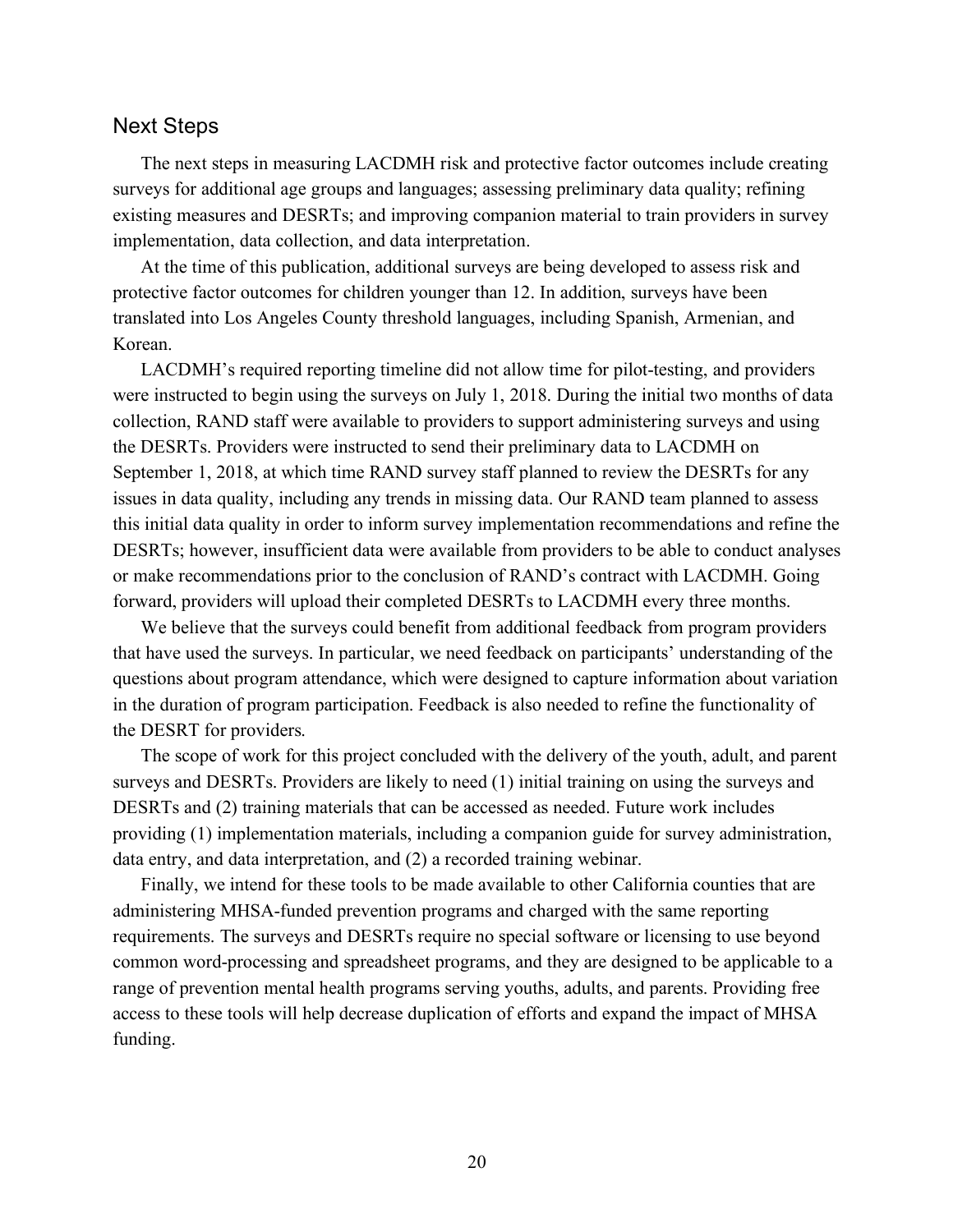# Appendix A. MHSOAC Reporting Regulations

# **Prevention and Early Intervention Regulations Effective October 6, 2015**

# **Article 2. Definitions**

# **Adopt Section 3200.245 as follows:**

# **Section 3200.245. Prevention and Early Intervention Component.**

(a) " Prevention and Early Intervention Component" means the section of the Three-Year Program and Expenditure Plan intended to prevent mental illnesses from becoming severe and disabling.

NOTE: Authority cited: Section 5846, Welfare and Institutions Code. Reference: Sections 5840 and 5847, Welfare and Institutions Code.

# **Adopt Section 3200.246 as follows:**

# **Section 3200.246. Prevention and Early Intervention Fund.**

(a) " Prevention and Early Intervention funds" means the Mental Health Services funds allocated for prevention and early intervention programs pursuant to Welfare and Institutions Code section 5892, subdivision (a)(3).

NOTE: Authority cited: Section 5846, Welfare and Institutions Code. Reference: Section 5892, Welfare and Institutions Code.

# **Article 5. Reporting Requirements**

### **Adopt Section 3510.010 as follows:**

# **Section 3510.010. Prevention and Early Intervention Annual Revenue and Expenditure Report.**

- (a) As part of the Mental Health Services Act Annual Revenue and Expenditure Report the County shall report the following:
	- (1) The total funding source dollar amounts expended during the reporting period, which is the previous fiscal year, on each Program funded with Prevention and Early Intervention funds by the following funding sources: (A)Prevention and Early Intervention funds
		- 1. The County shall identify each Program funded with Prevention and Early Intervention funds as a Prevention Program, Early Intervention Program, Outreach for Increasing Recognition of Early Signs of Mental Illness Program, Stigma and Discrimination Reduction Program, Suicide Prevention Program, Access and Linkage to Treatment Program, or Program to Improve Timely Access to Services for Underserved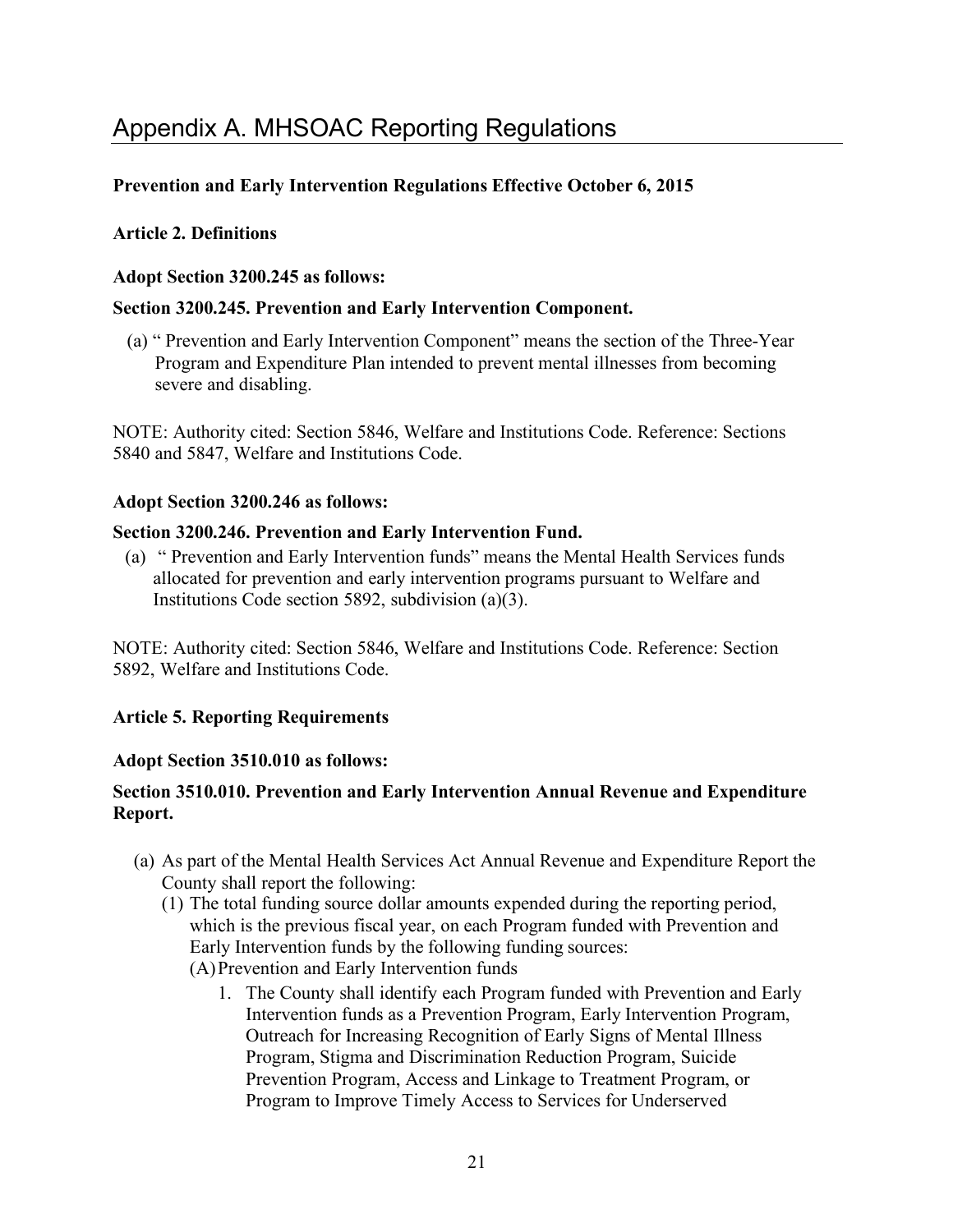Populations. If the Programs are combined, the County shall estimate the percentage of funds dedicated to each Program.

- (B) Medi-Cal Federal Financial Participation
- (C) 1991 Realignment
- (D)Behavioral Health Subaccount
- (E) Any other funding
- (2) The amount of funding expended for Prevention and Early Intervention Component Administration by the following funding sources:
	- (A)Prevention and Early Intervention funds
	- (B) Medi-Cal Federal Financial Participation
	- (C) 1991 Realignment
	- (D)Behavioral Health Subaccount
	- (E) Any other funding
- (3) The amount of funding expended for evaluation of the Prevention and Early Intervention Component by the following funding sources:
	- (A)Prevention and Early Intervention funds
	- (B) Medi-Cal Federal Financial Participation
	- (C) 1991 Realignment
	- (D)Behavioral Health Subaccount
	- (E) Any other funds
- (4) The amount of Prevention and Early Intervention funds voluntarily assigned by the County to California Mental Health Services Authority or any other organization in which counties are acting jointly.
- (b) The County shall within 30 days of submitting to the state the Mental Health Services Act Annual Revenue and Expenditure Report:
	- (1) Post a copy on the County's website; and
	- (2) Provide a copy to the County 's Mental Health Board

NOTE: Authority cited: Section 5846, Welfare and Institutions Code. Reference: Sections 5840, 5845, 5847, and 5899, Welfare and Institutions Code; Uncodified Sections 2 and 3 of Proposition 63, the Mental Health Services Act.

### **Adopt Section 3560 as follows:**

### **Section 3560. Prevention and Early Intervention Reports.**

- (a) The County shall submit to the Mental Health Services Oversight and Accountability Commission the following Prevention and Early Intervention reports:
	- (1) The Annual Prevention and Early Intervention Program and Evaluation report as specified in Section 3560.010.
	- (2) The Three- Year Program and Evaluation Report as specified in Section 3560.020.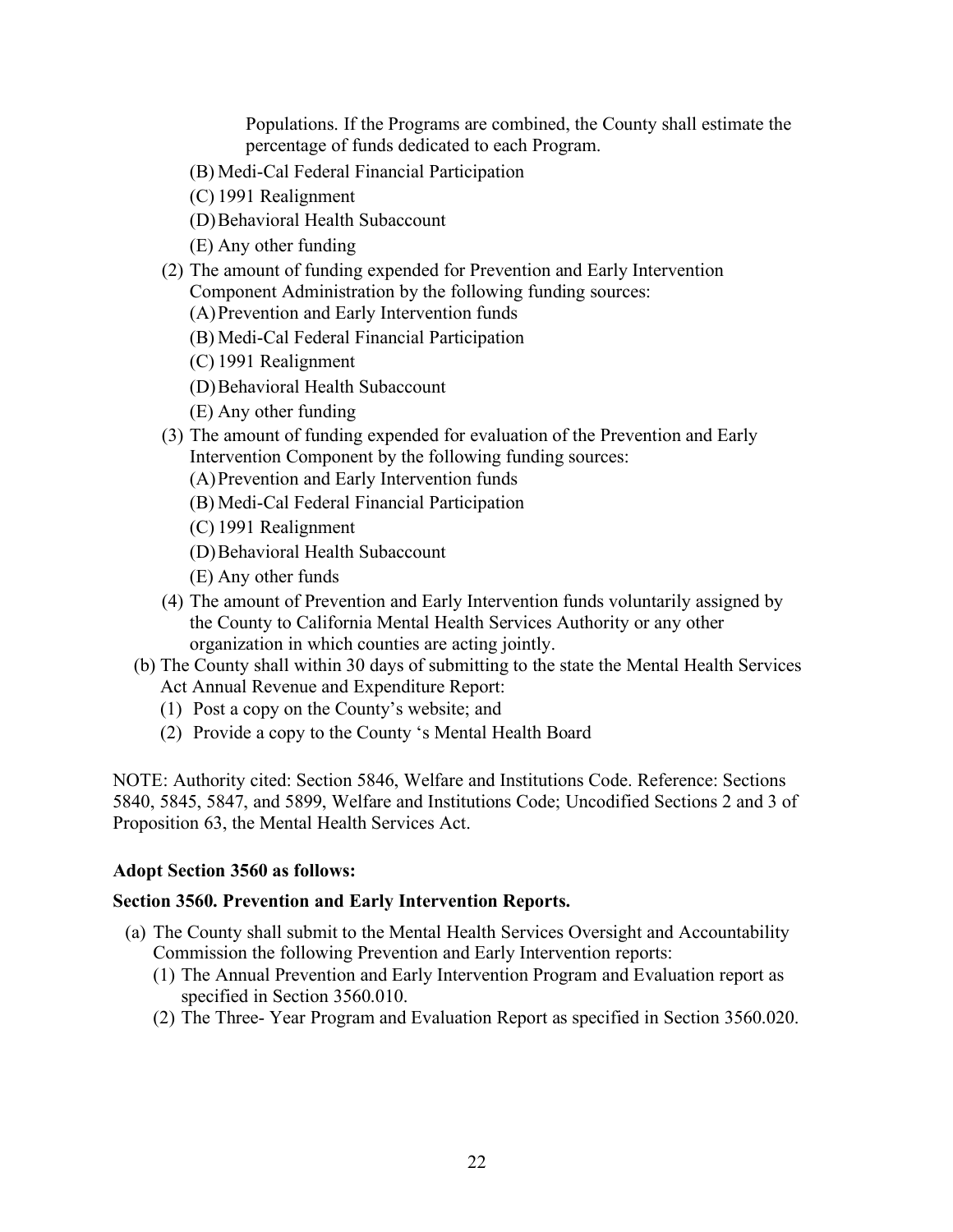# **Adopt Section 3560.010 as follows:**

# **Section 3560.010. Annual Prevention and Early Intervention Program and Evaluation Report.**

- (a) The requirements set forth in this section shall apply to the Annual Prevention and Early Intervention Program and Evaluation Report.
	- (1) The first Annual Prevention and Early Intervention Program and Evaluation Report is due to the Mental Health Services Oversight and Accountability Commission on or before December 30, 2017 as part of the Annual Update or Three-Year Program and Expenditure Plan and no later than December 30th every year thereafter except for years in which the Three-Year Program and Evaluation Report is due.
	- (2) The Annual Prevention and Early Intervention Program and Evaluation Report shall report on the required data for the fiscal year prior to the due date.
	- (3) The County shall exclude from the Annual Prevention and Early Intervention Program and Evaluation Report personally identifiable information as defined by the Health Insurance Portability and Accountability Act of 1996 (HIPAA), the Health Information Technology for Economic and Clinical Health Act (HITECH) and their implementing privacy and security regulations, the California Information Practices Act, and any other applicable state or federal privacy laws.
		- (A)When the County has excluded information pursuant subdivision (3) above, the County shall submit to the Mental Health Services Oversight and Accountability Commission one of the following:
			- 1. A supplemental Annual Prevention and Early Intervention Program and Evaluation Report that contains all of the information including the information that was excluded pursuant to subdivision (3). This supplemental report shall be marked "confidential."
			- 2. A supplement to the Annual Prevention and Early Intervention Program and Evaluation Report that contains the information that was excluded pursuant to subdivision (3). This supplement to the report shall be marked " confidential."
- (b) The County shall report the following information annually as part of the Annual Update or Three- Year Program and Expenditure Plan. The report shall include the following information for the reporting period:
	- (1) For each Prevention Program and each Early Intervention Program list:
		- (A)The Program name.
		- (B) Unduplicated numbers of individuals served in the preceding fiscal year
			- 1. If a Program served both individuals at risk of a mental illness (Prevention) and individuals with early onset of a mental illness (Early Intervention), the County shall report numbers served separately for each category.
			- 2. If a Program served families the County shall report the number of individual family members served.
	- (2) For each Outreach for Increasing Recognition of Early Signs of Mental Illness Program or Strategy within a Program, the County shall report:
		- (A)The Program name
		- (B) The number of potential responders
		- (C) The setting(s) in which the potential responders were engaged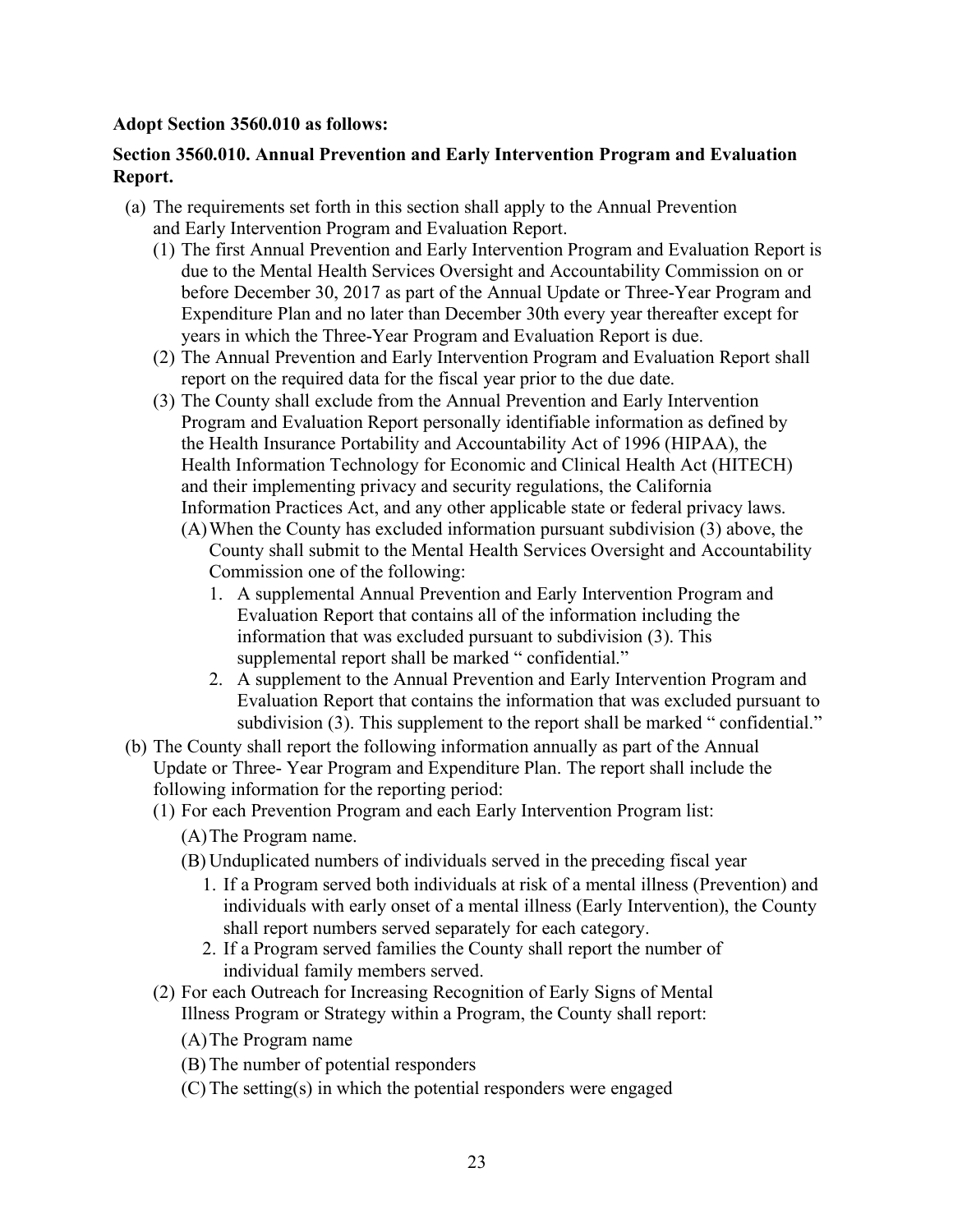- 1. Settings providing opportunities to identify early signs of mental illness include, but are not limited to, family resource centers, senior centers, schools, cultural organizations, churches, faith-based organizations, primary health care, recreation centers, libraries, public transit facilities, support groups, law enforcement departments, residences, shelters, and clinics.
- (D)The type(s) of potential responders engaged in each setting (e.g. nurses, principles, parents)
- (3) For each Access and Linkage to Treatment Strategy or Program the County shall report: (A)The Program name
	- (B) Number of individuals with serious mental illness referred to treatment, and the kind of treatment to which the individual was referred.
	- (C) Number of individuals who followed through on the referral and engaged in treatment, defined as the number of individuals who participated at least once in the Program to which they were referred.
	- (D)Average duration of untreated mental illness as defined in Section 3750, subdivision  $(f)(3)(A)$  and standard deviation.
	- (E) Average interval between the referral and participation in treatment, defined as participating at least once in the treatment to which referred, and standard deviation.
- (4) For each Improve Timely Access to Services for Underserved Populations Strategy or Program the County shall report:
	- (A)The program name
	- (B) Identify the specific underserved populations for whom the County intended to increase timely access to services.
	- (C) Number of referrals of members of underserved populations to a Prevention Program, an Early Intervention Program and/or to treatment beyond early onset.
	- (D)Number of individuals who followed through on the referral, defined as the number of individuals who participated at least once in the Program to which they were referred.
	- (E) Average interval between referral and participation in services to which referred, defined as participating at least once in the service to which referred, and standard deviation.
	- (F) Description of ways the County encouraged access to services and followthrough on referrals
- (5) For the information reported under subdivisions (1) through (4) of this section, disaggregate numbers served, number of potential responders engaged, and number of referrals for treatment and other services by:

(A)The following age groups:

- 1. 0-15 (children/youth)
- 2. 16-25 (transition age youth)
- 3. 26-59 (adult)
- 4. ages 60+ (older adults)
- 5. Number of respondents who declined to answer the question
- (B) Race by the following categories: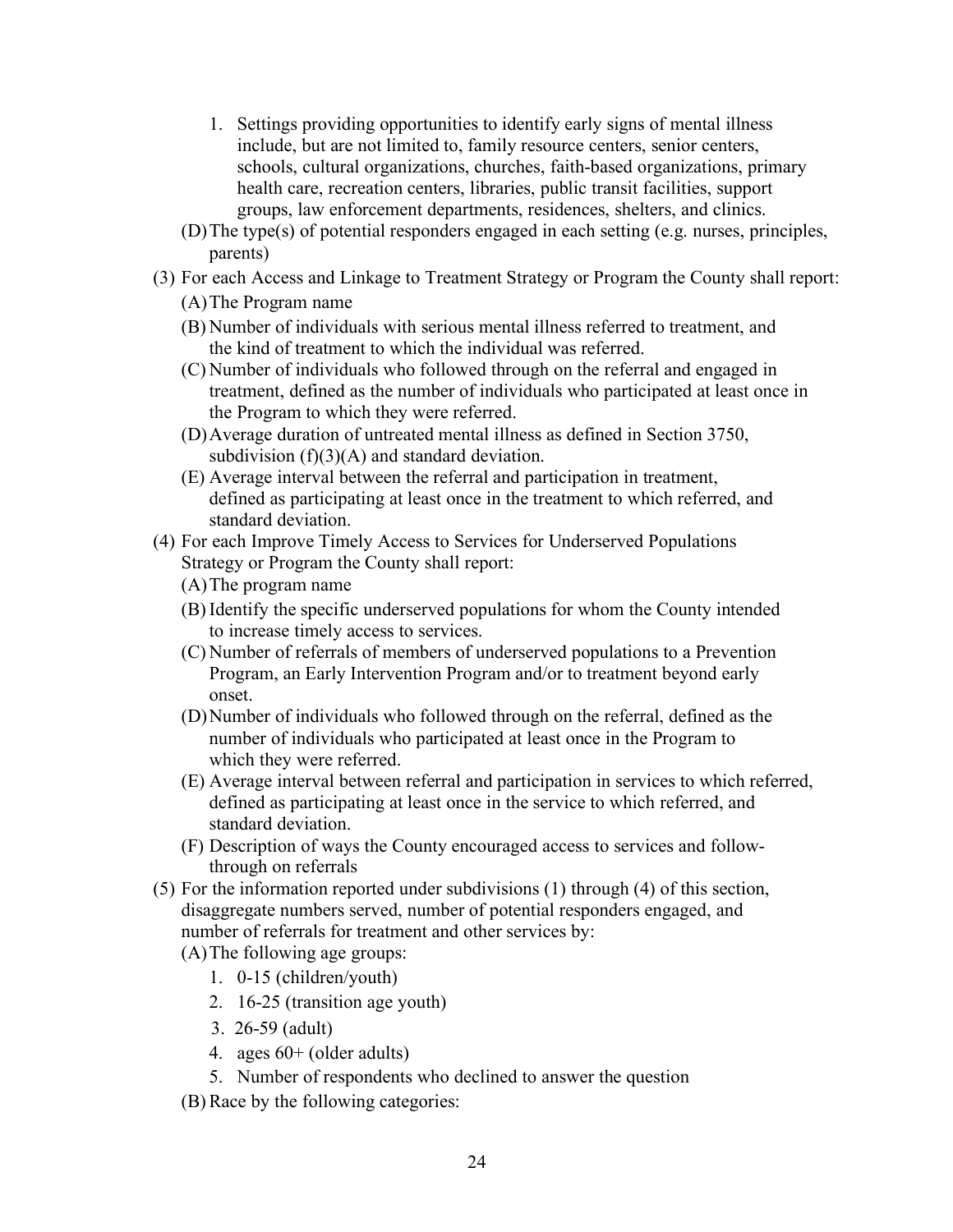- 1. American Indian or Alaska Native
- 2. Asian
- 3. Black or African American
- 4. Native Hawaiian or other Pacific Islander
- 5. White
- 6. Other
- 7. More than one race
- 8. Number of respondents who declined to answer the question
- (C) Ethnicity by the following categories:
	- 1. Hispanic or Latino as follows
		- a. Caribbean
		- b. Central American
		- c. Mexican/Mexican-American/Chicano
		- d. Puerto Rican
		- e. South American
		- f. Other
		- g. Number of respondents who declined to answer the question
	- 2. Non-Hispanic or Non-Latino as follows
		- a. African
		- b. Asian Indian/South Asian
		- c. Cambodian
		- d. Chinese
		- e. Eastern European
		- f. European
		- g. Filipino
		- h. Japanese
		- i. Korean
		- j. Middle Eastern
		- k. Vietnamese
		- l. Other
		- m. Number of respondents who declined to answer the question
	- 3. More than one ethnicity
	- 4. Number of respondents who declined to answer the question
- (D)Primary language used listed by threshold languages for the individual county
- (E) Sexual orientation,
	- 1. Gay or Lesbian
	- 2. Heterosexual or Straight
	- 3. Bisexual
	- 4. Questioning or unsure of sexual orientation
	- 5. Queer
	- 6. Another sexual orientation
	- 7. Number of respondents who declined to answer the question
- (F) Disability, defined as a physical or mental impairment or medical condition lasting at least six months that substantially limits a major life activity, which is not the result of a severe mental illness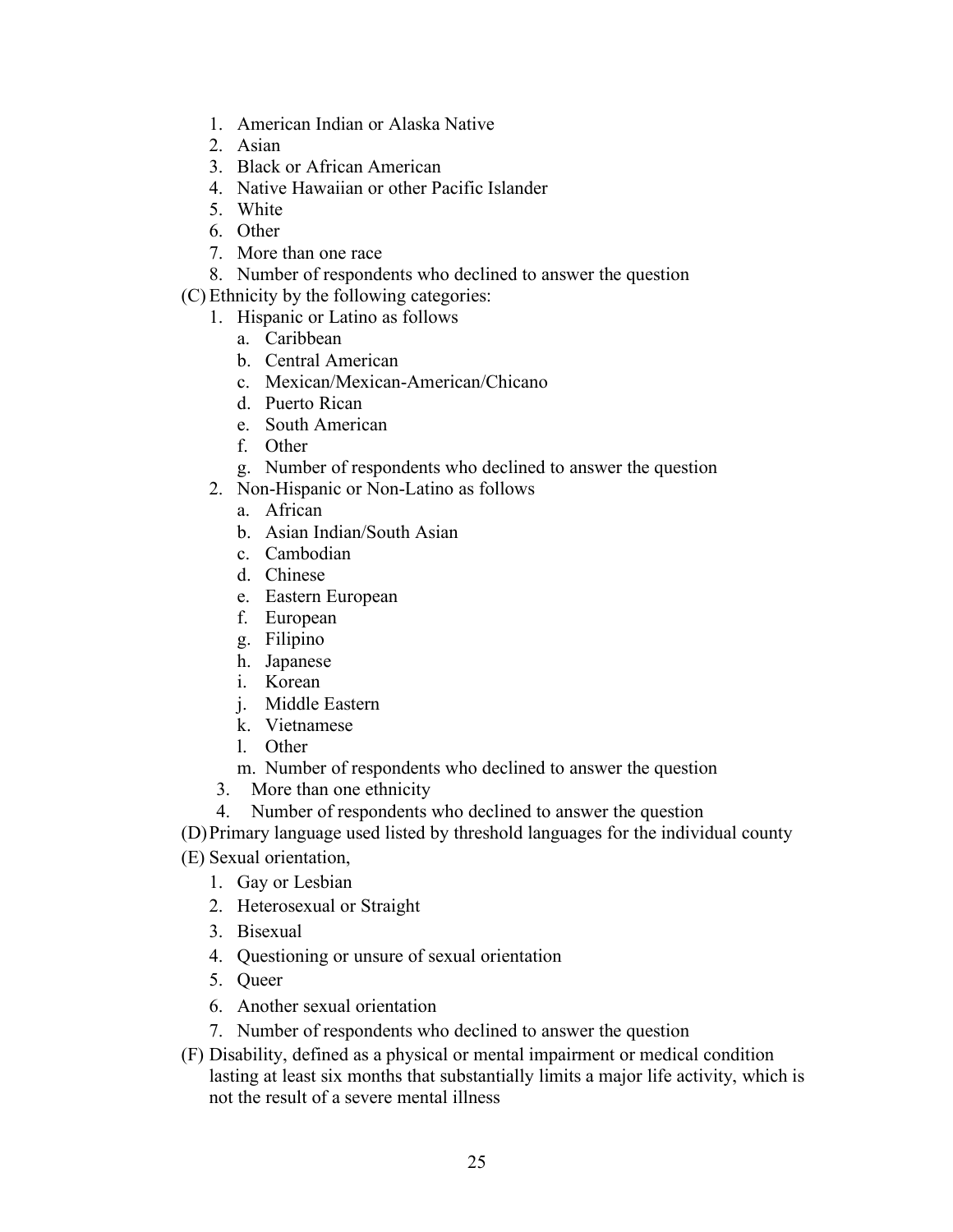- 1. Yes, report the number that apply in each domain of disability(ies)
	- a. Communication domain separately by each of the following (i) Difficulty seeing, (ii) Difficulty hearing, or having speech understood

(iii)Other (specify)

- b. Mental domain not including a mental illness (including but not limited to a learning disability, developmental disability, dementia)
- c. Physical/mobility domain
- d. Chronic health condition (including, but not limited to, chronic pain)
- e. Other (specify)
- 2. No
- 3. Number of respondents who declined to answer the question
- (G)Veteran status
	- 1. Yes
	- 2. No
	- 3. Number of respondents who declined to answer the question
- (H)Gender
	- 1. Assigned sex at birth:
		- a. Male
		- b. Female
		- c. Number of respondents who declined to answer the question
	- 2. Current gender identity:
		- a. Male
		- b. Female
		- c. Transgender
		- d. Genderqueer
		- e. Questioning or unsure of gender identity
		- f. Another gender identity
		- g. Number of respondents who declined to answer the question
- (6) Any other data the County considers relevant, for example, data for additional demographic groups that are particularly prevalent in the County, at elevated risk of or with high rates of mental illness, unserved or underserved, and/or the focus of one or more Prevention and Early Intervention funded services.
- (7) For Stigma and Discrimination Reduction Programs and Suicide Prevention Programs, the County may report available numbers of individuals reached, including demographic breakdowns. An example would be the number of individuals who received training and education or who clicked on a web site.
- (8) For all programs and Strategies, the County may report implementation challenges, successes, lessons learned, and relevant examples.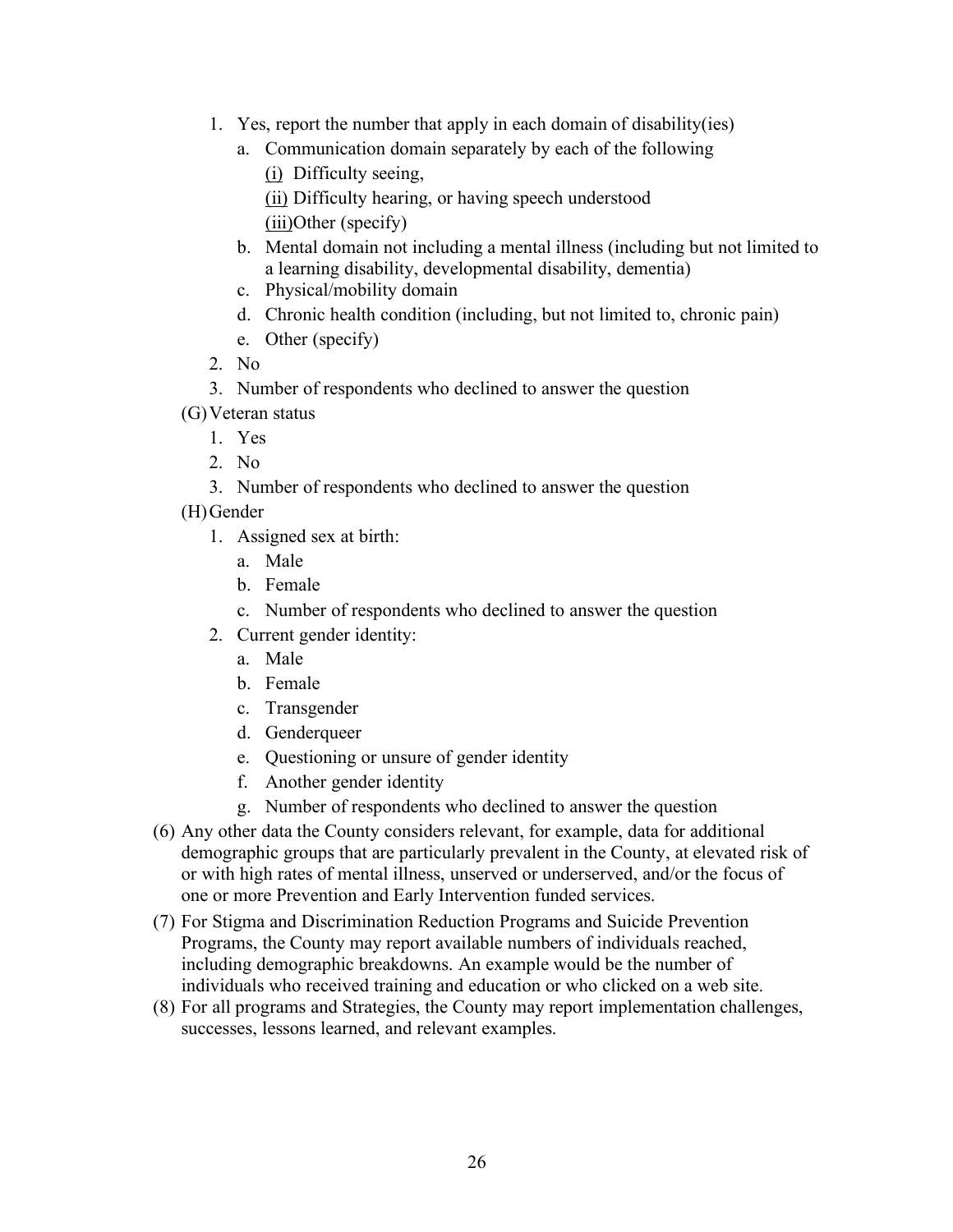NOTE: Authority cited: Section 5846, Welfare and Institutions Code. Reference: Sections 5840, 5845(d)(6), and 5847, Welfare and Institutions Code; Uncodified Sections 2 and 3 of Proposition 63, the Mental Health Services Act.

# **Adopt Section 3560.020 as follows:**

# **Section 3560.020. Three-Year Program and Evaluation Report.**

- (a) The County shall submit the Three-Year Program and Evaluation Report to the Mental Health Services Oversight and Accountability Commission every three years as part of the Three-Year Program and Expenditure Plan. The Three-Year Program and Evaluation Report answers questions about the impacts of Prevention and Early Intervention Component Programs on individuals with risk or early onset of serious mental illness and on the mental health and related systems.
	- (1) The first Three-Year Program and Evaluation Report is due to the Mental Health Services Oversight and Accountability Commission on or before December 30, 2018 as part of the Three- Year Program and Expenditure Plan for fiscal years 2017/18 through 2019/20. The Three-Year Program and Evaluation Report shall be due no later than December 30th every three years thereafter and shall report on the evaluation(s) for the three fiscal years prior to the due date.
	- (2) The County shall exclude from the Three-Year Program and Evaluation Report personally identifiable information as defined by the Health Insurance Portability and Accountability Act of 1996 (HIPAA), the Health Information Technology for Economic and Clinical Health Act (HITECH) and their implementing privacy and security regulations, the California Information Practices Act, and any other applicable state or federal privacy laws.
		- (A)When the County has excluded information pursuant subdivision (2) above, the County shall submit to the Mental Health Services Oversight and Accountability Commission one of the following:
			- 1. A supplemental Three-Year Program and Evaluation Report that contains all of the information including the information that was excluded pursuant to subdivision (2).

This supplemental report shall be marked " confidential."

2. A supplement to the Three-Year Program and Evaluation Report that contains the information that was excluded pursuant to subdivision (2). This supplement to the

report shall be marked " confidential."

- (b) The Three-Year Program and Evaluation Report shall describe the evaluation of each Prevention and Early Intervention Component Program and two Strategies: Access and Linkage to Treatment and Improving Timely Access to Services for Underserved Populations. The Report shall include the following:
	- (1) The name of each Program for which the county is reporting
	- (2) The outcomes and indicators selected for each Prevention, Early Intervention, Stigma and Discrimination Reduction, or Suicide Prevention Program
	- (3) The approaches used to select the outcomes and indicators, collect data, and determine results for the evaluation of each Program and the Access and Linkage to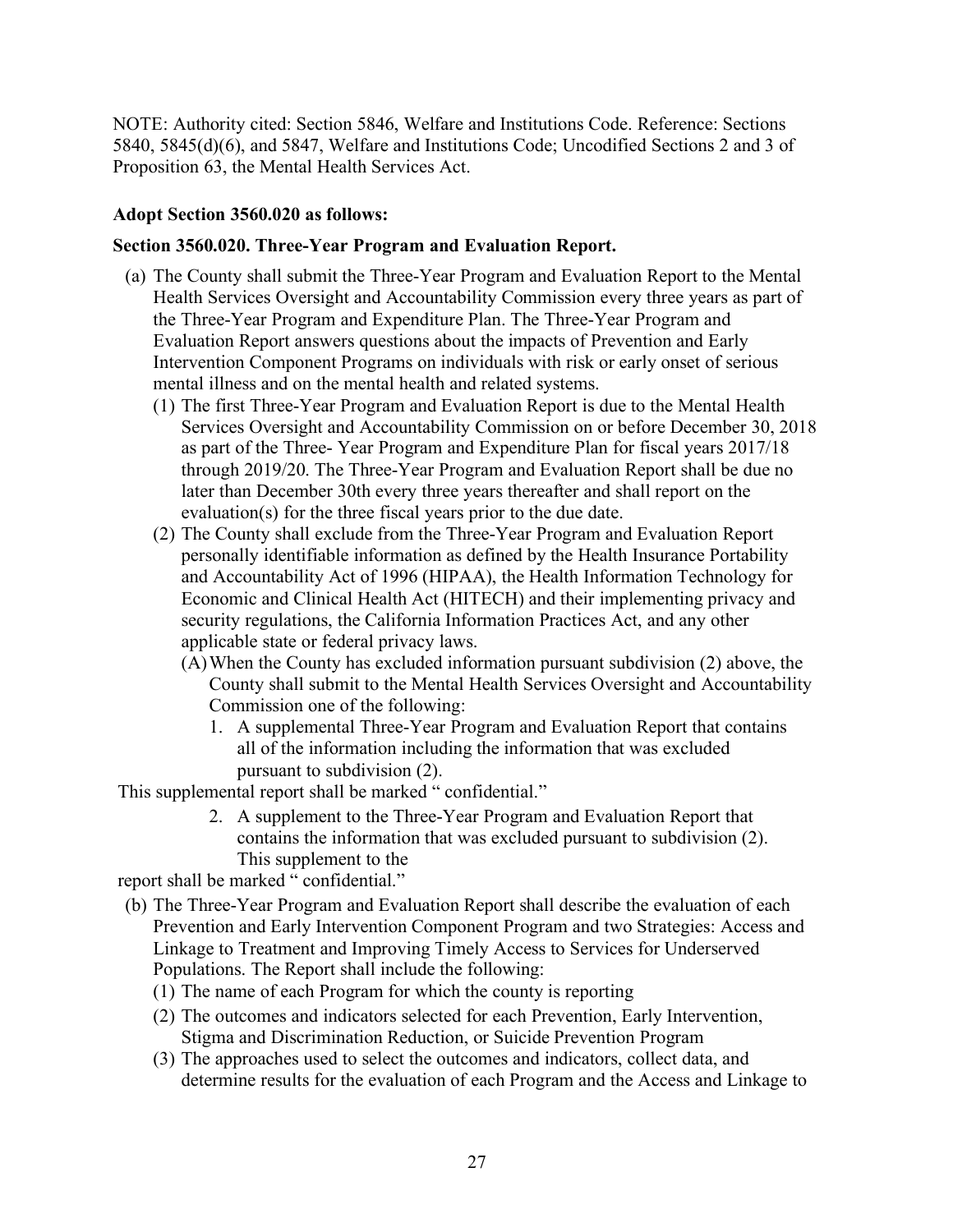Treatment and Improving Timely Access to Services for Underserved Populations Strategies

- (4) How often the data were collected for the evaluation of each Program and for the Access and Linkage to Treatment and Improving Timely Access to Services for Underserved Populations Strategies
- (c) The Three-Year Program and Evaluation Report shall provide results and analysis of results for all required evaluations set forth in Section 3750 for the three fiscal years prior to the due date.
- (d) The County may also include in the Three-Year Program and Evaluation Report any additional evaluation data on selected outcomes and indicators, including evaluation results related to the impact of Prevention and Early Intervention Component Programs on mental health and related systems.
- (e) The County shall include the same information for the previous fiscal year that otherwise would be reported in the Annual Prevention and Early Intervention Program and Evaluation Report in response to requirements specified in 3560.010(b).
- (f) The County may report any other available evaluation results in the County 's Annual Updates.

NOTE: Authority cited: Section 5846, Welfare and Institutions Code. Reference: Sections 5840, 5845(d)(6), and 5847, Welfare and Institutions Code; Uncodified Sections 2 and 3 of Proposition 63, the Mental Health Services Act.

# **Article 7. Prevention and Early Intervention**

### **Adopt Section 3700 as follows:**

### **Section 3700. Rule of General Application.**

(a) The use of Prevention and Early Intervention funds shall be governed by the provisions specified in this Article and Articles 1 through 5, unless otherwise specified.

#### **Adopt Section 3701 as follows: Section 3701. Definitions.**

- (a) "Prevention and Early Intervention regulations" means sections 3200.245 and 3200.246 of Article 2, sections 3510.010, 3560, 3560.010, and 3560.020 of Article 5, and Article 7.
- (b) "Program "as used in the Prevention and Early Intervention regulations means a standalone organized and planned work, action or approach that evidence indicates is likely to bring about positive mental health outcomes either for individuals and families with or at risk of serious mental illness or for the mental health system.
- (c) "Strategy" as used in the Prevention and Early Intervention regulations means a planned and specified method within a Program intended to achieve a defined goal.
- (d) "Mental illness" and "mental disorder" as used in the Prevention and Early Intervention regulations means, a syndrome characterized by clinically significant disturbance in an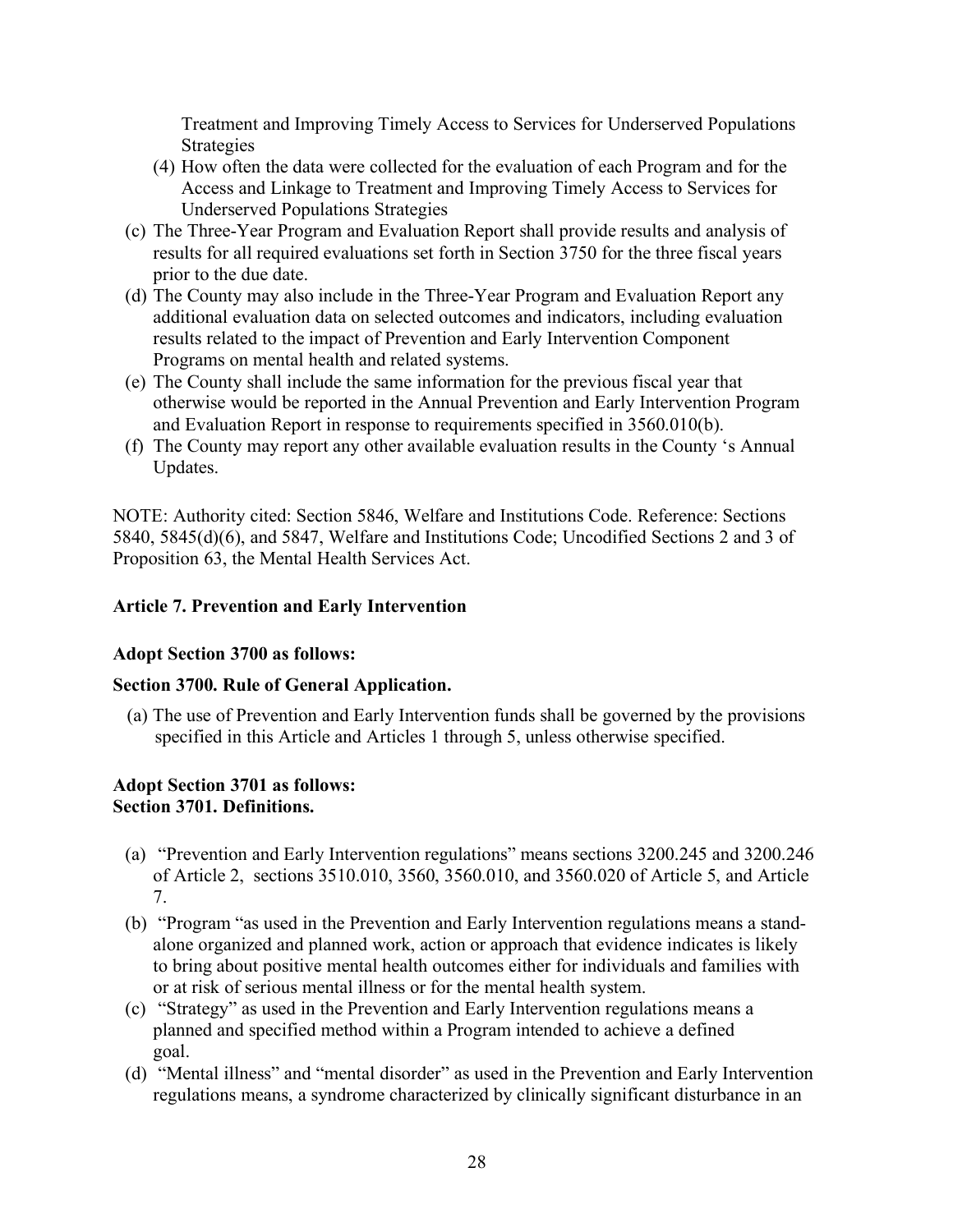individual's cognition, emotion regulation, or behavior that reflects a dysfunction in the psychological or biological processes underlying mental functioning. Mental illness is usually associated with significant distress or disability in social, occupational, or other important activities. An expected or culturally approved response to a common stressor or loss, such as the death of a loved one, is not a mental illness. Socially variant behavior (e.g. political, religious, or sexual) and conflicts that are primarily between the individual and society are not mental illness unless the variance or conflict results from a dysfunction in the individual, as described above.

- (e) "Serious mental illness," "serious mental disorder" and "severe mental illness" as used in the Prevention and Early Intervention regulations means, a mental illness that is severe in degree and persistent in duration, which may cause behavioral functioning which interferes substantially with the primary activities of daily living, and which may result in an inability to maintain stable adjustment and independent functioning without treatment, support, and rehabilitation for a long or indefinite period of time. These mental illnesses include, but are not limited to, schizophrenia, bipolar disorder, post-traumatic stress disorder, as well as major affective disorders or other severely disabling mental disorders.
- (f) The definition in subdivision (d) is applicable to serious emotional disturbance for individuals under the age of 18, other than a primary substance use disorder or developmental disorder, which results in behavior inappropriate to the individual's age according to expected developmental norm s .

NOTE: Authority cited: Section 5846, Welfare and Institutions Code. Reference: Sections 5600.3, 5840, Welfare and Institutions Code.

#### **Adopt Section 3705 as follows:**

#### **Section 3705. Prevention and Early Intervention Component General Requirements.**

- (a) The County shall include in its Prevention and Early Intervention Component:
	- (1) At least one Early Intervention Program as defined in Section 3710.
	- (2) At least one Outreach for Increasing Recognition of Early Signs of Mental Illness Program as defined in Section 3715.
	- (3) At least one Prevention Program as defined in Section 3720
		- (A)Small counties may opt out of the requirement to have at least one Prevention Program if:
			- 1. The Small County obtains a declaration from the Board of Supervisors that the County cannot meet this requirement.
		- (B) A Small County that opts out of the requirement in (a)(3) above shall include in its Three- year Program and Expenditure Plan and/or Annual Update documentation describing the rationale for the County's decision and ho w the County ensured meaningful stakeholder involvement in the decision to opt out.
	- (4) At least one Access and Linkage to Treatment Program as defined in Section 3726
	- (5) At least one Stigma and Discrimination Reduction Program as defined in Section 3725
	- (6) The Strategies defined in Section 3735.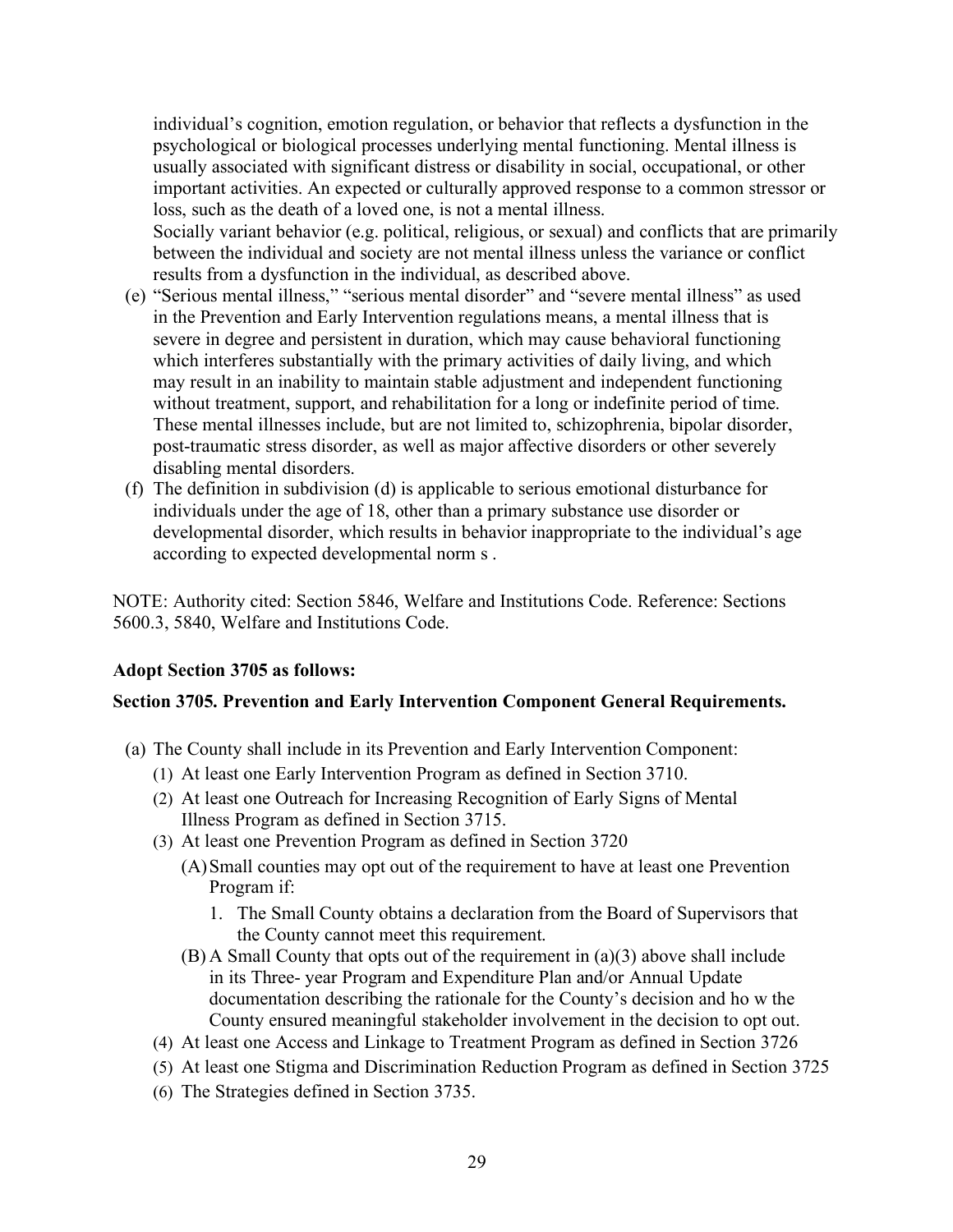- (b) The County may include in its Prevention and Early Intervention Component:
	- (1) One or more Suicide Prevention Programs as defined in Section 3730.

NOTE: Authority cited: Section 5846, Welfare and Institutions Code. Reference: Section 5840, Welfare and Institutions Code.

#### **Adopt Section 3706 as follows:**

#### **Section 3706. General Requirements for Services.**

- (a) The County shall serve all ages in one or more Programs of the Prevention and Early Intervention Component.
- (b) At least 51 percent of the Prevention and Early Intervention Fund shall be used to serve individuals who are 25 years old or younger.
- (c) Programs that serve parents, caregivers, or family members with the goal of addressing MHSA outcomes for children or youth at risk of or with early onset of a mental illness can be counted as meeting the requirements in (a) and (b) above.
- (d) A Small County may opt out of the requirements in (a) and/or (b) above if:
	- (1) The Small County obtains a declaration from the Board of Supervisors that the County cannot meet the requirements because of specified local conditions.
- (e) A Small County that opts out of the requirements in (a) and/or (b) shall include in its Three-year Program and Expenditure Plan and/or Annual Update documentation describing the rationale for the County 's decision and how the County ensured meaningful stakeholder involvement in the decision to opt out.

NOTE: Authority cited: Section 5846, Welfare and Institutions Code. Reference: Sections 5840, 5847, and 5848, Welfare and Institutions Code; Uncodified Sections 2 and 3 of Proposition 63, the Mental Health Services Act.

### **Adopt Section 3710 as follows:**

#### **Section 3710. Early Intervention Program.**

- (a) The County shall offer at least one Early Intervention Program as defined in this section.
- (b) " Early Intervention Program" means treatment and other services and interventions, including relapse prevention, to address and promote recovery and related functional outcomes for a mental illness early in its emergence, including the applicable negative outcomes listed in Welfare and Institutions Code Section 5840, subdivision (d) that may result from untreated mental illness.
- (c) Early Intervention Program services shall not exceed eighteen months, unless the individual receiving the service is identified as experiencing first onset of a serious mental illness or emotional disturbance with psychotic features, in which case early intervention services shall not exceed four years.
	- (1) For purpose of this section, "serious mental illness or emotional disturbance with psychotic features" means, schizophrenia spectrum and other psychotic disorders including schizophrenia, other psychotic disorders, disorders with psychotic features, and schizotypal (personality) disorder). These disorders include abnormalities in one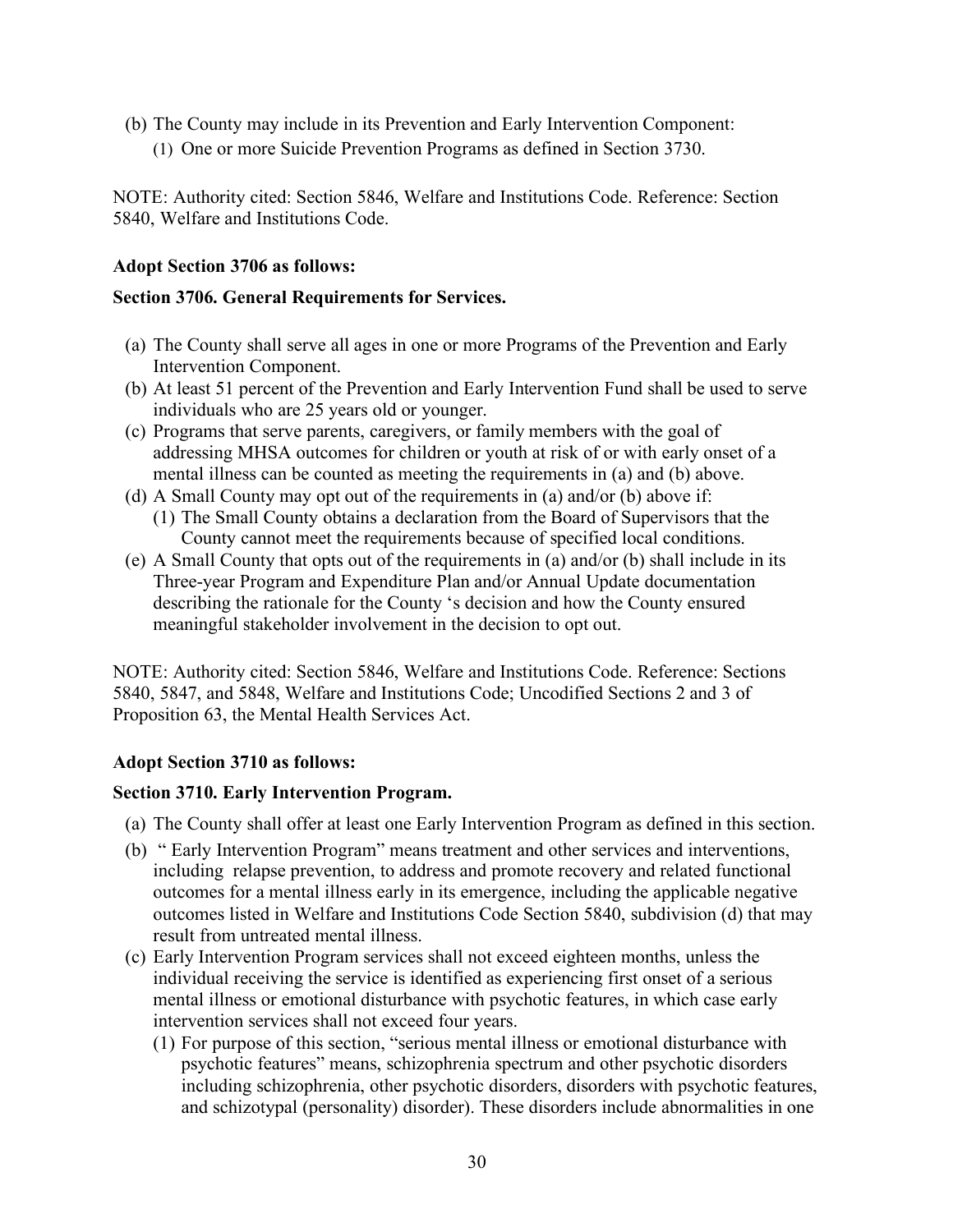or more of the following five domains: delusions, hallucinations, disorganized thinking (speech), grossly disorganized or abnormal motor behavior (including catatonia), and negative symptoms.

- (d) Early Intervention Program services may include services to parents, caregivers, and other family members of the person with early onset of a mental illness, as applicable.
- (e) The County may combine an Early Intervention Program with a Prevention Program, as long as the requirements in Section 3710 and Section 3720 are met
- (f) The County shall include all of the Strategies in each Early Intervention Program as referenced in Section 3735

NOTE: Authority cited: Section 5846, Welfare and Institutions Code. Reference: Section 5840, Welfare and Institutions Code.

#### **Adopt Section 3715 as follows:**

#### **Section 3715. Outreach for Increasing Recognition of Early Signs of Mental Illness.**

- (a) The County shall offer at least one Outreach for Increasing Recognition of Early Signs of Mental Illness Program as defined in this section.
- (b) " Outreach" is a process of engaging, encouraging, educating, and/or training, and learning from potential responders about ways to recognize and respond effectively to early signs of potentially severe and disabling mental illness.
- (c) " Potential responders" include, but are not limited to , families, employers, primary health care providers, visiting nurses, school personnel, community service providers, peer providers, cultural brokers, law enforcement personnel, emergency medical service providers, people who provide services to individuals who are homeless, family law practitioners such as mediators, child protective services, leaders of faith-based organizations, and others in a position to identify early signs of potentially severe and disabling mental illness, provide support, and/or refer individuals who need treatment or other mental health services.
- (d) Outreach for Increasing Recognition of Early Signs of Mental Illness may include reaching out to individuals with signs and symptoms of a mental illness, so they can recognize and respond to their own symptoms.
- (e) In addition to offering the required Outreach for Increasing Recognition of Early Signs of Mental Illness Program, the County may also offer Outreach for Increasing Recognition of Early Signs of Mental Illness as a Strategy within a Prevention Program, a Strategy within an Early Intervention Program, a Strategy within another Program funded by Prevention and Early Intervention funds, or a combination thereof.
- (f) An Outreach for Increasing Recognition of Early Signs of Mental Illness Program may be provided through other Mental Health Services Act components as long as it meets all of the requirements in this section.
- (g) The County shall include all of the Strategies in each Outreach for Increasing Recognition of Early Signs of Mental Illness Program as referenced in Section 3735.

NOTE: Authority cited: Section 5846, Welfare and Institutions Code. Reference: Section 5840, Welfare and Institutions Code.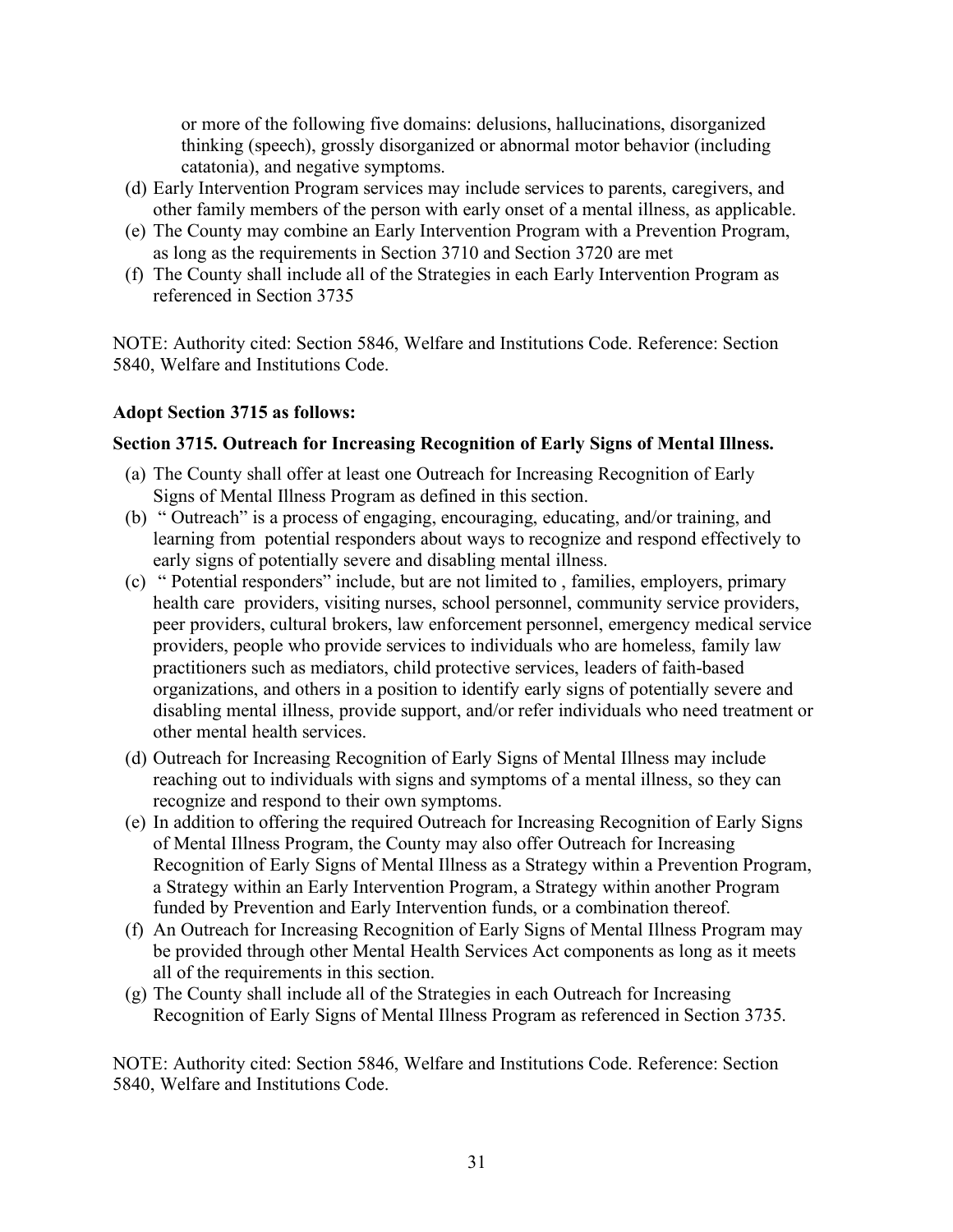#### **Adopt Section 3720 as follows:**

#### **Section 3720. Prevention Program.**

- (a) The County shall offer at least one Prevention Program as defined in this section.
- (b) " Prevention Program " means a set of related activities to reduce risk factors for developing a potentially serious mental illness and to build protective factors. The goal of this Program is to bring about mental health including reduction of the applicable negative outcomes listed in Welfare and Institutions Code Section 5840, subdivision (d) as a result of untreated mental illness for individuals and members of groups or populations whose risk of developing a serious mental illness is greater than average and, as applicable, their parents, caregivers, and other family members.
- (c) " Risk factors for mental illness" means conditions or experiences that are associated with a greater than average risk of developing a potentially serious mental illness. Risk factors include, but are not limited to, biological including family history and neurological, behavioral, social/economic, and environmental.
	- (1) Examples of risk factors include, but are not limited to, a serious chronic medical condition, adverse childhood experiences, experience of severe trauma, ongoing stress, exposure to drugs or toxins including in the womb, poverty, family conflict or domestic violence, experiences of racism and social inequality, prolonged isolation, traumatic loss (e.g. complicated, multiple, prolonged, severe), having a previous mental illness, a previous suicide attempt, or having a family member with a serious mental illness.
- (d) Prevention Program services may include relapse prevention for individuals in recovery from a serious mental illness.
- (e) Prevention Programs may include universal prevention if there is evidence to suggest that the universal prevention is an effective method for individuals and members of groups or populations whose risk of developing a serious mental illness is greater than average.
- (f) The County may combine an Early Intervention Program with a Prevention Program, as long as the requirements in Section 3710 and Section 3720 are met.
- (g) The County shall include all of the Strategies in each Prevention Program as referenced in Section 3735.

NOTE: Authority cited: Section 5846, Welfare and Institutions Code. Reference: Section 5840, Welfare and Institutions Code.

#### **Adopt Section 3725 as follows:**

#### **Section 3725. Stigma and Discrimination Reduction Program.**

- (a) The County shall offer at least one Stigma and Discrimination Reduction Program as defined in this section.
- (b) " Stigma and Discrimination Reduction Program" means the County's direct activities to reduce negative feelings, attitudes, beliefs, perceptions, stereotypes and/or discrimination related to being diagnosed with a mental illness, having a mental illness, or to seeking mental health services and to increase acceptance, dignity, inclusion, and equity for individuals with mental illness, and members of their families.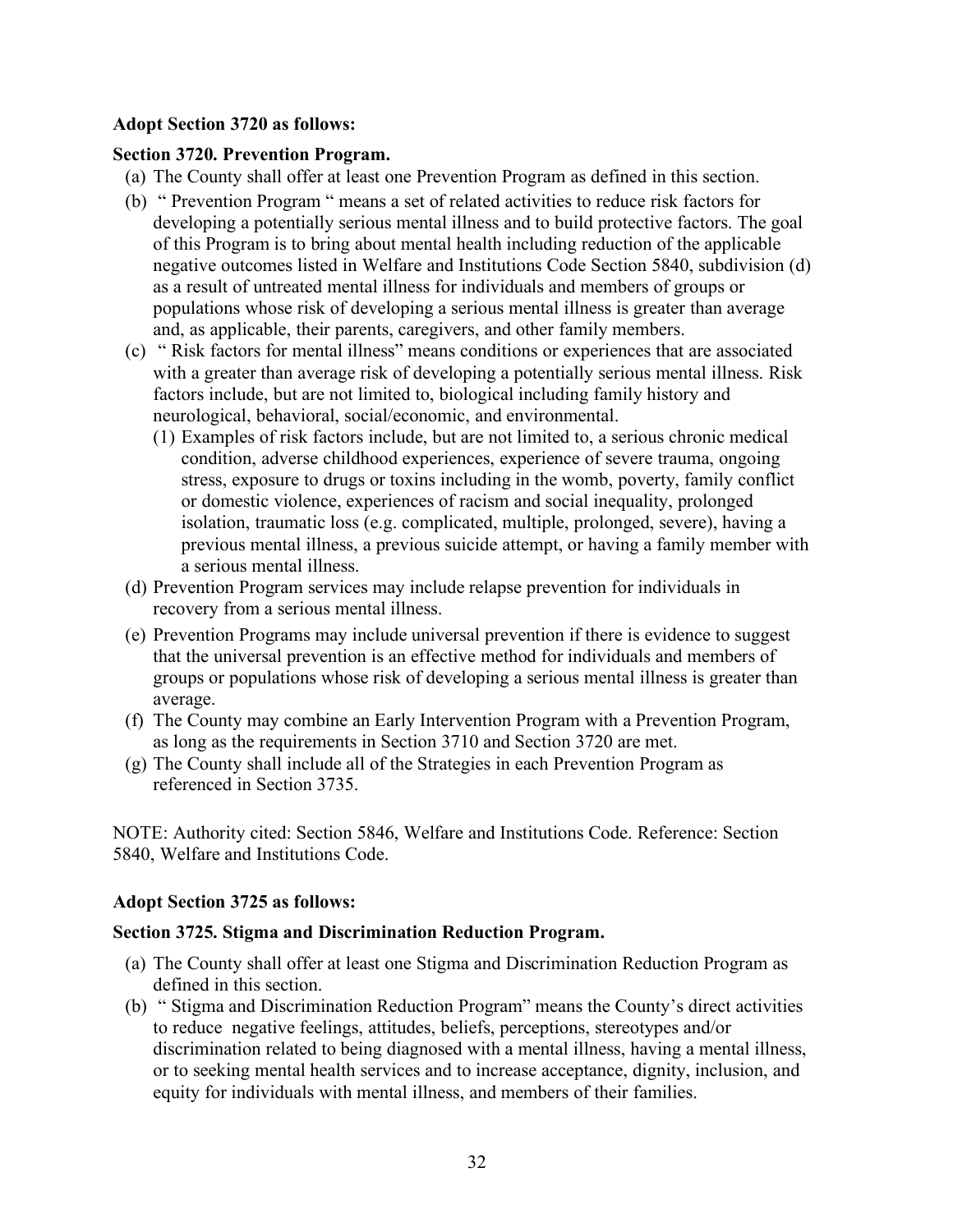- (1) Examples of Stigma and Discrimination Reduction Programs include, but are not limited to, social marketing campaigns, speakers' bureaus and other direct -contact approaches, targeted education and training, anti-stigma advocacy, web-based campaigns, efforts to combat multiple stigmas that have been shown to discourage individuals from seeking mental health services, and efforts to encourage selfacceptance for individuals with a mental illness.
- (2) Stigma and Discrimination Reduction Programs shall include approaches that are culturally congruent with the values of the populations for whom changes in attitudes, knowledge, and behavior are intended.
- (c) The County shall include all of the Strategies in each Stigma and Discrimination Reduction Program as referenced in Section 3735.

NOTE: Authority cited: Section 5846, Welfare and Institutions Code. Reference: Section 5840, Welfare and Institutions Code.

#### **Adopt Section 3726 as follows:**

#### **Section 3726. Access and Linkage to Treatment Program.**

(a) The County shall offer at least one Access and Linkage to Treatment Program as defined in this section.

(b) " Access and Linkage to Treatment Program" means a set of related activities to connect children with severe mental illness, as defined in Welfare and Institutions Code Section 5600.3, and adults and seniors with severe mental illness, as defined in Welfare and Institutions Code Section 5600.3, as early in the onset of these conditions as practicable, to medically necessary care and treatment, including, but not limited to, care provided by county mental health programs.

- (1) Examples of Access and Linkage to Treatment Programs, include but are not limited to, Programs with a primary focus on screening, assessment, referral, telephone help lines, and mobile response.
- (c) In addition to offering the required Access and Linkage to Treatment Program, the County is also required to offer Access and Linkage to Treatment as a Strategy within all Prevention and Early Intervention Programs.
- (d) The County shall include all of the Strategies in each Access and Linkage to Treatment Program as referenced in Section 3735.

NOTE: Authority cited: Section 5846, Welfare and Institutions Code. Reference: Sections 5600.3 and 5840, Welfare and Institutions Code.

#### **Adopt Section 3730 as follows:**

#### **Section 3730. Suicide Prevention Programs.**

- (a) The County may offer one or more Suicide Prevention Programs as defined in this section.
- (b) Suicide Prevention Programs means organized activities that the County undertakes to prevent suicide as a consequence of mental illness. This category of Programs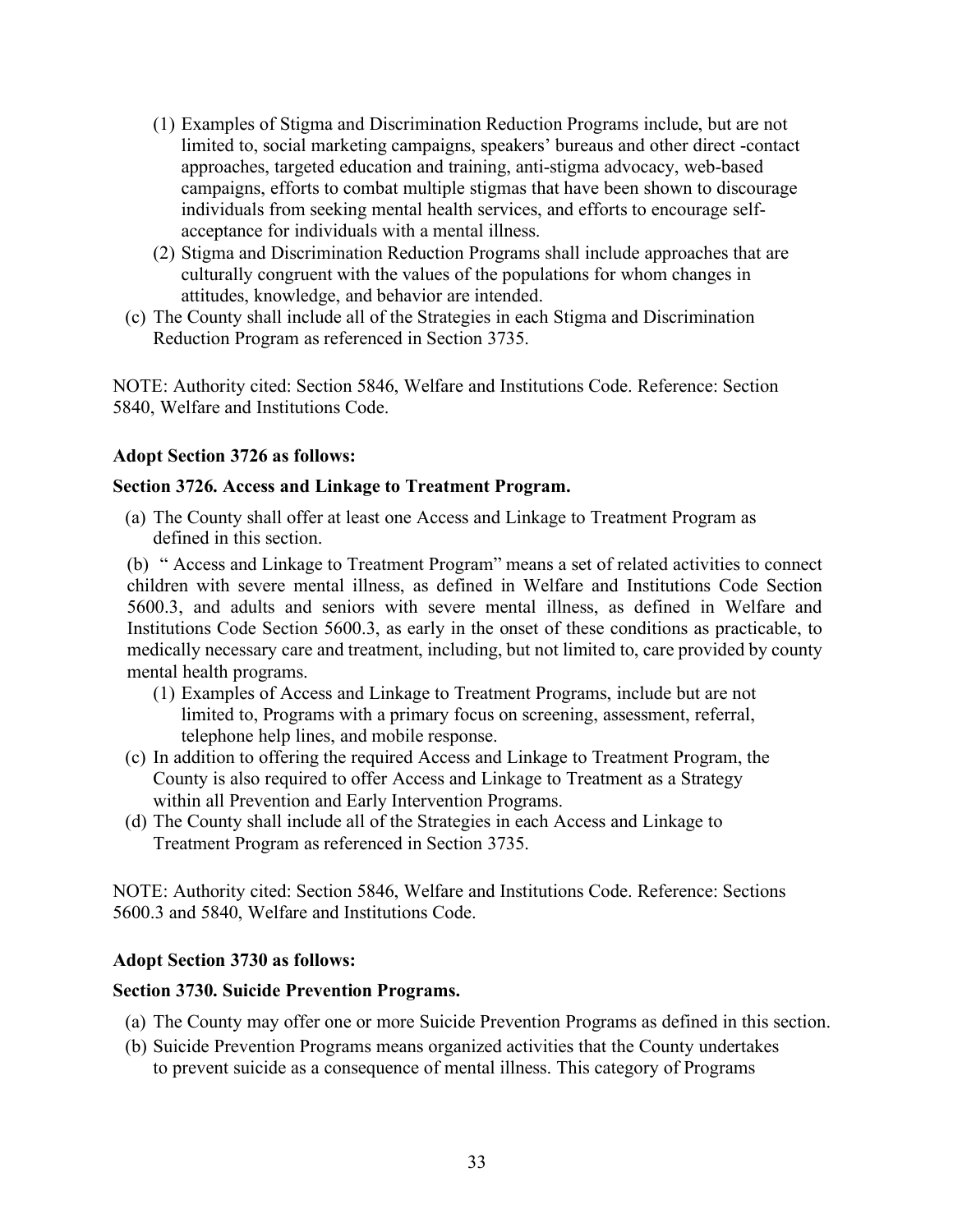does not focus on or have intended outcomes for specific individuals at risk of or with serious mental illness.

- (1) Suicide prevention activities that aim to reduce suicidality for specific individuals at risk of or with early onset of a potentially serious mental illness can be a focus of a Prevention Program pursuant to Section 3720 or a focus of an Early Intervention Program pursuant to Section 3710.
- (c) Suicide Prevention Programs pursuant to this section include, but are not limited to, public and targeted information campaigns, suicide prevention networks, capacity building programs, culturally specific approaches, survivor-informed models, screening programs, suicide prevention hotlines or web-based suicide prevention resources, and training and education.
- (d) The County shall include all of the Strategies in each Suicide Prevention Program as referenced in Section 3735.

NOTE: Authority cited: Section 5846, Welfare and Institutions Code. Reference: Section 5840, Welfare and Institutions Code.

#### **Adopt Section 3735 as follows:**

#### **Section 3735. Prevention and Early Intervention Strategies.**

- (a) The County shall include all of the following Strategies as part of each Program listed in Sections 3710 through 3730 of Article 7:
	- (1) Be designed and implemented to help create Access and Linkage to Treatment.
		- (A) "Access and Linkage to Treatment" means connecting children with severe mental illness, as defined in Welfare and Institutions Code Section 5600.3, and adults and seniors with severe mental illness, as defined in Welfare and Institutions Code Section 5600.3, as early in the onset of these conditions as practicable, to medically necessary care and treatment, including but not limited to care provided by county mental health programs.
	- (2) Be designed, implemented, and promoted in ways that Improve Timely Access to Mental Health Services for Individuals and/or Families from Underserved Populations.
		- (A) " Improving Timely Access to Services for Underserved Populations" means to increase the extent to which an individual or family from an underserved population as defined in Title 9 California Code of Regulations Section 3200.300 who needs mental health services because of risk or presence of a mental illness receives appropriate services as early in the onset as practicable, through program features such as accessibility, cultural and language appropriateness, transportation, family focus, hours available, and cost of services.
		- (B) Services shall be provide in convenient, accessible, acceptable, culturally appropriate settings such as primary healthcare, schools, family resource centers, community-based organizations, places of worship, shelters, and public settings unless a mental health setting enhances access to quality services and outcomes for underserved populations.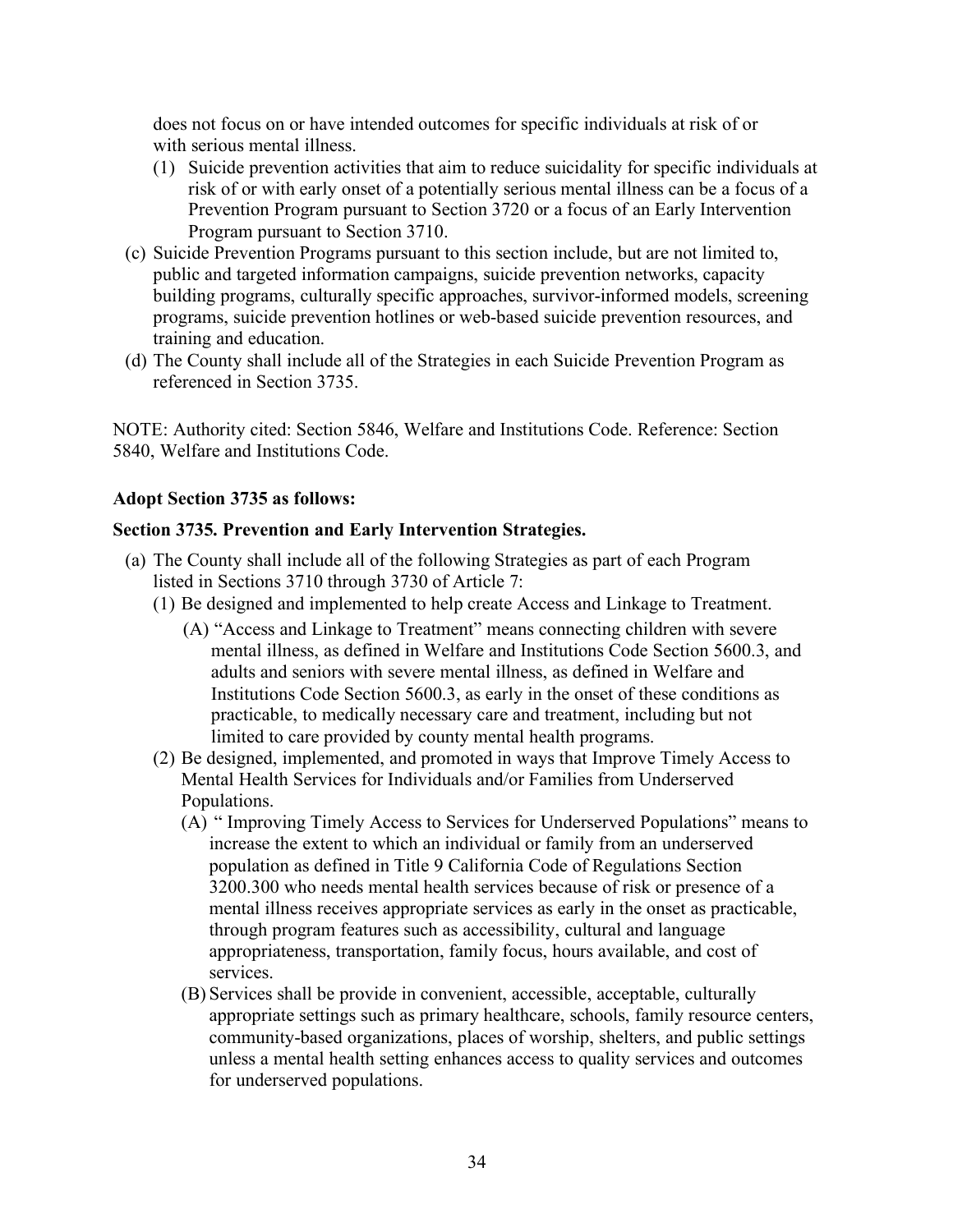- (C) In addition to offering the required Improve Timely Access to Services for Underserved Populations Strategy, the County may also offer Improve Timely Access to Services for Underserved Populations as a Program.
- (3) Be designed, implemented, and promoted using Strategies that are Non-Stigmatizing and Non- Discriminatory
	- (A) " Strategies that are Non-Stigmatizing and Non-Discriminatory" means promo ting, designing, and implementing Programs in ways that reduce and circumvent stigma, including self- stigma, and discrimination related to being diagnosed with a mental illness, having a mental illness or seeking mental health services, and making services accessible, welcoming, and positive.
	- (B) Non-Stigmatizing and Non-Discriminatory approaches include, but are not limited to, using positive, factual messages and approaches with a focus on recovery, wellness, and resilience; use of culturally appropriate language, practices, and concepts; efforts to acknowledge and combat multiple social stigmas that affect attitudes about mental illness and/or about seeking mental health services, including but not limited to race and sexual orientation; colocating mental health services with other life resources; promoting positive attitudes and understanding of recovery among mental health providers; inclusion and welcoming of family members; and employment of peers in a range of roles.

NOTE: Authority cited: Section 5846, Welfare and Institutions Code. Reference: Section 5840, Welfare and Institutions Code.

#### **Adopt Section 3740 as follows:**

#### **Section 3740. Effective Methods.**

- (a) For each Program and each Strategy in Article 7, the County shall use effective methods likely to bring about intended outcomes, based on one of the following standards, or a combination of the following standards:
	- (1) Evidence-based practice standard: Evidence-based practice means activities for which there is scientific evidence consistently showing improved mental health outcomes for the intended population, including, but not limited to, scientific peerreviewed research using randomized clinical trials.
	- (2) Promising practice standard: Promising practice means Programs and activities for which there is research demonstrating effectiveness, including strong quantitative and qualitative data showing positive outcomes, but the research does not meet the standards used to establish evidence-based practices and does not have enough research or replication to support generalizable positive public health outcomes.
	- (3) Community and or practice-based evidence standard: Community and or practicebased evidence means a set of practices that communities have used and determined to yield positive results by community consensus over time, which may or may not have been measured empirically. Community and or practice-defined evidence takes a number of factors into consideration, including worldview, historical, and social contexts of a given population or community, which are culturally rooted.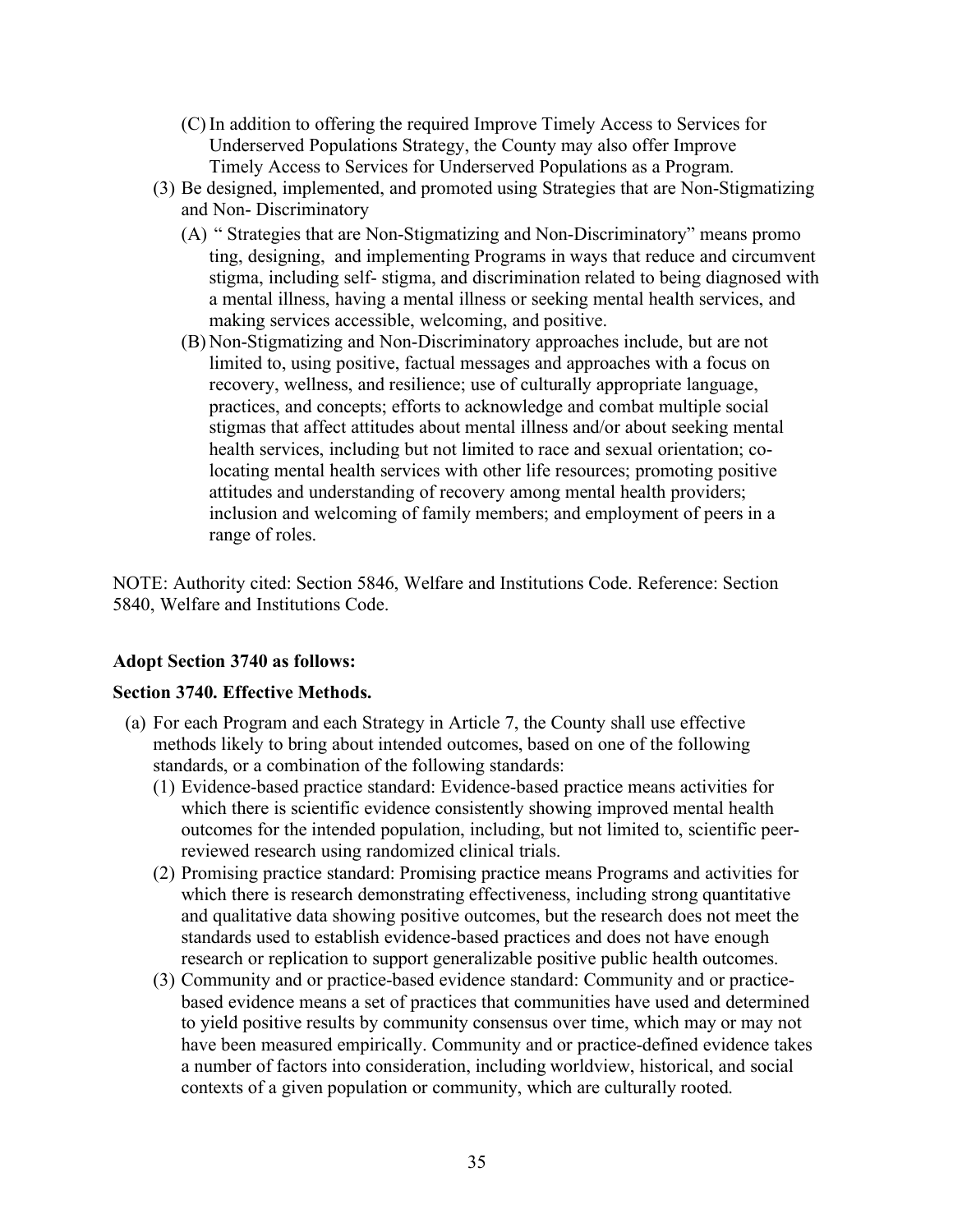NOTE: Authority cited: Section 5846, Welfare and Institutions Code. Reference: Section 5840, Welfare and Institutions Code.

#### **Adopt Section 3745 as follows:**

#### **Section 3745. Changed Program.**

- (a) If the County determines a need to make a substantial change to a Program or Strategy described in the County's most recent Three -Year Program and Expenditure Plan or Annual Update that was adopted by the local county board of supervisors as referenced in Welfare and Institutions Code Section 5847, the County shall ensure that stakeholders contributed meaningfully to the planning process that resulted in the decision to make the change
- (b) "Substantial change" as used in this section means, change(s) to the essential elements of a Program or Strategy or change(s) to the intended outcomes or target population.

NOTE: Authority cited: Section 5846, Welfare and Institutions Code. Reference: Sections 5840 and 5848, Welfare and Institutions Code.

#### **Adopt Section 3750 as follows:**

#### **Section 3750. Prevention and Early Intervention Component Evaluation.**

- (a) For each Early Intervention Program the County shall evaluate the reduction of prolonged suffering as referenced in Welfare and Institutions Code Section 5840, subdivision (d) that may result from untreated mental illness by measuring reduced symptoms and/or improved recovery, including mental, emotional, and relational functioning. The County shall select, define, and measure appropriate indicators that are applicable to the Program.
- (b) For each Prevention Program the County shall measure the reduction of prolonged suffering as referenced in Welfare and Institutions Code Section 5840, subdivision (d) that may result from untreated mental illness by measuring a reduction in risk factors, indicators, and/or increased protective factors that may lead to improved mental, emotional, and relational functioning. The County shall select, define, and measure appropriate indicators that are applicable to the Program.
- (c) For each Early Intervention and each Prevention Program that the County designates as intended to reduce any of the other Mental Health Services Act negative outcomes referenced in Welfare and Institutions Code Section 5840, subdivision (d) that may result from untreated mental illness, the County shall select, define, and measure appropriate indicators that the County selects that are applicable to the Program.
- (d) For each Stigma and Discrimination Reduction Program referenced in Section 3725, the County shall select and use a validated method to measure one or more of the following:
	- (1) Changes in attitudes, knowledge, and/or behavior related to mental illness that are applicable to the specific Program.
	- (2) Changes in attitudes, knowledge, and/or behavior related to seeking mental health services that are applicable to the specific Program.
- (e) If the County chooses to offer a Suicide Prevention Program referenced in Section 3730, the County shall select and use a validated method to measure changes in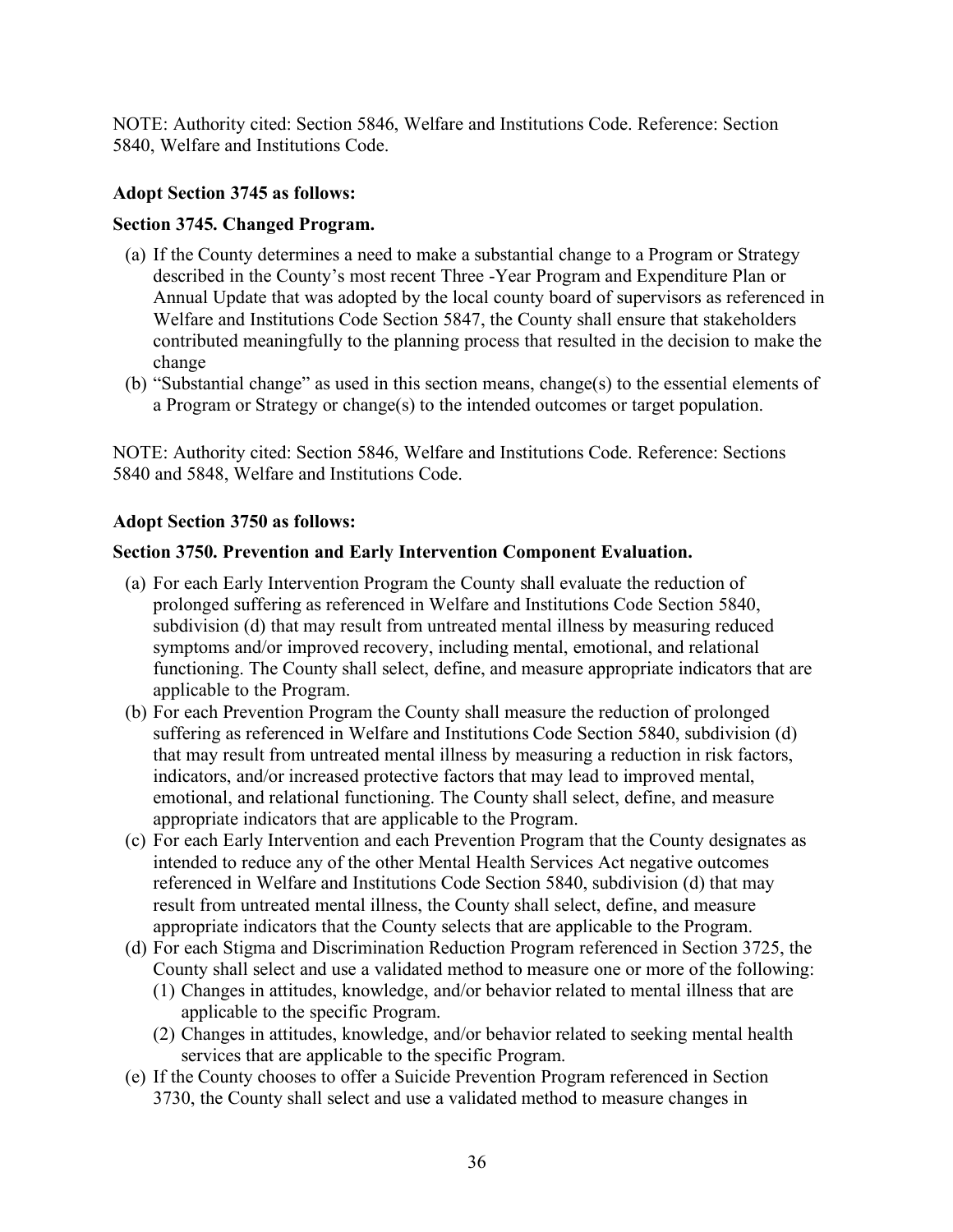attitudes, knowledge, and/or behavior regarding suicide related to mental illness that are applicable to the specific Program.

- (f) For each Strategy or Program to provide Access and Linkage to Treatment the County shall track:
	- (1) Number of referrals to treatment, and kind of treatment to which person was referred.
	- (2) Number of persons who followed through on the referral and engaged in treatment, defined as the number of individuals who participated at least once in the Program to which the person was referred.
		- (A)The County may use a methodologically sound random sampling method to satisfy this requirement. The sample must be statistically generalizable to the larger population and representative of all relevant demographic groups included in the larger population.
	- (3) Duration of untreated mental illness.
		- (A)Duration of untreated mental illness shall be measured for persons who are referred to treatment and who have not previously received treatment as follows:
			- 1. The time between the self-reported and/or parent-or-family-reported onset of symptoms of mental illness and entry into treatment, defined as participating at least once in treatment to which the person was referred.
		- (B) The County may use a methodologically sound random sampling method to satisfy this requirement. The sample must be statistically generalizable to the larger population and representative of all relevant demographic groups included in the larger population.
	- (4) The interval between the referral and engagement in treatment, defined as participating at least once in the treatment to which referred
		- (A)The County may use a methodologically sound random sampling method to satisfy this requirement. The sample must be statistically generalizable to the larger population and representative of all relevant demographic groups included in the larger population.
- (g) For each Strategy or Program to Improve Timely Access to Services for Underserved Populations the County shall measure:
	- (1) Number of referrals of members of underserved populations to a Prevention Program, an Early Intervention Program, and/or treatment beyond early onset.
	- (2) Number of persons who followed through on the referral and engaged in services, defined as the number of individuals who participated at least once in the Program to which the person was referred.
		- (A)The County may use a methodologically sound random sampling method to satisfy this requirement. The sample must be statistically generalizable to the larger population and representative of all relevant demographic groups included in the larger population.
	- (3) Timeliness of care.
		- (A)Timeliness of care for individuals from underserved populations with a mental illness is measured by the interval between referral and engagement in services, defined as participating at least once in the service to which referred.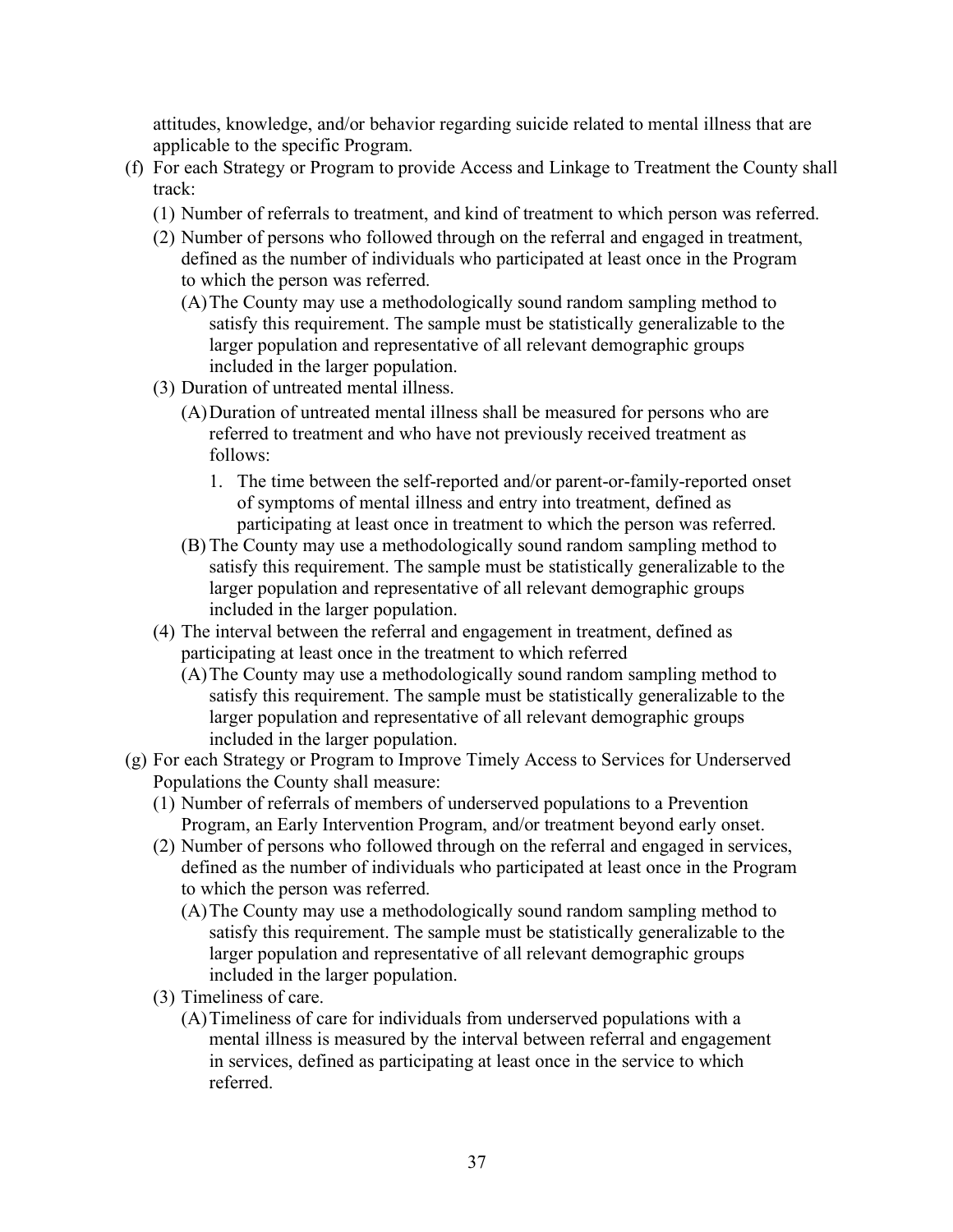- (h) The County shall design the evaluations to be culturally competent and shall include the perspective of diverse people with lived experience of mental illness, including their family members, as applicable.
- (i) In addition, to the required evaluations listed in this section, the County may also, as relevant and applicable, define and measure the impact of Programs funded by Prevention and Early Intervention funds on the mental health and related systems, including, but not limited to education, physical healthcare, law enforcement and justice, social services, homeless shelters and other services, and community supports specific to age, racial, ethnic, and cultural groups. Examples of system outcomes include, but are not limited to, increased provision of services by ethnic and cultural community organizations, hours of operation, integration of services including co-location, involvement of clients and families in key decisions, identification and response to cooccurring substance-use disorders, staff knowledge and application of recovery principles, collaboration with diverse community partners, or funds leveraged.
- (j) A County with a population under 100,000, according to the most recent projection by the California State Department of Finance, is exempt from the evaluation requirements in this section for one year from the effective date of this section.

NOTE: Authority cited: Section 5846, Welfare and Institutions Code. Reference: Sections 5840 and 5847, Welfare and Institutions Code; Uncodified Sections 2 and 3 of Proposition 63, the Mental Health Services Act.

#### **Adopt Section 3755 as follows:**

#### **Section 3755. Prevention and Early Intervention Component of the Three-Year Program and Expenditure Plan and Annual Update.**

- (a) The requirements set forth in this section shall apply to the Annual Update due for the fiscal year 2016-17 and each Annual Update and/or Three-Year Program and Expenditure Plan thereafter.
- (b) The Prevention and Early Intervention Component of the Three-Year Program and Expenditure Plan or Annual Update shall include the following general information:
	- (1) A description of how the County ensured that staff and stakeholders involved in the Community Program Planning process required by Title 9 California Code of Regulations, Section 3300, were informed about and understood the purpose and requirements of the Prevention and Early Intervention Component.
	- (2) A description of the County's plan to involve com m unity stake holders meaningfully in all phases of the Prevention and Early Intervention Component of the Mental Health Services Act, including program planning and implementation, monitoring, quality improvement, evaluation, and budget allocations.
	- (3) A brief description, with specific examples of how each Program and/or Strategy funded by Prevention and Early Intervention funds will reflect and be consistent with all applicable Mental Health Services Act General Standards set forth in Title 9 California Code of Regulations, Section 3320.
- (c) The Prevention and Early Intervention Component of the Three-Year Program and Expenditure Plan and Annual Update shall include a description of each Early Intervention Program as defined in Section 3710 including, but not limited to: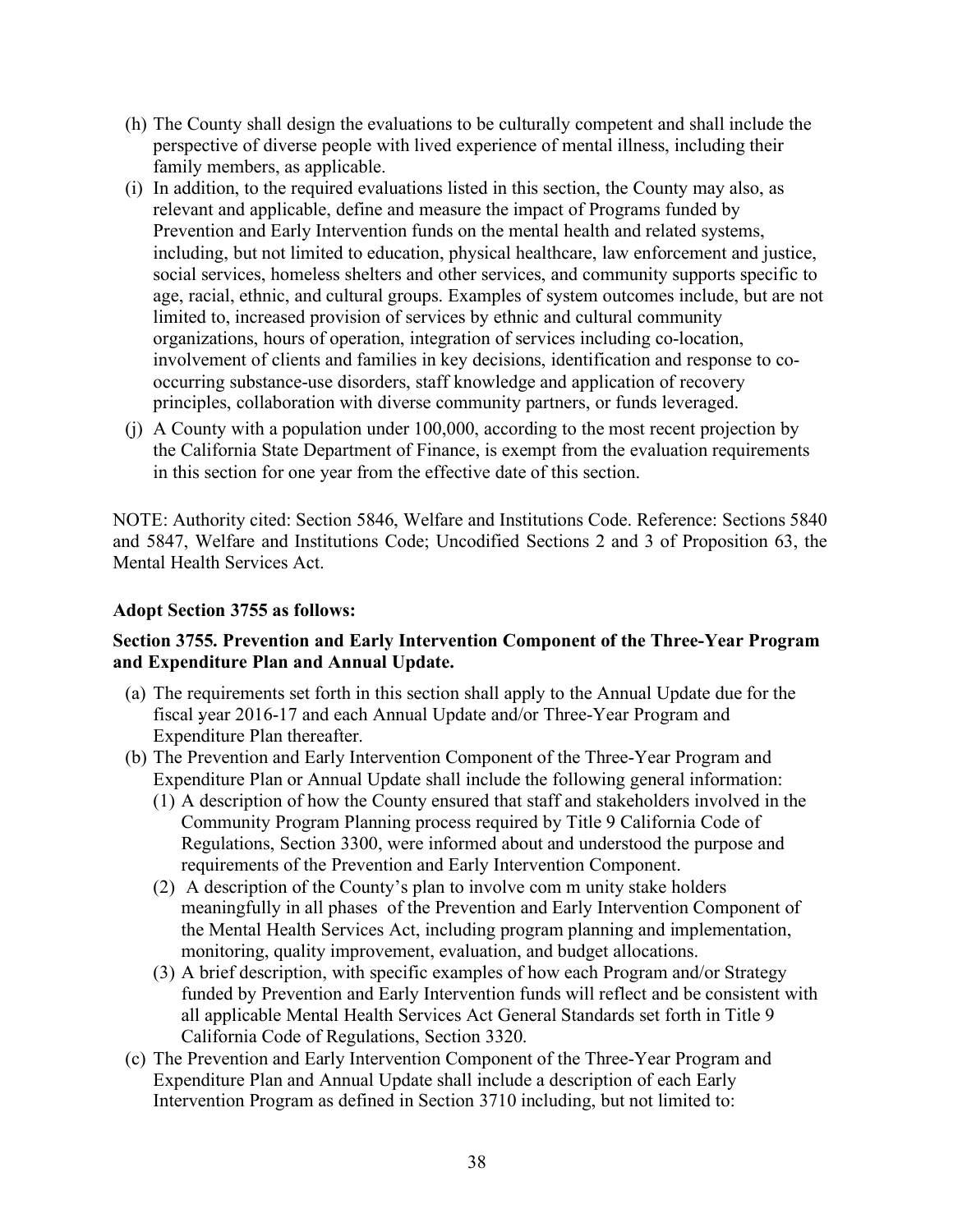- (1) The Program name
- (2) Identification of the target population for the specific Program including:
	- (A)Demographics relevant to the intended target population for the specific Program, including, but not limited to, age, race/ethnicity, gender or gender identity, primary language used, military status, and sexual orientation.
	- (B) The mental illness or illnesses for which there is early onset.
	- (C) Brief description of how each participant's early onset o f a potentially serious mental illness will be determined.
- (3) Identification of the type(s) of problem(s) and need(s) for which the Program will be directed and the activities to be included in the Program that are intended to bring about mental health and related functional outcomes including reduction of the negative outcomes referenced in Welfare and Institutions Code Section 5840, subdivision (d) for individuals with early onset of potentially serious mental illness.
- (4) The Mental Health Services Act negative outcomes as a consequence of untreated mental illness referenced in Welfare and Institutions Code Section 5840, subdivision (d) that the Program is expected to affect, including the reduction of prolonged suffering as a consequence of untreated mental illness, as defined in Section 3750, subdivision (a).
	- (A)List the mental health indicators that the County will use to measure reduction of prolonged suffering as referenced in Section 3750, subdivision (a).
	- (B) For any other specified Mental Health Services Act negative outcome as a consequence of untreated mental illness, as referenced in Section 3750, subdivision (c), list the indicators that the County will use to measure the intended reductions.
	- (C) Explain the evaluation methodology, including, how and when outcomes will be measured, how data will be collected and analyzed, and how the evaluation will reflect cultural competence.
- (5) Specify how the Early Intervention Program is likely to reduce the relevant Mental Health Services Act negative outcomes as referenced in Welfare and Institutions Code Section 5840, subdivision (d) by providing the following information:
	- (A)If the County used the evidence-based standard or promising practice standard to determine the Program's effectiveness as referenced in Section 3740, subdivisions (a)(1) and (a)(2), provide a brief description of or reference to the relevant evidence applicable to the specific intended outcome, explain how the practice's effectiveness has been demonstrated for the intended population, and explain how the County will ensure fidelity to the practice according to the practice model and program design in implementing the Program.
	- (B) If the County used the community and/or practice-based standard to determine the Program's effectiveness as referenced in Section 3740, subdivision (a)(3), describe the evidence that the approach is likely to bring about applicable Mental Health Services Act outcomes for the intended population(s) and explain how the County will ensure fidelity to the practice according to the practice model and program design in implementing the Program.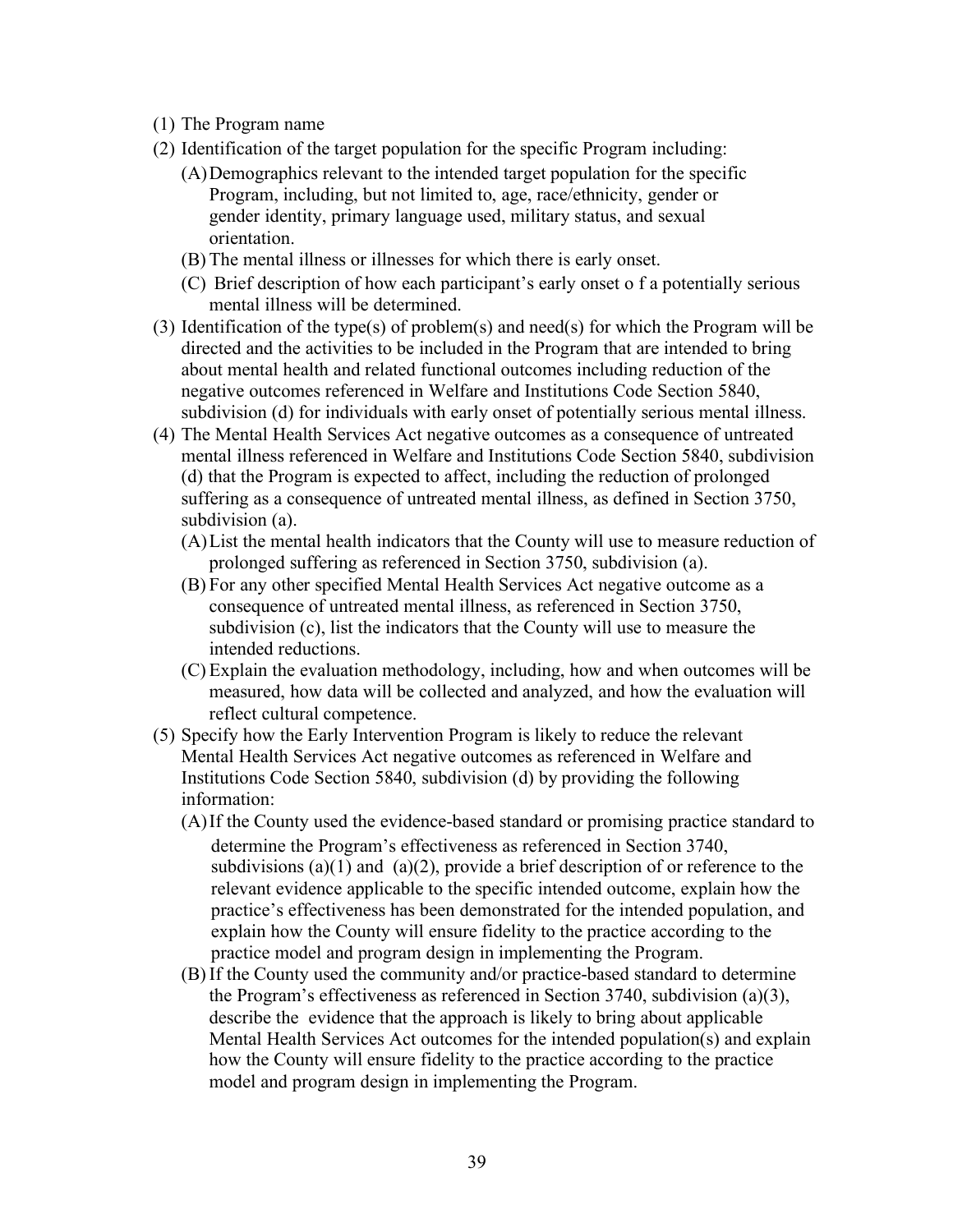- (d) The Prevention and Early Intervention Component of the Three-Year Program and Expenditure Plan and Annual Update shall include a description of the Prevention Program including but not limited to the following information:
	- (1) The Program name
	- (2) Identification of the target population for the specific Program, including:
		- (A)Participants' risk o f a potentially serious mental illness, either based on individual risk or membership in a group or population with greater than average risk of a serious mental illness, i.e. the condition, experience, or behavior associated with greater than average risk.
		- (B) How the risk of a potentially serious mental illness will be defined and determined, i.e. what criteria and process the County will use to establish that the intended beneficiaries of the Program have a greater than average risk of developing a potentially severe mental illness.
		- (C) Demographics relevant to the intended target population for the specific Program including but not limited to age, race/ethnicity, gender or gender identity, sexual orientation, primary language used, and military status.
	- (3) Specify the type of problem(s) and need(s) for which the Prevention Program will be directed and the activities to be included in the Program that are intended to bring about mental health and related functional outcomes including reduction of the negative outcomes referenced in Welfare and Institutions Code Section 5840, subdivision (d) for individuals with greater than average risk of potentially serious mental illness.
	- (4) Specify any Mental Health Services Act negative outcomes as a consequence of untreated mental illness as referenced in Welfare and Institutions Code Section 5840, subdivision (d) that the Program is expected to affect, including reduction of prolonged suffering, as defined in Section 3750, subdivision (b).
		- (A)List the mental health indicators that the County will use to measure reduction of prolonged suffering as referenced in Section 3750, subdivision (b).
		- (B) If the County intends the Program to reduce any other specified Mental Health Services Act negative outcome as a consequence of untreated mental illness as referenced in Section 3750, subdivision (c), list the indicators that the County will use to measure the intended reductions.
		- (C) Explain the evaluation methodology, including, how and when outcomes will be measured, how data will be collected and analyzed, and how the evaluation will reflect cultural competence.
	- (5) Specify how the Prevention Program is likely to bring about reduction of relevant Mental Health Services Act negative outcomes referenced in Welfare and Institutions Code Section 5840, subdivision (d) for the intended population by providing the following information:
		- (A)If the County used the evidence-based standard or promising practice standard to determine the Program's effectiveness as referenced in Section 3740, subdivisions (a)(1) and (a)(2), provide a brief description of or reference to the relevant evidence applicable to the specific intended outcome, explain how the practice's effectiveness has been demonstrated for the intended population, and explain how the County will ensure fidelity to the practice according to the practice model and program design in implementing the Program.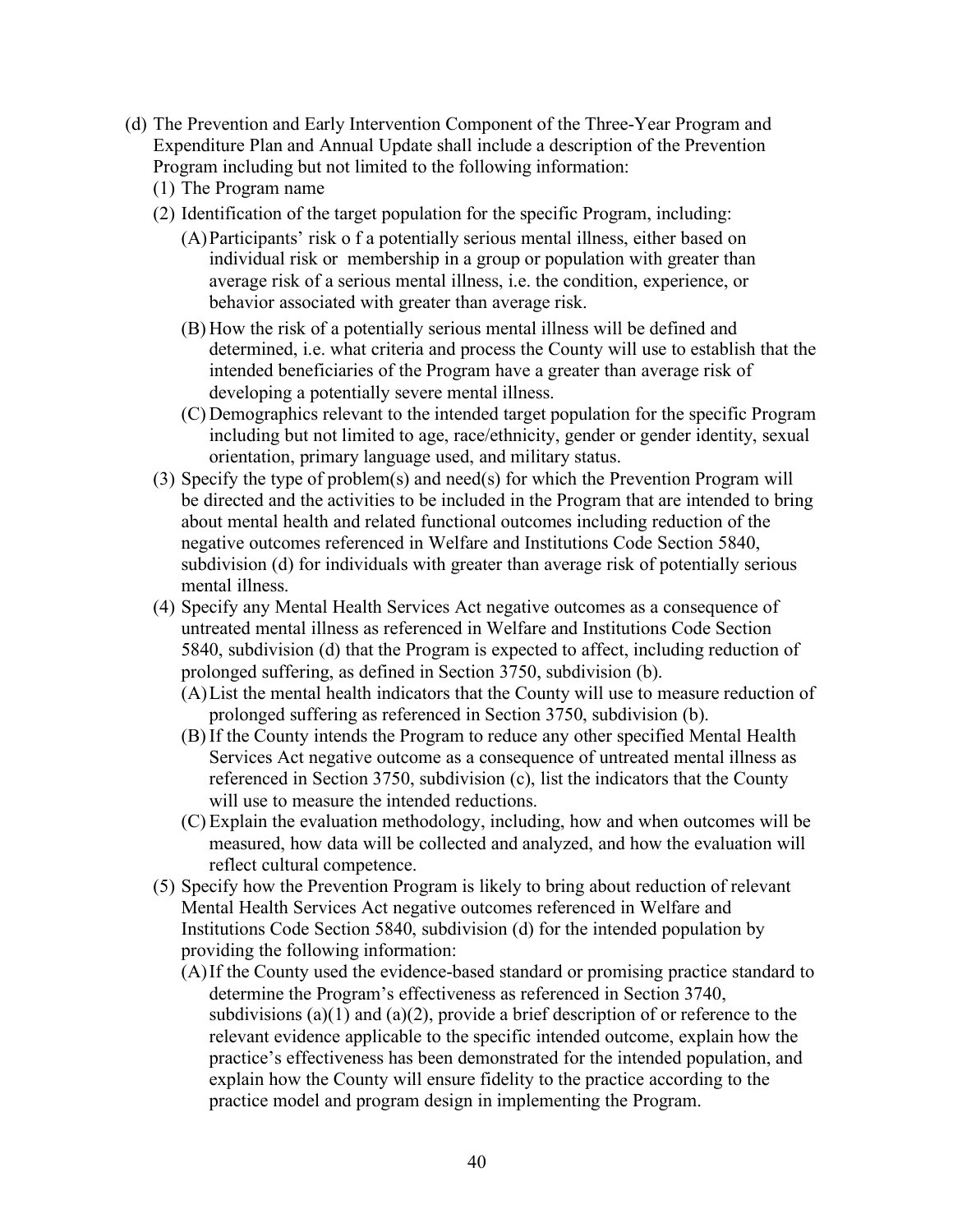- (B) If the County used the community and/or practice-based standard to determine the Program's effectiveness as referenced in Section 3740, subdivision (a)(3), describe the evidence that the approach is likely to bring about applicable Mental Health Services Act outcomes for the intended population(s) and explain how the County will ensure fidelity to the practice according to the practice model and program design in implementing the Program.
- (e) The Prevention and Early Intervention Component of the Three-Year Program and Expenditure Plan and Annual Update shall include a description of each Outreach for Increasing Recognition of Early Signs of Mental Illness Program and for any Strategy within a Program, including, but not limited to:
	- (1) The Program name
	- (2) Identify the types and settings of potential responders the Program intends to reach.
		- (A) D escribe briefly the potential responders' setting(s), as referenced in Section  $3750$ , subdivisions  $(d)(3)(A)$ , and the opportunity the potential responders will have to identify diverse individuals with signs and symptoms of potentially serious mental illness.
	- (3) Specify the methods to be used to reach out and engage potential responders and the methods to be used for potential responders and public mental health service providers to learn together about how to identify and respond supportively to signs and symptoms of potentially serious mental illness.
- (f) The Prevention and Early Intervention Component of the Three-Year Program and Expenditure Plan and Annual Update shall include a description of each Stigma and Discrimination Reduction Program, including, but not limited to:
	- (1) The Program name
	- (2) Identify whom the Program intends to influence.
	- (3) Specify the methods and activities to be used to change attitudes, knowledge, and/or behavior regarding being diagnosed with mental illness, having mental illness and/or seeking mental health services, consistent with requirements in Section 3750, subdivision (e), including timeframes for measurement.
	- (4) Specify how the proposed method is likely to bring about the selected outcomes by providing the following information:
		- (A)If the County used the evidence-based standard or promising practice standard, to determine the Program's effectiveness as referenced in Section 3740, subdivisions  $(a)(1)$  and  $(a)(2)$ , provide a brief description of or reference to the relevant evidence applicable to the specific intended outcome, explain how the practice's effectiveness has been demonstrated for the intended population and explain how the County will ensure fidelity to the practice according to the practice model and Program design in implementing the Program.
		- (B) If the County used the community and/or practice-based standard to determine the Program's effectiveness as referenced in Section 3740, subdivision (a)(3), describe the evidence that the approach is likely to bring about applicable Mental Health Services Act outcomes for the intended population and explain how the County will ensure fidelity to the practice according to the practice model and Program design in implementing the Program.
- (g) The Prevention and Early Intervention Component of the Three-Year Program and Expenditure Plan and Annual Update shall include a description of each Suicide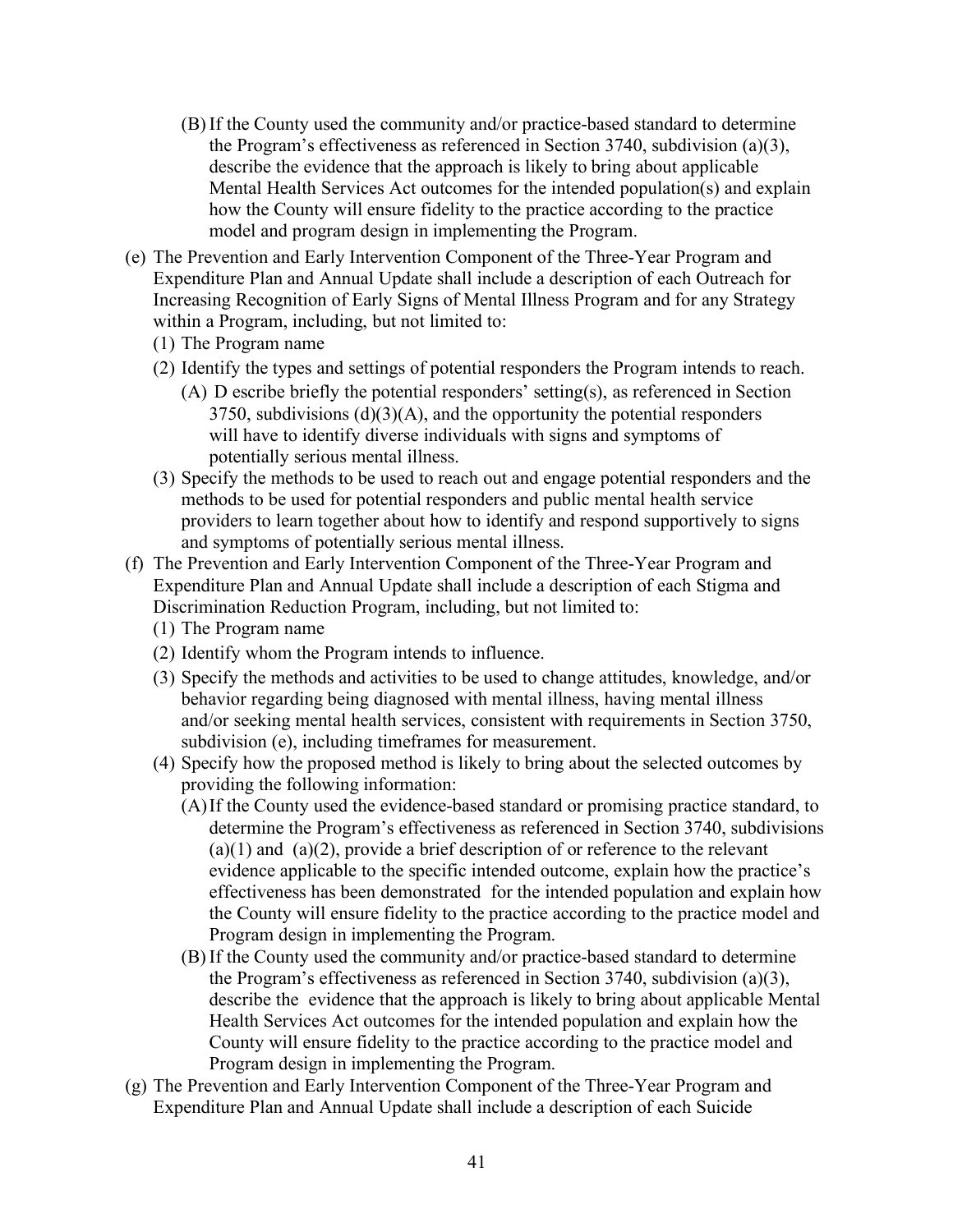Prevention Program including, but not limited to:

- (1) The Program name
- (2) Specify the methods and activities to be used to change attitudes and behavior to prevent mental illness-related suicide.
- (3) Indicate how the County will measure changes in attitude, knowledge, and /or behavior related to reducing mental illness-related suicide consistent with requirements in Section 3750, subdivision (f) including timeframes for measurement.
- (4) Specify how the proposed method is likely to bring about suicide prevention outcomes selected by the County by providing the following information:
	- (A)If the County used the evidence-based standard or promising practice standard to determine the Program's effectiveness as referenced in Section 3740, subdivisions  $(a)(1)$  and
		- (a)(2), explain how the practice's effectiveness has been demonstrated and explain how the County will ensure fidelity to the practice according to the practice model and Program design in implementing the Program.
	- (B) If the County used the community and/or practice-based standard to determine the Program's effectiveness as referenced in Section 3740, subdivision (a)(3), describe the evidence that the approach is likely to bring about applicable Mental Health Services Act outcomes and explain how the County will ensure fidelity to the practice according to the practice model and Program design in implementing the Program.
- (h) The Prevention and Early Intervention Component of the Three-Year Program and Expenditure Plan and Annual Update shall include a description of the Access and Linkage to Treatment Program and Strategy within each Program including, but not limited to:
	- (1) Program name
	- (2) An explanation of how the Program and Strategy within each Program will create Access and Linkage to Treatment for individuals with serious mental illness as referenced in Section 3735, subdivision (a)(1)
	- (3) Explain how individuals will be identified as needing assessment or treatment for a serious mental illness or serious emotional disturbance that is beyond the scope of an Early Intervention Program.
	- (4) Explain how individuals, and, as applicable, their parents, caregivers, or other family members, will be linked to county mental health services, a primary care provider, or other mental health treatment.
	- (5) Explain how the Program will follow up with the referral to support engagement in treatment.
	- (6) Indicate if the County intends to measure outcomes in addition to those required in Section 3750, subdivision (f) and if so, specify what outcome(s) and how will it be measured, including timeframes for measurement.
- (i) The Prevention and Early Intervention Component of the Three-Year Program and Expenditure Plan and Annual Update shall include for all Programs:
	- (1) Program name
	- (2) An explanation of how the Program will be implemented to help Improve Access to Services for Underserved Populations, as required in Section 3735, subdivision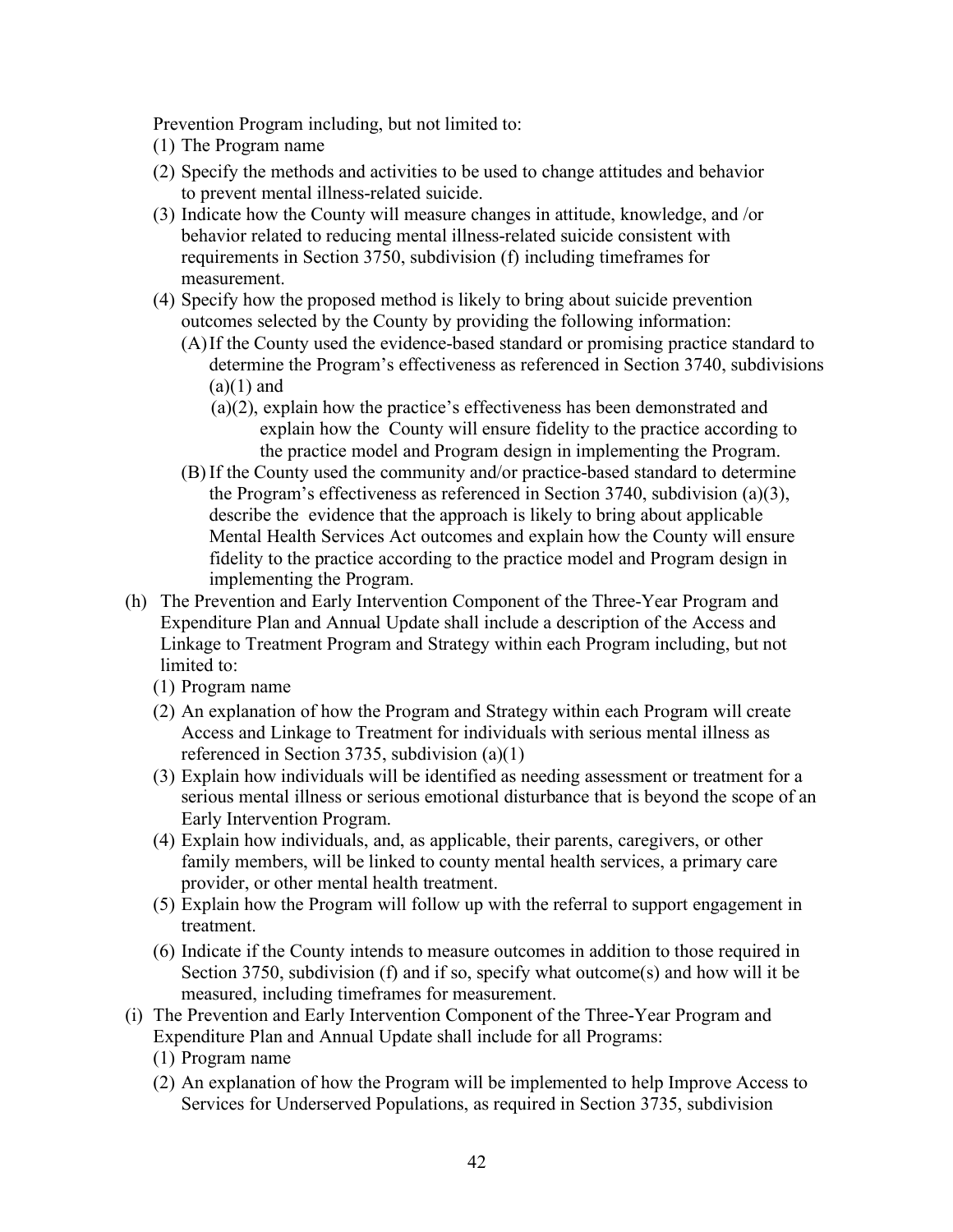$(a)(2)$ 

- (3) For each Program, the County shall indicate the intended setting(s) and why the setting enhances access for specific, designated underserved populations. If the County intends to locate the Program in a mental health setting, explain why this choice enhances access to quality services and outcomes for the specific underserved population.
- (4) Indicate if the County intends to measure outcomes in addition to those required in Section 3750, subdivision (g) and, if so, what outcome(s) and how will it be measured, including timeframes for measurement.
- (j) The Prevention and Early Intervention Component of the Three-Year Program and Expenditure Plan and Annual Update shall include for all Programs:

(1) The Program name

(2) An explanation of how the Program will use Strategies that are Non-Stigmatizing and Non-Discriminatory, including a description of the specific Strategies to be employed and the reasons the County believes they will be successful and meet intended outcomes.

- (k) The Prevention and Early Intervention Component of the Three-Year Program and Expenditure Plan and Annual Update shall include for all Programs the following information for the fiscal year after the plan is submitted.
	- (1) Estimated number of children, adults, and seniors to be served in each Prevention Program and each Early Intervention Program.
	- (2) The County may also include estimates of the number of individuals who will be reached by Outreach for Increasing Recognition of Early Signs of Mental Illness Program, Access and Linkage to Treatment Program, Suicide Prevention Programs, and Stigma and Discrimination Reduction Programs.
- (l) The Prevention and Early Intervention Component of the Three-Year Program and Expenditure Plan and Annual Update shall include projected expenditures for each Program funded with Prevention and Early Intervention funds by fiscal year
	- (1) Projected expenditures by the following sources of funding:
		- (A)Estimated total mental health expenditures
		- (B) Prevention and Early Intervention funds
		- (C) Medi-Cal Federal Financial Participation
		- (D)1991 Realignment
		- (E) Behavioral Subaccount
		- (F) Any other funding
	- (2) The County shall identify each Program funded with Prevention and Early Intervention funds as a Prevention Program, an Early Intervention Program, Outreach for Increasing Recognition of Early Signs of Mental Illness Program, Stigma and Discrimination Reduction Program, Suicide Prevention Program, Access and Linkage to Treatment Program, or Program to Improve Timely Access to Services for Underserved Populations and shall estimate expected expenditures for each Program. If the Programs are combined, the County shall estimate the percentage of funds dedicated to each Program.
		- (A)The County shall estimate the amount of Prevention and Early Intervention funds for Administration of the Prevention and Early Intervention Component.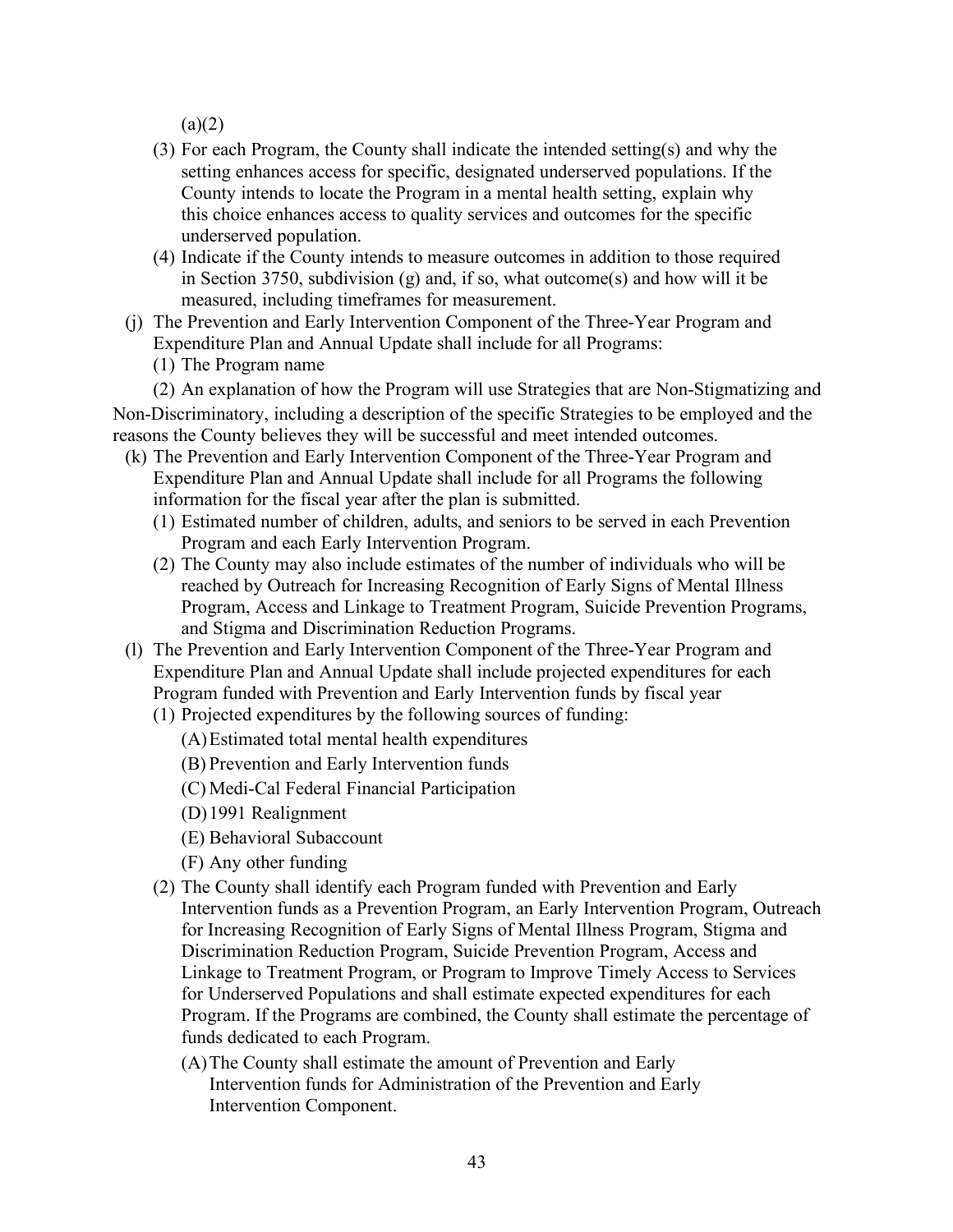- (m)The Prevention and Early Intervention Component of the Three-Year Program and Expenditure Plan and Annual Update shall include the previous fiscal years' unexpended Prevention and Early Intervention funds and the amount of those funds that will be used to pay for the Programs listed in the Annual Update and/or Three-year Program and Expenditure Plan.
- (n) The Prevention and Early Intervention Component of the Three-Year Program and Expenditure Plan and Annual Update shall include an estimate of the amount of Prevention and Early Intervention funds voluntarily assigned by the County to California Mental Health Services Authority or any other organization in which counties are acting jointly.

NOTE: Authority cited: Section 5846, Welfare and Institutions Code. Reference: Sections 5840, 5847, and 5848 Welfare and Institutions Code.

#### **Adopt Section 3755.010 as follows:**

#### **Section 3755.010. Prevention and Early Intervention Program Change Report.**

- (a) If the County determines a need to make a substantial change to a Program, Strategy, or target population as described in Section 3745, the County shall in the next Three-Year Program and Expenditure Plan or Annual Update, whichever is closest in time to the planned change, include the following information:
	- (1) A brief summary of the Program as initially set forth in the originally adopted Three-Year Program and Expenditure Plan or Annual Update.
	- (2) A description of the change including the resulting changes in the intended outcomes and the planned evaluation.
	- (3) Explanation for the change including, stakeholder involvement in the decision and, if any, evaluation data supporting the change.

NOTE: Authority cited: Section 5846, Welfare and Institutions Code. Reference: Sections 5840 and 5847, Welfare and Institutions Code.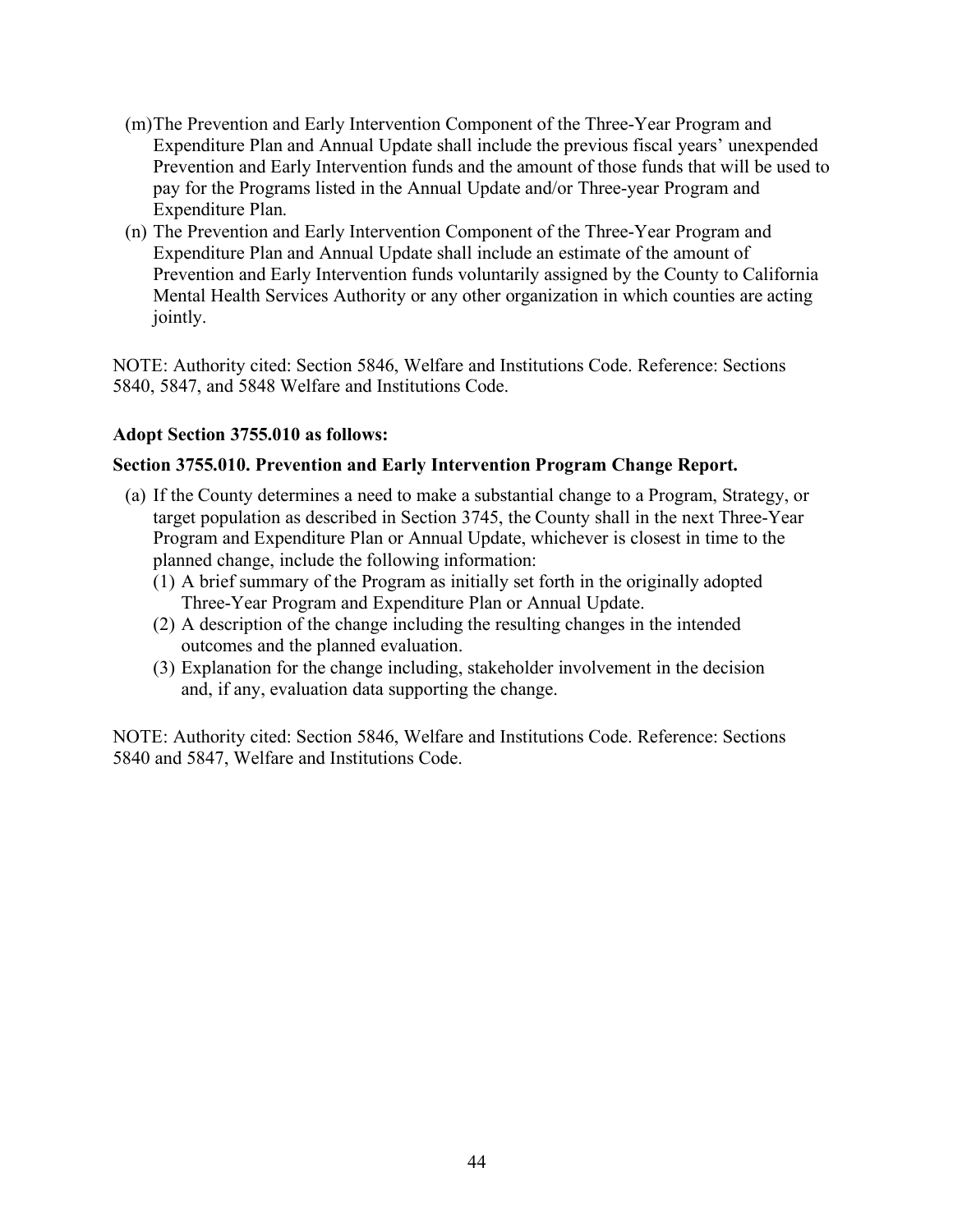# Appendix B. LACDMH Prevention and Early Intervention Program **Matrix**

LACDMH's current matrix of prevention and early intervention (PEI) programs includes seven areas of service focus: Suicide Prevention, Stigma and Discrimination Reduction, Strengthening Family Functioning, Trauma Recovery Services, Individuals and Families Under Stress, At-Risk Youth, and Vulnerable Communities. In this appendix, we present the department's PEI programs, by focus area.

| <b>PEI - 01</b>                        | <b>PEI - 02</b>                                                                                          | <b>PEI - 03</b>                                                                                                                                                                                                                            | <b>PEI - 04</b>               |
|----------------------------------------|----------------------------------------------------------------------------------------------------------|--------------------------------------------------------------------------------------------------------------------------------------------------------------------------------------------------------------------------------------------|-------------------------------|
| <b>Suicide</b>                         | Stigma and                                                                                               | <b>Strengthening Family</b>                                                                                                                                                                                                                | <b>Trauma Recovery</b>        |
| <b>Prevention</b>                      | <b>Discrimination Reduction</b>                                                                          | <b>Functioning</b>                                                                                                                                                                                                                         | <b>Services</b>               |
| 1. More Than Sad<br>Erika's Lighthouse | <b>Mental Health First</b><br>Aid<br>Mental Health<br>2 <sup>1</sup><br>Promoters/<br>Promotores Program | 1. Asian American<br><b>Family Enrichment</b><br>Network (AAFEN)<br>2. Active Parenting<br>3. Making Parenting a<br>Pleasure (MPAP)<br><b>Project Fatherhood</b><br>4.<br>5. Positive Parenting<br>Program (Triple P)<br>Second Step<br>6. | 1. Psychological First<br>Aid |

| <b>PEI - 05</b>                                                                                                                                                                                                   | <b>PEI - 06</b>                                                                                                                                                                                                                                                                                                                       | <b>PEI - 07</b>                                                                                      |  |
|-------------------------------------------------------------------------------------------------------------------------------------------------------------------------------------------------------------------|---------------------------------------------------------------------------------------------------------------------------------------------------------------------------------------------------------------------------------------------------------------------------------------------------------------------------------------|------------------------------------------------------------------------------------------------------|--|
| <b>Individuals and Families</b>                                                                                                                                                                                   | At-Risk                                                                                                                                                                                                                                                                                                                               | <b>Vulnerable</b>                                                                                    |  |
| <b>Under Stress</b>                                                                                                                                                                                               | Youth                                                                                                                                                                                                                                                                                                                                 | <b>Communities</b>                                                                                   |  |
| Arise<br>2. Families OverComing<br>Stress (FOCUS)<br><b>Guiding Good Choices</b><br>3.<br>Healthy Ideas<br>4.<br>Mindful Schools<br>5.<br>6. School, Community, and<br>Law Enforcement (SCALE)<br>7. Senior Reach | 1. Boys and Girls Club Project<br>Learn<br>2. Life Skills Training<br>3. Early Identification and<br>Prevention of Psychosis<br>4. Outreach (Portland<br><b>Identification and Early</b><br>Referral [PIER] Model)<br>5. Peacebuilders<br>6. Teaching Kids to Cope<br>7. Why Try? Program<br>8. American Indian Life Skills<br>(AILS) | Childhelp Speak Up Be<br>1.<br>Safe<br>Love Notes<br>$2^{\circ}$<br><b>Shifting Boundaries</b><br>3. |  |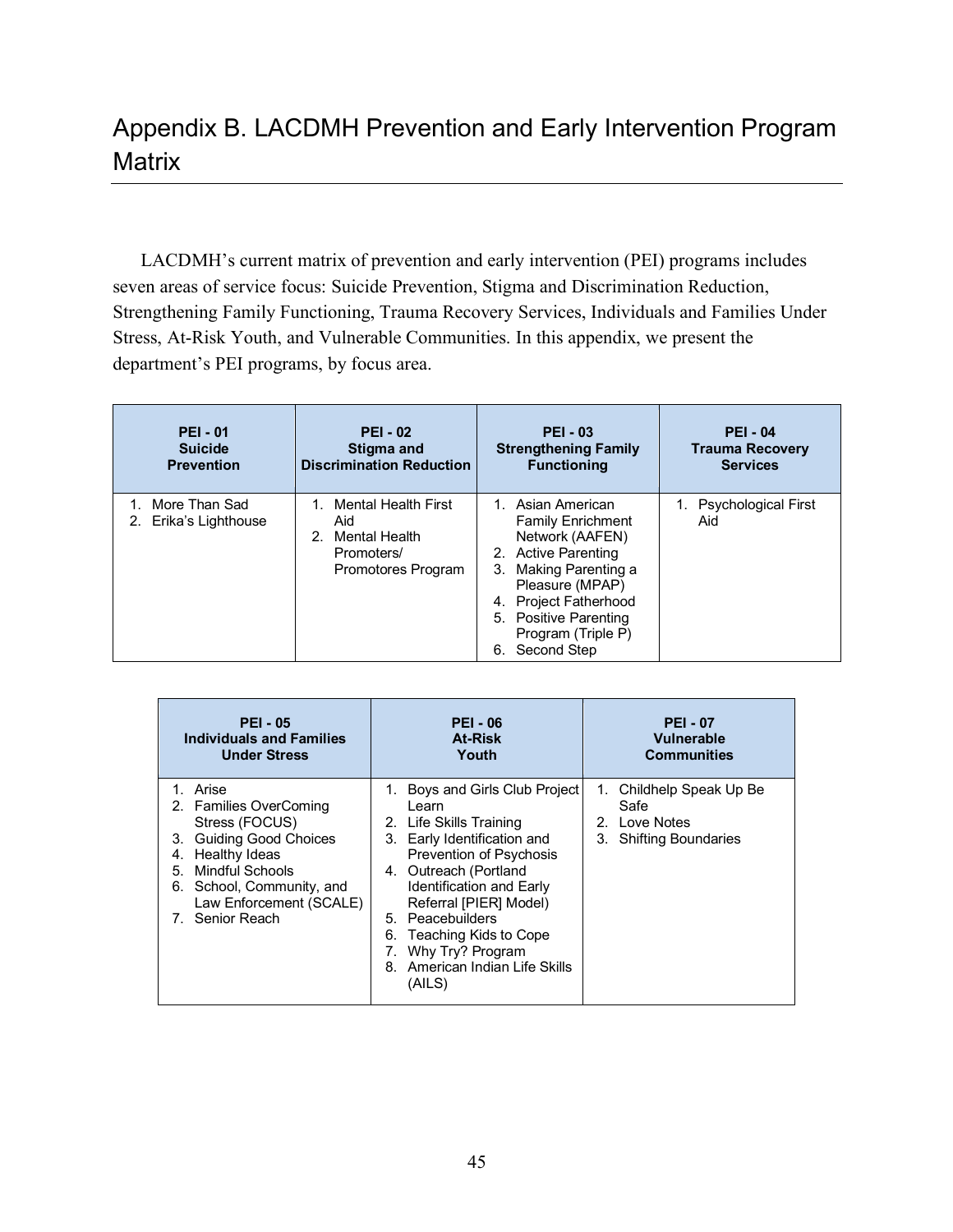We developed a conceptual framework to determine the applicable risk and protective factors that are likely to be direct targets of prevention programs for all seven of the LACDMH service focus areas (Table C.1).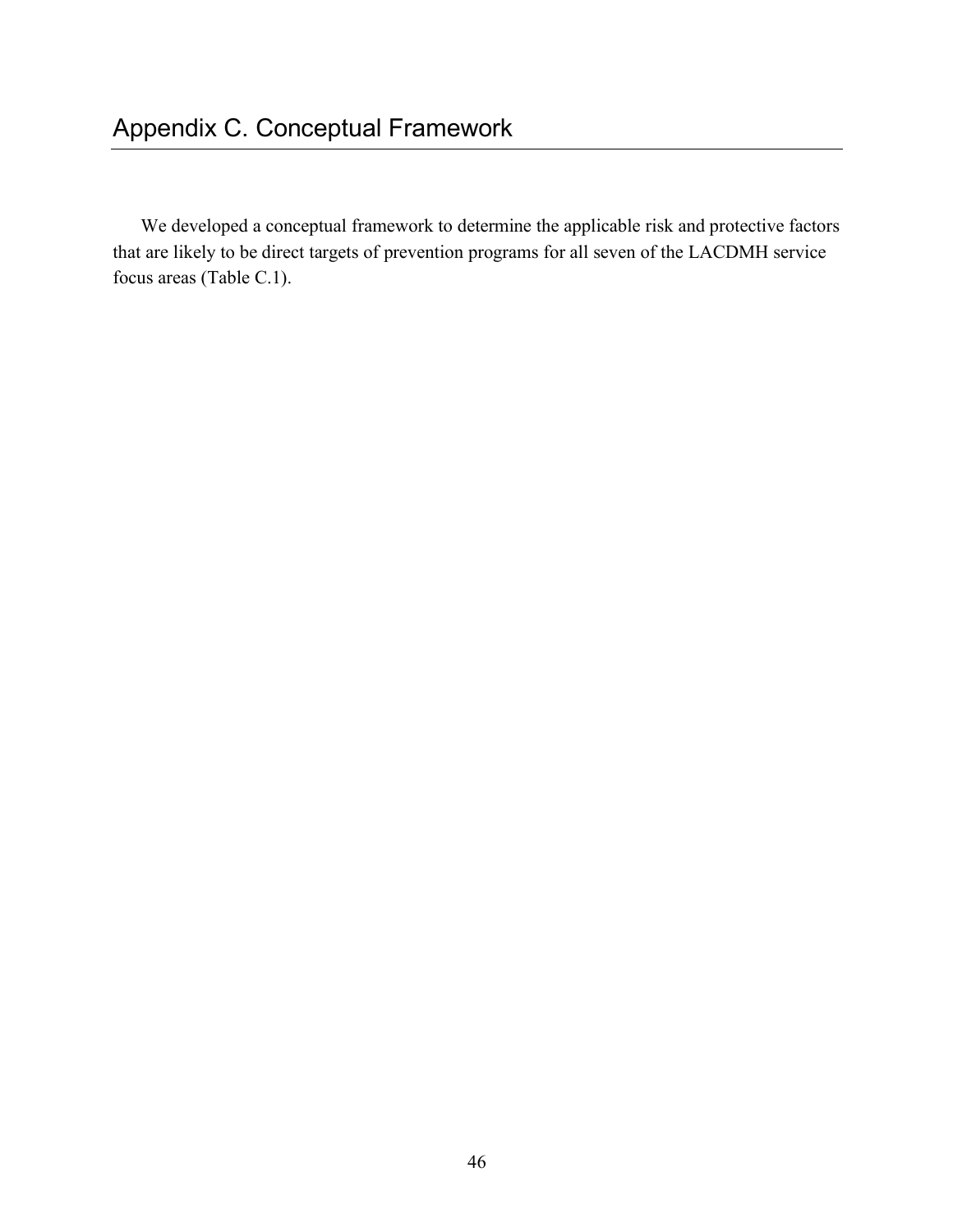|                                        |                                                                  |                                                             |                                              |                                          | Risk and Protective Factors, <sup>b</sup> by Preliminary Outcome Indicator Category |                                                                |                                                             |
|----------------------------------------|------------------------------------------------------------------|-------------------------------------------------------------|----------------------------------------------|------------------------------------------|-------------------------------------------------------------------------------------|----------------------------------------------------------------|-------------------------------------------------------------|
| <b>Prevention</b><br>Goal <sup>a</sup> | <b>Prevention and</b><br><b>Early Intervention</b><br>Program    | <b>LACDMH Program</b><br><b>Focus Area</b>                  | Psychological<br><b>Well-Being</b>           | <b>Functioning</b>                       | <b>Maladaptive or</b><br><b>Risk Behaviors</b>                                      | <b>Social Support</b><br>and Supportive<br><b>Environments</b> | Knowledge and<br>Availability of<br><b>Resources</b>        |
| Reduce<br>prolonged<br>suffering       | Mental Health First<br>Aid                                       | Stigma and<br>Discrimination<br>Reduction (PEI-02)          | Increased<br>resilience and<br>coping skills | Improved<br>psychological<br>functioning | Improved<br>interpersonal<br>problem-solving<br>skills                              | Increased social<br>connectedness                              | Increased access<br>to other mental<br>health resources     |
|                                        | <b>Mental Health</b><br>Promoters/<br>Promotores<br>Program      | Stigma and<br>Discrimination<br>Reduction (PEI-02)          | Improved<br>emotional<br>well-being          |                                          | Improved anger<br>management skills                                                 | Supportive school<br>environment                               |                                                             |
|                                        | <b>Psychological First</b><br>Aid                                | <b>Trauma Recovery</b><br>Services (PEI-04)                 | Reduced<br>psychological<br>suffering        |                                          |                                                                                     | Improved family<br>functioning                                 |                                                             |
|                                        | <b>Healthy Ideas</b>                                             | Individuals and<br><b>Families Under Stress</b><br>(PEI-05) | Decreased stress                             |                                          |                                                                                     | Increased<br>neighborhood<br>cohesion                          |                                                             |
|                                        | Senior Reach                                                     | Individuals and<br><b>Families Under Stress</b><br>(PEI-05) |                                              |                                          |                                                                                     |                                                                |                                                             |
|                                        | Portland<br>Identification and<br>Early Referral<br>(PIER) Model | <b>At-Risk Youth</b><br>(PEI-06)                            |                                              |                                          |                                                                                     |                                                                |                                                             |
| Prevent<br>homelessness                | <b>Guiding Good</b><br>Choices                                   | Individuals and<br><b>Families Under Stress</b><br>(PEI-05) |                                              |                                          |                                                                                     |                                                                | Development of<br>housing-related<br>supportive<br>services |
|                                        | Life Skills Training                                             | At-Risk Youth<br>$(PEI-06)$                                 |                                              |                                          |                                                                                     |                                                                | Availability of<br>supportive or<br>transitional<br>housing |
|                                        |                                                                  |                                                             |                                              |                                          |                                                                                     |                                                                | Homeless<br>outreach teams                                  |

#### **Table C.1. Conceptual Framework**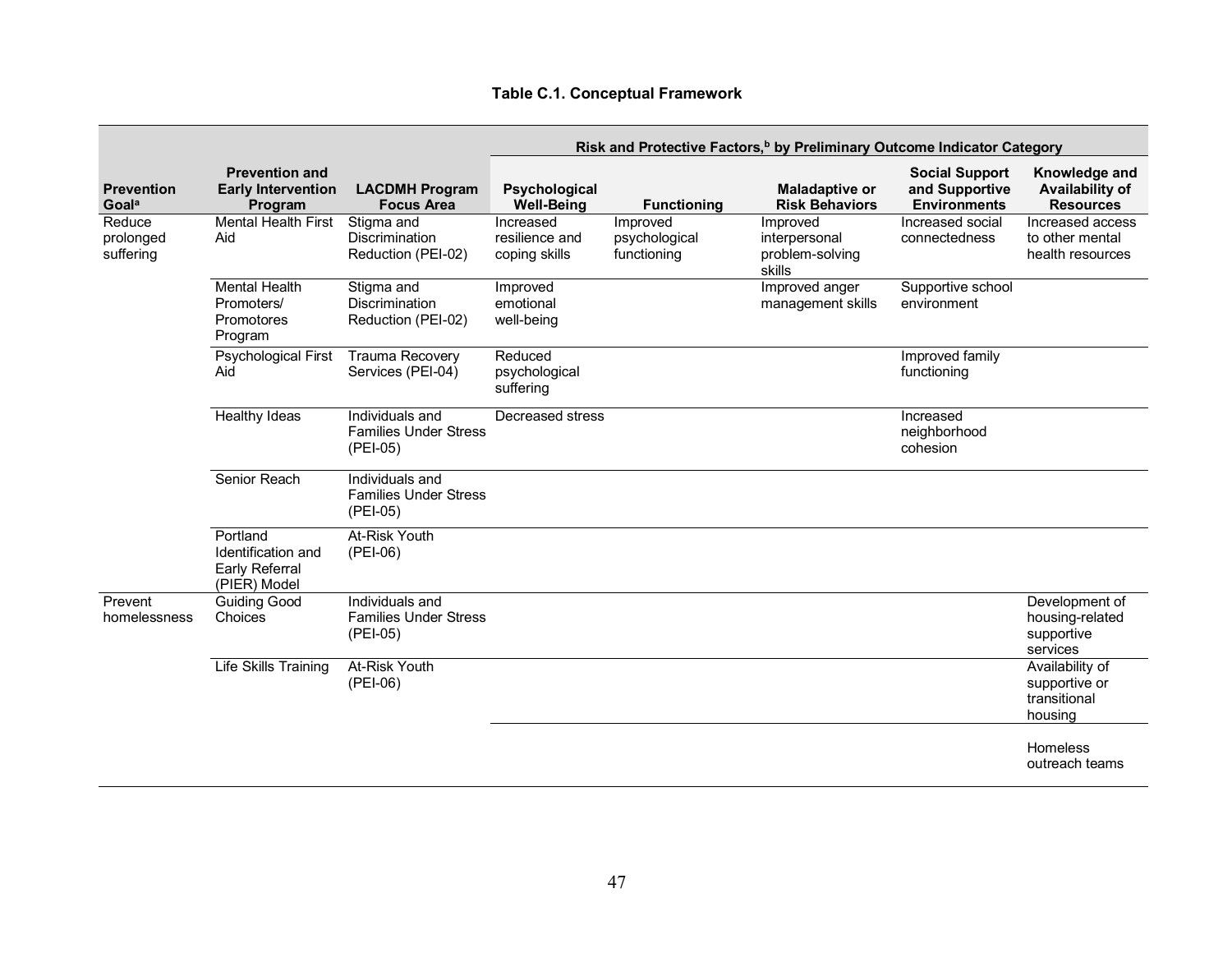|                                        |                                                               |                                                                     |                                                             |                                                                | Risk and Protective Factors, <sup>b</sup> by Preliminary Outcome Indicator Category |                                                                |                                                                                                            |
|----------------------------------------|---------------------------------------------------------------|---------------------------------------------------------------------|-------------------------------------------------------------|----------------------------------------------------------------|-------------------------------------------------------------------------------------|----------------------------------------------------------------|------------------------------------------------------------------------------------------------------------|
| <b>Prevention</b><br>Goal <sup>a</sup> | <b>Prevention and</b><br><b>Early Intervention</b><br>Program | <b>LACDMH Program</b><br><b>Focus Area</b>                          | Psychological<br><b>Well-Being</b>                          | <b>Functioning</b>                                             | <b>Maladaptive or</b><br><b>Risk Behaviors</b>                                      | <b>Social Support</b><br>and Supportive<br><b>Environments</b> | Knowledge and<br><b>Availability of</b><br><b>Resources</b>                                                |
| Prevent<br>incarceration               | School,<br>Community, and<br>Law Enforcement<br>(SCALE)       | Individuals and<br>Families Under Stress resilience and<br>(PEI-05) | Increased<br>coping skills                                  | Improved<br>psychological<br>functioning at work<br>and school | Reduced risk<br>behaviors<br>(substance use,<br>school problems,<br>violence)       | Improved family<br>functioning                                 | Improved<br>coordination<br>between housing<br>and homeless<br>services and the<br>mental health<br>system |
|                                        | Peacebuilders                                                 | At-Risk Youth<br>$(PEI-06)$                                         | Improved<br>emotional<br>well-being                         |                                                                |                                                                                     |                                                                |                                                                                                            |
|                                        | Asian American<br><b>Family Enrichment</b><br>Network (AAFEN) | <b>Strengthening Family</b><br>Functioning (PEI-03)                 |                                                             |                                                                |                                                                                     |                                                                |                                                                                                            |
| Reduce school<br>failure               | Boys and Girls Club At-Risk Youth<br>Project Learn            | $(PEI-06)$                                                          | Improved student Improved school<br>emotional<br>well-being | functioning                                                    |                                                                                     | Decreased social<br>isolation                                  | Increased<br>knowledge of<br>early signs of<br>mental illness                                              |
|                                        | Why Try? Program                                              | At-Risk Youth<br>(PEI-06)                                           |                                                             | Improved school<br>engagement                                  |                                                                                     | Positive school<br>climate                                     | Reduced<br>perceived barriers<br>to services                                                               |
|                                        | Teaching Kids to<br>Cope                                      | At-Risk Youth<br>(PEI-06)                                           |                                                             |                                                                |                                                                                     |                                                                |                                                                                                            |
|                                        | Second Step                                                   | Strengthening Family<br>Functioning (PEI-03)                        |                                                             |                                                                |                                                                                     | Improved school-<br>related outcomes                           |                                                                                                            |
|                                        | <b>Shifting Boundaries</b>                                    | Vulnerable<br>Communities (PEI-07)                                  |                                                             |                                                                |                                                                                     |                                                                |                                                                                                            |
|                                        | <b>Mindful Schools</b>                                        | Individuals and<br><b>Families Under Stress</b><br>(PEI-05)         |                                                             |                                                                |                                                                                     |                                                                |                                                                                                            |

Ξ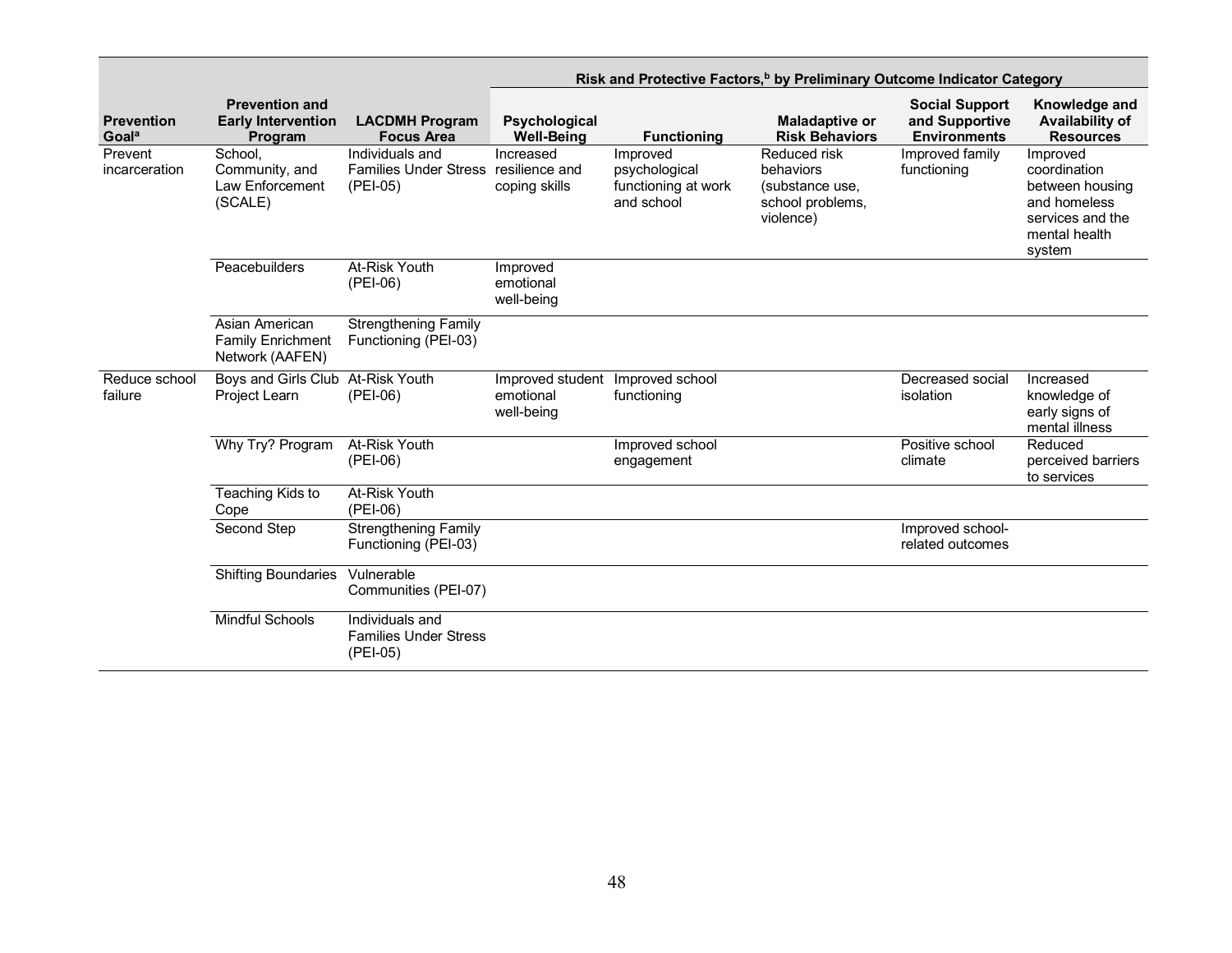|                                        |                                                               |                                                                       | Risk and Protective Factors, <sup>b</sup> by Preliminary Outcome Indicator Category |                                                                |                                                |                                                                |                                                                                                        |
|----------------------------------------|---------------------------------------------------------------|-----------------------------------------------------------------------|-------------------------------------------------------------------------------------|----------------------------------------------------------------|------------------------------------------------|----------------------------------------------------------------|--------------------------------------------------------------------------------------------------------|
| <b>Prevention</b><br>Goal <sup>a</sup> | <b>Prevention and</b><br><b>Early Intervention</b><br>Program | <b>LACDMH Program</b><br><b>Focus Area</b>                            | Psychological<br><b>Well-Being</b>                                                  | <b>Functioning</b>                                             | <b>Maladaptive or</b><br><b>Risk Behaviors</b> | <b>Social Support</b><br>and Supportive<br><b>Environments</b> | Knowledge and<br>Availability of<br><b>Resources</b>                                                   |
| Prevent suicides                       | American Indian<br>Life Skills (AILS)                         | At-Risk Youth<br>$(PEI-06)$                                           | Decreased<br>psychological<br>distress                                              |                                                                |                                                |                                                                | Increased<br>knowledge about<br>suicide<br>prevention, help-<br>seeking, and<br>available<br>resources |
|                                        | Erika's Lighthouse                                            | Suicide Prevention<br>$(PEI-01)$                                      | Improved<br>emotional<br>well-being                                                 |                                                                |                                                |                                                                |                                                                                                        |
|                                        | More Than Sad                                                 | Suicide Prevention<br>$(PEI-01)$                                      | Decreased<br>thoughts and<br>plans of suicide                                       |                                                                |                                                |                                                                |                                                                                                        |
|                                        |                                                               |                                                                       | Increased<br>resilience and<br>coping skills                                        |                                                                |                                                |                                                                |                                                                                                        |
| Prevent<br>unemployment                | Arise                                                         | Individuals and<br><b>Families Under Stress emotional</b><br>(PEI-05) | Improved<br>well-being                                                              | Improved<br>psychological<br>functioning at work<br>and school |                                                |                                                                | Increased<br>knowledge about<br>help-seeking and<br>available<br>resources                             |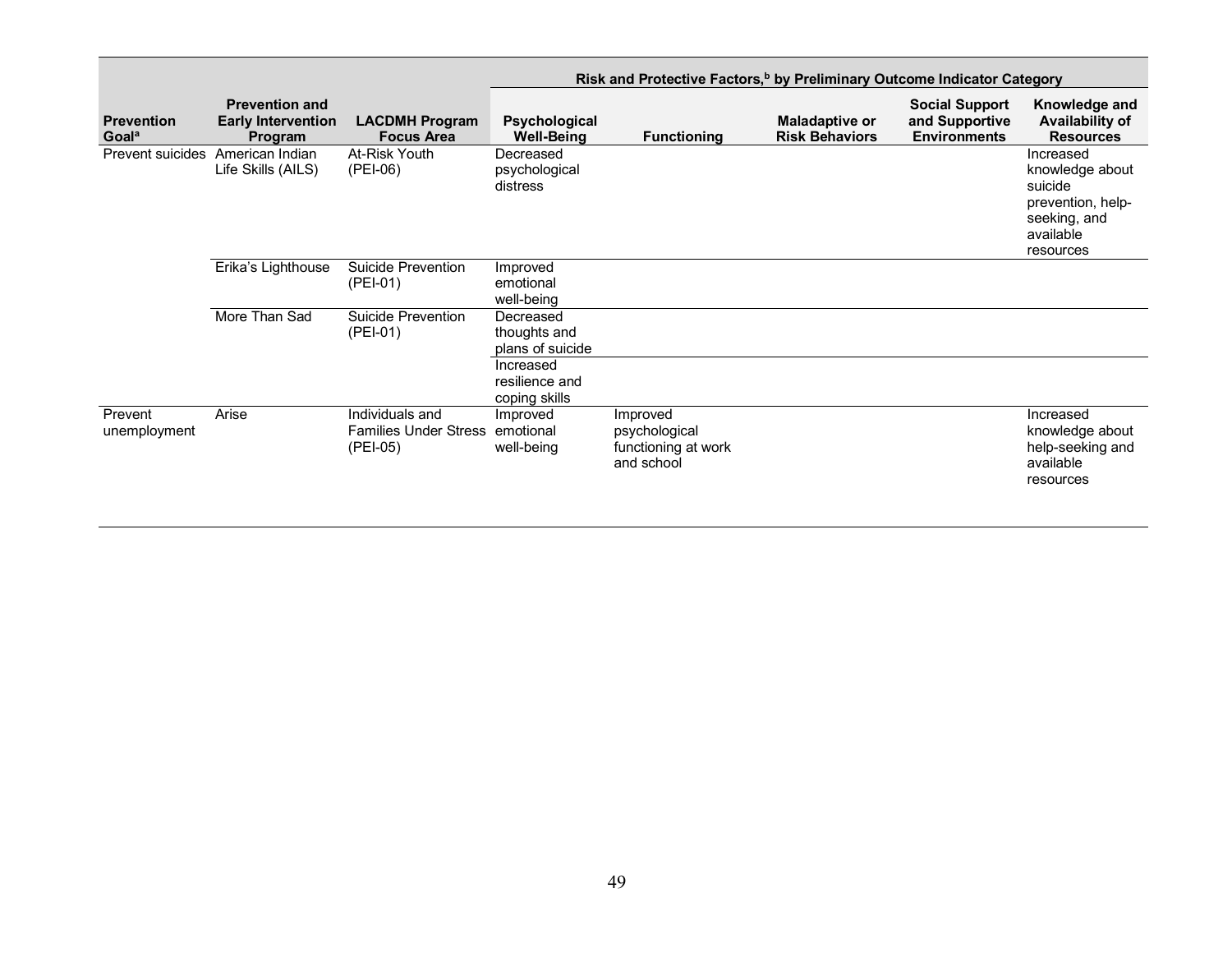|                                                        |                                                               |                                                                                                                                                                                                           | Risk and Protective Factors, <sup>b</sup> by Preliminary Outcome Indicator Category |                    |                                                |                                                                |                                                      |
|--------------------------------------------------------|---------------------------------------------------------------|-----------------------------------------------------------------------------------------------------------------------------------------------------------------------------------------------------------|-------------------------------------------------------------------------------------|--------------------|------------------------------------------------|----------------------------------------------------------------|------------------------------------------------------|
| <b>Prevention</b><br>Goal <sup>a</sup>                 | <b>Prevention and</b><br><b>Early Intervention</b><br>Program | <b>LACDMH Program</b><br><b>Focus Area</b>                                                                                                                                                                | Psychological<br><b>Well-Being</b>                                                  | <b>Functioning</b> | <b>Maladaptive or</b><br><b>Risk Behaviors</b> | <b>Social Support</b><br>and Supportive<br><b>Environments</b> | Knowledge and<br>Availability of<br><b>Resources</b> |
| Prevent the<br>removal of<br>children from<br>the home | <b>Positive Parenting</b><br>Program (Triple P)               | <b>Strengthening Family</b><br>Functioning (PEI-03)                                                                                                                                                       | Improved social<br>and emotional<br>development of<br>at-risk children              |                    |                                                |                                                                | Improved<br>parenting skills                         |
|                                                        | Making Parenting a<br>Pleasure (MPAP)                         | <b>Strengthening Family</b><br>Functioning (PEI-03)                                                                                                                                                       |                                                                                     |                    |                                                |                                                                | Increased<br>knowledge of<br>available services      |
|                                                        | Project Fatherhood                                            | Strengthening Family<br>Functioning (PEI-03)                                                                                                                                                              |                                                                                     |                    |                                                |                                                                |                                                      |
|                                                        | <b>Active Parenting</b>                                       | <b>Strengthening Family</b><br>Functioning (PEI-03)                                                                                                                                                       |                                                                                     |                    |                                                |                                                                |                                                      |
|                                                        | Childhelp Speak Up Vulnerable<br>Be Safe                      | Communities (PEI-07)                                                                                                                                                                                      |                                                                                     |                    |                                                |                                                                |                                                      |
|                                                        | Love Notes                                                    | Vulnerable<br>Communities (PEI-07)                                                                                                                                                                        |                                                                                     |                    |                                                |                                                                |                                                      |
|                                                        | Families<br><b>OverComing Stress</b><br>(FOCUS)               | Individuals and<br><b>Families Under Stress</b><br>(PEI-05)                                                                                                                                               |                                                                                     |                    |                                                |                                                                |                                                      |
|                                                        |                                                               | <sup>a</sup> These seven prevention goals are based on Welfare and Institutions Code, Section 5840(d); see Appendix A.<br><sup>b</sup> The risk and protective factors are based on Watkins et al., 2013. |                                                                                     |                    |                                                |                                                                |                                                      |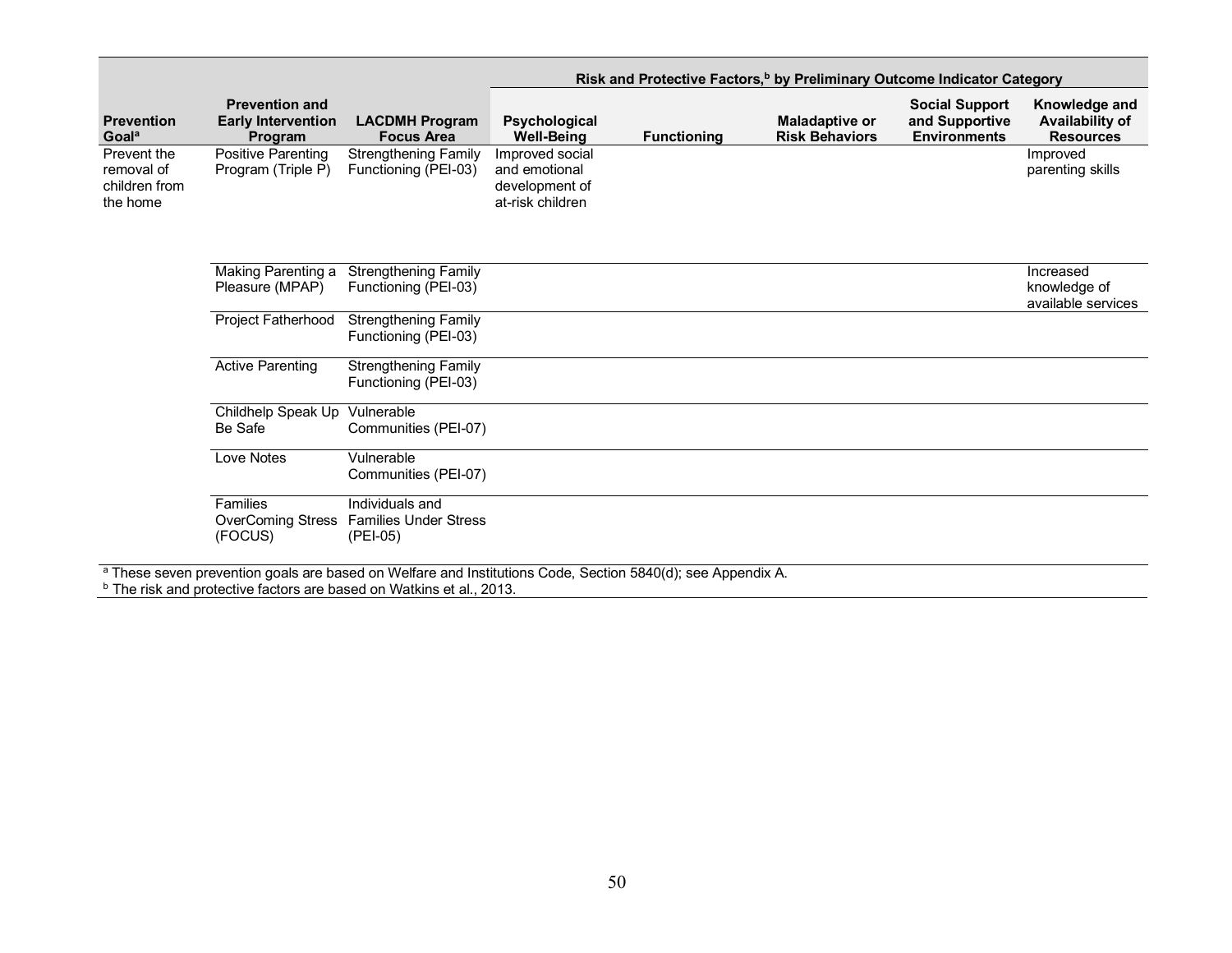# Appendix D. Outcome Indicators, Measures, and Risk and Protective Factors

Subsequent to the development of our conceptual framework (Appendix C), staff at LACDMH developed a more extensive list of applicable prevention programs and identified specific risk and protective factors for each program, grouped by target population. We refined the preliminary outcome indicators from the conceptual framework to ensure that these factors were represented. Table D.1 provides the final outcome indicators, selected measures, and the applicable risk and protective factors for each survey type (youth, adult, and parent).

| <b>Outcome</b>                        | <b>Youth Survey</b>                                                                                                                   |                                                                                                                                                                              | <b>Adult and Parent Surveys</b>                                                                                 |                                              |  |
|---------------------------------------|---------------------------------------------------------------------------------------------------------------------------------------|------------------------------------------------------------------------------------------------------------------------------------------------------------------------------|-----------------------------------------------------------------------------------------------------------------|----------------------------------------------|--|
| <b>Indicators</b>                     | <b>Measure</b>                                                                                                                        | <b>Risk and</b><br><b>Protective Factors</b>                                                                                                                                 | <b>Measure</b>                                                                                                  | <b>Risk and</b><br><b>Protective Factors</b> |  |
| Program<br>attendance                 | 3 items assessing<br>attendance in the<br>past 6 months, 3<br>months, and 30 days                                                     | N/A                                                                                                                                                                          | 3 items assessing<br>attendance in the past<br>6 months, 3 months,<br>and 30 days                               | N/A                                          |  |
| Program<br>helpfulness<br>and utility | 2 items assessing<br>how much the<br>program helped and<br>whether respondents<br>plan to use what they<br>learned                    | N/A                                                                                                                                                                          | 2 items assessing how<br>much the program<br>helped and whether<br>respondents plan to<br>use what they learned | N/A                                          |  |
| Psychological<br>distress             | Kessler-6                                                                                                                             | Untreated<br>$\bullet$<br>depression                                                                                                                                         | Kessler-6                                                                                                       | Untreated<br>$\bullet$<br>depression         |  |
| Psychological<br>functioning          | Functioning item,<br><b>Teen Depression</b><br>Awareness Project<br>(Jaycox, Burnam, et<br>al., 2010; Jaycox,<br>Stein, et al., 2009) | Mental health<br>$\bullet$<br>problem                                                                                                                                        | Functioning item,<br>National Comorbidity<br><b>Survey Replication</b><br>(Kessler, Berglund, et<br>al., 2004)  | Mental health<br>problem                     |  |
| Behavioral<br>problems                | Strengths and<br><b>Difficulties</b><br>Questionnaire<br>(Conduct Problems<br>subscale)<br>(Goodman, 1997)                            | Antisocial<br>$\bullet$<br>behavior<br>Early onset<br>aggression<br>and/or<br>violence<br>Poor<br>relationships<br>with peers,<br>parents, and<br>other authority<br>figures | N/A                                                                                                             | N/A                                          |  |

| Table D.1. Final Outcome Indicators, Measures, and Risk and Protective Factors, by Survey Type |  |  |  |
|------------------------------------------------------------------------------------------------|--|--|--|
|------------------------------------------------------------------------------------------------|--|--|--|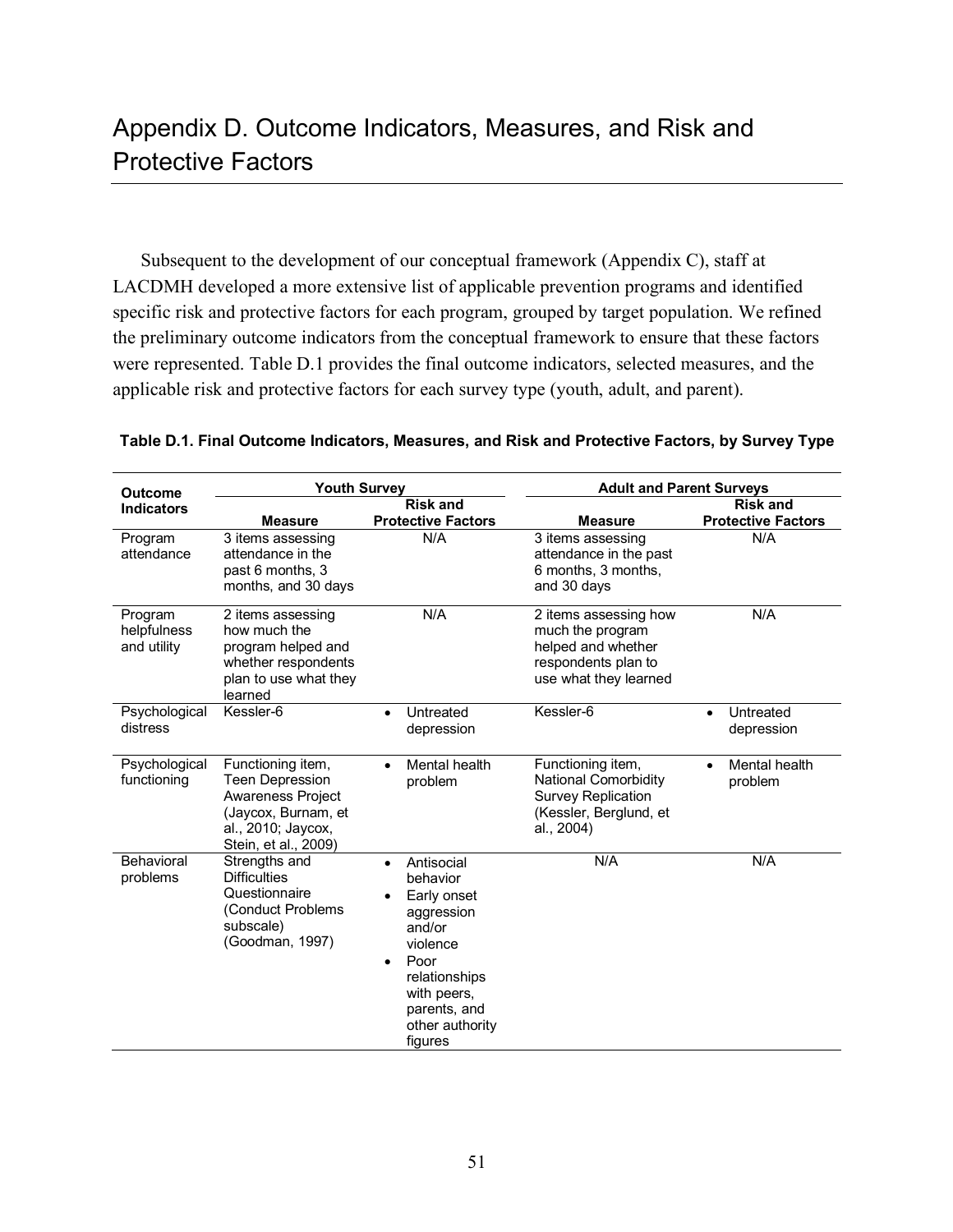| <b>Outcome</b>                     | <b>Youth Survey</b>                                                                                                                                                        |                                                                                                                                                                                                                                                                                                                         | <b>Adult and Parent Surveys</b>                                                                                                                                                                                                                    |                                                                                                                                                                                                                                                                                                                                   |
|------------------------------------|----------------------------------------------------------------------------------------------------------------------------------------------------------------------------|-------------------------------------------------------------------------------------------------------------------------------------------------------------------------------------------------------------------------------------------------------------------------------------------------------------------------|----------------------------------------------------------------------------------------------------------------------------------------------------------------------------------------------------------------------------------------------------|-----------------------------------------------------------------------------------------------------------------------------------------------------------------------------------------------------------------------------------------------------------------------------------------------------------------------------------|
| <b>Indicators</b>                  | <b>Measure</b>                                                                                                                                                             | <b>Risk and</b><br><b>Protective Factors</b>                                                                                                                                                                                                                                                                            | <b>Measure</b>                                                                                                                                                                                                                                     | <b>Risk and</b><br><b>Protective Factors</b>                                                                                                                                                                                                                                                                                      |
| Self-efficacy                      | <b>NIH Toolbox Fixed</b><br>Form V2 - Self<br>Efficacy (Youths 8-<br>12 and 13-17)<br>(HealthMeasures,<br>undated; Schwarzer<br>and Jerusalem,<br>1995), selected<br>items | Self-efficacy<br>$\bullet$<br>Increased<br>$\bullet$<br>coping skills<br>Increased<br>$\bullet$<br>problem-<br>solving skills<br>Social<br>competence<br>and problem-<br>solving skills<br>High and<br>positive<br>expectations<br>Conflict<br>resolution<br>skills                                                     | <b>NIH Toolbox Fixed</b><br>Form V2 - Self<br>Efficacy (18+)<br>(HealthMeasures,<br>undated; Schwarzer<br>and Jerusalem, 1995),<br>selected items                                                                                                  | Self-efficacy<br>$\bullet$<br>Increased<br>$\bullet$<br>coping skills<br>Increased<br>$\bullet$<br>problem-solving<br>skills<br>Social<br>$\bullet$<br>competence and<br>problem-solving<br>skills<br>High and<br>$\bullet$<br>positive<br>expectations<br>Resilient<br>temperament<br>Conflict<br>$\bullet$<br>resolution skills |
| Parental<br>sense of<br>competence | N/A                                                                                                                                                                        | N/A                                                                                                                                                                                                                                                                                                                     | Parent survey only:<br>Parenting Sense of<br>Competence Scale, 5<br>items from Parental<br>Efficacy subscale<br>(Gibaud-Wallston and<br>Wandersman, 1978;<br>Johnston and Mash,<br>1989)                                                           | Inadequate<br>$\bullet$<br>parenting skills<br>Effective<br>$\bullet$<br>parenting<br>Enhanced<br>$\bullet$<br>caregiver-child<br>relationship and<br>parental<br>reflective<br>functioning<br>Enhanced<br>$\bullet$<br>parenting<br>competence or<br>parental sense<br>of competence<br>Parental<br>$\bullet$<br>confidence      |
| Life<br>satisfaction               | N/A                                                                                                                                                                        | N/A                                                                                                                                                                                                                                                                                                                     | <b>Cantril Self-Anchoring</b><br>Striving Scale (Cantril,<br>1965; Gallup, 2009)                                                                                                                                                                   | Increased life<br>$\bullet$<br>satisfaction                                                                                                                                                                                                                                                                                       |
| Social<br>support                  | Peer and family<br>social support,<br>adapted from RAND<br>studies (Jaycox,<br>Burnam, et al., 2010;<br>Jaycox, Stein, et al.,<br>2009)                                    | Poor social<br>support<br>Perception of<br>social support<br>Increased<br>$\bullet$<br>social support<br>Social<br>$\bullet$<br>supports in<br>family, among<br>peers, and in<br>school and<br>community<br>Presence and<br>$\bullet$<br>involvement<br>of caring and<br>supportive<br>adults<br>Positive<br>behavioral | Adult survey:<br><b>Behavioral Risk</b><br><b>Factors Surveillance</b><br>System, Social<br>Support item (Strine et<br>al., 2008)<br>Parent survey:<br><b>Protective Factors</b><br>Survey, three Social<br>Support items (Counts<br>et al., 2010) | Perception of<br>social support<br>Increased social<br>$\bullet$<br>support<br>Poor social<br>$\bullet$<br>support                                                                                                                                                                                                                |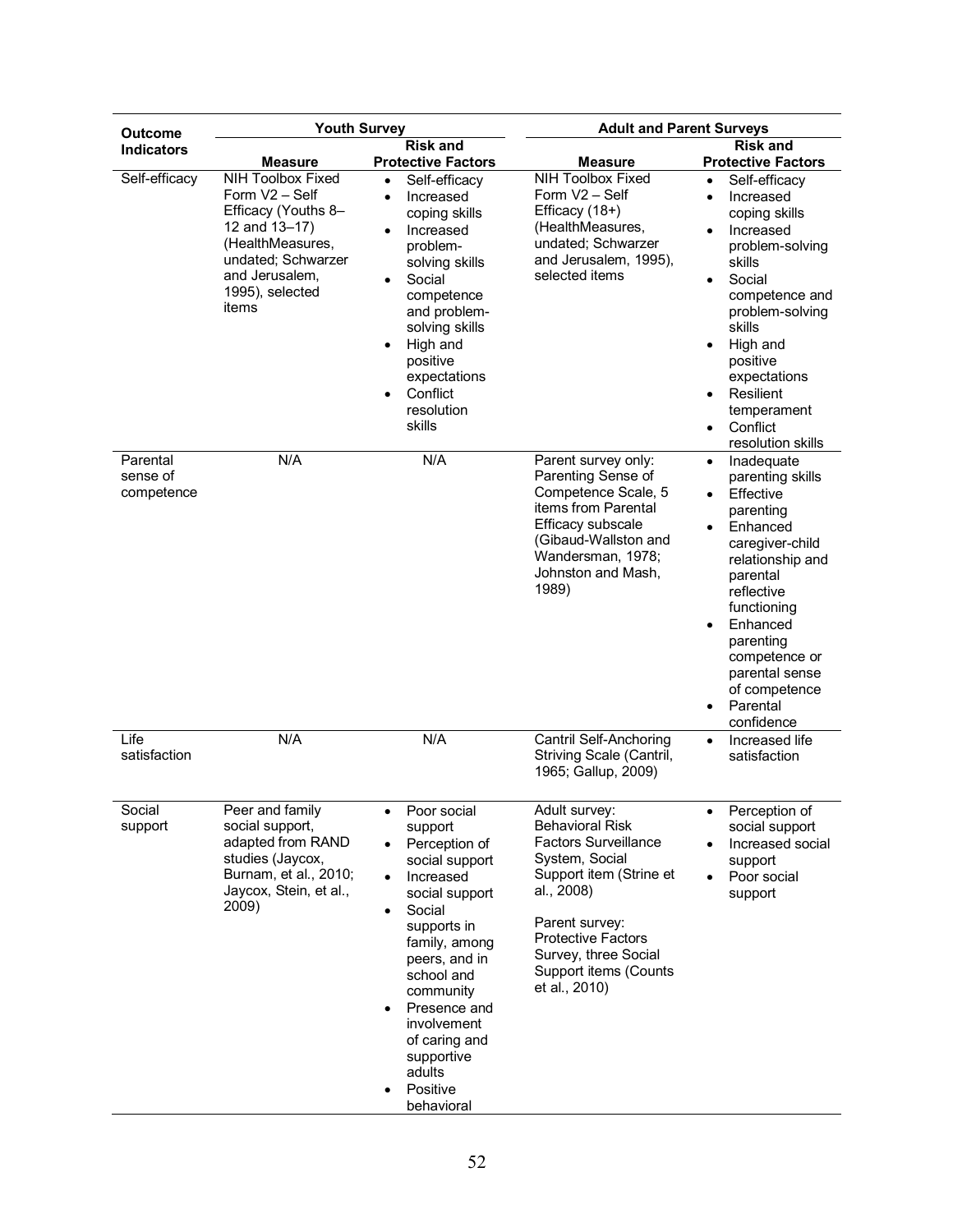| <b>Outcome</b>                     | <b>Youth Survey</b>                                                                                                      |                                                                                                                                                                                                                                                                                                                                                                                                                                        | <b>Adult and Parent Surveys</b> |                                  |  |
|------------------------------------|--------------------------------------------------------------------------------------------------------------------------|----------------------------------------------------------------------------------------------------------------------------------------------------------------------------------------------------------------------------------------------------------------------------------------------------------------------------------------------------------------------------------------------------------------------------------------|---------------------------------|----------------------------------|--|
| <b>Indicators</b>                  |                                                                                                                          | <b>Risk and</b>                                                                                                                                                                                                                                                                                                                                                                                                                        |                                 | <b>Risk and</b>                  |  |
| Attitudes<br>toward drug           | Measure<br>National Survey on<br>Drug Use and Health                                                                     | <b>Protective Factors</b><br>interactions at<br>home, at<br>school, and<br>with peers<br>Opportunities<br>٠<br>for prosocial<br>family<br>involvement<br>Supportive<br>parents<br>Strength of<br>٠<br>relationships<br>Peer<br>٠<br>relationships<br>and social<br>support<br>Family social<br>٠<br>support<br>Family<br>$\bullet$<br>functioning<br>Social support<br>from adults<br>and peers<br>Favorable<br>$\bullet$<br>attitudes | <b>Measure</b><br>N/A           | <b>Protective Factors</b><br>N/A |  |
| and alcohol<br>use                 | (Center for<br><b>Behavioral Health</b><br>Statistics and<br><b>Quality, 2015)</b>                                       | toward drug<br>use<br>Favorable<br>$\bullet$<br>attitudes<br>toward<br>alcohol use                                                                                                                                                                                                                                                                                                                                                     |                                 |                                  |  |
| School<br>attendance               | National Survey on<br>Drug Use and Health<br>(Center for<br><b>Behavioral Health</b><br>Statistics and<br>Quality, 2015) | Poor school<br>$\bullet$<br>attendance<br>and<br>performance<br>Truancy or<br>$\bullet$<br>frequent<br>absences                                                                                                                                                                                                                                                                                                                        | N/A                             | N/A                              |  |
| School<br>behavioral<br>engagement | Classroom<br>Behavioral<br>Engagement<br>(Jaycox, Burnam, et<br>al., 2010; Jaycox,<br>Stein, et al., 2009)               | High or low<br>$\bullet$<br>academic<br>achievement<br>School<br>٠<br>suspensions<br>or school<br>disciplinary<br>problems                                                                                                                                                                                                                                                                                                             | N/A                             | N/A                              |  |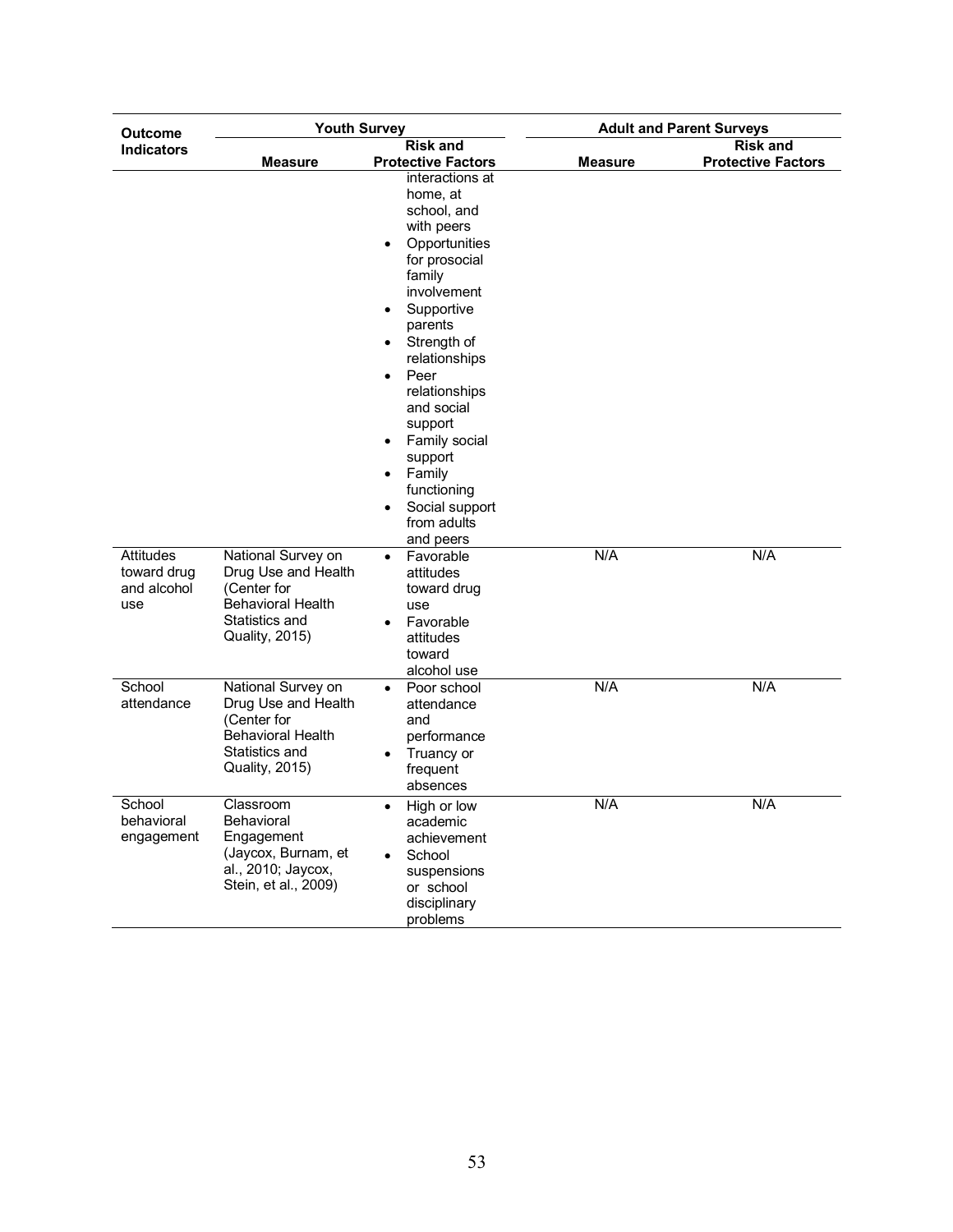| <b>Outcome</b>        |                | <b>Youth Survey</b>                          | <b>Adult and Parent Surveys</b>                                                                                                                    |                                                                                                                                                                                                                                                                                                                                                                                                                    |  |
|-----------------------|----------------|----------------------------------------------|----------------------------------------------------------------------------------------------------------------------------------------------------|--------------------------------------------------------------------------------------------------------------------------------------------------------------------------------------------------------------------------------------------------------------------------------------------------------------------------------------------------------------------------------------------------------------------|--|
| <b>Indicators</b>     | <b>Measure</b> | <b>Risk and</b><br><b>Protective Factors</b> | <b>Measure</b>                                                                                                                                     | <b>Risk and</b><br><b>Protective Factors</b>                                                                                                                                                                                                                                                                                                                                                                       |  |
| Family<br>functioning | N/A            | N/A                                          | <b>McMaster Family</b><br>Assessment Device,<br>6+ short form (Miller et<br>al., 1985; Boterhoven<br>de Haan et al., 2015)                         | Family conflict<br>$\bullet$<br>Family<br>$\bullet$<br>management<br>problems<br>Poor family<br>$\bullet$<br>attachment<br>Poor family<br>$\bullet$<br>bonding<br>Problems in<br>$\bullet$<br>relationships<br>and family<br>Social supports<br>in family, among<br>peers, and in<br>school and<br>community<br>Family cohesion<br>and<br>communications<br>Improved<br>$\bullet$<br>parent-child<br>relationships |  |
| Help-seeking          | N/A            | N/A                                          | National Survey on<br>Drug Use and Health,<br>Help-Seeking item<br>(Center for Behavioral<br><b>Health Statistics and</b><br><b>Quality, 2015)</b> | Untreated<br>$\bullet$<br>psychiatric<br>symptoms                                                                                                                                                                                                                                                                                                                                                                  |  |

NOTE: N/A = not applicable.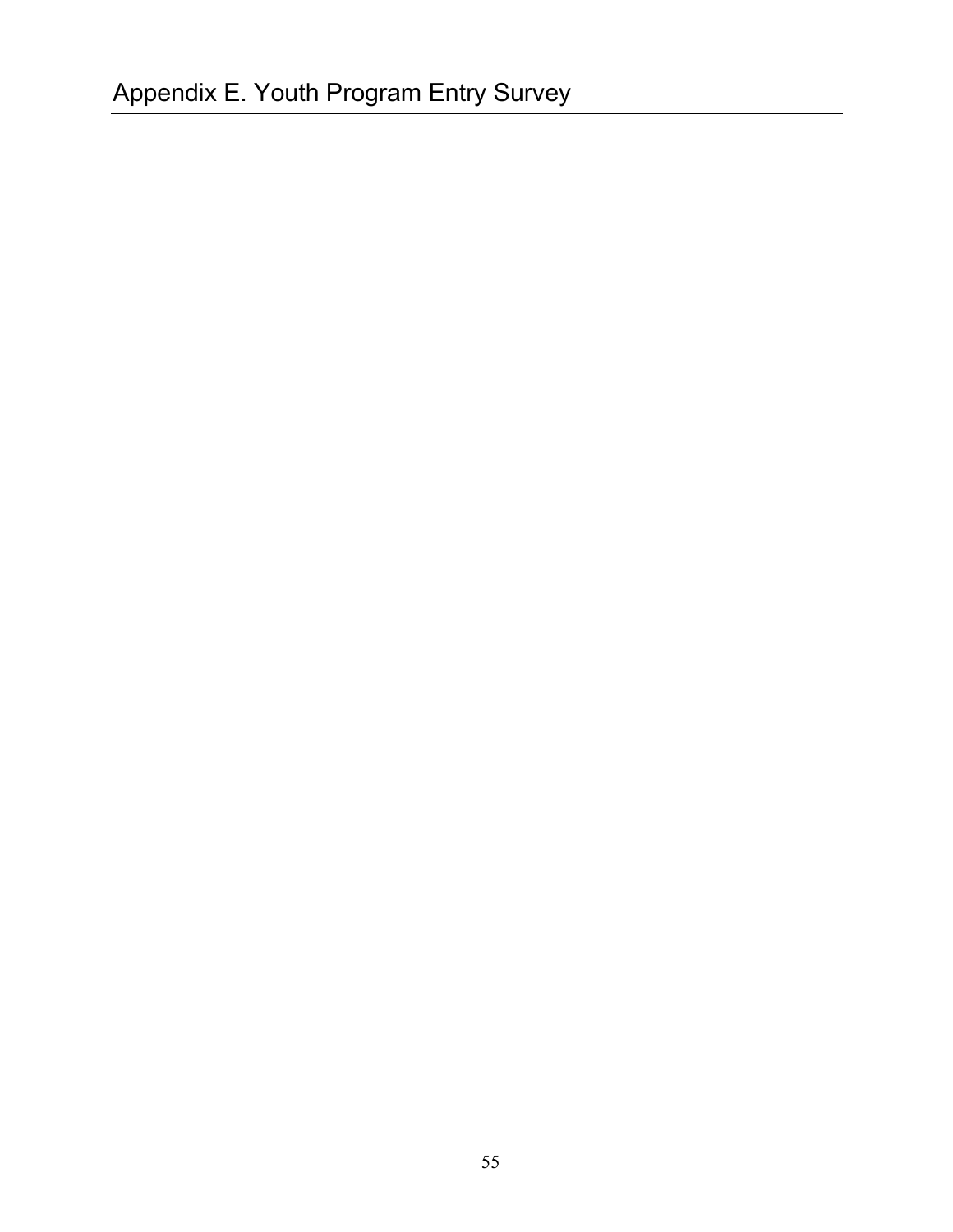Unique ID#:

# YOUTH SURVEY

## PROGRAM ENTRY

### INFORMATION AND INSTRUCTIONS

- 1. This is a survey for people who have not taken part in this program before. If you have been to this program before, please tell a program staff person.
- 2. DO NOT write your name anywhere on this survey.
- 3. Please read each question carefully and follow the instructions provided with each question to choose the best answer for you.
- 4. Your answers will not be shared with anyone. Your answers will all be combined with those of other people to create numerical summary reports.
- 5. Thank you for doing this survey!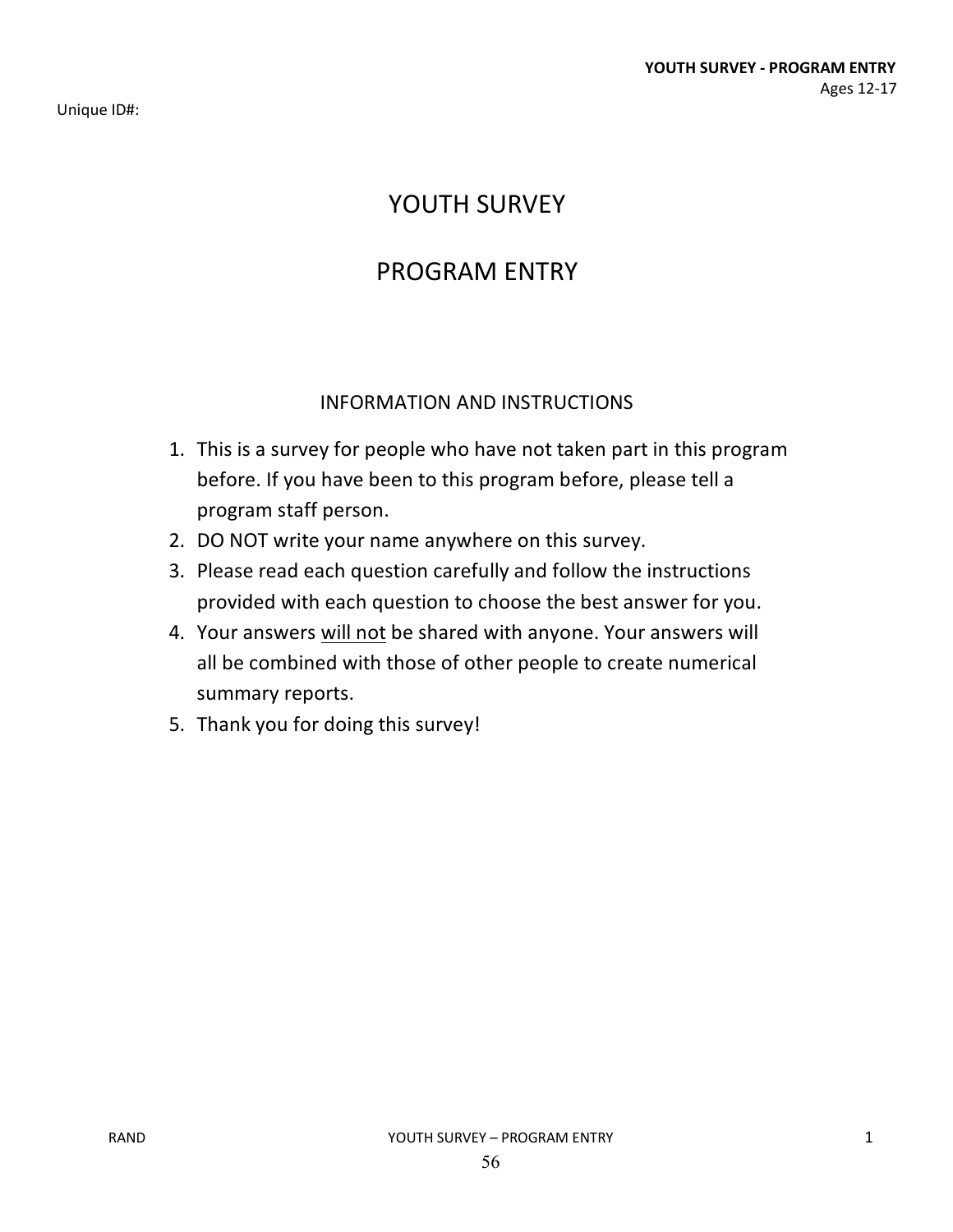#### STAFF NOTE: Questions 1 to 3 are not asked at Entry. Enter 'E'.

The following questions ask about how you have been feeling during the past 30 days. *For each question, please check the box that best describes how often you had this feeling.* 

4. During the past 30 days, about how often did you feel...

|                                                     |                    |                     | Please check one box on each row. |                         |                            |
|-----------------------------------------------------|--------------------|---------------------|-----------------------------------|-------------------------|----------------------------|
|                                                     | All<br>of the time | Most<br>of the time | Some<br>of the time               | A little<br>of the time | <b>None</b><br>of the time |
|                                                     | (4)                | (3)                 | (2)                               | (1)                     | (0)                        |
| a. nervous ?                                        |                    |                     |                                   |                         |                            |
| b. hopeless?                                        |                    |                     |                                   |                         |                            |
| c. restless or fidgety?                             |                    |                     |                                   |                         |                            |
| d. so depressed that nothing<br>could cheer you up? |                    |                     |                                   |                         |                            |
| e. that everything was an<br>effort?.               |                    |                     |                                   |                         |                            |
| f. worthless?                                       |                    |                     |                                   |                         |                            |

5. In the past 30 days, for how many days were you totally unable to do your usual activities or school work because of emotional problems?

NUMBER OF DAYS: \_\_\_\_\_

*6.* The next questions are about how true these things have been for you during the past 30 days. *For each statement, please mark the box for Not True, Somewhat True or Certainly True. It would help us if you answered all items as best you can even if you are not really certain.* 

|                                                     | Please check one box on each row.                  |     |     |  |  |
|-----------------------------------------------------|----------------------------------------------------|-----|-----|--|--|
|                                                     | Somewhat true<br><b>Certainly true</b><br>Not true |     |     |  |  |
|                                                     | (0)                                                | (1) | (2) |  |  |
| a. I get very angry and often lose my temper        |                                                    |     |     |  |  |
|                                                     |                                                    |     |     |  |  |
| c. I fight a lot. I can make other people do what I |                                                    |     |     |  |  |
| d. I am often accused of lying or cheating          |                                                    |     |     |  |  |
| e. I take things that are not mine from home,       |                                                    |     |     |  |  |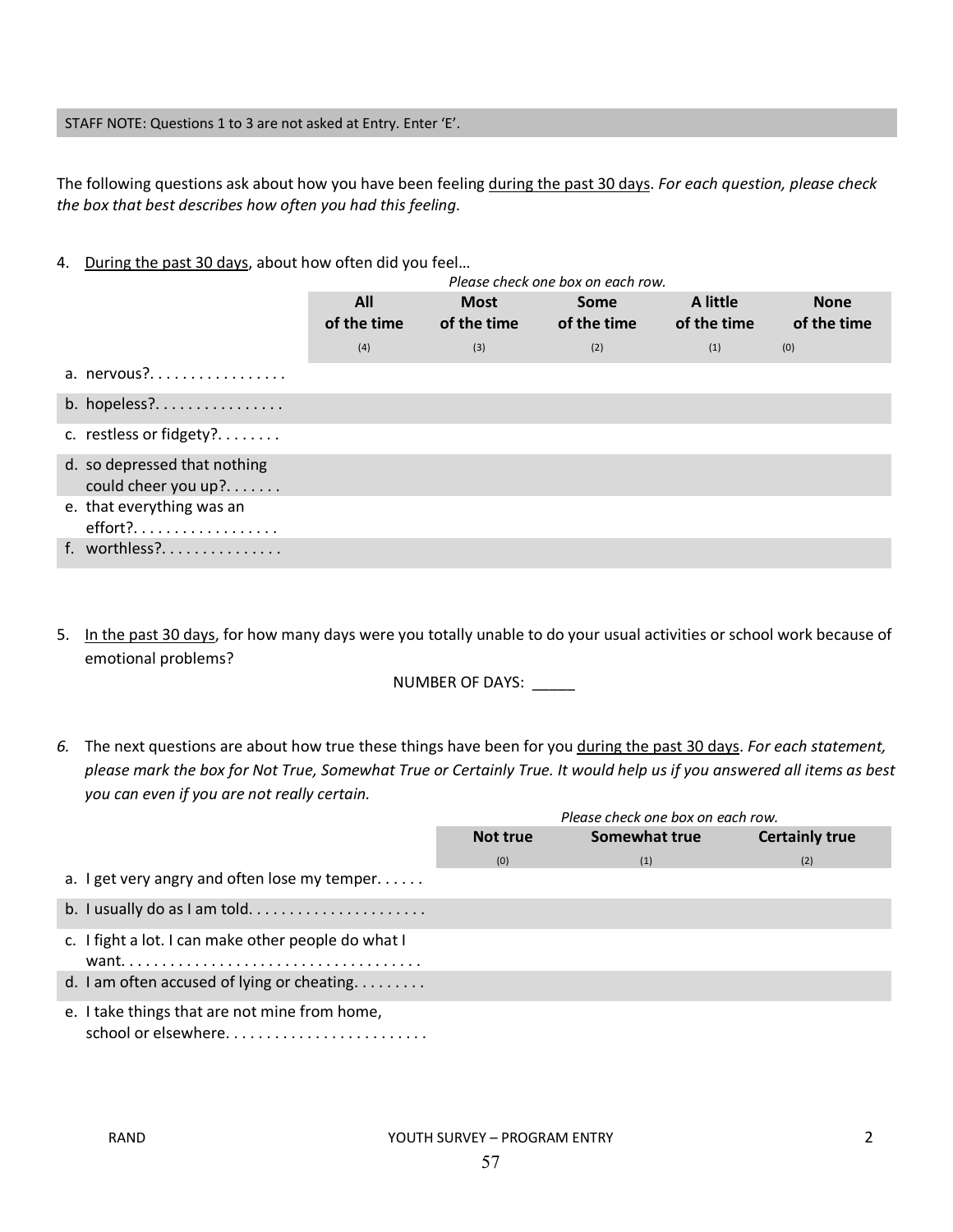7. Please read each sentence and decide how true it is of you in general.

|                |                                                                                 | Please check one box on each row.                       |     |     |                     |                   |
|----------------|---------------------------------------------------------------------------------|---------------------------------------------------------|-----|-----|---------------------|-------------------|
|                |                                                                                 | <b>Almost Never</b><br><b>Sometimes</b><br><b>Never</b> |     |     | <b>Fairly Often</b> | <b>Very Often</b> |
|                |                                                                                 | (1)                                                     | (1) | (2) | (3)                 | (4)               |
|                | a. It is easy for me to stick to my<br>goals and reach them                     |                                                         |     |     |                     |                   |
| $b_{\cdot}$    | I am confident that I could do<br>a good job dealing with<br>unexpected events. |                                                         |     |     |                     |                   |
| $\mathsf{C}$ . | I can solve most problems if I<br>try hard enough                               |                                                         |     |     |                     |                   |
|                | d. I stay calm when facing<br>difficulties because I can<br>handle them         |                                                         |     |     |                     |                   |
| e.             | When I have a problem, I can<br>find several ways to solve it                   |                                                         |     |     |                     |                   |

The next three questions ask about how you feel about different things.

|                      | Please check one box on each row. |                               |
|----------------------|-----------------------------------|-------------------------------|
| Do not<br>disapprove | Somewhat<br>disapprove            | <b>Strongly</b><br>disapprove |
| (1)                  | (2)                               | (3)                           |

- 8. **How do you feel about someone your age trying marijuana or hashish once or twice?. . . . . . . . . .**
- 9. How do **you** feel about someone your **age using marijuana once a month or more?**. . . . . . . . . . . . .
- 10. How do **you** feel about someone your age having **one or two drinks of an alcoholic beverage nearly every day?** . . . . . . . . . . . . . . . . . . . . . . . . . .

#### 11. The next questions ask about your friends.

|                |                                                                                 | Please check one box on each row. |      |      |                  |                  |
|----------------|---------------------------------------------------------------------------------|-----------------------------------|------|------|------------------|------------------|
|                |                                                                                 | Poor                              | Fair | Good | <b>Very Good</b> | <b>Excellent</b> |
|                |                                                                                 | (1)                               | (2)  | (3)  | (4)              | (5)              |
| а.             | How would you rate the<br>amount of togetherness you<br>have with your friends? |                                   |      |      |                  |                  |
| b.             | How would you rate the<br>support and understanding<br>your friends give you?   |                                   |      |      |                  |                  |
| $\mathsf{C}$ . | How would you rate the<br>amount you talk things over<br>with your friends?     |                                   |      |      |                  |                  |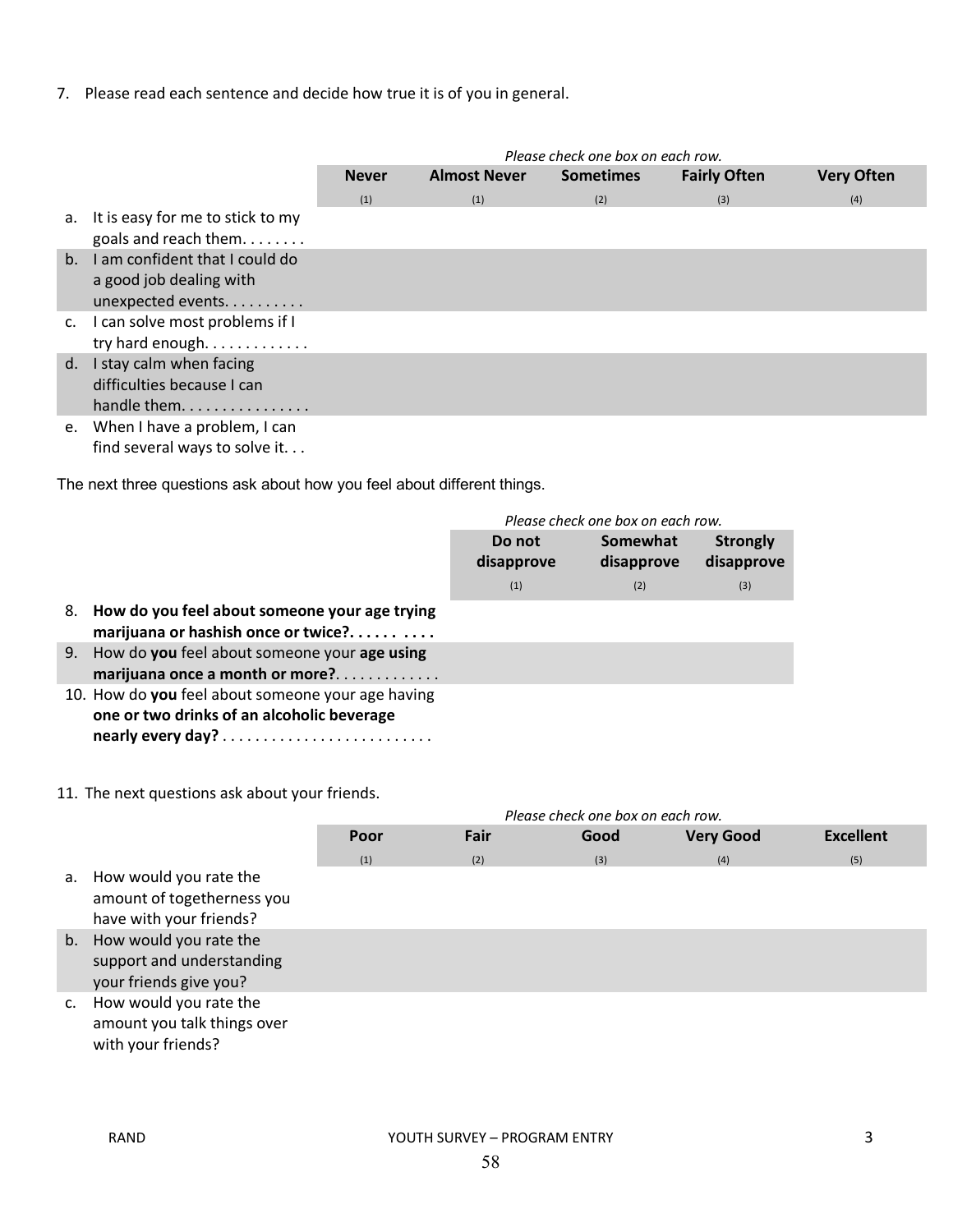12. The next questions are about your parents, meaning parent, guardian or stepparent.

|                                                                                    | Please check one box on each row.        |     |     |     |                  |
|------------------------------------------------------------------------------------|------------------------------------------|-----|-----|-----|------------------|
|                                                                                    | Fair<br>Good<br><b>Very Good</b><br>Poor |     |     |     | <b>Excellent</b> |
|                                                                                    | (1)                                      | (2) | (3) | (4) | (5)              |
| a. How would you rate the<br>amount of togetherness you<br>have with your parents? |                                          |     |     |     |                  |
| b. How would you rate the<br>support and understanding<br>your parents give you?   |                                          |     |     |     |                  |
| How would you rate the<br>amount you talk things over<br>with your parents?        |                                          |     |     |     |                  |

13. Have you attended any type of school at any time during the past 12 months? By "school," we mean elementary school, junior high or middle school, high school, or a college or university. Please include home schooling as well.

□0 No (*If you answered No, skip to question 15*)

 $\square_1$  Yes

14. During the last month (or if on summer break, the last month you were in school), how often have you: *(If you have not attended any kind of school in the last 12 months, you do not need to answer this question. Skip to question 15 if you have not attended any kind of school in the last 12 months)*

|    |                                              | Please check one box on each row. |                             |                     |                     |                 |
|----|----------------------------------------------|-----------------------------------|-----------------------------|---------------------|---------------------|-----------------|
|    |                                              | None of<br>the time               | A little bit of<br>the time | Some of the<br>time | Most of the<br>time | All of the time |
|    |                                              | (1)                               | (2)                         | (3)                 | (4)                 | (5)             |
|    | a. Come prepared for class?                  |                                   |                             |                     |                     |                 |
|    | b. Been late for class?                      |                                   |                             |                     |                     |                 |
| c. | Copied your homework off a<br>friend?        |                                   |                             |                     |                     |                 |
|    | d. Done the homework assigned?               |                                   |                             |                     |                     |                 |
|    | e. Turned homework in late?                  |                                   |                             |                     |                     |                 |
| f. | Been absent from class<br>without an excuse? |                                   |                             |                     |                     |                 |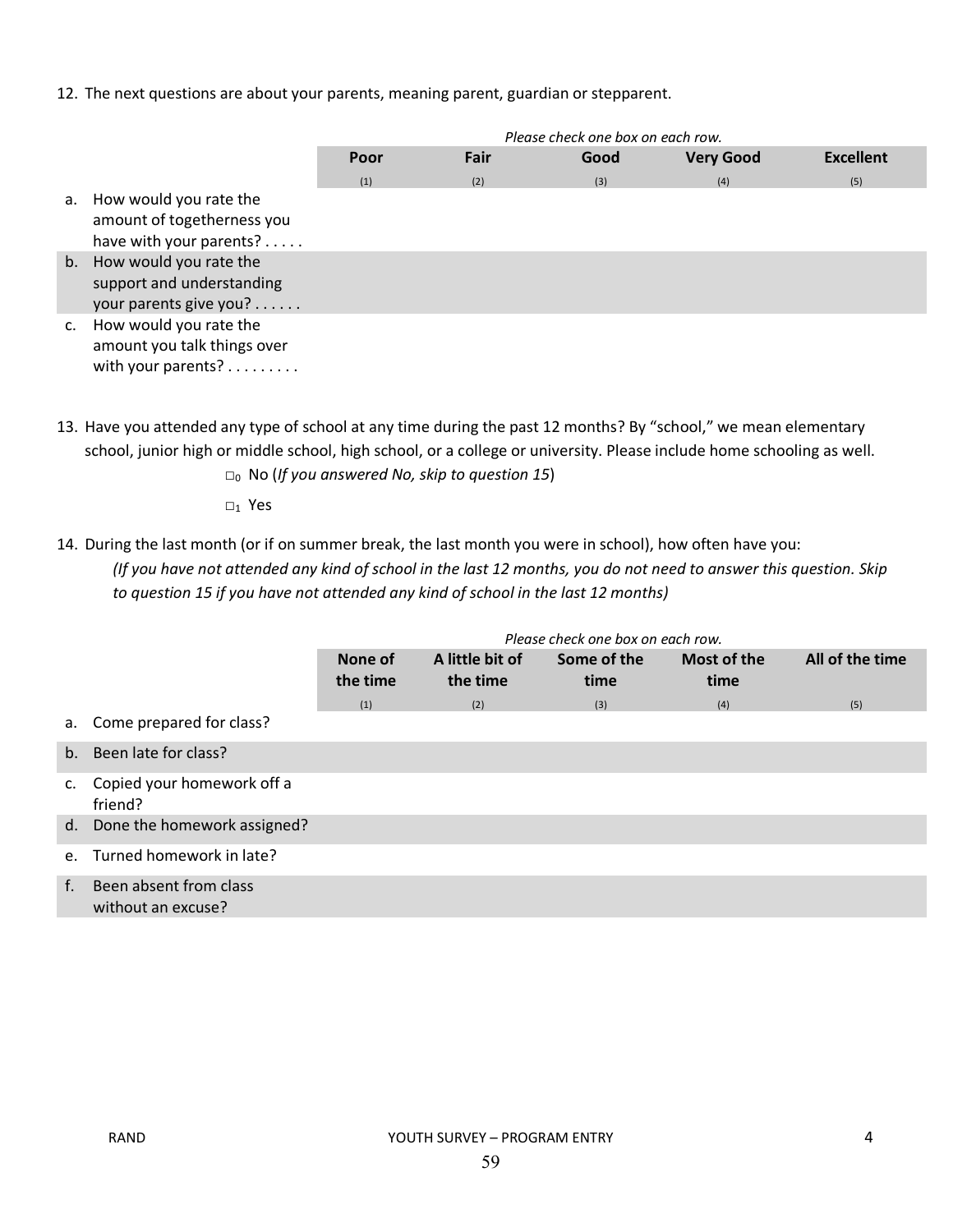The following questions will help us report counts of all people served by our program.

15. How old were you on your last birthday?

Age:  $\Box$   $\Box$  Decline to answer

16. Here is a list of places of origin or ancestries. *Please check the boxes next to all that apply to you.* 

| $\Box$ <sub>1</sub> Caribbean                  | $\Box_{10}$ Chinese           |
|------------------------------------------------|-------------------------------|
| $\Box$ , Central American                      | $\Box_{11}$ Filipino          |
| $\square$ <sub>3</sub> Mexican America/Chicano | $\Box_{12}$ Japanese          |
| $\Box$ Puerto Rican                            | $\Box_{13}$ Korean            |
| $\Box$ <sub>s</sub> South American             | $\Box_{14}$ Vietnamese        |
| $\Box$ Other Hispanic or Latino ethnicity      | $\Box_{15}$ Eastern European  |
| $\Box$ , African                               | $\Box_{16}$ European          |
| $\Box$ Asian Indian/South Asian                | $\Box_{17}$ Middle Eastern    |
| $\Box$ , Cambodian                             | $\square_{18}$ Other          |
|                                                | $\square$ . Decline to answer |

17. What is your race? *Please check the boxes next to all that apply to you.* 

 $\square_1$  American Indian or Alaska Native,

 $\square$ <sub>1</sub> Asian,

- $\square$ <sub>1</sub> Black or African American,
- $\square_1$  Native Hawaiian or other Pacific Islander,
- $\square_1$  White (Caucasian)
- $\square_1$  Decline to answer

18. What is the main language that you use at home? *Please check only one box*

| $\Box_1$ English                                     | $\square$ , Farsi                |
|------------------------------------------------------|----------------------------------|
| $\Box$ <sub>2</sub> Spanish                          | $\square_{s}$ Korean,            |
| $\square$ Chinese (including Cantonese and Mandarin) | $\square$ Russian                |
| $\Box$ Arabic                                        | $\square$ <sub>10</sub> Tagalog  |
| $\Box$ , Armenian                                    | $\Box_{\mathfrak{m}}$ Vietnamese |
| $\Box$ Cambodian                                     | $\Box_{v}$ Other                 |
|                                                      | $\Box$ Decline to answer         |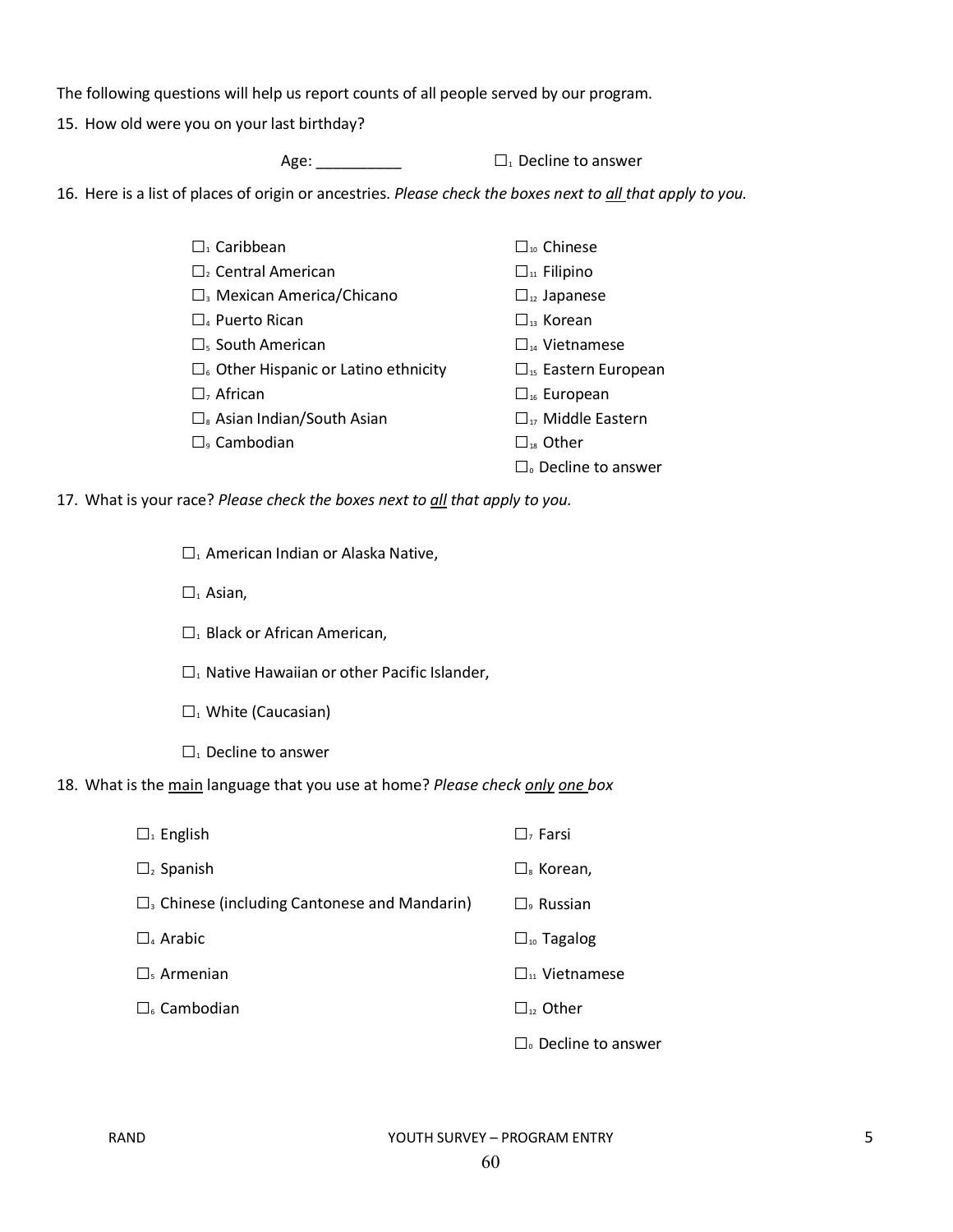- 19. Do any of the following describe you? *Please check all that apply.*
	- $\square_1$  I have a chronic medical condition, like diabetes, heart disease, or chronic pain
	- $\square_1$  I am blind or have serious difficulty seeing, even when wearing glasses
	- $\square_1$  I am deaf or have serious difficulty hearing, or having my speech understood
	- $\square_1$  I have serious difficulty walking or climbing stairs
	- $\square_1$  Because of a physical, mental, or emotional condition, I have serious difficulty concentrating, remembering, or making decisions
	- $\square_1$  None of the above
	- □1 Decline to answer
- 20. What sex were you assigned at birth? *Please check only one box.*
	- □1 Male
	- $\square$ , Female
	- $\square$ . Decline to answer
- 21. How do you describe yourself? *Please check all that apply.*
	- □1 Male
	- $\square$ <sub>1</sub> Female
	- $\square$ <sub>1</sub> Transgender
	- $\square$ <sub>1</sub> Genderqueer/Do not identify as male, female or transgender
	- $\square$ <sub>1</sub> Another identity
	- $\square_1$  Questioning or unsure of my gender identity
	- $\square$ <sub>1</sub> Decline to answer
- 22. Do you consider yourself to be… *Please check only one box.* 
	- $\square$ <sub>1</sub> Heterosexual or straight,
	- $\square$ <sub>2</sub> Gay or Lesbian,
	- $\square$ <sub>3</sub> Bisexual,
	- □4 Questioning or unsure, or
	- $\square$ <sub>5</sub> None of the above or other?
	- $\square$ <sub>0</sub> Decline to answer

#### **Thank you for doing this survey**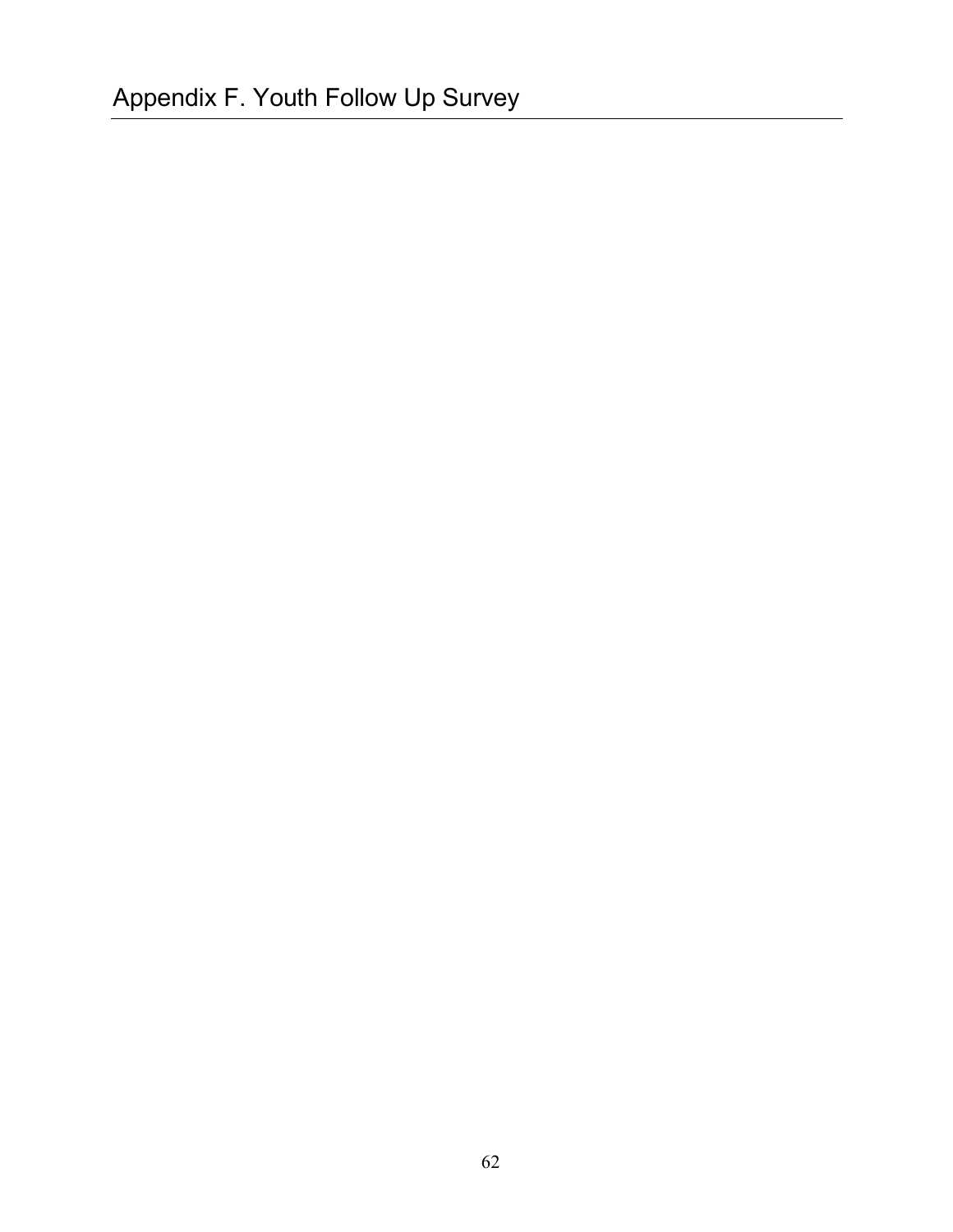Unique ID#:

# YOUTH SURVEY

# FOLLOW UP

## INFORMATION AND INSTRUCTIONS

- 1. This is a survey for people who have taken part in this program more than once. If you have never been to this program before, please tell a program staff person.
- 2. DO NOT write your name anywhere on this survey.
- 3. Please read each question carefully and follow the instructions provided with each question to choose the best answer for you.
- 4. Your answers will not be shared with anyone. Your answers will all be combined with those of other people to create numerical summary reports.
- 5. Thank you for doing this survey!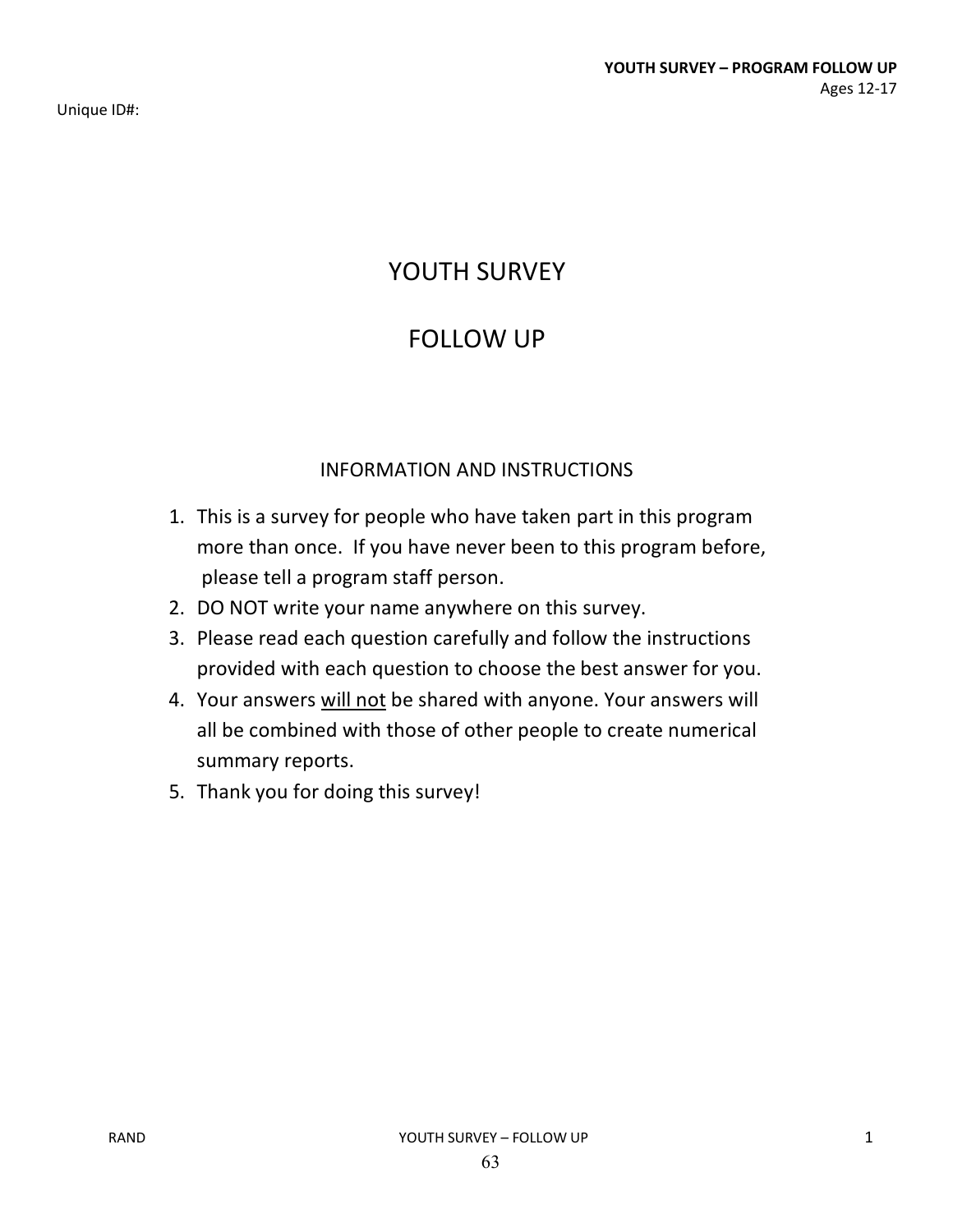- 1. How many times (counting today) have you attended this program…
	- a. ... in the last **six (6) months**? \_\_\_\_\_\_\_\_ times attended in last 6 months
	- b. … in the last **three (3) months**? \_\_\_\_\_\_\_ times attended in last 3 months c. … in **the past 30 days** ? \_\_\_\_\_\_\_ times attend in past 30 days
- 2. How much did this program help you? *Please check only one box.*
	- $\square_1$  A lot
	- □2 Some
	- $\square$ <sub>3</sub> A little
	- $\square$ <sub>4</sub> Not at all
- 3. How much do you agree or disagree with this statement: I plan to use what I learned in this program? *Please check only one box.*
	- $\square$ <sub>1</sub> Strongly disagree
	- $\square$ <sub>2</sub> Disagree
	- $\square$ <sub>3</sub> Neutral
	- □4 Agree
	- □5 Strongly agree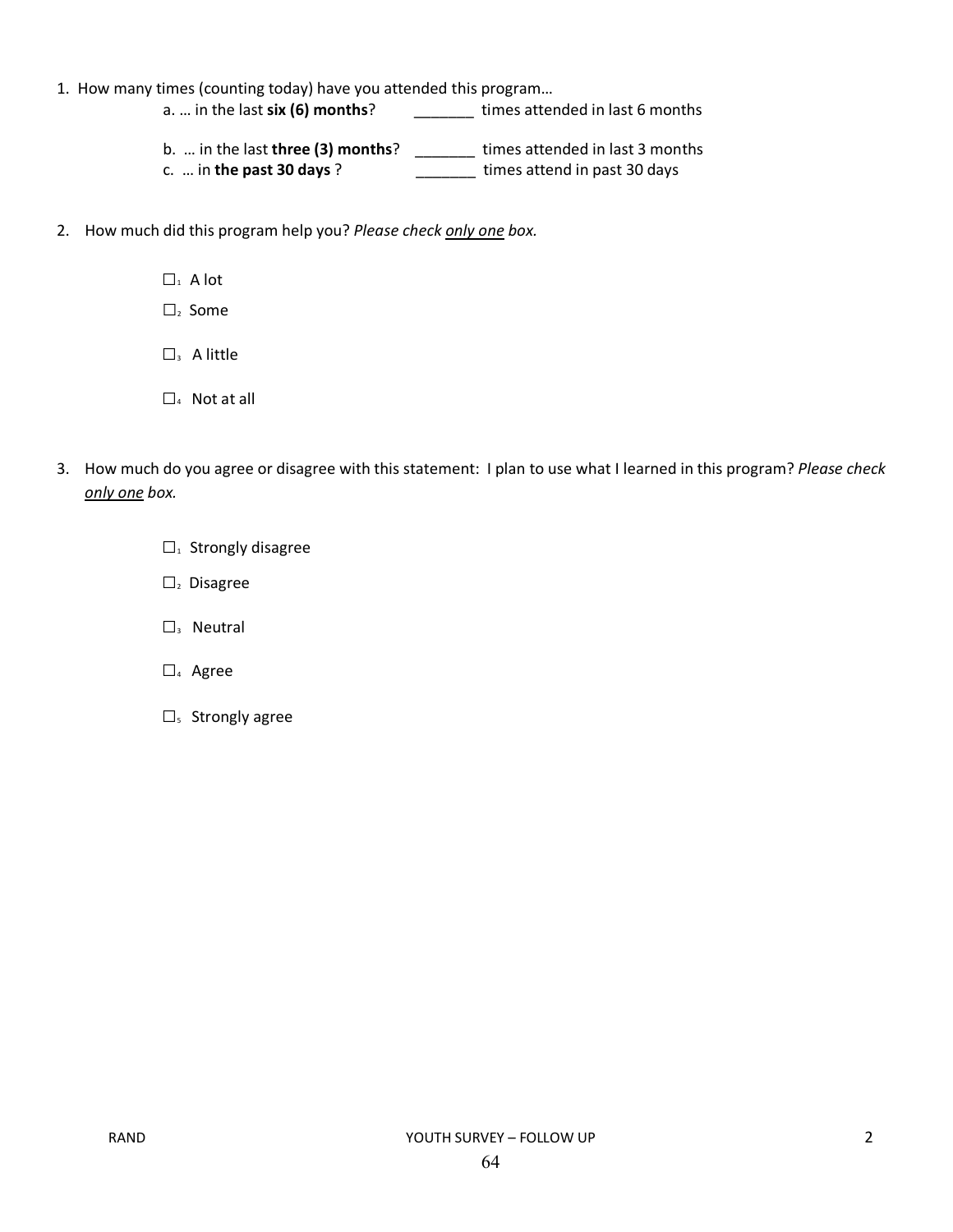The following questions ask about how you have been feeling during the past 30 days. *For each question, please check the box that best describes how often you had this feeling.* 

4. During the past 30 days, about how often did you feel…

|                                                     |                    | Please check one box on each row. |                            |                         |                            |  |  |  |  |
|-----------------------------------------------------|--------------------|-----------------------------------|----------------------------|-------------------------|----------------------------|--|--|--|--|
|                                                     | All<br>of the time | <b>Most</b><br>of the time        | <b>Some</b><br>of the time | A little<br>of the time | <b>None</b><br>of the time |  |  |  |  |
|                                                     | (4)                | (3)                               | (2)                        | (1)                     | (0)                        |  |  |  |  |
| a. $nervous?$                                       |                    |                                   |                            |                         |                            |  |  |  |  |
| b. hopeless?                                        |                    |                                   |                            |                         |                            |  |  |  |  |
| c. restless or fidgety?                             |                    |                                   |                            |                         |                            |  |  |  |  |
| d. so depressed that nothing<br>could cheer you up? |                    |                                   |                            |                         |                            |  |  |  |  |
| e. that everything was an<br>$effort?$              |                    |                                   |                            |                         |                            |  |  |  |  |
| f. worthless?                                       |                    |                                   |                            |                         |                            |  |  |  |  |

5. In the past 30 days, for how many days were you totally unable to do your usual activities or school work because of emotional problems?

NUMBER OF DAYS: \_\_\_\_\_

6. The next questions are about how true these things have been for you during the past 30 days. *For each statement, please mark the box for Not True, Somewhat True or Certainly True. It would help us if you answered all items as best you can even if you are not really certain.* 

|    |                                                     |          | Please check one box on each row. |                       |
|----|-----------------------------------------------------|----------|-----------------------------------|-----------------------|
|    |                                                     | Not true | Somewhat true                     | <b>Certainly true</b> |
|    |                                                     | (0)      | (1)                               | (2)                   |
|    | a. I get very angry and often lose my temper        |          |                                   |                       |
|    | b. I usually do as I am told                        |          |                                   |                       |
|    | c. I fight a lot. I can make other people do what I |          |                                   |                       |
|    | d. I am often accused of lying or cheating          |          |                                   |                       |
| e. | I take things that are not mine from home,          |          |                                   |                       |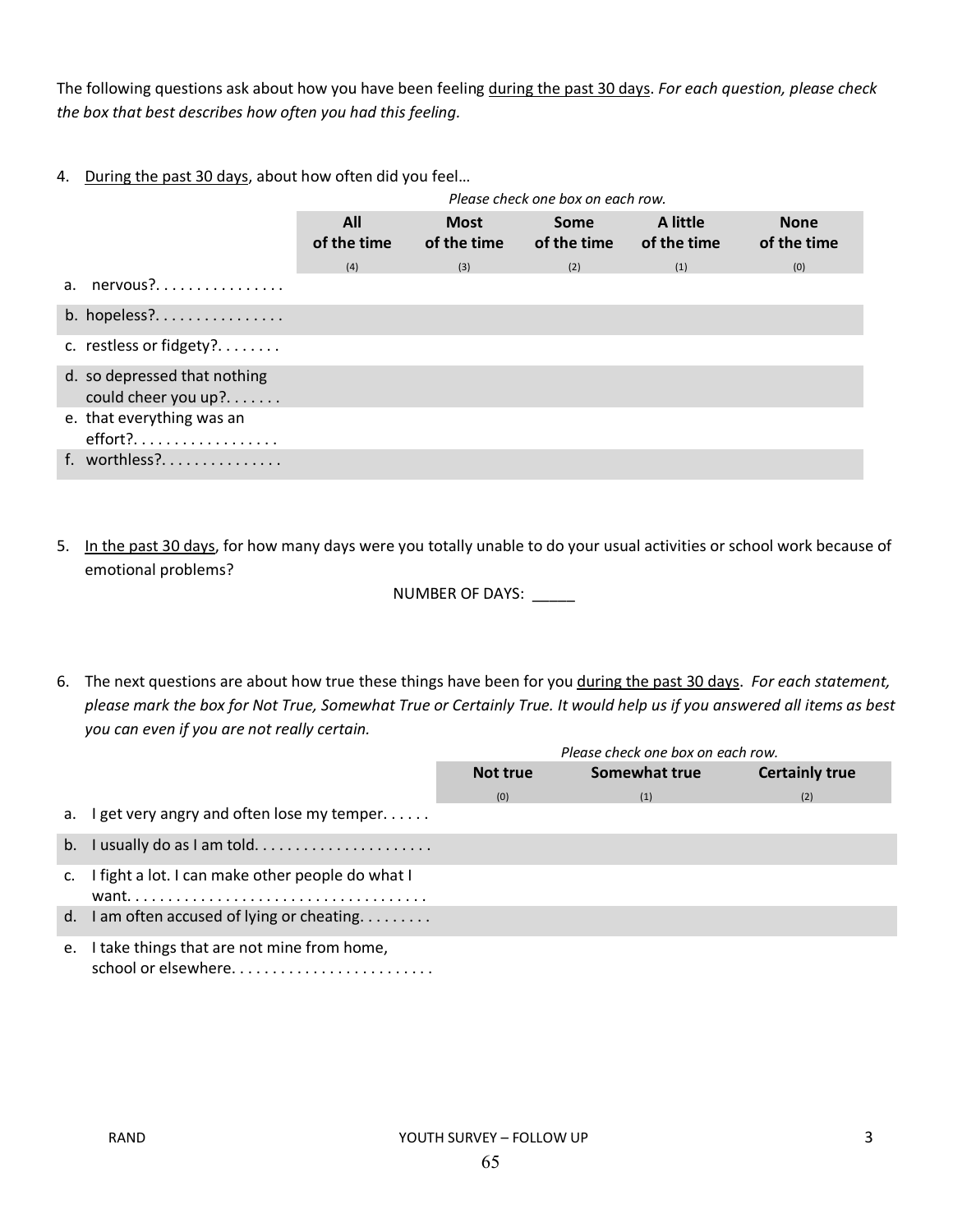7. Please read each sentence and decide how true it is of you in general.

|                |                                                                                 | Please check one box on each row. |                     |                  |                     |                   |  |  |  |
|----------------|---------------------------------------------------------------------------------|-----------------------------------|---------------------|------------------|---------------------|-------------------|--|--|--|
|                |                                                                                 | <b>Never</b>                      | <b>Almost Never</b> | <b>Sometimes</b> | <b>Fairly Often</b> | <b>Very Often</b> |  |  |  |
|                |                                                                                 | (1)                               | (1)                 | (2)              | (3)                 | (4)               |  |  |  |
|                | a. It is easy for me to stick to my<br>goals and reach them                     |                                   |                     |                  |                     |                   |  |  |  |
| $h_{-}$        | I am confident that I could do<br>a good job dealing with<br>unexpected events. |                                   |                     |                  |                     |                   |  |  |  |
| $\mathsf{C}$ . | I can solve most problems if I<br>try hard enough                               |                                   |                     |                  |                     |                   |  |  |  |
| d.             | I stay calm when facing<br>difficulties because I can<br>handle them.           |                                   |                     |                  |                     |                   |  |  |  |
| e.             | When I have a problem, I can<br>find several ways to solve it                   |                                   |                     |                  |                     |                   |  |  |  |

The next three questions ask about how you feel about different things.

|    |                                                                                                 |                      | Please check one box on each row. |                               |
|----|-------------------------------------------------------------------------------------------------|----------------------|-----------------------------------|-------------------------------|
|    |                                                                                                 | Do not<br>disapprove | Somewhat<br>disapprove            | <b>Strongly</b><br>disapprove |
|    |                                                                                                 | (1)                  | (2)                               | (3)                           |
| 8. | How do you feel about someone your age trying<br>marijuana or hashish once or twice?            |                      |                                   |                               |
| 9. | How do you feel about someone your age using<br>marijuana once a month or more?                 |                      |                                   |                               |
|    | 10. How do you feel about someone your age having<br>one or two drinks of an alcoholic beverage |                      |                                   |                               |

11. The next questions ask about your friends.

**nearly every day? . . . . . . . . . . . . . . . . . . . . . . . . .** 

|             |                                                                                  |      |              | Please check one box on each row. |                  |                  |
|-------------|----------------------------------------------------------------------------------|------|--------------|-----------------------------------|------------------|------------------|
|             |                                                                                  | Poor | Fair<br>Good |                                   | <b>Very Good</b> | <b>Excellent</b> |
|             |                                                                                  | (1)  | (2)          | (3)                               | (4)              | (5)              |
| а.          | How would you rate the<br>amount of togetherness you<br>have with your friends?  |      |              |                                   |                  |                  |
|             | b. How would you rate the<br>support and understanding<br>your friends give you? |      |              |                                   |                  |                  |
| $C_{\rm r}$ | How would you rate the<br>amount you talk things over<br>with your friends?      |      |              |                                   |                  |                  |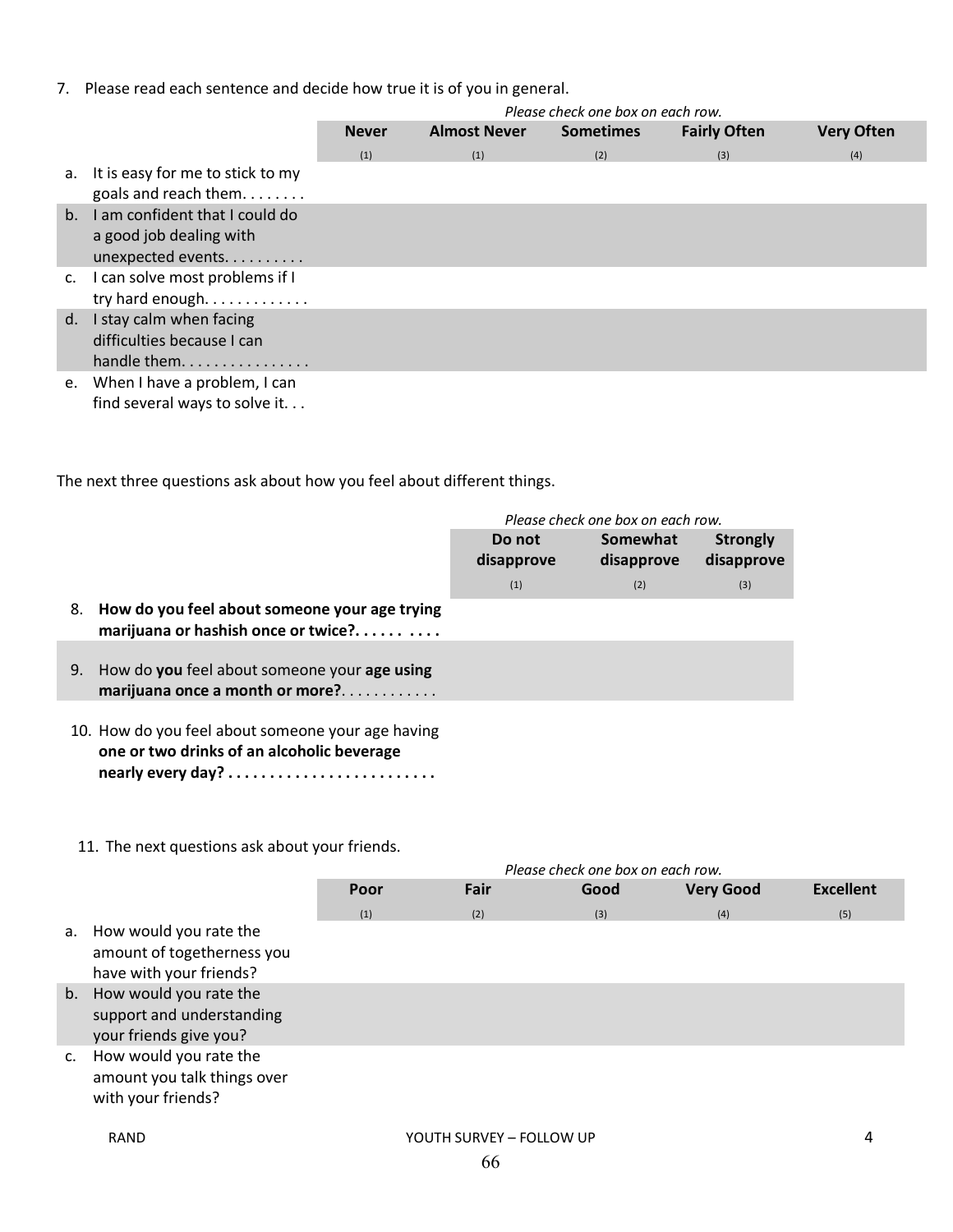12. The next questions are about your parents, meaning parent, guardian or stepparent.

|    |                                                                                 | Please check one box on each row. |      |      |                  |                  |  |
|----|---------------------------------------------------------------------------------|-----------------------------------|------|------|------------------|------------------|--|
|    |                                                                                 | Poor                              | Fair | Good | <b>Very Good</b> | <b>Excellent</b> |  |
|    |                                                                                 | (1)                               | (2)  | (3)  | (4)              | (5)              |  |
| a. | How would you rate the<br>amount of togetherness you<br>have with your parents? |                                   |      |      |                  |                  |  |
| b. | How would you rate the<br>support and understanding<br>your parents give you?   |                                   |      |      |                  |                  |  |
| c. | How would you rate the<br>amount you talk things over<br>with your parents?     |                                   |      |      |                  |                  |  |

13. Have you attended any type of school at any time during the past 12 months? By "school," we mean elementary school, junior high or middle school, high school, or a college or university. Please include home schooling as well.

□0 No *(If you answered no, stop here; you do not need to answer question 14)*

□1 Yes

14. During the last month (or if on summer break, the last month you were in school), how often have you: *(If you have not attended any kind of school in the last 12 months, you do not need to answer this question.)*

|    |                                              | Please check one box on each row. |                             |                     |                     |                 |  |  |  |
|----|----------------------------------------------|-----------------------------------|-----------------------------|---------------------|---------------------|-----------------|--|--|--|
|    |                                              | None of<br>the time               | A little bit of<br>the time | Some of the<br>time | Most of the<br>time | All of the time |  |  |  |
|    |                                              | (1)                               | (2)                         | (3)                 | (4)                 | (5)             |  |  |  |
|    | a. Come prepared for class?                  |                                   |                             |                     |                     |                 |  |  |  |
|    | b. Been late for class?                      |                                   |                             |                     |                     |                 |  |  |  |
|    | c. Copied your homework off a<br>friend?     |                                   |                             |                     |                     |                 |  |  |  |
|    | d. Done the homework assigned?               |                                   |                             |                     |                     |                 |  |  |  |
|    | e. Turned homework in late?                  |                                   |                             |                     |                     |                 |  |  |  |
| f. | Been absent from class<br>without an excuse? |                                   |                             |                     |                     |                 |  |  |  |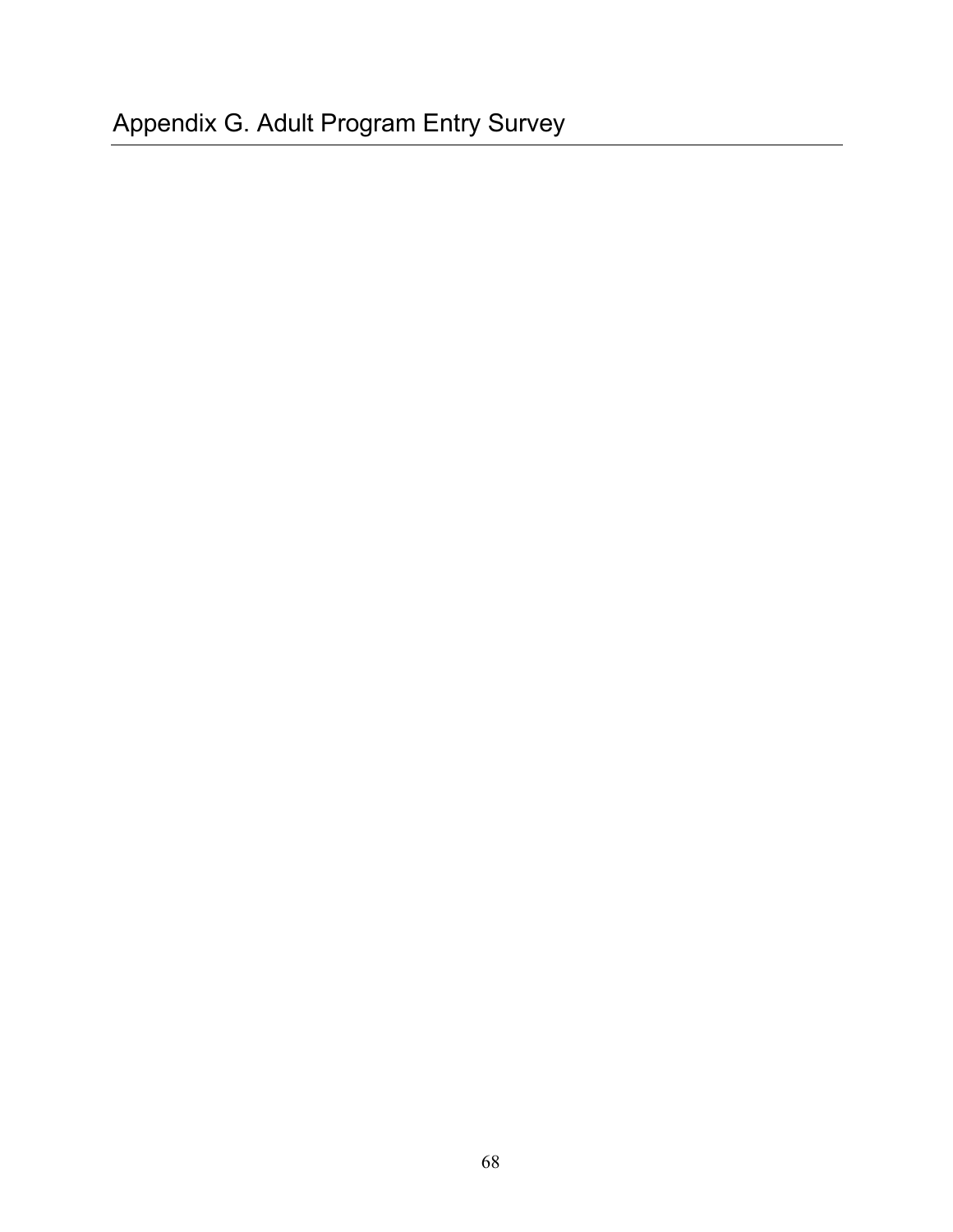Unique ID#: Unique ID#:

# ADULT SURVEY

## PROGRAM ENTRY

## INFORMATION AND INSTRUCTIONS

- 1. This is a survey for people who have not taken part in this program before. If you have been to this program before, please tell a program staff person.
- 2. If you would like to do this survey in another language, please tell a program staff person.
- 3. DO NOT write your name anywhere on this survey.
- 4. Please read each question carefully and follow the instructions provided with each question to choose the best answer for you.
- 5. Your answers will not be shared with anyone. Your answers will all be combined with those of other people to create numerical summary reports.
- 6. Thank you for doing this survey!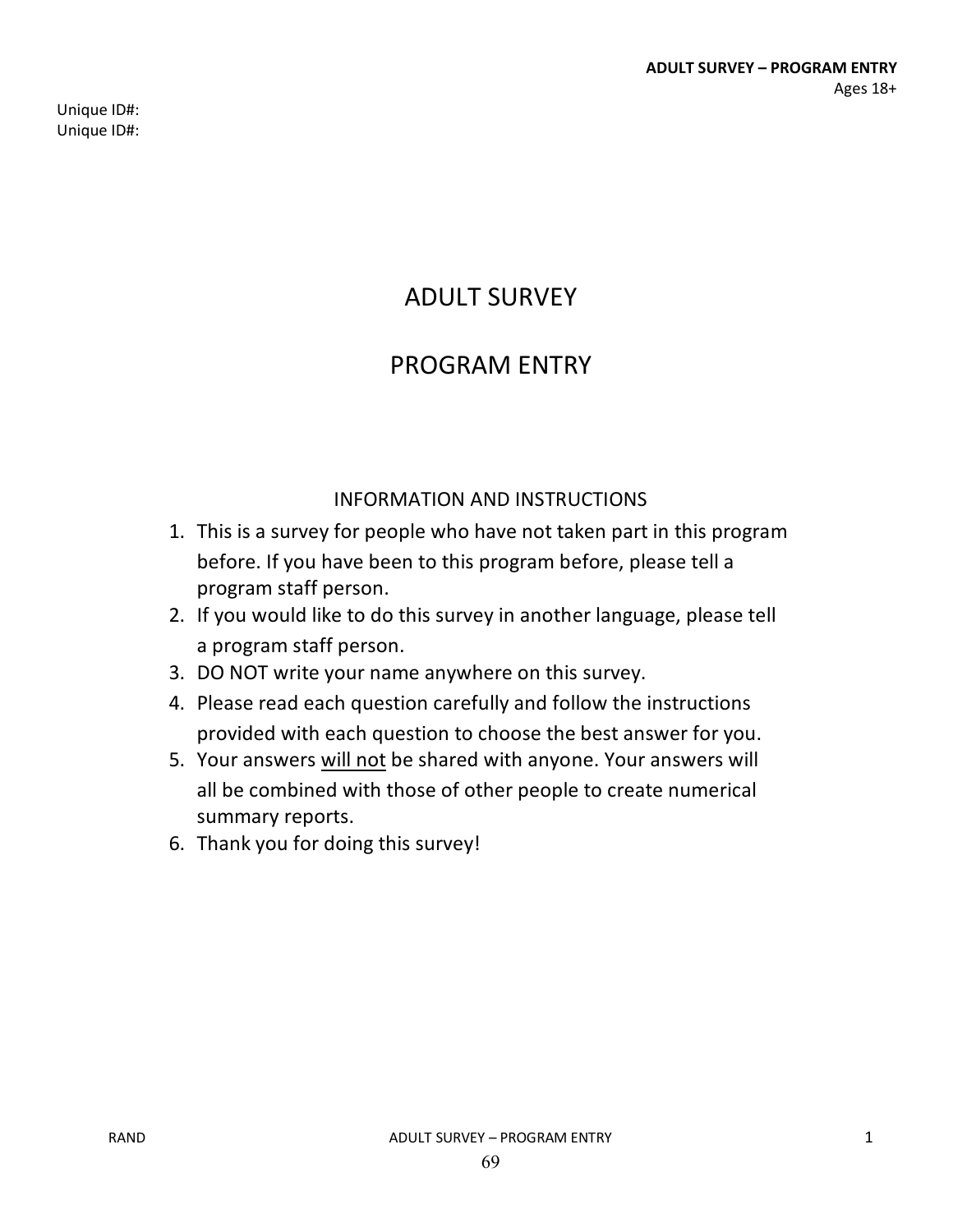### STAFF NOTE: Questions 1 to 3 are not asked at Entry. Enter 'E'.

4. Here are a few statements about families**.** Read each statement carefully, and decide how well it describes your own family. You should answer according to how you see your family. Try not to spend too much time thinking about each statement, but respond as quickly and as honestly as you can. If you have difficulty, answer with your first reaction.

| Strongly Agree    | The statement describes your family very accurately.                  |
|-------------------|-----------------------------------------------------------------------|
| Agree             | The statement describes your family for the most part.                |
| Disagree          | The statement <b>does not describe</b> your family for the most part. |
| Strongly Disagree | The statement does not describe your family at all.                   |

 *Please check one box next to each statement.*

|    |                                                 | <b>Strongly</b><br>Agree | Agree | <b>Disagree</b> | <b>Strongly</b><br><b>Disagree</b> |  |
|----|-------------------------------------------------|--------------------------|-------|-----------------|------------------------------------|--|
|    |                                                 | (1)                      | (2)   | (3)             | (4)                                |  |
|    | a. In times of crisis we can turn to each other |                          |       |                 |                                    |  |
|    | b. Individuals are accepted for what they are   |                          |       |                 |                                    |  |
|    | c. We can express feelings to each other        |                          |       |                 |                                    |  |
|    | d. We feel accepted for what we are             |                          |       |                 |                                    |  |
| e. | We are able to make decisions about how         |                          |       |                 |                                    |  |
|    | f. We confide in each other                     |                          |       |                 |                                    |  |

5. Overall, how satisfied are you with your life as a whole these days? *Please select one number only and check the box under it - 0 is Not At All Satisfied, 10 is Completely Satisfied.* 

|  |  |  | Zero One Two Three Four Five Six Seven Eight Nine Ten |  |  |
|--|--|--|-------------------------------------------------------|--|--|
|  |  |  |                                                       |  |  |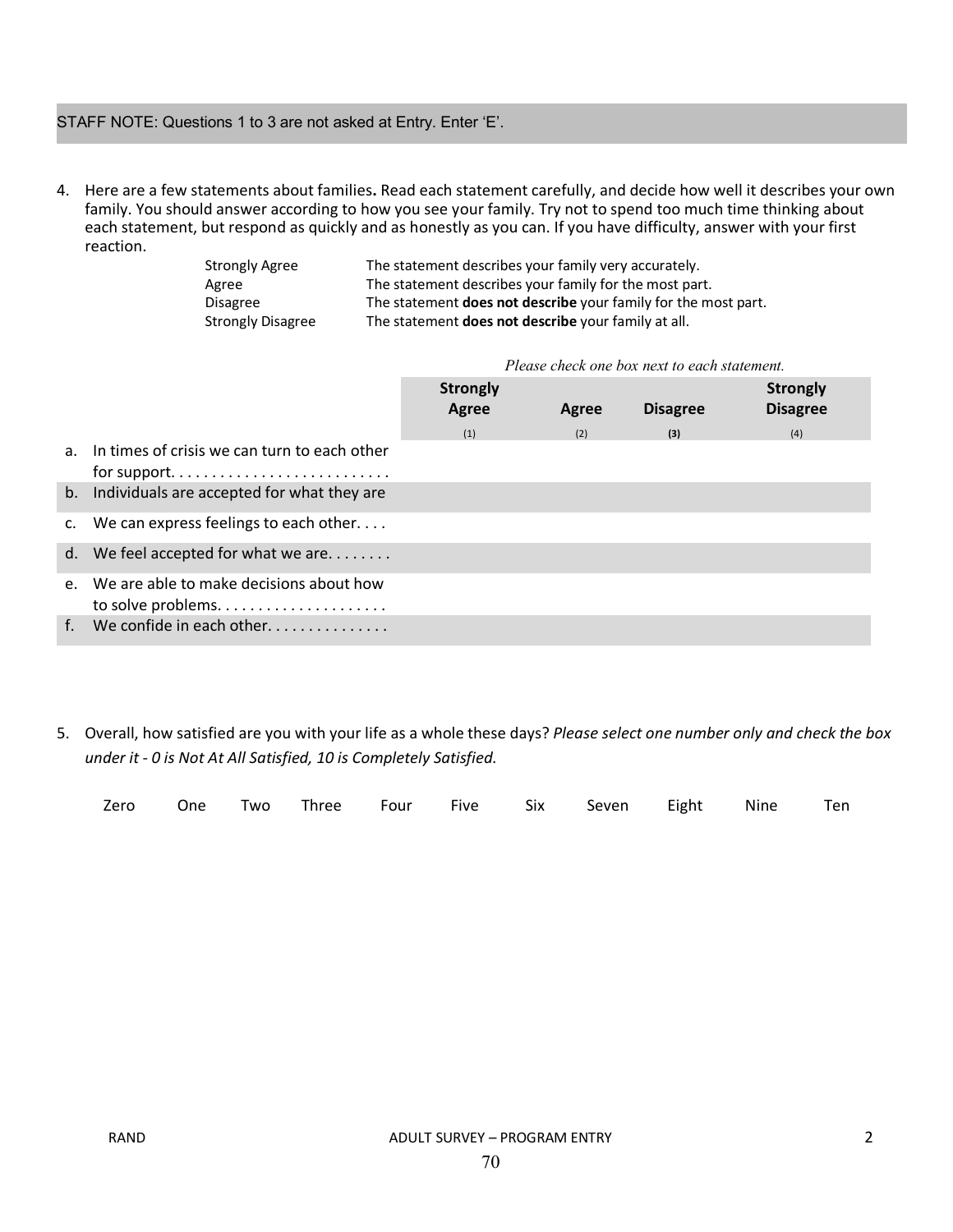The following questions ask about how you have been feeling during the past 30 days. *For each question, please check the box that best describes how often you had this feeling.* 

6. During the past 30 days, about how often did you feel…

|                                                     |                    |                            | Please check one box on each row. |                         |                            |
|-----------------------------------------------------|--------------------|----------------------------|-----------------------------------|-------------------------|----------------------------|
|                                                     | All<br>of the time | <b>Most</b><br>of the time | Some<br>of the time               | A little<br>of the time | <b>None</b><br>of the time |
|                                                     | (4)                | (3)                        | (2)                               | (1)                     | (0)                        |
| a. $nervous?$                                       |                    |                            |                                   |                         |                            |
| b. hopeless?                                        |                    |                            |                                   |                         |                            |
| c. restless or fidgety?                             |                    |                            |                                   |                         |                            |
| d. so depressed that nothing<br>could cheer you up? |                    |                            |                                   |                         |                            |
| e. that everything was an<br>effort?                |                    |                            |                                   |                         |                            |
| f. worthless?                                       |                    |                            |                                   |                         |                            |

7. In the past 30 days, for how many days were you totally unable to work or carry out your usual activities because of emotional problems?

NUMBER OF DAYS: \_\_\_\_\_

8. Are you **currently** receiving treatment or counseling for help with emotional problems?

<sup>0</sup> No <sup>1</sup> Yes

9. Here are some other statements. Please read the sentence and decide how true it is of you in general.

|             |                                                                               | Please check one box on each row. |               |                  |              |              |
|-------------|-------------------------------------------------------------------------------|-----------------------------------|---------------|------------------|--------------|--------------|
|             |                                                                               |                                   | <b>Almost</b> |                  | Fairly       | <b>Very</b>  |
|             |                                                                               | <b>Never</b>                      | <b>Never</b>  | <b>Sometimes</b> | <b>Often</b> | <b>Often</b> |
|             |                                                                               | (1)                               | (1)           | (2)              | (3)          | (4)          |
| а.          | It is easy for me to stick to my aims                                         |                                   |               |                  |              |              |
| $b_{1}$     | I am confident that I could deal<br>efficiently with unexpected events        |                                   |               |                  |              |              |
| $C_{\star}$ | I can solve most problems if I try hard<br>enough                             |                                   |               |                  |              |              |
| d.          | I stay calm when facing difficulties<br>because I can handle them. $\ldots$ , |                                   |               |                  |              |              |
| e.          | When I have a problem, I can find<br>several ways to solve it                 |                                   |               |                  |              |              |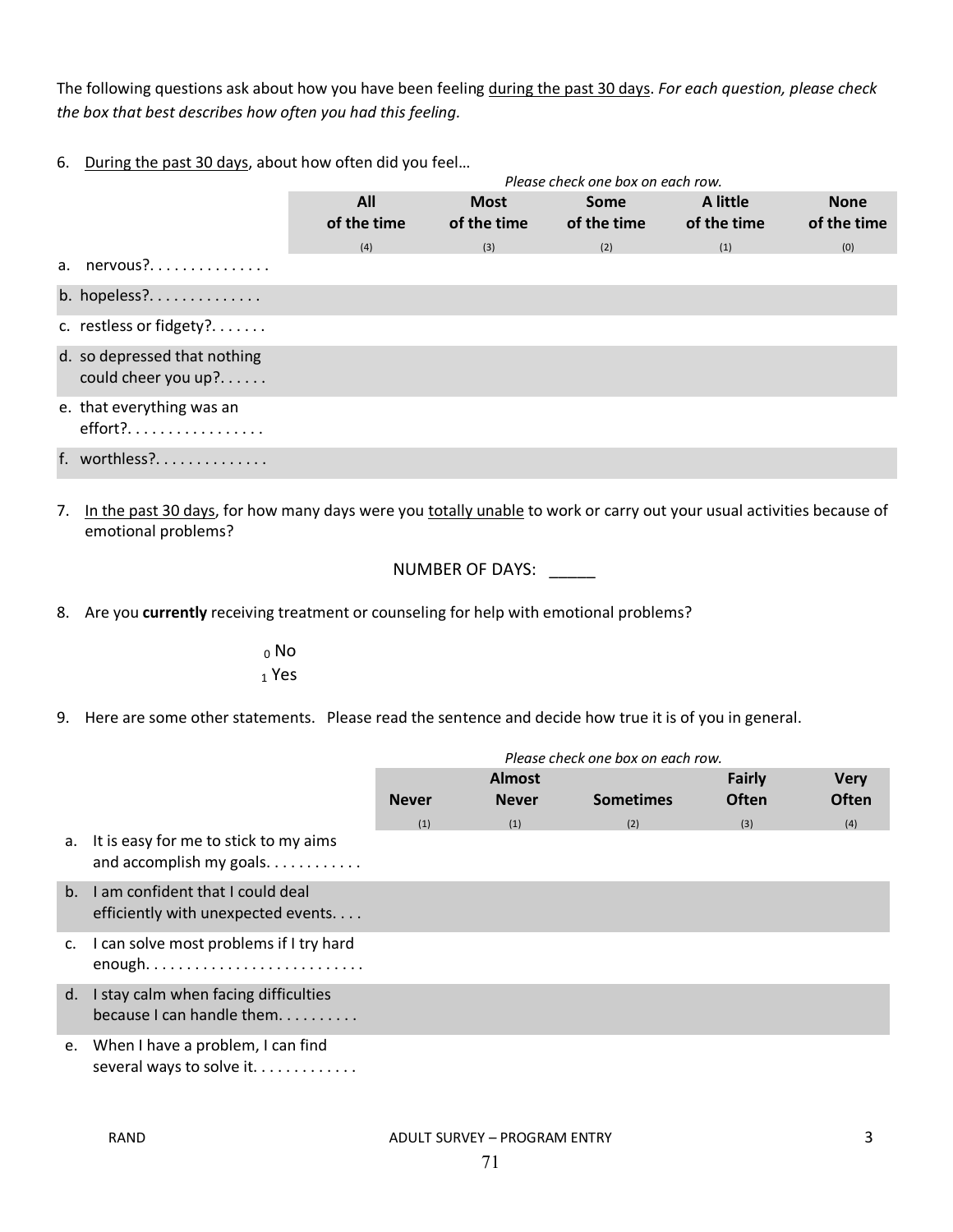10. How often do you get the social and emotional support that you need? *Please check only one box*.

- $\square$ <sub>1</sub> Never
- $\square$ <sub>2</sub> Rarely
- □3 Sometimes
- $\square$ <sub>4</sub> Usually
- □5 Always

Your answers to the next questions will help us report counts of all people served by our program.

11. How old were you on your last birthday? *Please check only one box.*

- $\square$ <sub>1</sub> Between 16 and 25
- $\square$ <sub>2</sub> Between 26 and 59
- $\square$ <sub>3</sub> 60 or older
- $\square$ <sub>0</sub> Decline to answer

12. Here is a list of places of origin or ancestries. *Please check the boxes next to all that apply to you.* 

| $\Box$ Caribbean                                     | $\Box_{10}$ Chinese             |
|------------------------------------------------------|---------------------------------|
| $\Box$ <sub>2</sub> Central American                 | $\Box_{11}$ Filipino            |
| $\Box$ <sub>3</sub> Mexican/Mexican-American/Chicano | $\Box_{12}$ Japanese            |
| $\Box$ Puerto Rican                                  | $\Box_{13}$ Korean              |
| $\Box$ <sub>5</sub> South American                   | $\Box_{14}$ Vietnamese          |
| $\Box$ Other Hispanic or Latino ethnicity            | $\square_{15}$ Eastern European |
| $\Box$ , African                                     | $\Box_{16}$ European            |
| $\Box_{8}$ Asian Indian/South Asian                  | $\Box_{17}$ Middle Eastern      |
| $\square$ , Cambodian                                | $\square_{18}$ Other            |
|                                                      | $\square$ Decline to answer     |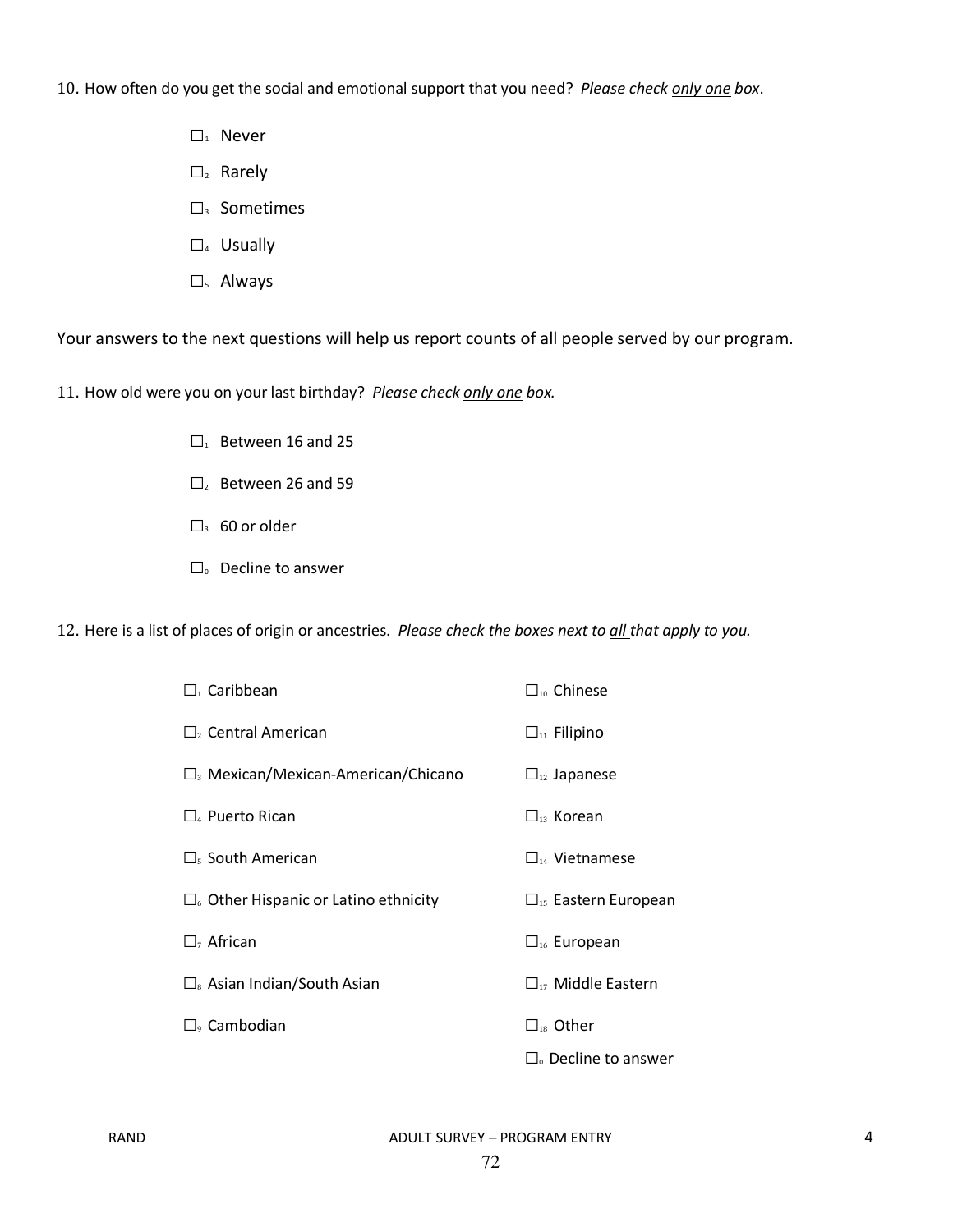13. What is your race? *Please check the boxes next to all that apply to you.* 

 $\square_1$  American Indian or Alaska Native,

 $\square_1$  Asian,

 $\square_1$  Black or African American,

 $\square_1$  Native Hawaiian or other Pacific Islander,

 $\square_1$  White (Caucasian)

 $\square_1$  Decline to answer

14. What is the main language that you use at home? *Please check only one box*

| $\Box_1$ English                                                  | $\Box$ Farsi                    |
|-------------------------------------------------------------------|---------------------------------|
| $\Box$ <sub>2</sub> Spanish                                       | $\square$ Korean                |
| $\square$ <sub>3</sub> Chinese (including Cantonese and Mandarin) | $\square$ <sub>9</sub> Russian  |
| $\Box$ Arabic                                                     | $\square$ <sub>10</sub> Tagalog |
| $\square$ <sub>5</sub> Armenian                                   | $\Box_{11}$ Vietnamese          |
| $\Box$ Cambodian                                                  | $\Box_{12}$ Other               |
|                                                                   | Decline to answer<br>⊣ه         |

15. Have you ever served on active duty in the U.S. Armed Forces, Reserves, or National Guard? *Please check only one box.*

 $\square_1$  No

 $\square$ <sub>2</sub> Yes

 $\square$ <sub>0</sub> Decline to answer

16. Do any of the following describe you? *Please check all that apply.*

- $\square$ <sub>1</sub> I have a chronic medical condition, like diabetes, heart disease, or chronic pain
- $\square_1$  I am blind or have serious difficulty seeing, even when wearing glasses
- $\square_1$  I am deaf or have serious difficulty hearing, or having my speech understood
- $\square_1$  I have serious difficulty walking or climbing stairs
- $\square_1$  Because of a physical, mental, or emotional condition, I have serious difficulty concentrating, remembering, or making decisions
- $\square$ <sub>1</sub> None of the above
- $\square$ <sub>1</sub> Decline to answer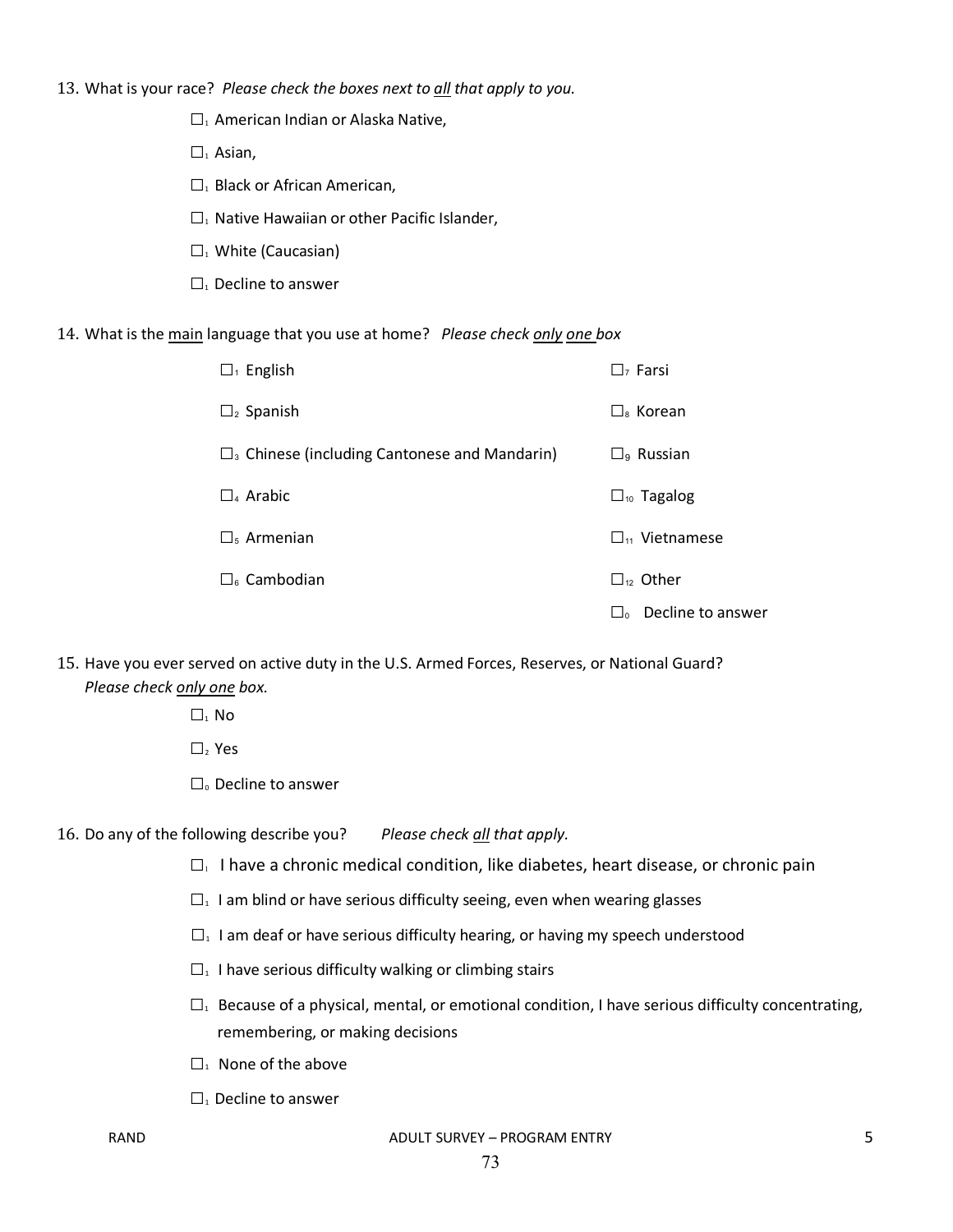17. What sex were you assigned at birth? *Please check only one box.*

 $\square_1$  Male

 $\square$ <sub>2</sub> Female

□0 Decline to answer

18. How do you describe yourself? *Please check all that apply.*

 $\square_1$  Male

 $\square$ <sub>1</sub> Female

 $\square$ <sub>1</sub> Transgender

 $\square_1$  Genderqueer/Do not identify as male, female or transgender

 $\square_1$  Another identity

 $\square$ <sub>1</sub> Questioning or unsure of my gender identity

□<sub>1</sub> Decline to answer

19. Do you consider yourself to be… *Please check only one box.* 

 $\square_1$  Heterosexual or straight,  $\square_4$  Questioning or unsure, or  $\square$ <sub>2</sub> Gay or Lesbian,  $\square$ <sub>5</sub> None of the above or other?  $\square$ <sub>3</sub> Bisexual,  $\square$ <sub>0</sub> Decline to answer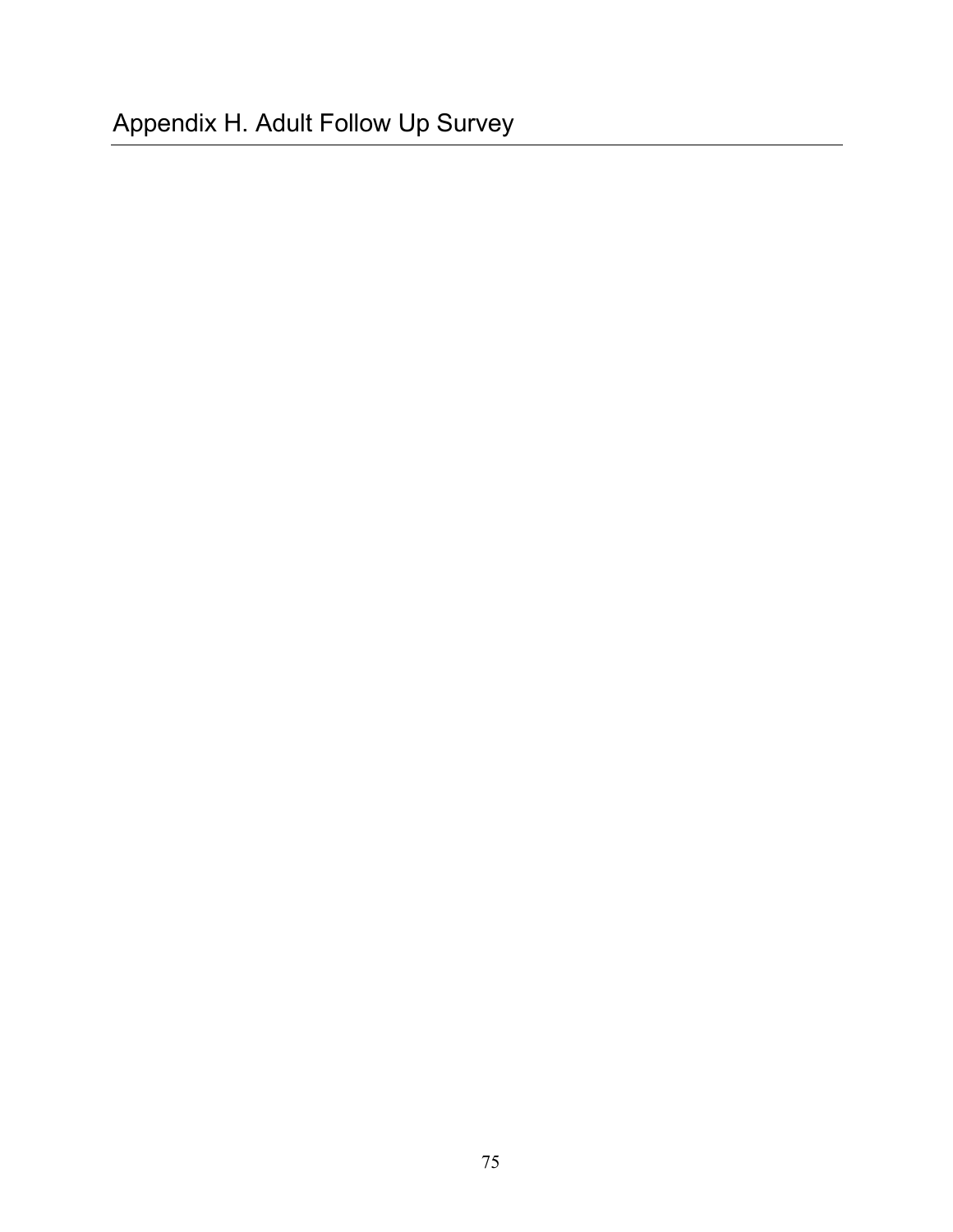Unique ID#:

# ADULT SURVEY

## FOLLOW UP

### INFORMATION AND INSTRUCTIONS

- 1. This is a survey for people who have taken part in this program more than once. If you have never been to this program before, please tell a program staff person.
- 2. If you would like to do this survey in another language, please tell a program staff person.
- 3. DO NOT write your name anywhere on this survey.
- 4. Please read each question carefully and follow the instructions provided with each question to choose the best answer for you.
- 5. Your answers will not be shared with anyone. Your answers will all be combined with those of other people to create numerical summary reports.
- 6. Thank you for doing this survey!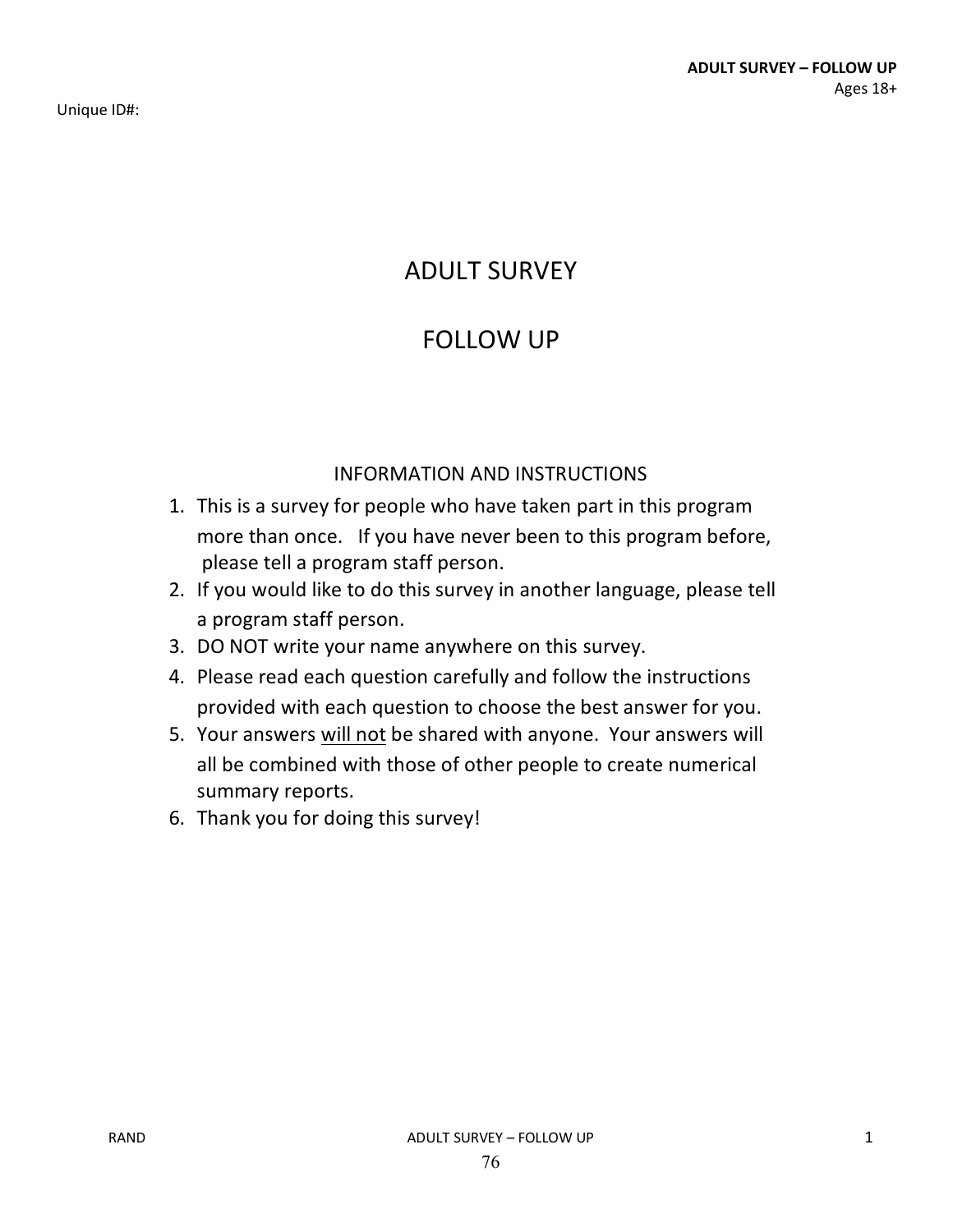- 1. How many times (counting today) have you attended this program…
	- a. ... in the last **six (6) months**? \_\_\_\_\_\_\_\_ times attended in last 6 months
	- b. … in the last **three (3) months**? \_\_\_\_\_\_\_ times attended in last 3 months
	- c. … in **the past 30 days** ? \_\_\_\_\_\_\_ times attend in past 30 days
- 2. How much did this program help you? *Please check one box.*
	- $\square_1$  A lot
	- □2 Some
	- $\square$ <sub>3</sub> A little
	- $\square$ <sub>4</sub> Not at all
- 3. How much do you agree or disagree with this statement: I plan to use what I learned in this program? *Please check only one box.*
	- $\square$ <sup>1</sup> Strongly disagree
	- $\square$ <sub>2</sub> Disagree
	- $\square$ <sub>3</sub> Neutral
	- □4 Agree
	- $\square$ <sub>5</sub> Strongly agree
- 4. Here are a few statements about families**.** Read each statement carefully, and decide how well it describes your own family. You should answer according to how you see your family. Try not to spend too much time thinking about each statement, but respond as quickly and as honestly as you can. If you have difficulty, answer with your first reaction.

| <b>Strongly Agree</b>    | The statement describes your family very accurately.                  |
|--------------------------|-----------------------------------------------------------------------|
| Agree                    | The statement describes your family for the most part.                |
| <b>Disagree</b>          | The statement <b>does not describe</b> your family for the most part. |
| <b>Strongly Disagree</b> | The statement <b>does not describe</b> your family at all.            |

|                |                                                                                                                         | <b>Strongly</b><br>Agree | Agree | <b>Disagree</b> | <b>Strongly</b><br><b>Disagree</b> |
|----------------|-------------------------------------------------------------------------------------------------------------------------|--------------------------|-------|-----------------|------------------------------------|
|                |                                                                                                                         | (1)                      | (2)   | (3)             | (4)                                |
|                | a. In times of crisis we can turn to each other<br>for support. $\dots \dots \dots \dots \dots \dots \dots \dots \dots$ |                          |       |                 |                                    |
|                | b. Individuals are accepted for what they are                                                                           |                          |       |                 |                                    |
| $\mathsf{C}$ . | We can express feelings to each other. $\dots$                                                                          |                          |       |                 |                                    |
|                | d. We feel accepted for what we are                                                                                     |                          |       |                 |                                    |
| $e_{1}$        | We are able to make decisions about how                                                                                 |                          |       |                 |                                    |
| $f_{\cdot}$    | We confide in each other                                                                                                |                          |       |                 |                                    |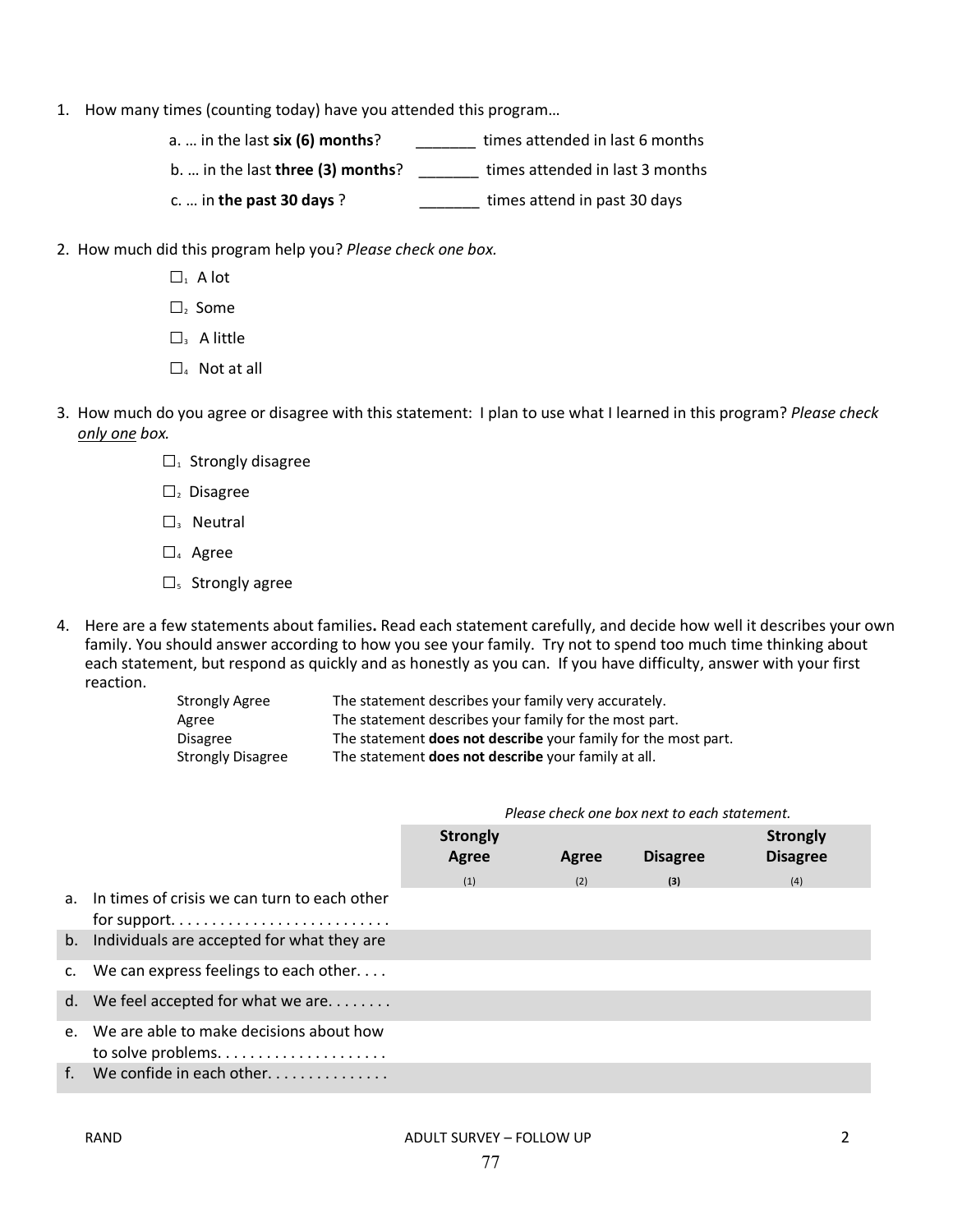The next questions ask about how you are feeling:

5. Overall, how satisfied are you with your life as a whole these days? *Please select one number only and check the box under it - 0 is Not At All Satisfied, 10 is Completely Satisfied.* 

|  |  |  | Zero One Two Three Four Five Six Seven Eight Nine Ten |  |  |
|--|--|--|-------------------------------------------------------|--|--|
|  |  |  |                                                       |  |  |

The following questions ask about how you have been feeling during the past 30 days. *For each question, please check the box that best describes how often you had this feeling.* 

6. During the past 30 days, about how often did you feel…

|                                                       |                    |                            | Please check one box on each row. |                         |                            |
|-------------------------------------------------------|--------------------|----------------------------|-----------------------------------|-------------------------|----------------------------|
|                                                       | All<br>of the time | <b>Most</b><br>of the time | <b>Some</b><br>of the time        | A little<br>of the time | <b>None</b><br>of the time |
|                                                       | (4)                | (3)                        | (2)                               | (1)                     | (0)                        |
| a. nervous?                                           |                    |                            |                                   |                         |                            |
| b. hopeless?                                          |                    |                            |                                   |                         |                            |
| c. restless or fidgety?                               |                    |                            |                                   |                         |                            |
| d. so depressed that nothing<br>could cheer you $up?$ |                    |                            |                                   |                         |                            |
| e. that everything was an<br>effort?                  |                    |                            |                                   |                         |                            |
| f. worthless?                                         |                    |                            |                                   |                         |                            |

7. In the past 30 days, for how many days were you totally unable to work or carry out your usual activities because of emotional problems?

NUMBER OF DAYS: \_\_\_\_\_

8. Are you **currently** receiving treatment or counseling for help with emotional problems?

<sup>0</sup> No

<sup>1</sup> Yes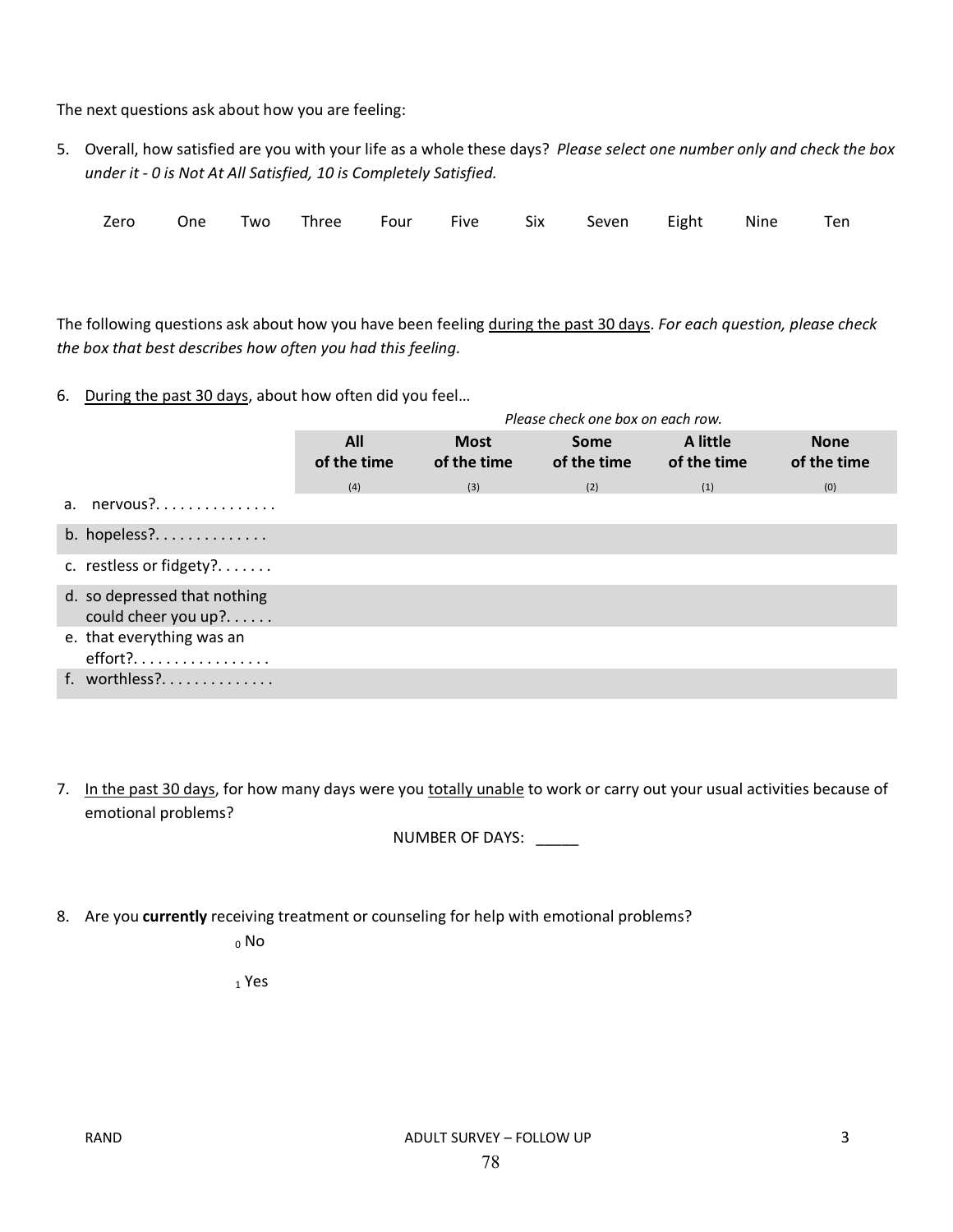Here are some other statements. Please read the sentence and decide how true it is of you in general.

|         |                                                                      | Please check one box on each row. |                        |           |                 |               |  |  |
|---------|----------------------------------------------------------------------|-----------------------------------|------------------------|-----------|-----------------|---------------|--|--|
|         |                                                                      | <b>Never</b>                      | Almost<br><b>Never</b> | Sometimes | Fairly<br>Often | Very<br>Often |  |  |
|         |                                                                      | (1)                               | (1)                    | (2)       | (3)             | (4)           |  |  |
|         | a. It is easy for me to stick to my aims<br>and accomplish my goals. |                                   |                        |           |                 |               |  |  |
| $h_{-}$ | I am confident that I could deal                                     |                                   |                        |           |                 |               |  |  |
|         | efficiently with unexpected events                                   |                                   |                        |           |                 |               |  |  |
| C.      | I can solve most problems if I try hard                              |                                   |                        |           |                 |               |  |  |
|         | enough                                                               |                                   |                        |           |                 |               |  |  |
| d.      | I stay calm when facing difficulties                                 |                                   |                        |           |                 |               |  |  |
|         | because I can handle them. $\ldots$ ,                                |                                   |                        |           |                 |               |  |  |
| e.      | When I have a problem, I can find                                    |                                   |                        |           |                 |               |  |  |
|         | several ways to solve it                                             |                                   |                        |           |                 |               |  |  |

10. How often do you get the social and emotional support that you need? *Please check only one box*.

- $\square$ <sub>1</sub> Never  $\square$ <sub>2</sub> Rarely  $\square$ <sub>3</sub> Sometimes
- $\square$ <sub>4</sub> Usually
- □5 Always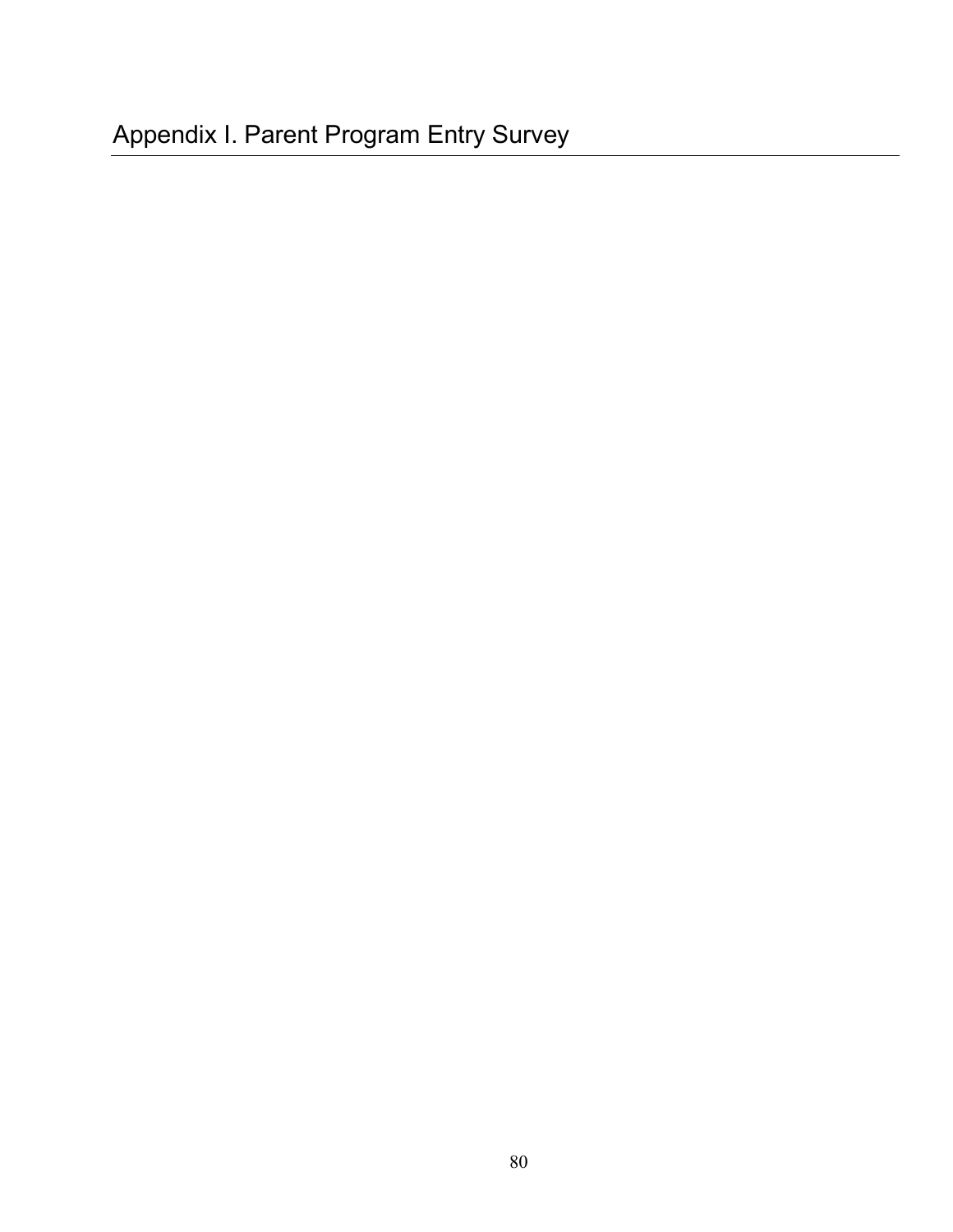# PARENT SURVEY

## PROGRAM ENTRY

## INFORMATION AND INSTRUCTIONS

- 1. This is a survey for people who have not taken part in this program before. If you have been to this program before, please tell a program staff person.
- 2. If you would like to do this survey in another language, please tell a program staff person.
- 3. DO NOT write your name anywhere on this survey.
- 4. Please read each question carefully and follow the instructions provided with each question to choose the best answer for you.
- 5. Your answers will not be shared with anyone. Your answers will all be combined with those of other people to create numerical summary reports.
- 6. Thank you for doing this survey!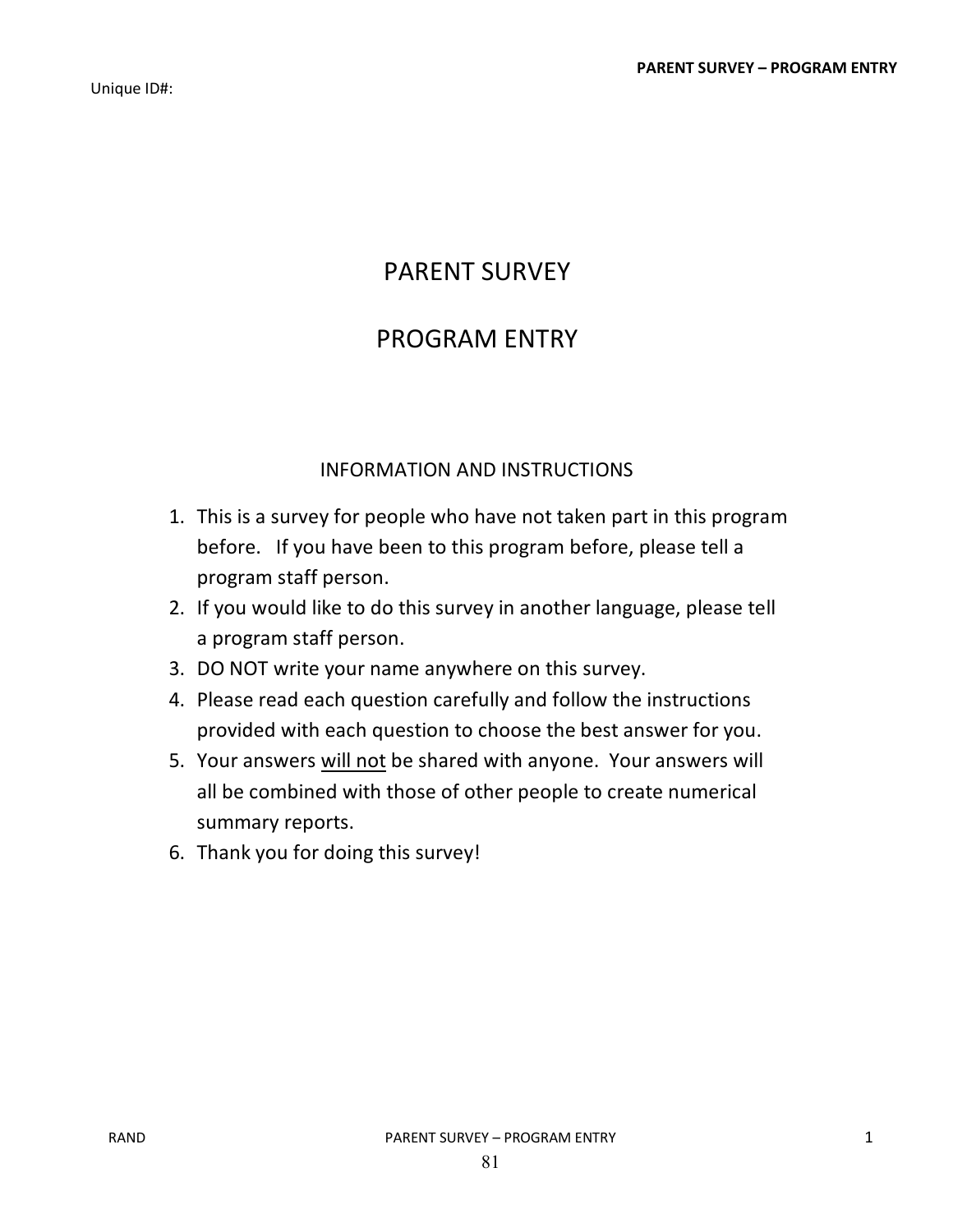### STAFF NOTE: Questions 1 to 3 are not asked at Entry. Enter 'E'.

4. Please indicate how much you agree or disagree with each of the following statements:

|                                                                                                                                                 | Please check one box hext to each statement. |                 |                             |                   |       |                          |
|-------------------------------------------------------------------------------------------------------------------------------------------------|----------------------------------------------|-----------------|-----------------------------|-------------------|-------|--------------------------|
|                                                                                                                                                 | <b>Strongly</b><br><b>Disagree</b>           | <b>Disagree</b> | Somewhat<br><b>Disagree</b> | Somewhat<br>Agree | Agree | <b>Strongly</b><br>Agree |
| a. I would make a good example for a<br>new mother/father to follow to<br>learn what she/he would need to<br>know in order to be a good parent. | (1)                                          | (2)             | (3)                         | (4)               | (5)   | (6)                      |
| b. I meet my own personal<br>expectations for how to care for my<br>$child.$                                                                    |                                              |                 |                             |                   |       |                          |
| c. If anyone can find the answer to<br>what is troubling my child, I am the                                                                     |                                              |                 |                             |                   |       |                          |
| d. Considering how long I've been a<br>mother/father, I feel very familiar<br>with this role.                                                   |                                              |                 |                             |                   |       |                          |
| e. I honestly believe I have all the<br>skills necessary to be a good<br>mother/father to my child.                                             |                                              |                 |                             |                   |       |                          |

*Please check one box next to each statement.* 

5. Here are a few statements about families**.** Read each statement carefully, and decide how well it describes your own family. You should answer according to how you see your family. Try not to spend too much time thinking about each statement, but respond as quickly and as honestly as you can. If you have difficulty, answer with your first reaction.

| <b>Strongly Agree</b>    | The statement describes your family very accurately.                  |
|--------------------------|-----------------------------------------------------------------------|
| Agree                    | The statement describes your family for the most part.                |
| <b>Disagree</b>          | The statement <b>does not describe</b> your family for the most part. |
| <b>Strongly Disagree</b> | The statement <b>does not describe</b> your family at all.            |

|         |                                                                                                                   | <b>Strongly</b><br>Agree | Agree | <b>Disagree</b> | <b>Strongly</b><br><b>Disagree</b> |
|---------|-------------------------------------------------------------------------------------------------------------------|--------------------------|-------|-----------------|------------------------------------|
|         |                                                                                                                   | (1)                      | (2)   | (3)             | (4)                                |
|         | a. In times of crisis we can turn to each other<br>for support. $\dots \dots \dots \dots \dots \dots \dots \dots$ |                          |       |                 |                                    |
|         | b. Individuals are accepted for what they are                                                                     |                          |       |                 |                                    |
|         | c. We can express feelings to each other                                                                          |                          |       |                 |                                    |
|         | d. We feel accepted for what we are $\dots\dots$                                                                  |                          |       |                 |                                    |
| $e_{1}$ | We are able to make decisions about how                                                                           |                          |       |                 |                                    |
| f.      | We confide in each other. $\ldots$ , $\ldots$                                                                     |                          |       |                 |                                    |
|         |                                                                                                                   |                          |       |                 |                                    |

### *Please check one box next to each statement.*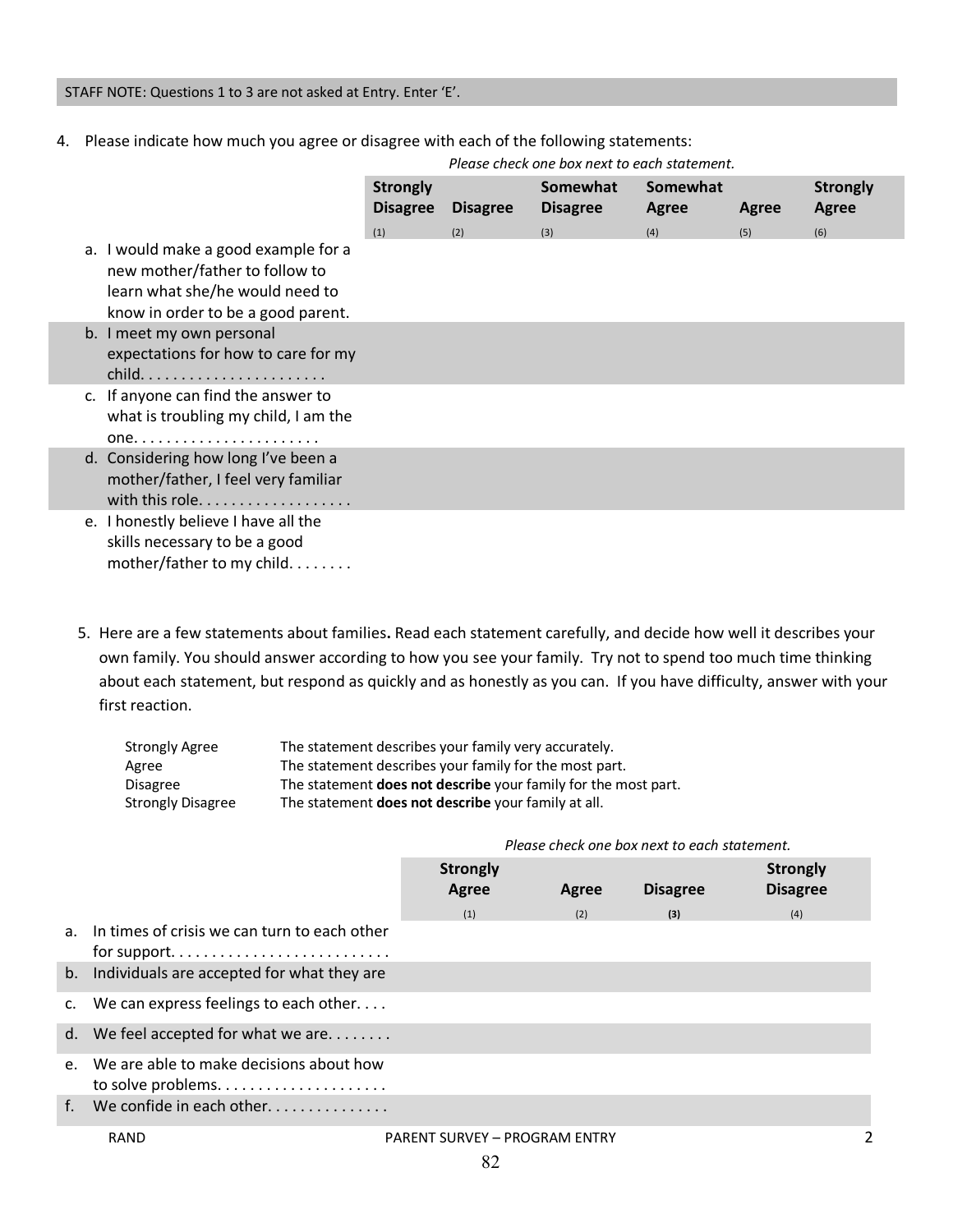The next questions ask about how you are feeling:

6. Overall, how satisfied are you with your life as a whole these days? *Please select one number only and check the box under it - 0 is Not At All Satisfied, 10 is Completely Satisfied.* 

|  |  |  | Zero One Two Three Four Five Six Seven Eight Nine Ten |  |  |
|--|--|--|-------------------------------------------------------|--|--|
|  |  |  |                                                       |  |  |

The following questions ask about how you have been feeling during the past 30 days. *For each question, please check the box that best describes how often you had this feeling.* 

7. During the past 30 days, about how often did you feel…

|                                       |                    |                            | Please check one box on each row. |                         |                            |
|---------------------------------------|--------------------|----------------------------|-----------------------------------|-------------------------|----------------------------|
|                                       | All<br>of the time | <b>Most</b><br>of the time | Some<br>of the time               | A little<br>of the time | <b>None</b><br>of the time |
|                                       | (4)                | (3)                        | (2)                               | (1)                     | (0)                        |
| a. nervous?                           |                    |                            |                                   |                         |                            |
| $b.$ hopeless?                        |                    |                            |                                   |                         |                            |
| c. restless or fidgety?               |                    |                            |                                   |                         |                            |
| d. so depressed that nothing          |                    |                            |                                   |                         |                            |
| could cheer you up?                   |                    |                            |                                   |                         |                            |
| e. that everything was an<br>effort?. |                    |                            |                                   |                         |                            |
| f. worthless?                         |                    |                            |                                   |                         |                            |

8. In the past 30 days, for how many days were you totally unable to work or carry out your usual activities because of emotional problems?

NUMBER OF DAYS: \_\_\_\_\_

9. Are you **currently** receiving treatment or counseling for help with emotional problems?

<sup>0</sup> No

<sup>1</sup> Yes

RAND **PARENT SURVEY – PROGRAM ENTRY** 3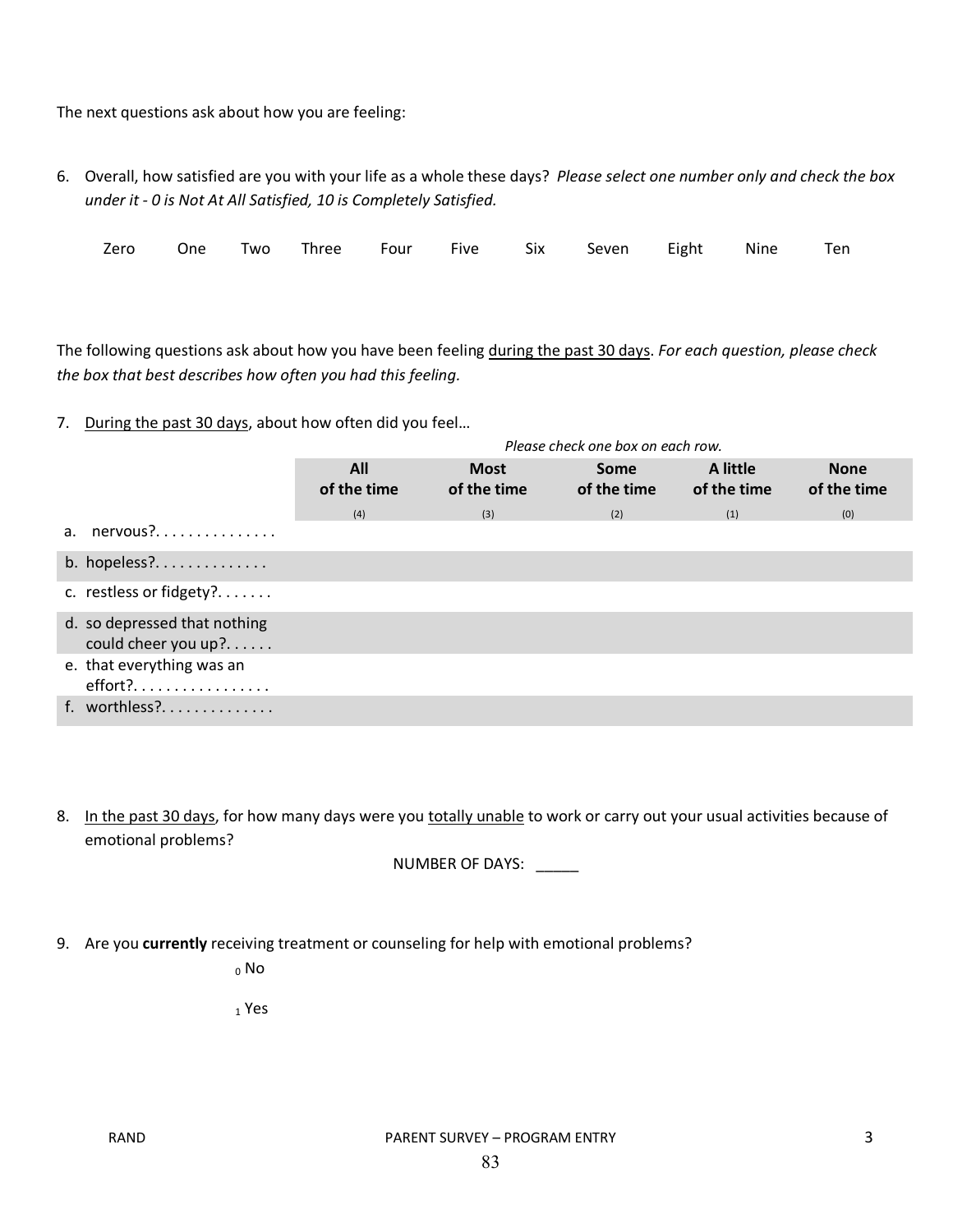10. Here are some other statements. Please read the sentence and decide how true it is of you in general.

|                |                                                                        |              |                               | Please check one box on each row. |                        |                             |
|----------------|------------------------------------------------------------------------|--------------|-------------------------------|-----------------------------------|------------------------|-----------------------------|
|                |                                                                        | <b>Never</b> | <b>Almost</b><br><b>Never</b> | <b>Sometimes</b>                  | Fairly<br><b>Often</b> | <b>Very</b><br><b>Often</b> |
|                |                                                                        | (1)          | (1)                           | (2)                               | (3)                    | (4)                         |
|                | a. It is easy for me to stick to my aims<br>and accomplish my goals.   |              |                               |                                   |                        |                             |
| $h_{-}$        | I am confident that I could deal<br>efficiently with unexpected events |              |                               |                                   |                        |                             |
| $\mathsf{C}$ . | I can solve most problems if I try hard<br>enough                      |              |                               |                                   |                        |                             |
| d.             | I stay calm when facing difficulties<br>because I can handle them      |              |                               |                                   |                        |                             |
|                | e. When I have a problem, I can find<br>several ways to solve it       |              |                               |                                   |                        |                             |

11. Please *check the box* that best describes how much you agree or disagree with each of the statement below.

|        |                             |                           | Please check one box on each row. |                |                   |                        |                          |  |  |  |  |
|--------|-----------------------------|---------------------------|-----------------------------------|----------------|-------------------|------------------------|--------------------------|--|--|--|--|
|        | <b>Strongly</b><br>disagree | <b>Mostly</b><br>disagree | Slightly<br>disagree              | <b>Neutral</b> | Slightly<br>agree | <b>Mostly</b><br>agree | <b>Strongly</b><br>agree |  |  |  |  |
| listen | (1)                         | (2)                       | (3)                               | (4)            | (5)               | (6)                    | (7)                      |  |  |  |  |

- a. I have others who will when I need to talk about my problems. . . . . . . . . . . . . . . .
- b. When I am lonely, there are several people I can talk to. . . . .
- c. If there is a crisis, I have others I can talk to.. . . . . . . . . . . . . . . . .

The following questions will help us report counts of all people served by our program.

12. How old were you on your last birthday? *Please check only one box.*

- $\square$ <sub>1</sub> Between 16 and 25
- $\square$ , Between 26 and 59
- $\square$ <sub>3</sub> 60 or older
- $\square$  Decline to answer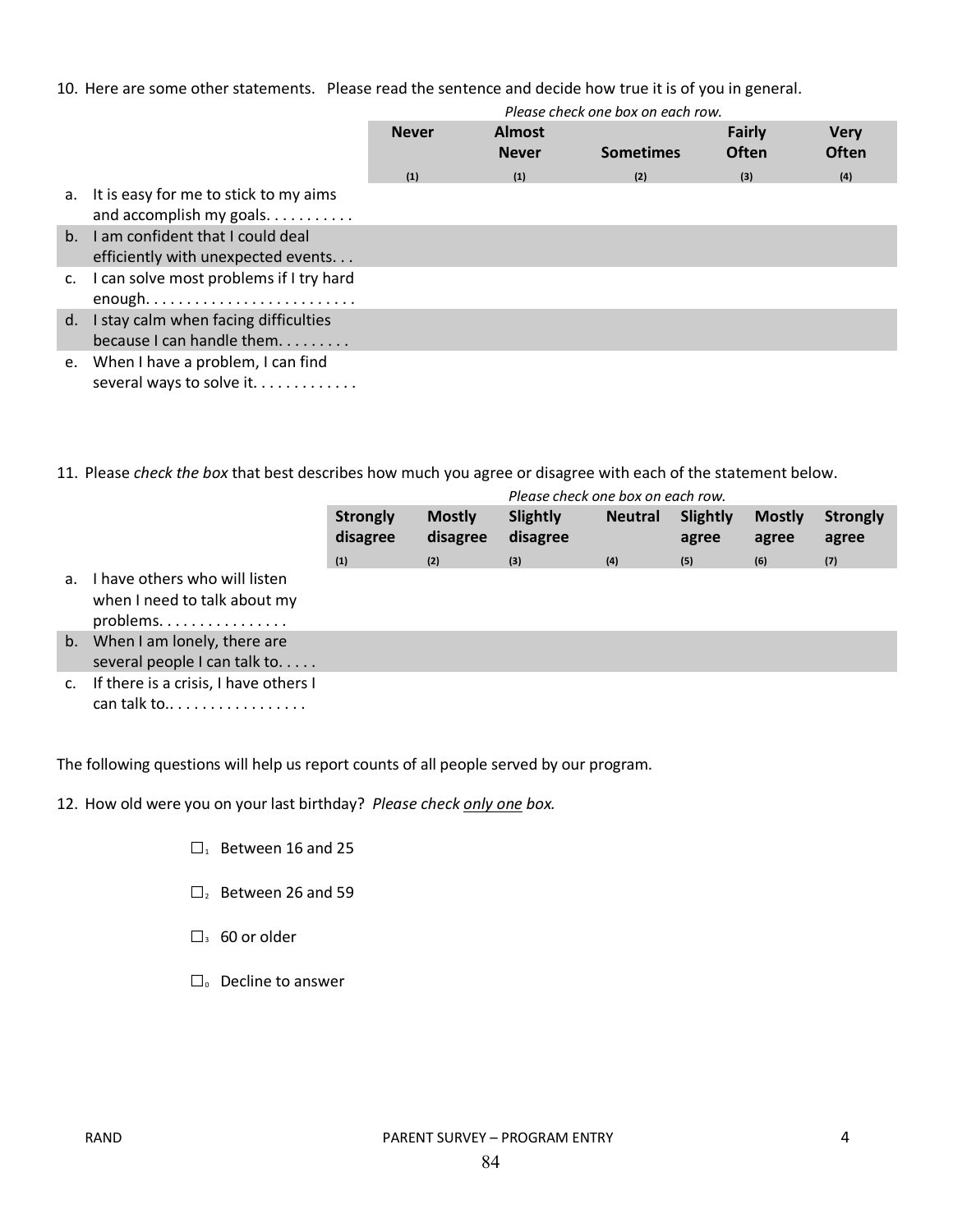13. Here is a list of places of origin or ancestries. *Please check the boxes next to all that apply to you.* 

| $\Box_1$ Caribbean                                   | $\square$ <sub>10</sub> Chinese  |
|------------------------------------------------------|----------------------------------|
| $\Box$ , Central American                            | $\Box_{11}$ Filipino             |
| $\Box$ <sub>3</sub> Mexican/Mexican-American/Chicano | $\Box_{12}$ Japanese             |
| $\Box$ Puerto Rican                                  | $\Box_{13}$ Korean               |
| $\Box_{s}$ South American                            | $\prod_{\mathcal{U}}$ Vietnamese |
| $\Box$ Other Hispanic or Latino ethnicity            | $\Box_{15}$ Eastern European     |
| $\Box$ , African                                     | $\Box_{16}$ European             |
| $\Box_{s}$ Asian Indian/South Asian                  | $\Box_{17}$ Middle Eastern       |
| $\Box$ , Cambodian                                   | $\Box_{18}$ Other                |
|                                                      | $\Box$ Decline to answer         |

14. What is your race? *Please check the boxes next to all that apply to you.* 

 $\square_1$  American Indian or Alaska Native,

- $\square$ <sub>2</sub> Asian,
- □<sub>3</sub> Black or African American,
- $\square$ <sub>4</sub> Native Hawaiian or other Pacific Islander,
- $\square$ <sub>5</sub> White (Caucasian)
- □0 Decline to answer

15. What is the main language that you use at home? *Please check only one box*

- $\square_1$  English  $\square_7$  Farsi  $\square$ <sub>2</sub> Spanish  $\square$ 8 Korean,
- $\square$ <sub>3</sub> Chinese (including Cantonese and Mandarin),  $\square$ <sub>9</sub> Russian
- $\square$ <sub>4</sub> Arabic  $\square$ <sub>10</sub> Tagalog
- $\square$ <sub>5</sub> Armenian  $\square$ <sub>11</sub> Vietnamese
- $\square_6$  Cambodian  $\square_{12}$  Other

 $\square$ <sub>0</sub> Decline to answer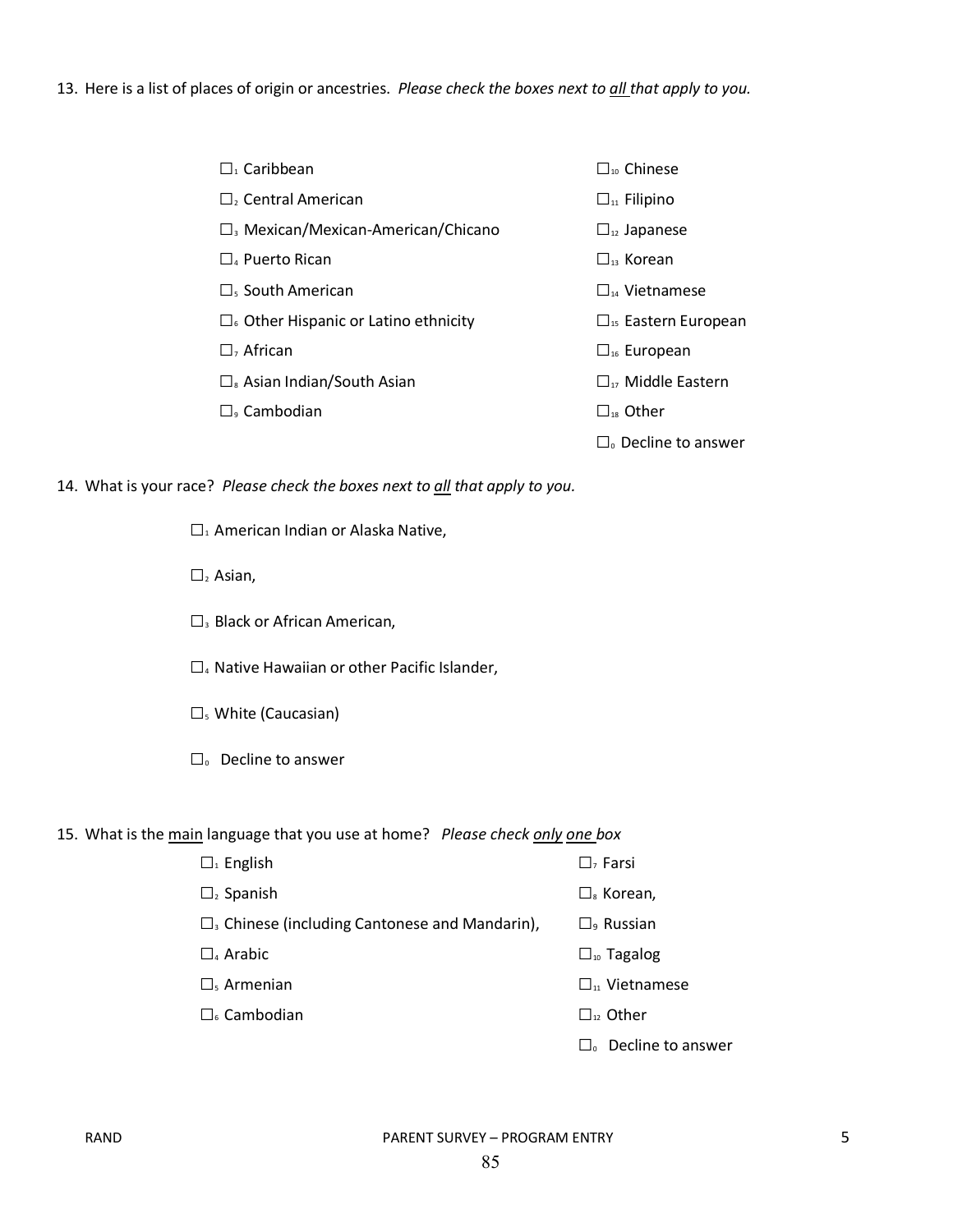- 16. Have you ever served on active duty in the U.S. Armed Forces, Reserves, or National Guard? *Please check only one box.*
	- $\square_1$  No
	- □2 Yes
	- □0 Decline to answer
- 17. Do any of the following describe you? *Please check all that apply.*
	- $\square_1$  I have a chronic medical condition, like diabetes, heart disease, or chronic pain
	- $\square$ <sup>1</sup> I am blind or have serious difficulty seeing, even when wearing glasses
	- $\square_1$  I am deaf or have serious difficulty hearing, or having my speech understood
	- $\square_1$  I have serious difficulty walking or climbing stairs
	- $\square_1$  Because of a physical, mental, or emotional condition, I have serious difficulty concentrating, remembering, or making decisions
	- $\square_1$  None of the above
	- $\square$ <sub>1</sub> Decline to answer

#### 18. What sex were you assigned at birth? *Please check only one box.*

- $\square_1$  Male
- $\square$ , Female
- □0 Decline to answer
- 19. How do you describe yourself? *Please check all that apply.*
	- □1 Male
	- $\square$ <sub>2</sub> Female
	- $\square$ <sub>3</sub> Transgender
	- $\square$ 4 Genderqueer/Do not identify as male, female or transgender
	- $\square$ <sub>5</sub> Another identity
	- $\square$ <sub>6</sub> Questioning or unsure of my gender identity
	- $\square$  Decline to answer

#### 20. Do you consider yourself to be… *Please check only one box.*

- $\square$ <sub>1</sub> Heterosexual or straight,  $\square$ <sub>4</sub> Questioning or unsure, or
- $\square$ <sub>2</sub> Gay or Lesbian,  $\square$ <sub>5</sub> None of the above or other?
- $\square$ <sub>3</sub> Bisexual,  $\square$ <sub>0</sub> Decline to answer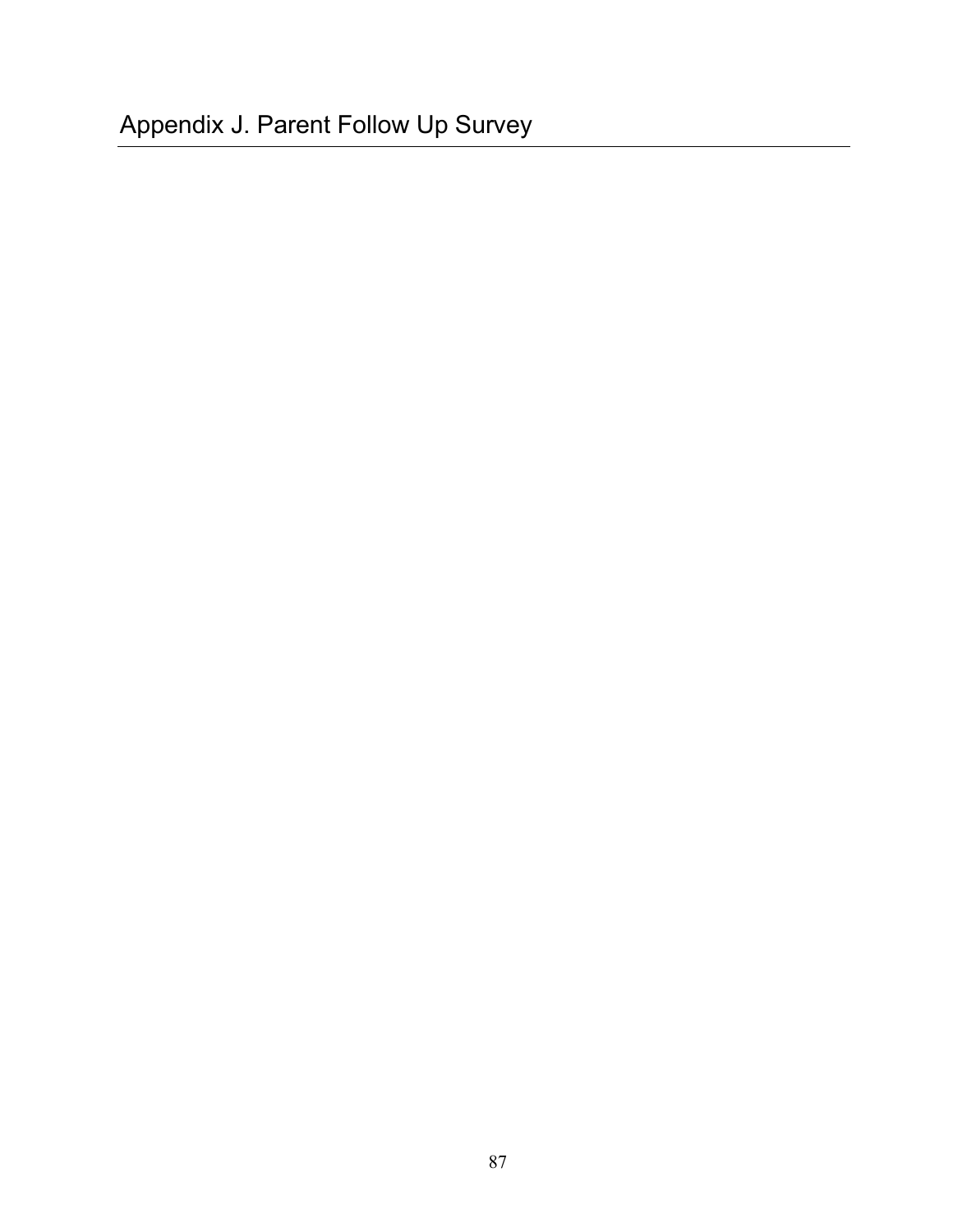# PARENT SURVEY

## FOLLOW UP

## INFORMATION AND INSTRUCTIONS

- 1. This is a survey for people who have taken part in this program more than once. If you have never been to this program before, please tell a program staff person.
- 2. If you would like to do this survey in another language, please tell a program staff person.
- 3. DO NOT write your name anywhere on this survey.
- 4. Please read each question carefully and follow the instructions provided with each question to choose the best answer for you.
- 5. Your answers will not be shared with anyone. Your answers will all be combined with those of other people to create numerical summary reports.
- 6. Thank you for doing this survey!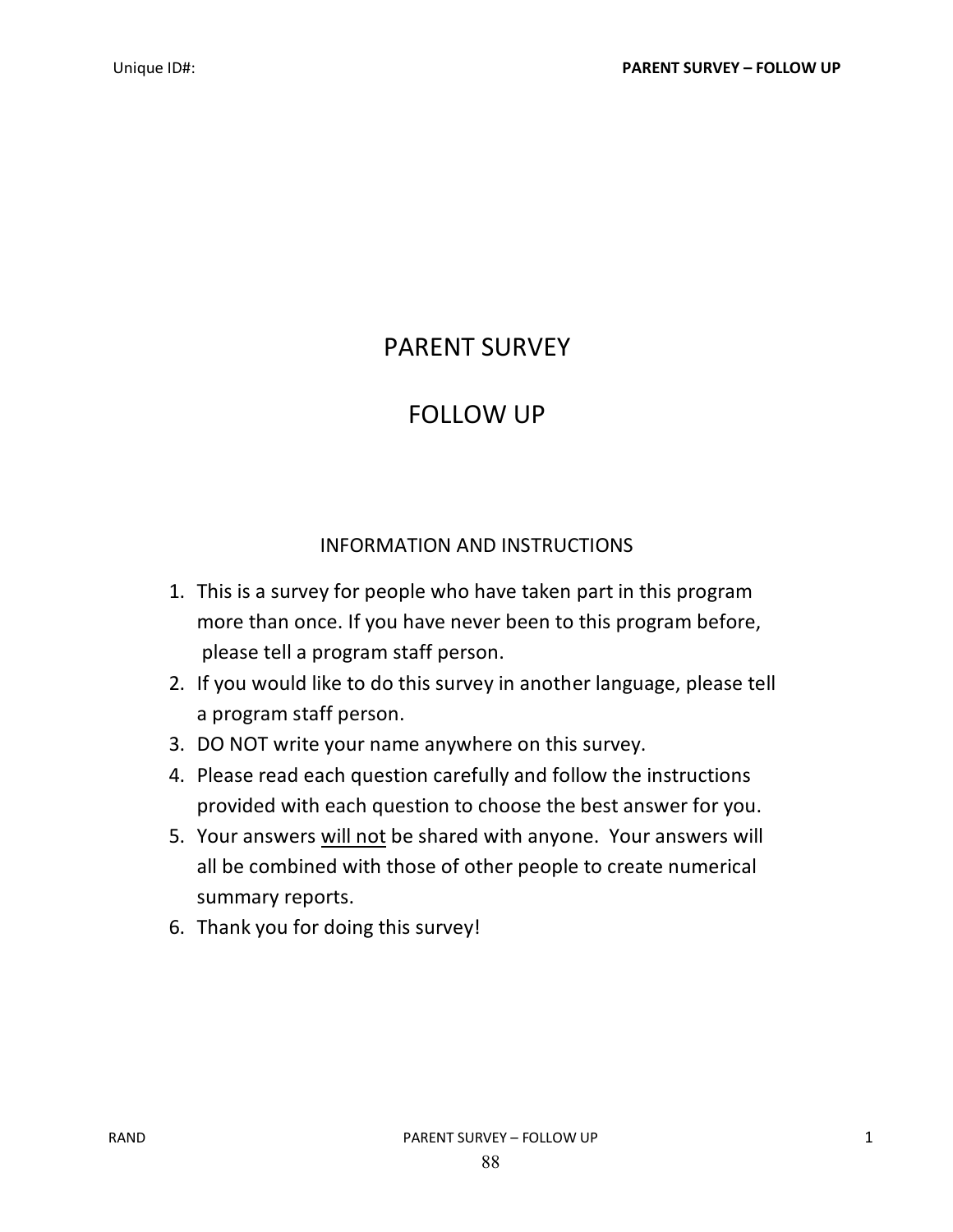- 1. How many times (counting today) have you attended this program…
	- a. ... in the last **six (6) months**? \_\_\_\_\_\_\_\_\_ times attended in last 6 months
	- b. … in the last **three (3) months**? \_\_\_\_\_\_\_ times attended in last 3 months
	- c. … in **the past 30 days** ? \_\_\_\_\_\_\_ times attend in past 30 days
- 2. How much did this program help you? *Please check one box.* 
	- $\square_1$  A lot
	- $\square$ <sub>2</sub> Some
	- $\square$ <sub>3</sub> A little
	- $\square$ <sub>4</sub> Not at all
- 3. How much do you agree or disagree with this statement: I plan to use what I learned in this program? *Please check only one box.*
	- $\square$ <sub>1</sub> Strongly disagree
	- $\square$ <sub>2</sub> Disagree
	- $\square$ <sub>3</sub> Neutral
	- □4 Agree
	- $\square$ <sub>5</sub> Strongly agree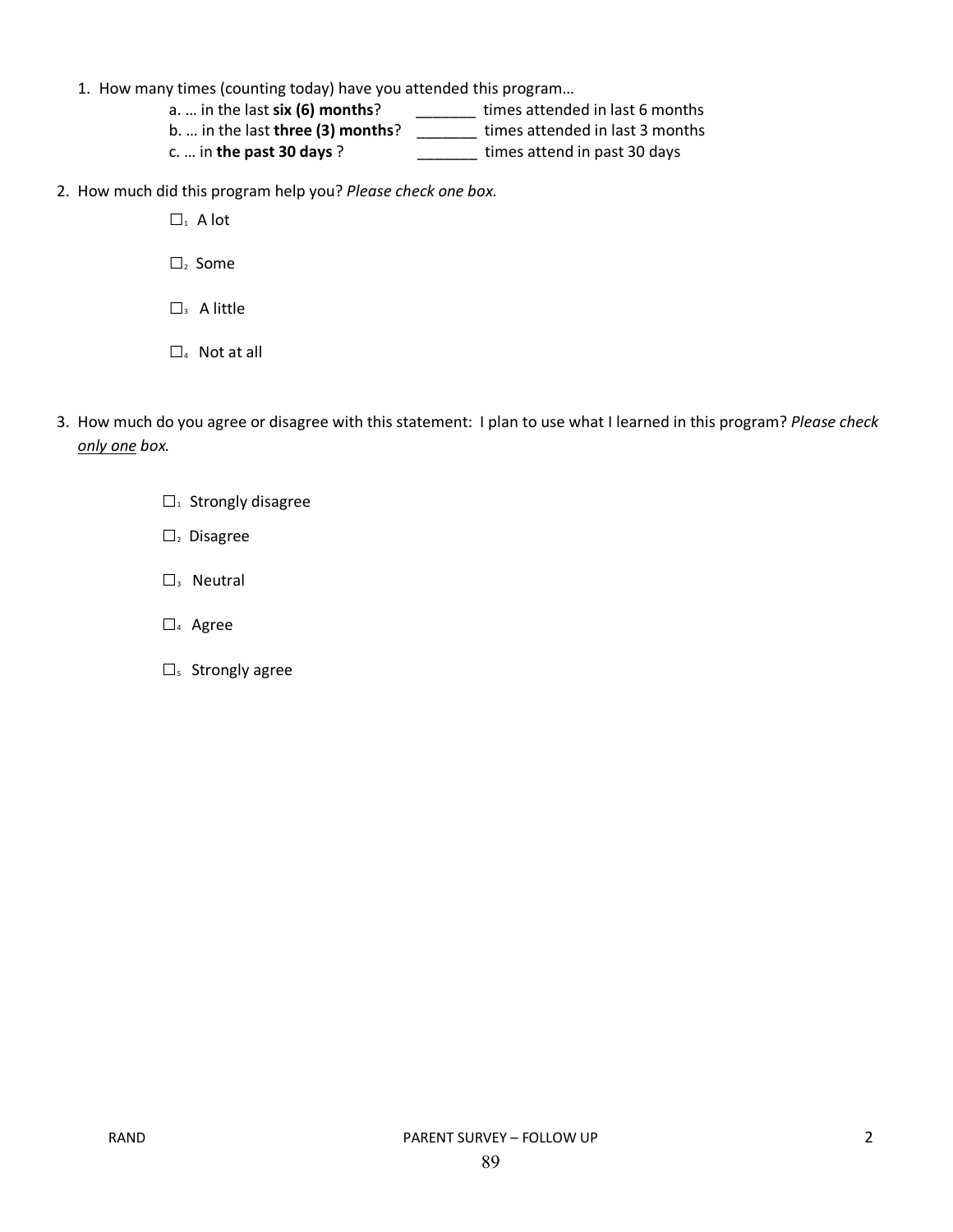4. Please indicate how much you agree or disagree with each of the following statements:

|    |                                                                                                                                              | <b>Strongly</b><br><b>Disagree</b> | <b>Disagree</b> | Somewhat<br><b>Disagree</b> | Somewhat<br>Agree | Agree | <b>Strongly</b><br><b>Agree</b> |
|----|----------------------------------------------------------------------------------------------------------------------------------------------|------------------------------------|-----------------|-----------------------------|-------------------|-------|---------------------------------|
|    |                                                                                                                                              | (1)                                | (2)             | (3)                         | (4)               | (5)   | (6)                             |
| a. | I would make a good example for<br>a new mother/father to follow to<br>learn what she/he would need to<br>know in order to be a good parent. |                                    |                 |                             |                   |       |                                 |
|    | b. I meet my own personal<br>expectations for how to care for my<br>$child.$                                                                 |                                    |                 |                             |                   |       |                                 |
|    | c. If anyone can find the answer to<br>what is troubling my child, I am the                                                                  |                                    |                 |                             |                   |       |                                 |
|    | d. Considering how long I've been a<br>mother/father, I feel very familiar<br>with this role.                                                |                                    |                 |                             |                   |       |                                 |
|    | e. I honestly believe I have all the<br>skills necessary to be a good<br>mother/father to my child.                                          |                                    |                 |                             |                   |       |                                 |

*Please check one box next to each statement.* 

5. Here are a few statements about families**.** Read each statement carefully, and decide how well it describes your own family. You should answer according to how you see your family. Try not to spend too much time thinking about each statement, but respond as quickly and as honestly as you can. If you have difficulty, answer with your first reaction.

| <b>Strongly Agree</b>    | The statement describes your family very accurately.           |
|--------------------------|----------------------------------------------------------------|
| Agree                    | The statement describes your family for the most part.         |
| <b>Disagree</b>          | The statement does not describe your family for the most part. |
| <b>Strongly Disagree</b> | The statement <b>does not describe</b> your family at all.     |

 *Please check one box next to each statement.*

|         |                                                  | <b>Strongly</b><br>Agree | Agree | <b>Disagree</b> | <b>Strongly</b><br><b>Disagree</b> |
|---------|--------------------------------------------------|--------------------------|-------|-----------------|------------------------------------|
|         |                                                  | (1)                      | (2)   | (3)             | (4)                                |
|         | a. In times of crisis we can turn to each other  |                          |       |                 |                                    |
|         | b. Individuals are accepted for what they are    |                          |       |                 |                                    |
|         | c. We can express feelings to each other         |                          |       |                 |                                    |
|         | d. We feel accepted for what we are $\dots\dots$ |                          |       |                 |                                    |
| $e_{1}$ | We are able to make decisions about how          |                          |       |                 |                                    |
|         | f. We confide in each other                      |                          |       |                 |                                    |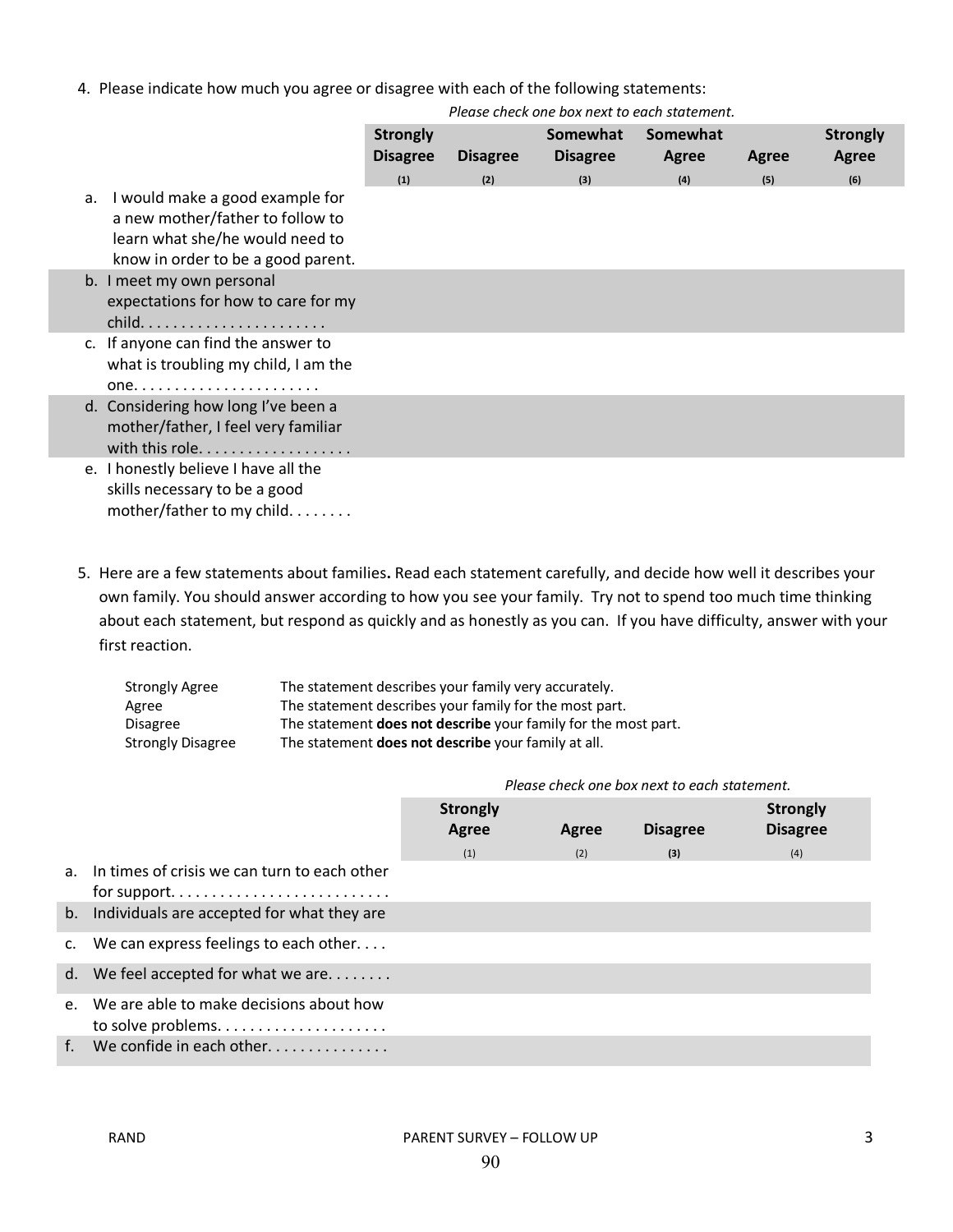The next questions ask about how you are feeling:

6. Overall, how satisfied are you with your life as a whole these days? *Please select one number only and check the box under it - 0 is Not At All Satisfied, 10 is Completely Satisfied.* 

|  |  |  |  |  |  |  |  | Zero One Two Three Four Five Six Seven Eight Nine Ten |  |  |  |
|--|--|--|--|--|--|--|--|-------------------------------------------------------|--|--|--|
|--|--|--|--|--|--|--|--|-------------------------------------------------------|--|--|--|

The following questions ask about how you have been feeling during the past 30 days. *For each question, please check the box that best describes how often you had this feeling.* 

7. During the past 30 days, about how often did you feel...

|                                                     |                    |                            | Please check one box on each row. |                         |                            |
|-----------------------------------------------------|--------------------|----------------------------|-----------------------------------|-------------------------|----------------------------|
|                                                     | All<br>of the time | <b>Most</b><br>of the time | <b>Some</b><br>of the time        | A little<br>of the time | <b>None</b><br>of the time |
|                                                     | (4)                | (3)                        | (2)                               | (1)                     | (0)                        |
| a. $nervous?$                                       |                    |                            |                                   |                         |                            |
| b. hopeless?                                        |                    |                            |                                   |                         |                            |
| c. restless or fidgety?                             |                    |                            |                                   |                         |                            |
| d. so depressed that nothing<br>could cheer you up? |                    |                            |                                   |                         |                            |
| e. that everything was an<br>$effort?$              |                    |                            |                                   |                         |                            |
| f. worthless?                                       |                    |                            |                                   |                         |                            |

8. In the past 30 days, for how many days were you totally unable to work or carry out your usual activities because of emotional problems?

NUMBER OF DAYS: \_\_\_\_\_

9. Are you **currently** receiving treatment or counseling for help with emotional problems?

<sup>0</sup> No

<sup>1</sup> Yes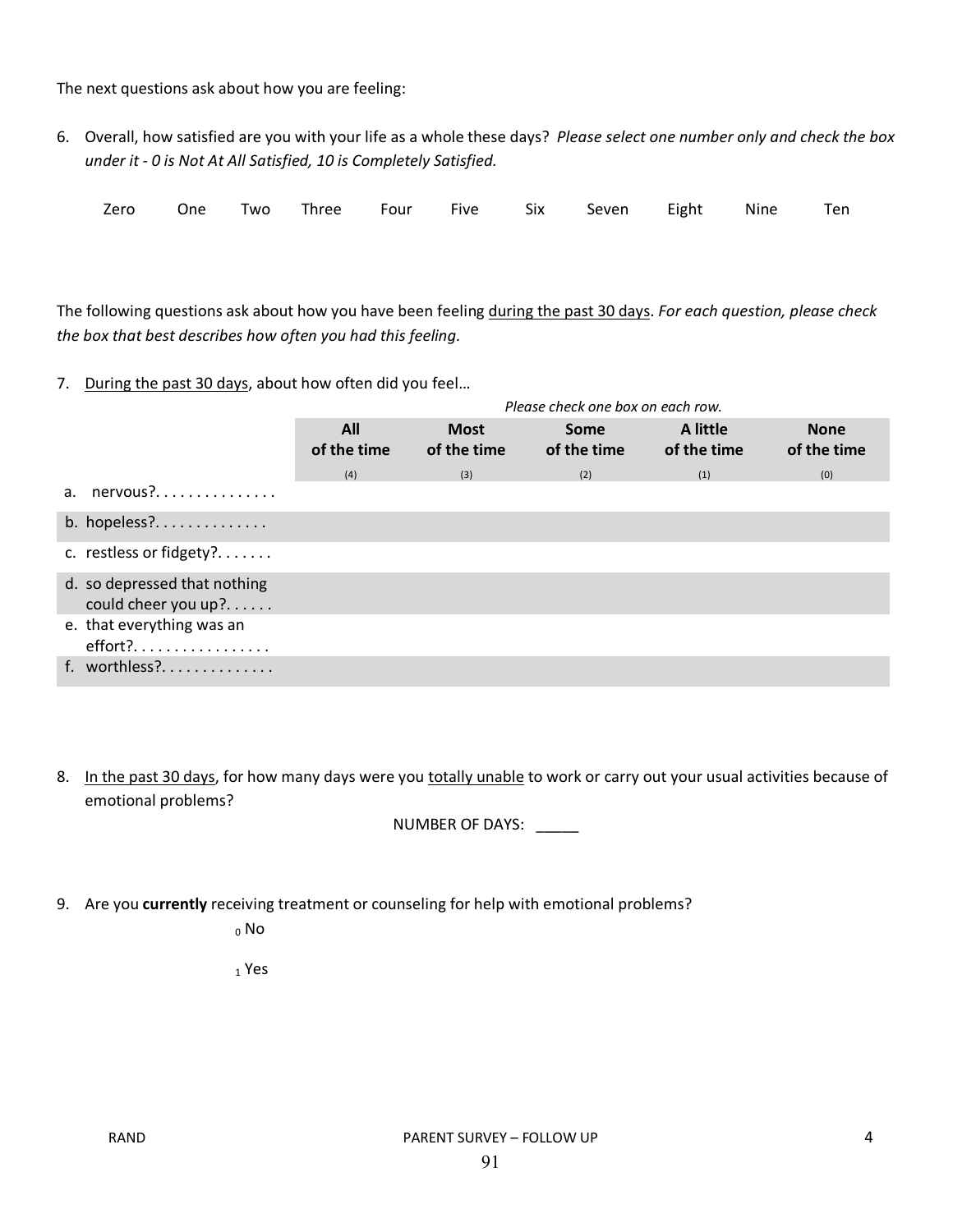10. Here are some other statements. Please read each sentence and decide how true it is of you in general.

|                |                                                                              |              |                               | Please check one box on each row. |                        |                             |
|----------------|------------------------------------------------------------------------------|--------------|-------------------------------|-----------------------------------|------------------------|-----------------------------|
|                |                                                                              | <b>Never</b> | <b>Almost</b><br><b>Never</b> | <b>Sometimes</b>                  | Fairly<br><b>Often</b> | <b>Very</b><br><b>Often</b> |
|                |                                                                              | (1)          | (1)                           | (2)                               | (3)                    | (4)                         |
|                | a. It is easy for me to stick to my aims<br>and accomplish my goals. $\dots$ |              |                               |                                   |                        |                             |
| $h_{-}$        | I am confident that I could deal<br>efficiently with unexpected events       |              |                               |                                   |                        |                             |
| $\mathsf{C}$ . | I can solve most problems if I try hard<br>enough                            |              |                               |                                   |                        |                             |
| d.             | I stay calm when facing difficulties<br>because I can handle them            |              |                               |                                   |                        |                             |
| e.             | When I have a problem, I can find<br>several ways to solve it                |              |                               |                                   |                        |                             |

11. Please *check the box* that best describes how much you agree or disagree with each of the statement below.

|                |                                                                          |                             |                           | Please check one box on each row. |                |                   |                        |                          |
|----------------|--------------------------------------------------------------------------|-----------------------------|---------------------------|-----------------------------------|----------------|-------------------|------------------------|--------------------------|
|                |                                                                          | <b>Strongly</b><br>disagree | <b>Mostly</b><br>disagree | Slightly<br>disagree              | <b>Neutral</b> | Slightly<br>agree | <b>Mostly</b><br>agree | <b>Strongly</b><br>agree |
|                |                                                                          | (1)                         | (2)                       | (3)                               | (4)            | (5)               | (6)                    | (7)                      |
| a <sub>z</sub> | have others who will listen<br>when I need to talk about my<br>problems. |                             |                           |                                   |                |                   |                        |                          |
| $b_{\cdot}$    | When I am lonely, there are<br>several people I can talk to              |                             |                           |                                   |                |                   |                        |                          |
| $\mathsf{C}$ . | If there is a crisis, I have others I<br>can talk to                     |                             |                           |                                   |                |                   |                        |                          |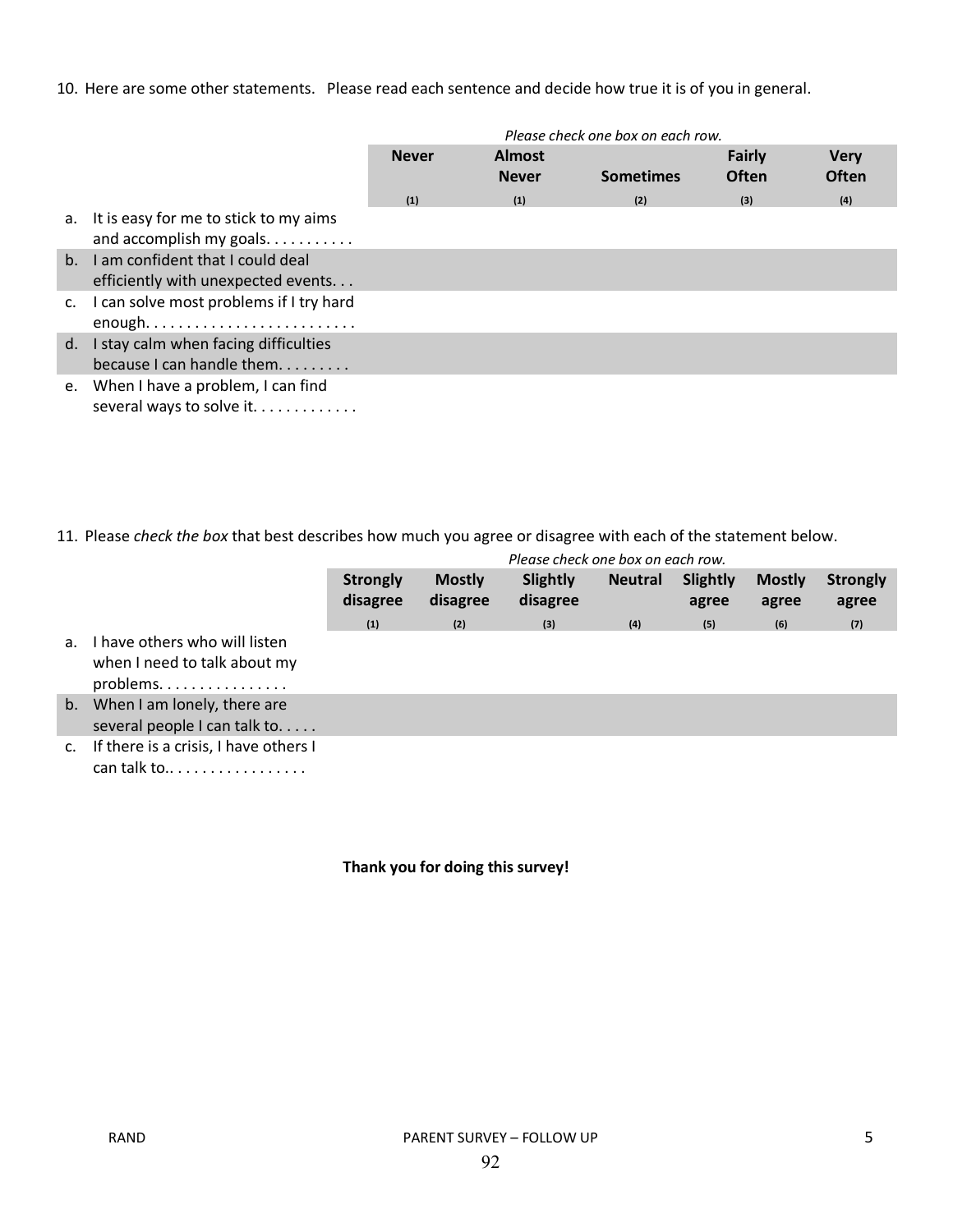### **Figure K.1. Screenshot of DESRT Data Sheet: Administrative Information Section and First Four Survey Questions**

| <b>Administrative Information</b>          |                                                                      |                                                                                                                                                             |                                    |                        |                                                           | Q1. Attendance: If Entry Survey enter letter 'E'.<br>If Follow-up survey enter whole numbers only; do<br>not include any text (e.g. if participant answered<br>"four times" enter '4') |                   | Q2.<br>How much did<br>this program  | Q3.<br>I plan to use<br>what I learned<br>in this program | Q4. Kessler-6: During the past 30 days how often do you feel<br>$4 =$ All of the time; $3 =$ Most of the time; $2 =$ Some of the time;<br>$1 = A$ little of the time; $0 = None$ of the time |                                                                                                                     |                                                                                                    |                   |                                                         |                                                                                        |                                                             |                                     |
|--------------------------------------------|----------------------------------------------------------------------|-------------------------------------------------------------------------------------------------------------------------------------------------------------|------------------------------------|------------------------|-----------------------------------------------------------|----------------------------------------------------------------------------------------------------------------------------------------------------------------------------------------|-------------------|--------------------------------------|-----------------------------------------------------------|----------------------------------------------------------------------------------------------------------------------------------------------------------------------------------------------|---------------------------------------------------------------------------------------------------------------------|----------------------------------------------------------------------------------------------------|-------------------|---------------------------------------------------------|----------------------------------------------------------------------------------------|-------------------------------------------------------------|-------------------------------------|
| <b>Age Group</b><br>the drop<br>down menu) | Language<br>(select from   (select from<br>the drop<br>down<br>menu) | <b>Questionnaire</b><br>Version:<br>1 = Program Entry;<br>2 = Follow Up<br><b>NOTE: This must be</b><br>filled in for<br>formulas to<br>function correctly. | Provider<br>Name/ID<br>(4 letters) | Program<br>(4 letters) | Date<br>Name/ ID   questionnaire<br>completed<br>(MMDDYY) | <b>Unique ID</b><br>(assign a<br>unique 5 digit<br>ID to each<br>survey packet<br>you enter:<br>e.g. 00001,<br>00002)                                                                  | Q1a.<br>6 months? | Q1b.<br>Attended last Last 3 months? | Q1c.<br>Last month?                                       | help you?<br>If <b>Entry Survey</b><br>enter letter 'E'.<br>If Follow-up:<br>$1 = A lot;$<br>$2 = Some;$<br>$3 = A$ little;<br>$4 = Not at all$                                              | If Entry Survey<br>enter letter 'E'.<br>2 = Disagree;<br>3 = Neutral;<br>$4 = \text{Agree}$ ;<br>5 = Strongly agree | Q4a.<br>nervous?<br>If Follow-up: $1 =  $ (from 0 to 4) (from 0 to 4)<br><b>Strongly disagree;</b> | Q4b.<br>hopeless? | Q4c.<br>restless or 丨<br>fidgety?<br>(from $0$ to $4$ ) | Q4d.<br>$$ so depressed that $\mid$<br>nothing could cheer<br>you up?<br>(from 0 to 4) | Q4e.<br>.that everything<br>was an effort?<br>(from 0 to 4) | Q4f.<br>worthless?<br>(from 0 to 4) |
|                                            |                                                                      |                                                                                                                                                             |                                    |                        |                                                           |                                                                                                                                                                                        |                   |                                      |                                                           |                                                                                                                                                                                              |                                                                                                                     |                                                                                                    |                   |                                                         |                                                                                        |                                                             |                                     |
|                                            |                                                                      |                                                                                                                                                             |                                    |                        |                                                           |                                                                                                                                                                                        |                   |                                      |                                                           |                                                                                                                                                                                              |                                                                                                                     |                                                                                                    |                   |                                                         |                                                                                        |                                                             |                                     |
|                                            |                                                                      |                                                                                                                                                             |                                    |                        |                                                           |                                                                                                                                                                                        |                   |                                      |                                                           |                                                                                                                                                                                              |                                                                                                                     |                                                                                                    |                   |                                                         |                                                                                        |                                                             |                                     |
|                                            |                                                                      |                                                                                                                                                             |                                    |                        |                                                           |                                                                                                                                                                                        |                   |                                      |                                                           |                                                                                                                                                                                              |                                                                                                                     |                                                                                                    |                   |                                                         |                                                                                        |                                                             |                                     |
|                                            |                                                                      |                                                                                                                                                             |                                    |                        |                                                           |                                                                                                                                                                                        |                   |                                      |                                                           |                                                                                                                                                                                              |                                                                                                                     |                                                                                                    |                   |                                                         |                                                                                        |                                                             |                                     |
|                                            |                                                                      |                                                                                                                                                             |                                    |                        |                                                           |                                                                                                                                                                                        |                   |                                      |                                                           |                                                                                                                                                                                              |                                                                                                                     |                                                                                                    |                   |                                                         |                                                                                        |                                                             |                                     |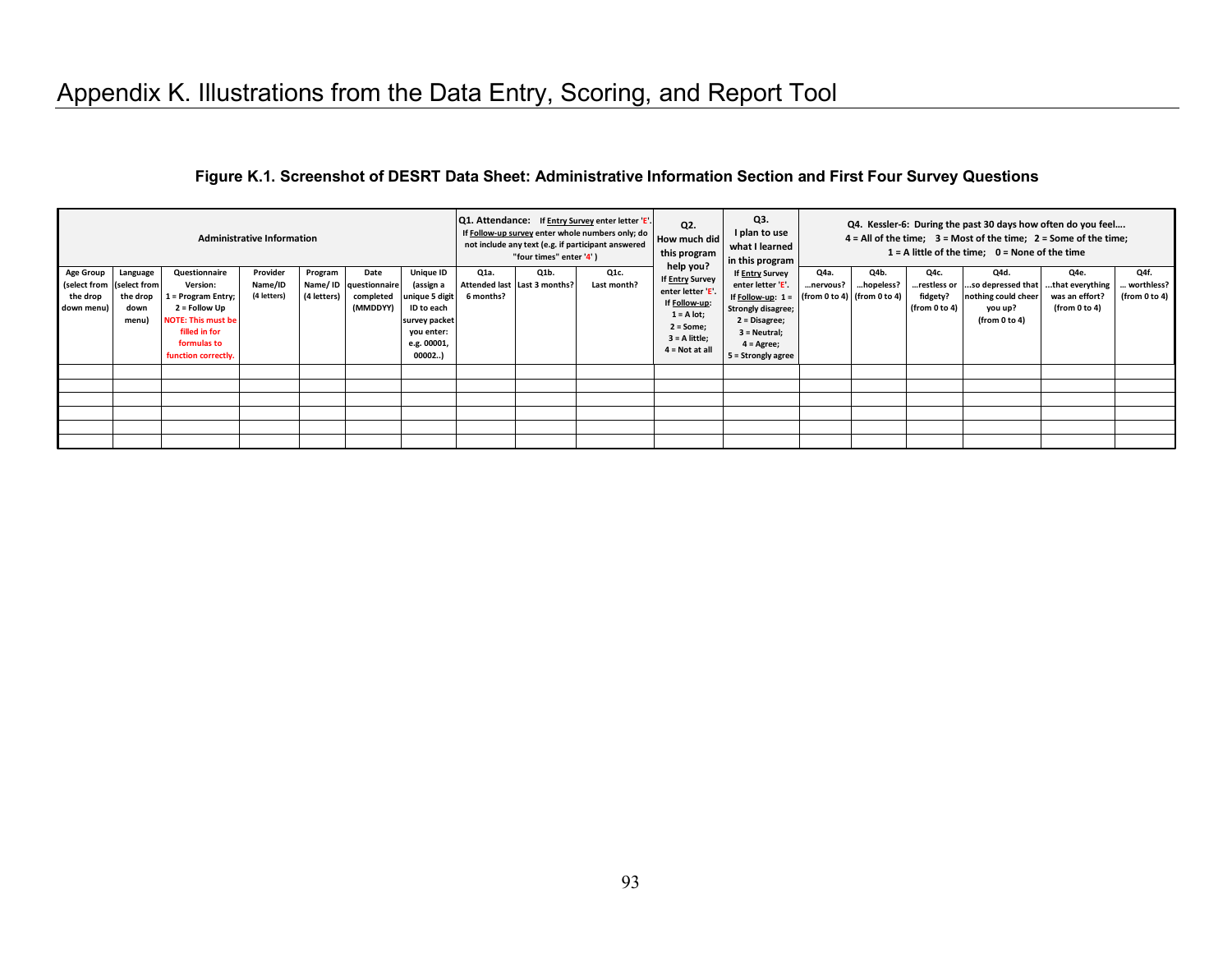| Indicator:          | <b>Depressive Symptoms</b>                                                                                                                                                                                                                                                                                                                                                                                                                                                                                                           |                                                |       |           |                |           |          |                                               |  |
|---------------------|--------------------------------------------------------------------------------------------------------------------------------------------------------------------------------------------------------------------------------------------------------------------------------------------------------------------------------------------------------------------------------------------------------------------------------------------------------------------------------------------------------------------------------------|------------------------------------------------|-------|-----------|----------------|-----------|----------|-----------------------------------------------|--|
| Measure:            | Kessler-6                                                                                                                                                                                                                                                                                                                                                                                                                                                                                                                            | <b>Figure 5. Depressive symptoms</b>           |       |           |                |           |          |                                               |  |
| Question number(s): | $Q4a-Q4f$                                                                                                                                                                                                                                                                                                                                                                                                                                                                                                                            |                                                |       |           |                |           |          |                                               |  |
| <b>Description:</b> | The Kessler-6 measures the extent to which a respondent<br>experienced depressive symptoms in the last 30 days.<br>Respondents are asked to rate how often they felt<br>nervous, hopeless, restless or fidgety, so depressed that<br>nothing could cheer them up, that everything was an<br>effort, and worthless, from (0) All of the time, to (4) None<br>of the time. Responses are summed, and a total score<br>that is 12 or below is considered within the normal range,<br>and a total score above 12 is an elevated level of | 100%<br>90%<br>80%<br>70%<br>60%<br>50%<br>40% |       |           |                |           |          | Normal<br>Elevated<br>$\blacksquare$ Excluded |  |
| Figure:             | depressive symptomatology.<br>Figure 4 depicts the percentage of respondents who<br>completed entry or follow up surveys and scored within<br>normal or elevated ranges for depressive<br>symptomatology. Participants who did not answer one or<br>more of the six questions were excluded. The error bars<br>show the range of uncertainty using a 95% confidence                                                                                                                                                                  | 30%<br>20%<br>10%<br>0%                        | Entry |           |                | Follow up |          |                                               |  |
|                     | interval.                                                                                                                                                                                                                                                                                                                                                                                                                                                                                                                            |                                                |       |           |                |           |          |                                               |  |
|                     |                                                                                                                                                                                                                                                                                                                                                                                                                                                                                                                                      |                                                |       |           | <b>Total N</b> | Excluded  | n        |                                               |  |
|                     |                                                                                                                                                                                                                                                                                                                                                                                                                                                                                                                                      |                                                |       | Entry     | 5              |           | $\Delta$ |                                               |  |
|                     |                                                                                                                                                                                                                                                                                                                                                                                                                                                                                                                                      |                                                |       | Follow-up | 5              | 0         | 5        |                                               |  |
|                     |                                                                                                                                                                                                                                                                                                                                                                                                                                                                                                                                      |                                                |       | Total:    | 10             |           | 9        |                                               |  |
|                     |                                                                                                                                                                                                                                                                                                                                                                                                                                                                                                                                      |                                                |       |           |                |           |          |                                               |  |

### **Figure K.2. Example from DESRT Report Sheet: Program Participant Depressive Symptoms at Program Entry and Follow-Up**

NOTE: In the DESRTs, the outcome *depressive symptoms* is measured by the Kessler Psychological Distress Scale (K-6). The selection of depressive symptoms as an outcome indicator preceded the selection of the K-6 measure, and this label was retained in the DESRTs, as shown in the example in this figure. For accuracy, in this report, we have renamed the outcome from *depressive symptoms* to *psychological distress* to more closely align with the selected measure.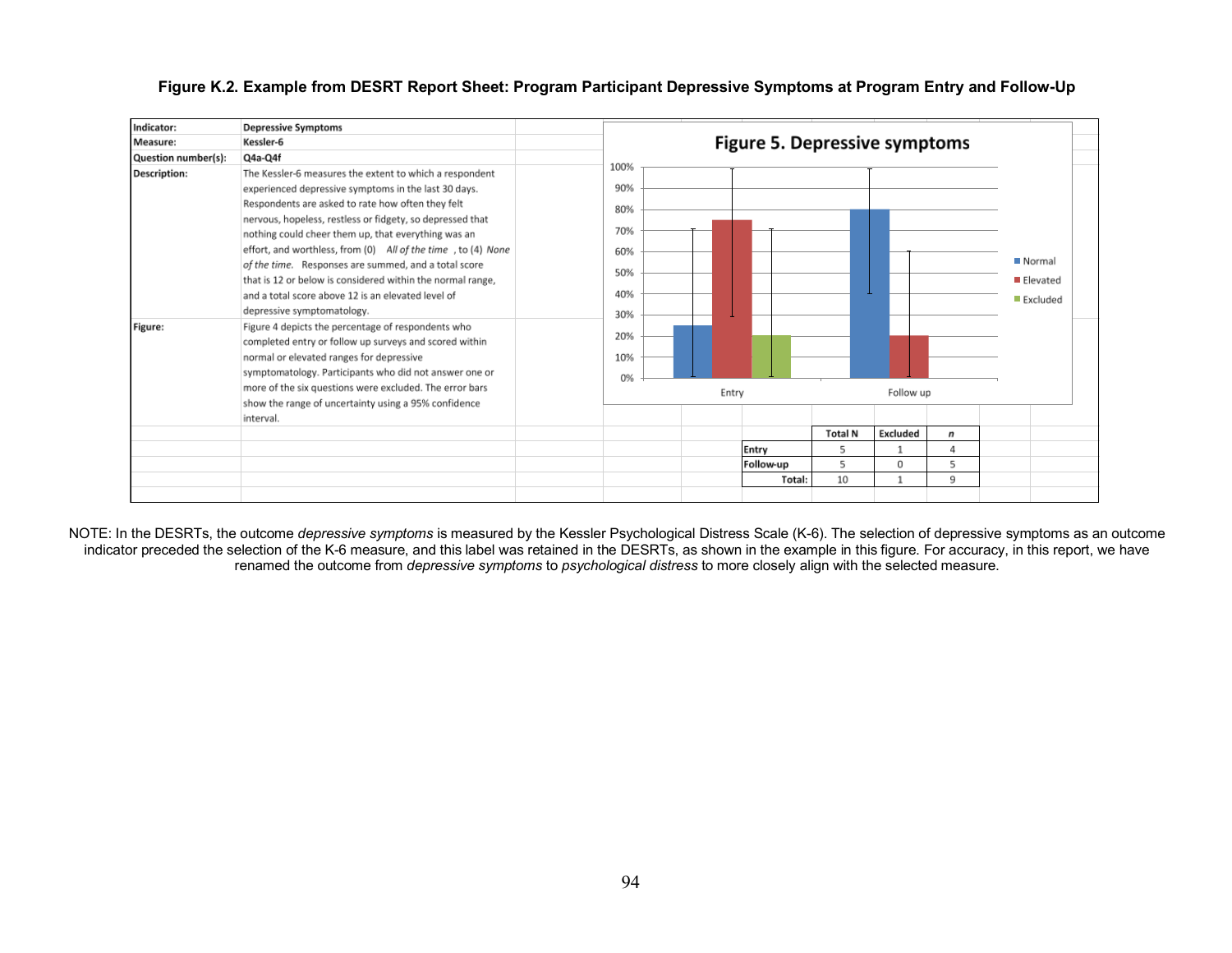- Boterhoven de Haan, Katrina L., Jennifer Hafekost, David Lawrence, Michael G. Sawyer, and Stephen R. Zubrick, "Reliability and Validity of a Short Version of the General Functioning Subscale of the McMaster Family Assessment Device," *Family Process*, Vol. 54, No. 1, 2015, pp. 116–123.
- Brault, Matthew W., "Review of Changes to the Measurement of Disability in the 2008 American Community Survey," working paper, U.S. Census Bureau, September 22, 2009.
- California Code, Welfare and Institutions Code, Section 5840.
- Cantril, H., *The Pattern of Human Concerns*, New Brunswick, N.J.: Rutgers University Press, 1965.
- Center for Behavioral Health Statistics and Quality, *2016 National Survey on Drug Use and Health (NSUDH): CAI Specifications for Programming (English Version)*, Rockville, Md.: Substance Abuse and Mental Health Services Administration, 2015.
- Counts, Jacqueline M., Elenor S. Buffington, Karin Chang-Rios, Heather N. Rasmussen, and Kristopher J. Preacher, "The Development and Validation of the Protective Factors Survey: A Self-Report Measure of Protective Factors Against Child Maltreatment," *Child Abuse and Neglect*, Vol. 34, No. 10, 2010, pp. 762–772.
- Gallup, *World Poll Methodology*, Washington, D.C., 2009.
- Gibaud-Wallston, J., and L. P. Wandersman, "Development and Utility of the Parenting Sense of Competence Scale," paper presented at the meeting of the American Psychological Association, Toronto, August 1978.
- Goodman, Robert, "The Strengths and Difficulties Questionnaire: A Research Note," *Journal of Child Psychology and Psychiatry*, Vol. 38, No. 5, 1997, pp. 581–586.
- HealthMeasures, NIH Toolbox, web tool, undated. As of September 13, 2018: <http://www.nihtoolbox.org>
- Jaycox, Lisa H., M. Audrey Burnam, Lisa S. Meredith, Terri Tanielian, Bradley D. Stein, Anita Chandra, Virginia P. Quinn, Susan M. Paddock, Scot Hickey, Jeremy N. V. Miles, and Molly M. Scott, *The Teen Depression Awareness Project: Building an Evidence Base for Improving Teen Depression Care*, Santa Monica, Calif.: RAND Corporation, RB-9495, 2010. As of September 13, 2018:

[https://www.rand.org/pubs/research\\_briefs/RB9495.html](https://www.rand.org/pubs/research_briefs/RB9495.html)